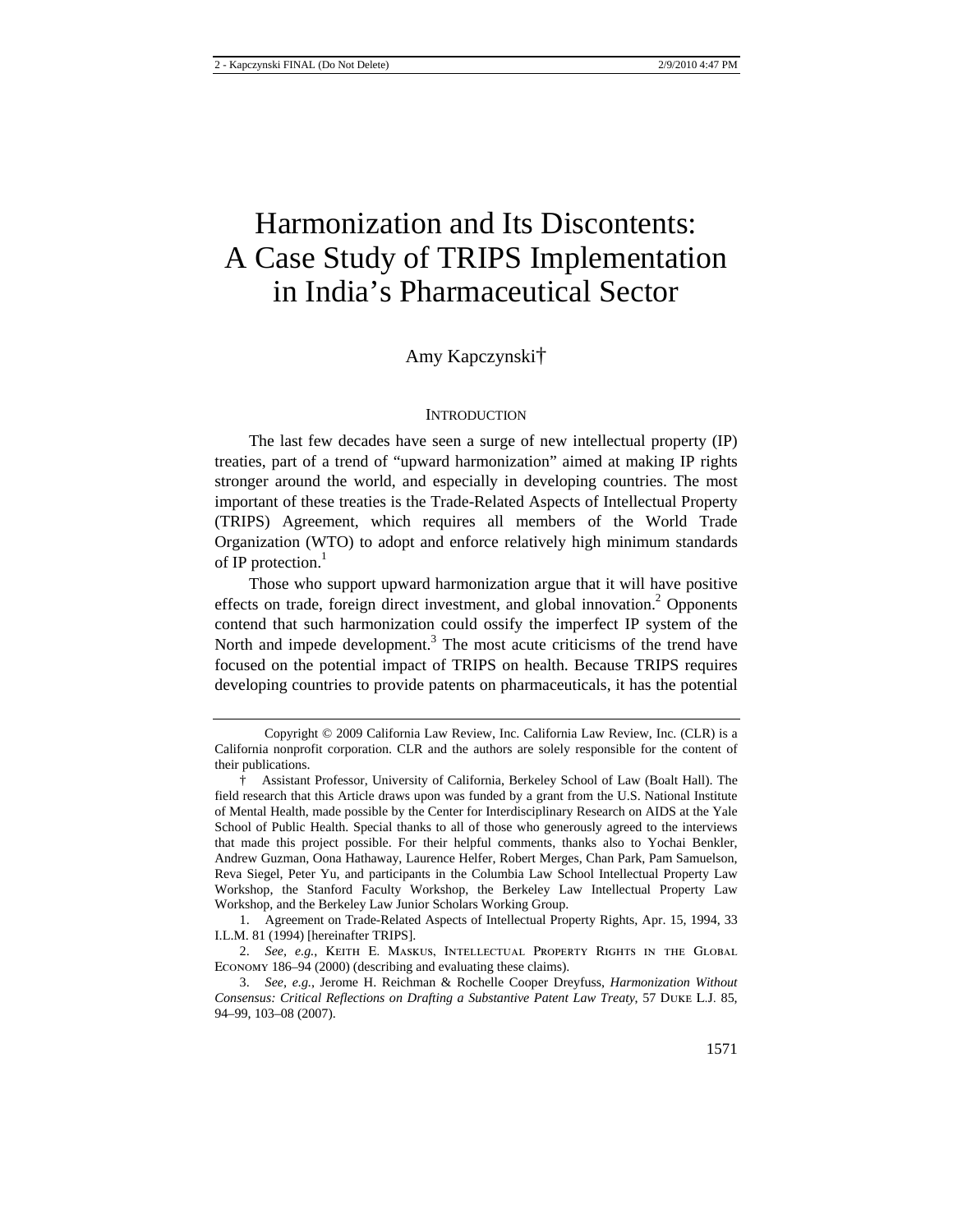to limit the access of patients in those countries to less expensive generic versions of new medicines.

The effects of the TRIPS Agreement, however, depend on empirical questions that have yet to receive much attention in the literature: Can TRIPS in fact oblige developing countries to "harmonize" their IP laws with those of developed countries?<sup>4</sup> Will the Agreement achieve the primary goal that most agree was set for it—to require developing countries to adopt IP regimes comparable to those in developed countries?<sup>5</sup> Conversely, how much flexibility does the legalistic framework of TRIPS offer developing countries, not only in theory but also in practice? $6$  This is an opportune moment to address these questions because we are entering a new age of implementation in international IP law. TRIPS transition periods for developing countries have mostly expired, $\overline{7}$ new multilateral harmonization efforts have foundered,<sup>8</sup> and conversations have shifted toward topics of implementation and enforcement.<sup>9</sup>

The refrain that TRIPS is a "harmonizing agreement" implies that the Agreement will bring the laws and practices of WTO members into substantial

<sup>4. &</sup>quot;Harmonization" is not usually defined in the international IP literature and is susceptible to a variety of meanings. It may be thought of as "the adoption of an international standard that adjusts the regulatory standards or procedures of two or more countries until they are the same." Sidney A. Shapiro, *International Trade Agreements, Regulatory Protection, and Public Accountability*, 54 Admin. L. Rev. 435, 436 (2002). A looser definition would treat harmonization as the adoption of standards or agreements that bring state practices closer to one another. Here I intend the term to refer to whether the TRIPS Agreement can require developing countries to adopt developed-country-style IP protections, and produce standardization between countries that might reduce costs for applicants and patent offices.

<sup>5.</sup> *See, e.g.*, John F. Duffy, *Harmony and Diversity in Global Patent Law*, 17 Berkeley Tech. L.J. 685, 695–96 (2002).

<sup>6.</sup> I focus on TRIPS because it is the most comprehensive and important international IP treaty today, particularly because it is enforceable through the WTO's dispute resolution process. Flexibilities available under TRIPS may be restricted by other international agreements, including new multilateral agreements and bilateral free trade agreements. The potential implications of such initiatives for the flexibilities addressed here are discussed *infra* at text accompanying notes 402–06.

<sup>7.</sup> *See* TRIPS, *supra* note 1, arts. 65–66; *see also* World Trade Organization, Ministerial Declaration of 14 November 2001, WT/MIN(01)/DEC/2, 41 I.L.M. 746 (2002) [hereinafter Doha Declaration] (extending the transition period for least-developed country members with respect to pharmaceutical products).

<sup>8.</sup> *See* Graeme B. Dinwoodie, *Some Remarks on the Limits of Harmonization*, 5 J. Marshall Rev. Intell. Prop. L. 596, 603 (2006) ("[T]he current political economy of intellectual property lawmaking nationally and internationally makes it hard to see much progress on substantive treaty-based harmonization in the next few years."); Amy Kapczynski, *The Access to Knowledge Mobilization and the New Politics of Intellectual Property*, 117 Yale L.J. 804, 836 (2008) (discussing the collapse of broadcasting rights and substantive patent law treaty negotiations at the World Intellectual Property Organization (WIPO)).

<sup>9.</sup> *See, e.g.*, Liza Porteus Viana, *US Lawmakers Seek to Fuel International IP Enforcement Activities*, Intell. Prop. Watch, Nov. 8, 2007, http://www.ip-watch.org/weblog/ index.php?p=816 (discussing various new enforcement initiatives supported by the United States, including a proposed Anti-Counterfeiting Trade Agreement, domestic bills on IP enforcement, and the recent dispute initiated at the WTO by the United States against China regarding copyright enforcement).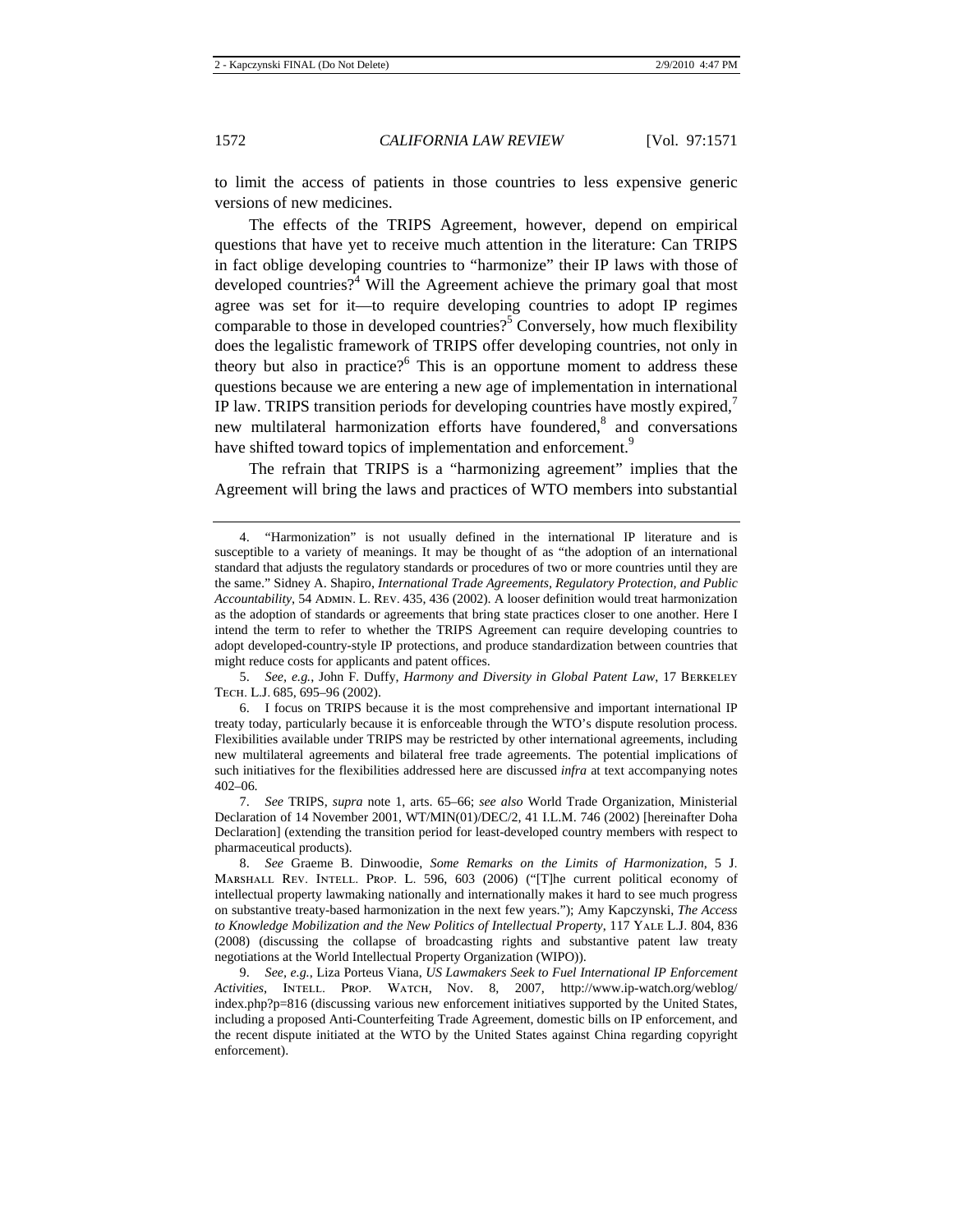conformity with one another. There is, of course, room for skepticism. Some proponents of TRIPS suggest that developing countries will cheat by failing to enforce the Agreement or by ignoring its requirements.<sup>10</sup> Experts in international IP law have emphasized instead that TRIPS leaves significant "wiggle room" for developing countries, and that, if pressured, these countries may invoke its flexibilities to resist the Agreement's objectives.<sup>11</sup>

To date, the academic conversation about the harmonizing power of TRIPS has been largely theoretical, based on predicted effects and the formal flexibilities available under the Agreement.<sup>12</sup> This Article advances that literature by adopting an empirical case study approach, based on field research and interviews in one key location: the pharmaceutical sector in India. The location is well suited to an inquiry into the dynamics and limits of harmonization under TRIPS, for several reasons. It is in the domain of pharmaceuticals that the Agreement is arguably the most consequential and controversial. As we will see, India has exceptionally strong motivation and capacity to implement TRIPS in a fashion that responds to local needs.<sup>13</sup> Many developing countries, particularly the poorest ones, have adopted IP laws that are more restrictive than TRIPS requires.<sup>14</sup> India has instead mapped out an

11. J.H. Reichman, *The TRIPS Agreement Comes of Age: Conflict or Cooperation with the Developing Countries?*, 32 Case W. Res. J. Int'l L. 441, 458–59, 461 (2000). The term "TRIPS flexibility" designates domains of IP law that may be adjusted, consistently with the Agreement, to respond to local context and priorities. *See infra* p. 1588.

12. *See, e.g.*, Carolyn Deere, The Implementation Game: The TRIPS Agreement and the Global Politics of Intellectual Property Reform in Developing Countries 21 (2009) (noting that "[t]o date, WTO scholars have generally examined implementation from a legal or descriptive perspective, often overlooking the ways in which it is a dynamic political process and the scope for different interpretations of legal commitments" and noting that there has been "surprisingly little . . . analysis of the implementation process"). Deere's new study is unusual for its focus on implementation, but adopts a survey approach rather than the in-depth case study used here. Janice Mueller has written a comprehensive guide to the new Indian Patents Act, but does not focus on the issues of implementation and harmonization that provide the impetus for the present Article. *See* Janice M. Mueller, *The Tiger Awakens: The Tumultuous Transformation of India's Patent System and the Rise of Indian Pharmaceutical Innovation*, 68 U. PITT. L. REV. 491 (2007).

13. *See infra* Part I; *see also* Deere, *supra* note 12, at 310 (citing India as one of the few developing countries that has had "access to national or regional experts capable of tailoring the implementation of international IP obligations to foster national development objectives").

14. Deere, *supra* note 12, at 13 (concluding from a review of formal legal implementation

<sup>10.</sup> *See, e.g.*, Charles S. Levy, *Implementing TRIPS—A Test of Political Will*, 31 L. & Pol'y Int'l Bus. 789, 789 (2000) ("The real test of TRIPS and the WTO will be whether developing countries meet these obligations, and if they do not, whether developed countries will hold them accountable until they reach full compliance with TRIPS. Although it is still early, all indications point toward significant noncompliance by key developing countries."); John Gladstone Mills III, *A Transnational Patent Convention for the Acquisition and Enforcement of International Patent Rights*, 88 J. Pat. & Trademark Off. Soc'y 958, 961 (2006) ("The creation of the WTO and the signing of the TRIPs Agreement gave support to the complete harmonization approach. However, the first five years of TRIPs provide scant basis for optimism about prospects for complete harmonization. Of developed, developing, and least-developed countries, only the developed countries appear to be capable of compliance in the near term.").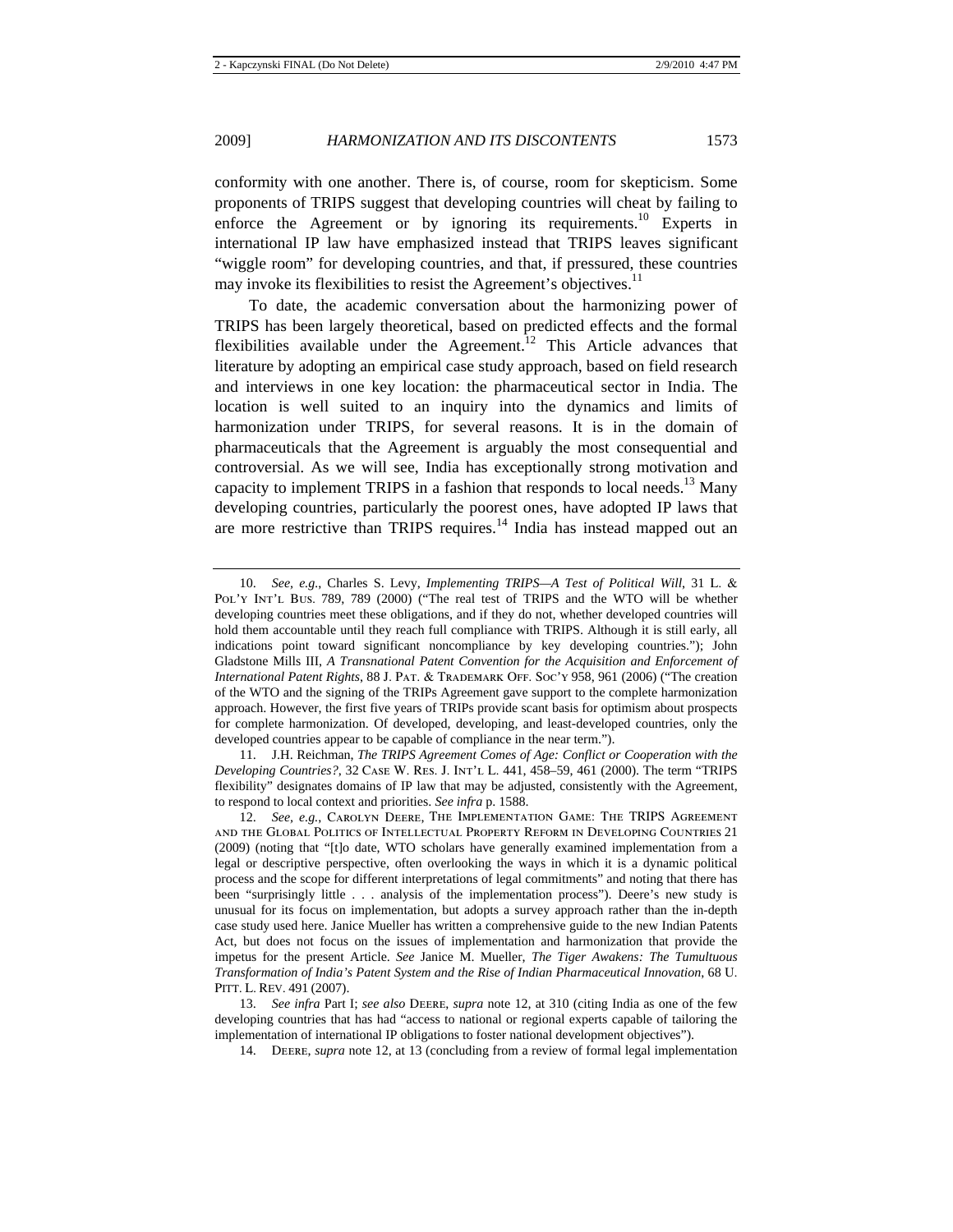extraordinary array of TRIPS flexibilities, some of which are unknown elsewhere in the world.

The primary aim of the Article is to contribute to the international IP literature by enriching our understanding of the nature and utility of TRIPS flexibilities, and of the potential for TRIPS to serve as a harmonizing force. It demonstrates, first, that TRIPS offers developing countries substantially more formal flexibility in the domain of pharmaceuticals than has commonly been recognized. To date, conversations about TRIPS flexibilities have focused largely on the mechanism of compulsory licensing.<sup>15</sup> I use the Indian example to detail several other important flexibilities that have received much less attention in the literature, including limits on patentable subject matter, expansive procedural opportunities to challenge patents, and restrictions on injunctive remedies.<sup>16</sup> Using these flexibilities, countries could facilitate substantial competition in the pharmaceutical sector without the need to ever issue a compulsory license.

Second, I demonstrate the substantial difficulties that developing countries face in implementing TRIPS flexibilities, contributing to the existing literature by providing a structured and detailed account of these obstacles and by demonstrating that they are not ancillary to the transnationalization of patent law, but intimately tied up with it.<sup>17</sup> While TRIPS as a formal matter cannot produce deep harmonization, it nonetheless channels a strong harmonizing force, because it inserts countries into a transnational circuit that fills in the gaps in the Agreement and that works against the use of TRIPS flexibilities. Limits on administrative resources, the influence of transnational legal networks, and the threat of unilateral retaliation from high-protection jurisdictions all make it difficult for countries like India to implement an autonomous vision of patent law. The case study approach permits us to bring such obstacles into view, and to develop a more concrete account of the implications of the transnationalization of law in this domain, particularly for developing countries.

Third, I identify three compensating strategies that may facilitate the effective use of TRIPS flexibilities, responding to the transnationalized pressures that TRIPS implementation sets up.18 I call these strategies fragmentation, mimicry, and counter-harmonization. As I will describe, fragmentation identifies the ability of unique local legal requirements to introduce friction into transnational circuits of influence. Mimicry works these circuits against the grain by legitimating local law with reference to the law of

of TRIPS that more than one-third of developing country members implemented "a broad range of TRIPS-plus provisions in their laws").

<sup>15.</sup> *See infra* note 99.

<sup>16.</sup> *See infra* Part II.

<sup>17.</sup> *See infra* Part III.

<sup>18.</sup> *See infra* Part IV.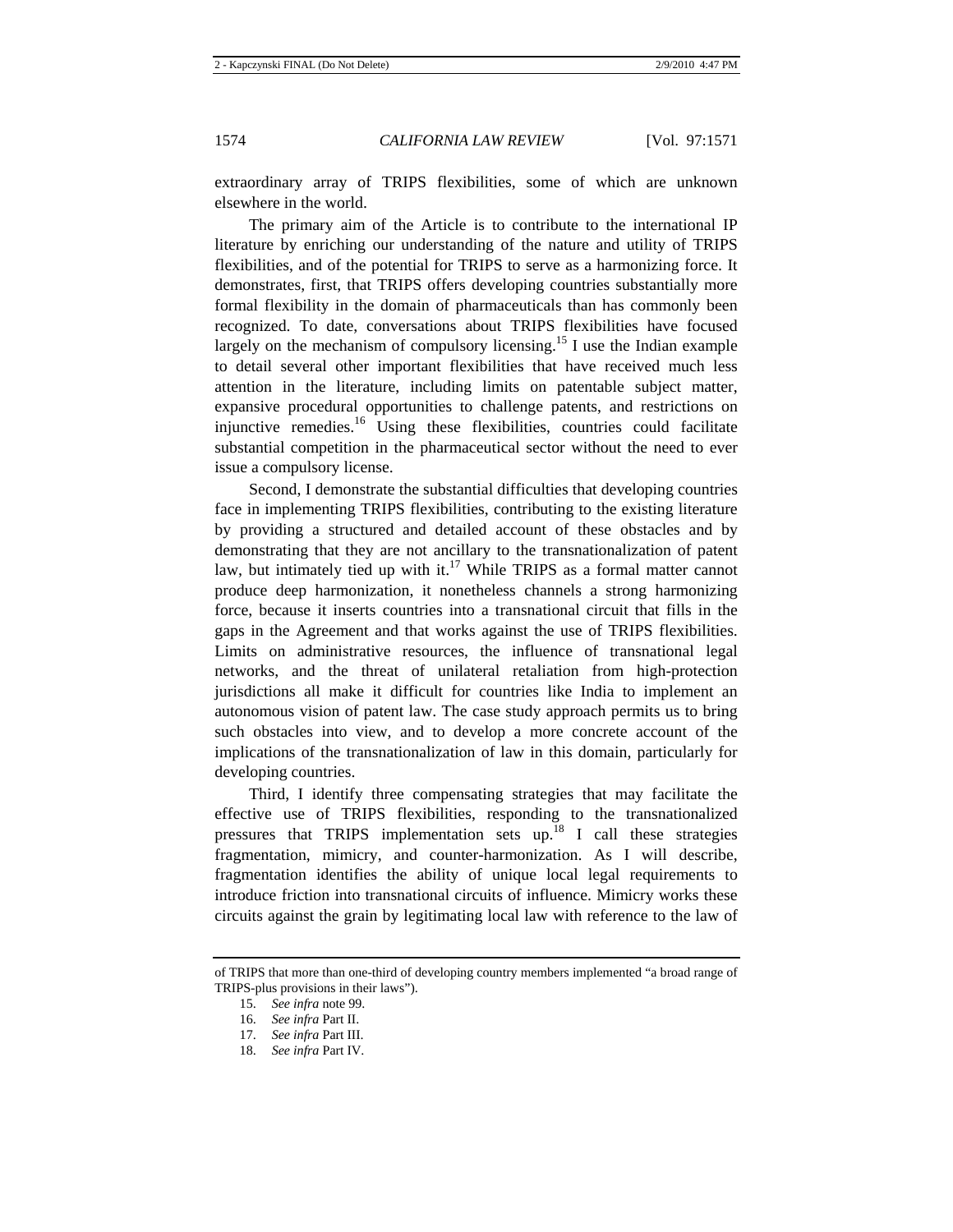high-protection countries while reinscribing the meaning of those texts and precedents. Counter-harmonization seeks to rewrite these transnational circuits by creating an alternative model of patent law that is coordinated among developing countries. As I demonstrate, the last strategy shows the most promise, because it offers countries safety in numbers, can lower the administrative costs of implementing an alternative patent law, and can generate a transnational legal counterculture.

Rather than reject TRIPS, India has entered fully into the Agreement, while also creatively interpreting its terms. (I deliberately avoid the terminology of "resistance" here, because that term presupposes that TRIPS means and requires what its proponents intended it to mean and require. The dynamics of TRIPS implementation in developing countries instead precisely call into question what it *means* to faithfully adhere to TRIPS.) This suggests that the age of TRIPS implementation will constitute a new kind of global community of disagreement about the terms of IP law. In previous work, I have discussed the potential of international law to constitute global publics, by drawing movements and counter-movements into its language and terms.<sup>19</sup> Here I extend this perspective to governmental actors. TRIPS has pulled Indian parliamentarians and patent examiners alike into a transnational discourse of patent law. This has important implications for how India implements its new law, and for how we conceptualize the operation of international law more generally. Although India has incorporated an exceptionally broad range of flexibilities into its patent law, the dynamics identified here (related to resource limitations, transnational legal cultures, and the continued existence of extralegal pressure) make it difficult for India to implement these flexibilities. As I show, these dynamics are not ancillary to, but intimately bound up with, the legalization of the transnational domain of patent law. This suggests that legalization cannot simply be identified, as some prominent trade law scholars have suggested, with the substitution of politics for principle, and with the leveling of power differences between states. It also suggests a new perspective on the debate over whether the WTO has a "constitutional" form, and if so, what this means. To date, those who claim a constitutional nature for the WTO have identified that nature with a move beyond politics. The analysis offered here suggests that if the WTO has a constitutional nature, it lies in its capacity to mobilize and channel, rather than to suppress or transcend, political disagreement. While the implications of these points cannot be fully elaborated here, some possibilities are discussed in the Conclusion.

The Article proceeds in four Parts. Part I provides the background needed to understand the dynamics and implications of TRIPS implementation in India's pharmaceutical sector. Part II identifies and explains the most important flexibilities emerging in India, which include novel subject matter limitations, a

<sup>19.</sup> *See* Kapczynski, *supra* note 8, at 879–83.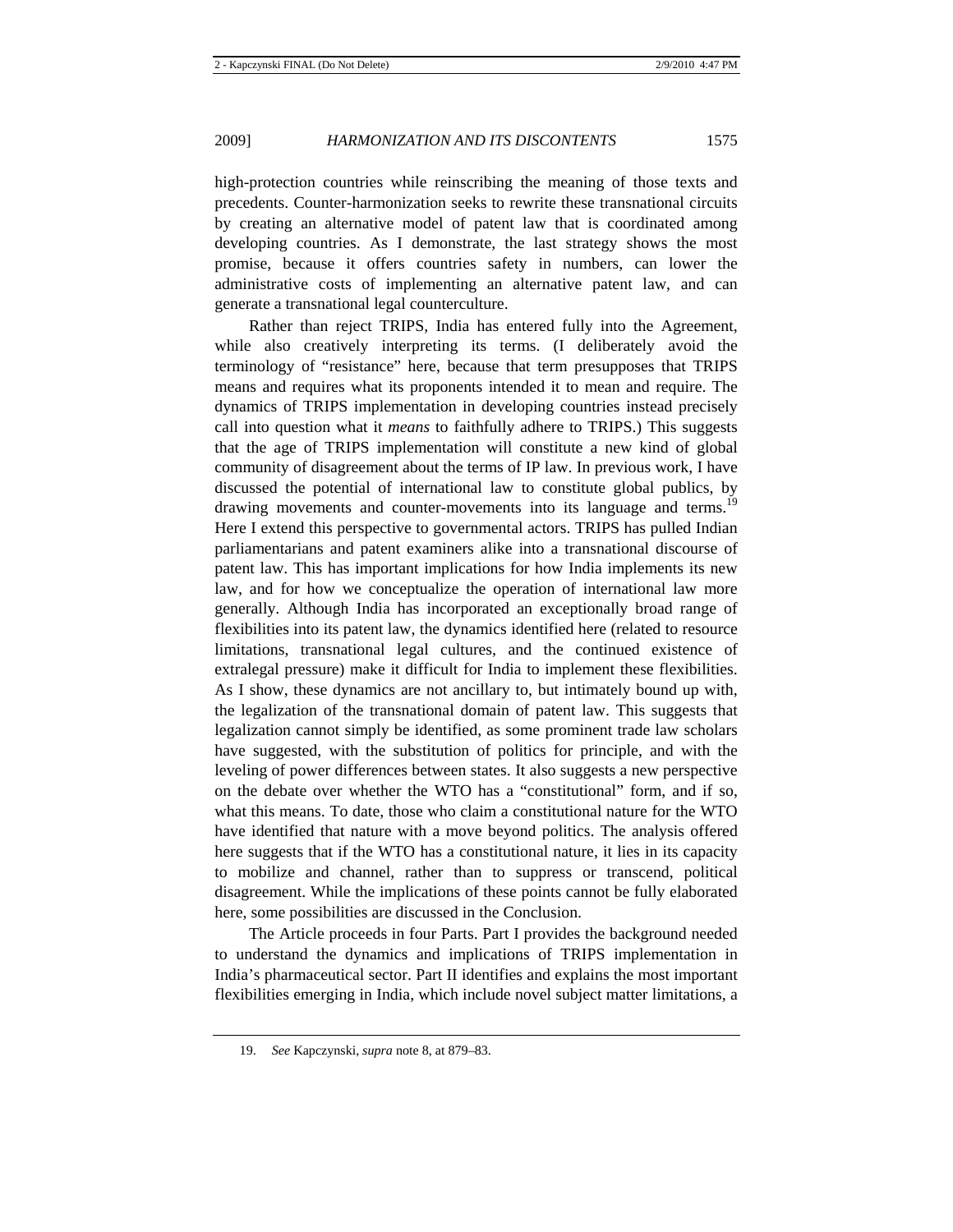high threshold for obviousness, procedural limitations such as oppositions and disclosures, limits on injunctive remedies, and strong patent misuse standards. Part III leverages the case study approach to enumerate the dynamics that make it difficult for India to fully and autonomously make use of these flexibilities and demonstrates that these dynamics are not ancillary to, but are rather shaped by, the increasingly transnationalized nature of patent law. Part IV discusses three strategies emerging in India to counteract these barriers, strategies that I call fragmentation, mimicry, and counter-harmonization. The Conclusion elaborates on the contributions of the Article to the international IP literature, and to recent debates about the implications of the legalization and constitutionalization of the world trading order.

#### I

## TRIPS AND THE EVOLUTION OF INDIA'S PATENT LAW

In 2005, in order to comply with the requirements of TRIPS, the Indian government introduced product patents on pharmaceuticals. For the previous three decades, such patents had been forbidden, allowing India to develop one of the most robust generic pharmaceutical industries in the world. Prior to TRIPS, Indian companies and global health advocates operated largely in ignorance of the relationship between patent law and pharmaceutical policy. Over the decade that followed the signing of TRIPS in 1995, these groups developed a new sophistication about patents, which they put to work in the debates concerning the shape of India's new patent law. Responding to their advocacy, the Indian government adopted several novel and far-reaching flexibilities in its new law, which Part II will describe in detail. Indian government officials thus were drawn into the language of TRIPS, seeking to implement its requirements in a manner that met local concerns about access to healthcare and the development of local industry. In the process, they were inserted into a circuit of transnational influences and dynamics that shape how India's patent law operates, as Parts III and IV will show.

## *A. The Pre-TRIPS Era*

Pharmaceutical patents were first introduced to India by the British in the colonial era.20 In 1970, concerned about the dominance of foreign pharmaceutical firms and the high price of medicines, India changed course, passing a patent law prohibiting product patents on medicines.<sup>21</sup> At the time,

<sup>20.</sup> India's first patent law was passed in 1856, during the rule of the British East India Company and just prior to the formal beginning of the British Raj. P. Narayanan, Patent Law 5 (4th ed. 2006).

<sup>21.</sup> The Patents Act, 1970, No. 39, § 5 (India), *reprinted in* P. Narayanan, Patent Law 546 (3d ed. 1998) (excluding patents on "substances intended for use, or capable of being used, as food or as medicine or drug").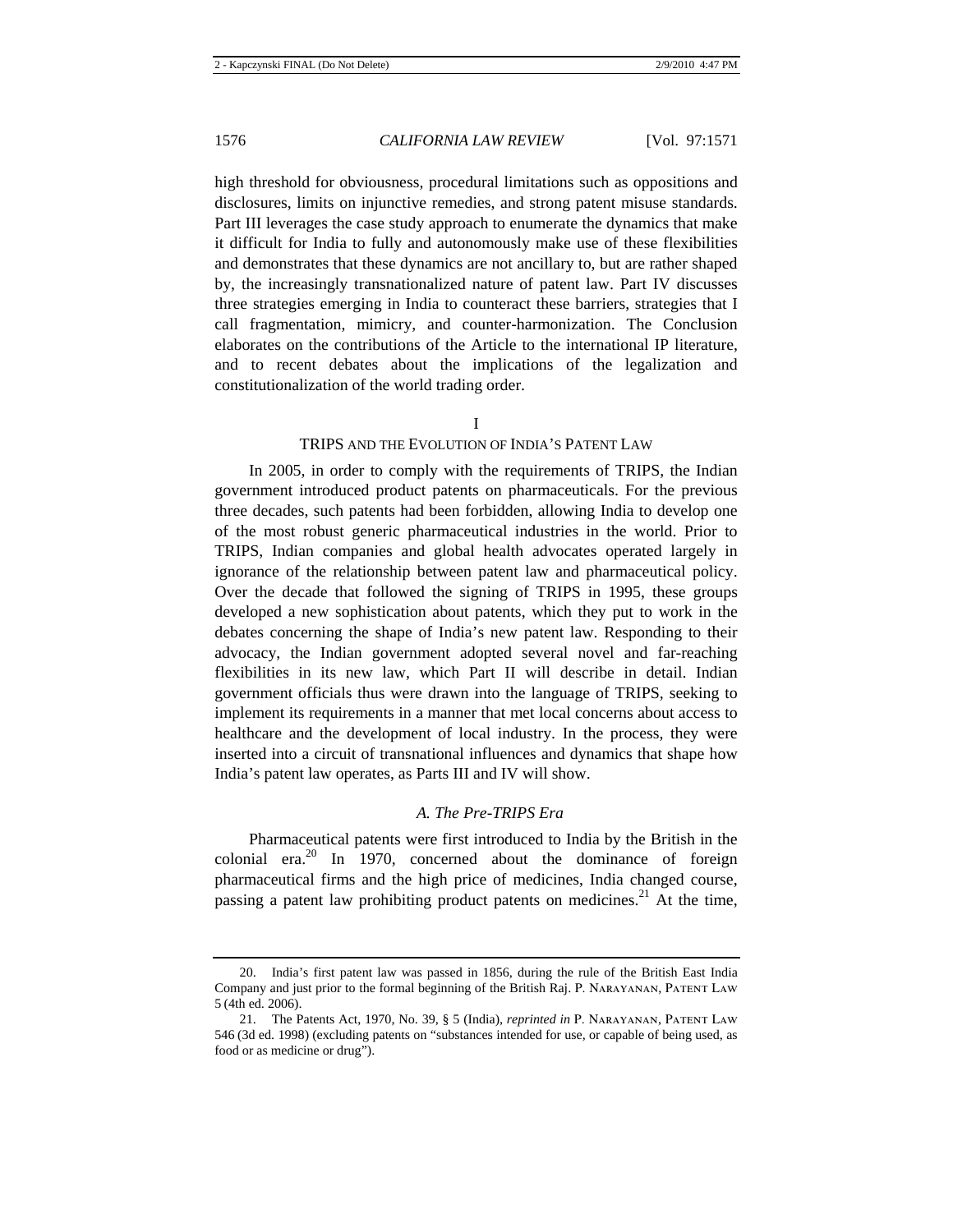foreign firms controlled about 70 percent of the Indian market, $^{22}$  and Indian drug prices were among the highest in the world.<sup>23</sup> Colonial era patent laws were an important factor: foreign firms used them to their advantage, winning victories in court that helped suppress competition from local companies.<sup>24</sup>

The 1970 Act served as a substantial driver of three decades of growth in the domestic pharmaceutical industry.<sup>25</sup> In the years that followed it, the number of patents granted in India dropped precipitously.<sup>26</sup> Although the law permitted process patents related to medicines, they were very limited in scope<sup>27</sup> and rarely sought.<sup>28</sup> The law thus created significant space for the entry of local pharmaceutical firms, $29$  and they rapidly increased their share of the

24. Chaudhuri, *supra* note 22, at 128–32.

25. *See, e.g.*, Jean O. Lanjouw, *The Introduction of Pharmaceutical Product Patents in India: "Heartless Exploitation of the Poor and Suffering"?* 3 (Nat'l Bureau of Econ. Research, Working Paper No. 6366, 1998), *available at* www.oiprc.ox.ac.uk/EJWP0799.pdf; Interview with Raghu Cidambi, Advisor, Dr. Reddy's Labs. Ltd., in Hyderabad, India (May 25, 2007) (notes and transcript on file with author); CHAUDHURI, *supra* note 22, at 39.

26. Lanjouw, *supra* note 25 (citing evidence that the number of patents granted fell by 75 percent in the decade after the 1970 Act was passed); Aradhna Aggarwal, *Strategic Approach to Strengthening the International Competitiveness in Knowledge Based Industries: The Indian Pharmaceutical Industry* 16 (Research & Info. Sys. for Dev. Countries, Discussion Paper No. 80, 2004), *available at* http://www.ris.org.in/Dp80\_pap.pdf.

27. For example, such patents only lasted for the shorter of five years from the date of grant or seven years from the date the patent was filed. The Patents Act, 1970, No. 39,  $\S$  53(1)(a), *reprinted in* P. Narayanan, *supra* note 21, at 563. They were also automatically endorsed as "Licenses of Right" three years after their grant, permitting any person interested in working them to do so. *Id.* §§ 87–88, *reprinted in* P. Narayanan, *supra* note 21, at 574.

28. *See* H. Ashok Chandra Prasad & Shripad Bhat, *Strengthening India's Patent System: Implications for Pharmaceutical Sector*, 28 Econ. & Pol. Wkly. 1037, 1053 tbl.20 (1993) (reporting, for example, that from 1972–89, Ranbaxy obtained eight such patents, while Pfizer obtained four). According to D.G. Shah, such patents were secured primarily for defensive purposes. Interview with Dilip G. Shah, Sec'y Gen., Indian Pharm. Alliance, in New Delhi, India (May 23, 2007) (transcript on file with author).

29. Other government policies likely also played a supportive role in the substantial growth that followed in the industry. Shortly after product patents were eliminated, the government imposed new regulations on foreign and domestic pharmaceutical companies designed to encourage the development of the local sector. Aggarwal, *supra* note 26, at 7; Interview with B.K. Keayla, Convenor, Nat'l Working Group on Patent Laws, in New Delhi, India (May 21, 2007) (transcript on file with author). For example, many drugs could be produced only by the Indian public sector or by companies with 60 percent or more Indian equity. CHAUDHURI, *supra* note 22, at 133; Aggarwal, *supra* note 26, at 7. Strict regulations were also imposed to encourage the local production of active pharmaceutical ingredients (APIs or "bulk drugs") which require the greatest technical sophistication. CHAUDHURI, *supra* note 22, at 133-36. These were supplemented by import restrictions on formulations and tariffs. Lanjouw, *supra* note 25, at 4. Price control regulations imposed in the 1970s reduced local prices on medicines, likely further diminishing foreign firms' interest in the Indian market. *See id.*; Chaudhuri, *supra* note 22, at 276–78.

<sup>22.</sup> *See* Sudip Chaudhuri, The WTO and India's Pharmaceuticals Industry: PATENT PROTECTION, TRIPS, AND DEVELOPING COUNTRIES 1, 29 (2005) (estimating 68 percent); P. K. Ramachandran & B. V. Rangarao, *The Pharmaceutical Industry in India*, 7 Econ. & Pol. Wkly. M-27, M-30 (1972) (estimating 75 percent).

<sup>23.</sup> Staff of S. Comm on the Judiciary, Subcomm. on Antitrust and Monopoly, 87th Cong. 1st Sess., Rep. No. 448 (June 27, 1961) 41 tbl.19 (showing India with the highest prices of the seventeen countries surveyed, which included the United States).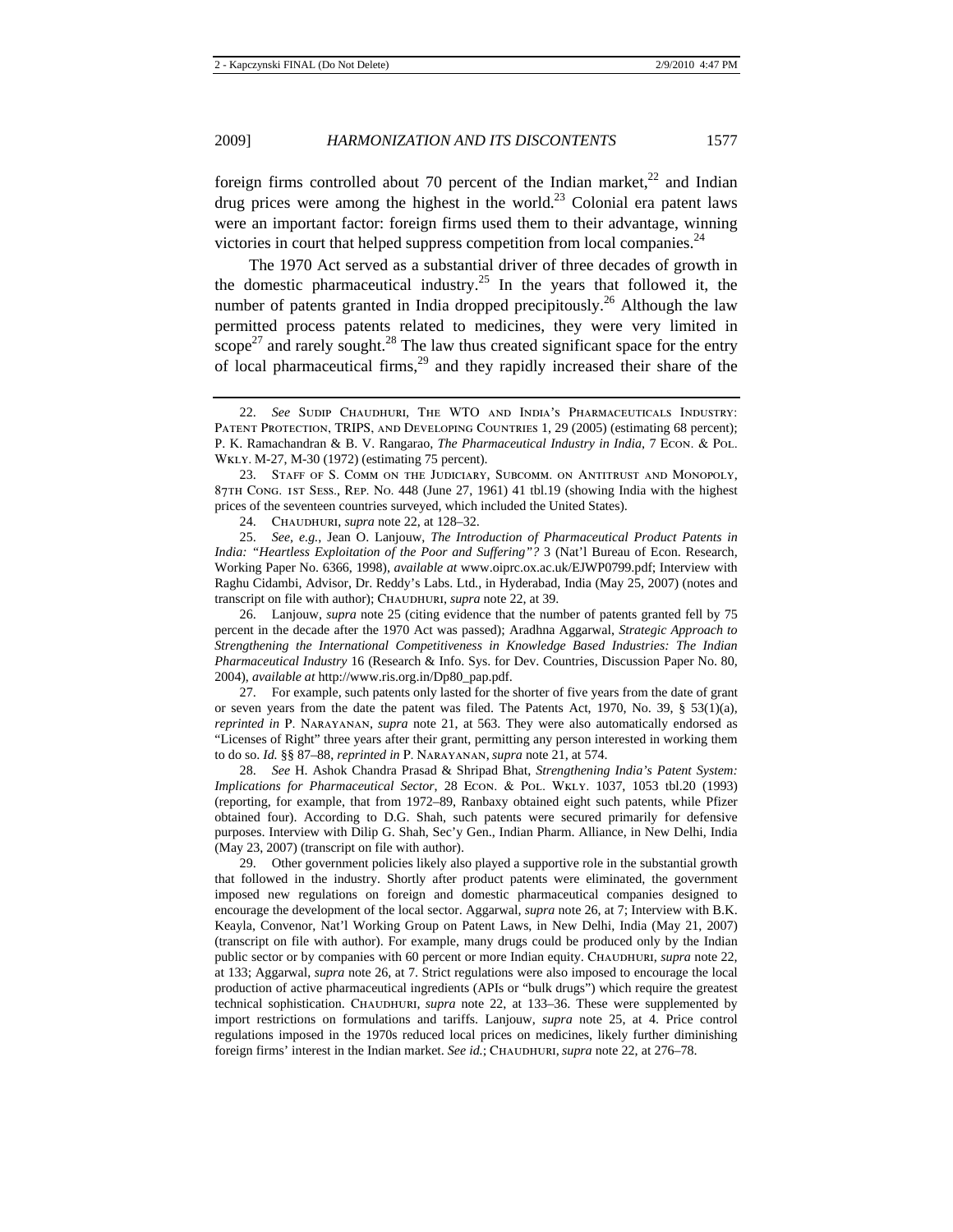Indian market.<sup>30</sup>



**Table 1: Indian Pharmaceutical Market Sales**<sup>31</sup>

Indian firms also rapidly became more technically sophisticated. For example, they first produced active pharmaceutical ingredients (APIs) in the mid-1970s, with production steadily increasing over the next three decades.<sup>32</sup> Indian companies became skilled in reverse engineering and developing new processes for drug production.<sup>33</sup> Some launched foreign drugs locally before the originator did, apparently even in cases where the originator sought to be the first in the market. $34$  Over time, the Indian industry also evolved to become extraordinarily competitive and diverse.<sup>35</sup> Although comprehensive price comparisons between countries are difficult to come by, numerous surveys indicate that Indian drug prices by the 1990s were among the lowest in the world.<sup>36</sup>

33. Chaudhuri, *supra* note 22, at 52. This began in the 1970s, expanded in the 1980s, and achieved real success in the 1990s. Interview with Raghu Cidambi, *supra* note 25. By 1995, the time needed to reverse engineer a drug dropped from three to four years to just one year. Dilip G. Shah, *Generic to Innovative: Transition of Indian Pharmaceutical Companies*, 5 Pharma Focus Asia 13, 14 (2007).

34. Chaudhuri, *supra* note 22, at 54; Lanjouw, *supra* note 25, at 22.

<sup>30.</sup> Chaudhuri, *supra* note 22, at 18 tbl.2.2; *cf.* Aggarwal, *supra* note 26, at 17 (citing evidence that Indian firms accounted for 70 percent of the bulk drugs and 80 percent of the formulations in 1991). Agrawal and Saibaba estimated that local firms supplied 95 percent of the Indian market in 2001, presumably measuring by volume rather than price. Pradeep Agrawal & P. Saibaba, *TRIPS and India's Pharmaceuticals Industry*, 36 Econ. & Pol. Wkly. 3787, 3787 (2001).

<sup>31.</sup> Chaudhuri, *supra* note 22, at 18 tbl.2.2. In 2001, the export market reached over \$1.5 billion, or more than 4 percent of India's total exports. Agrawal & Saibaba, *supra* note 30, at 3787.

<sup>32.</sup> Chaudhuri, *supra* note 22, at 40–41 tbl.2.4; Aggarwal, *supra* note 26, at 23. APIs require significantly more technical sophistication to produce than do the subsequent drug formulations and are the most important determinant of the overall cost of production of a drug.

<sup>35.</sup> By 2003, the Indian market was supplied by at least 5800 drug manufacturing units, more than one-fifth of which were involved in the production of bulk drugs. CHAUDHURI, *supra* note 22, at 15. Others put estimates of the number of local firms substantially higher, at 7000 to 8000 firms. Aggarwal, *supra* note 26, at 16.

<sup>36.</sup> *See* Chaudhuri, *supra* note 22, at 53–58; K. Bala & Kiran Sagoo, *Patents and Prices*,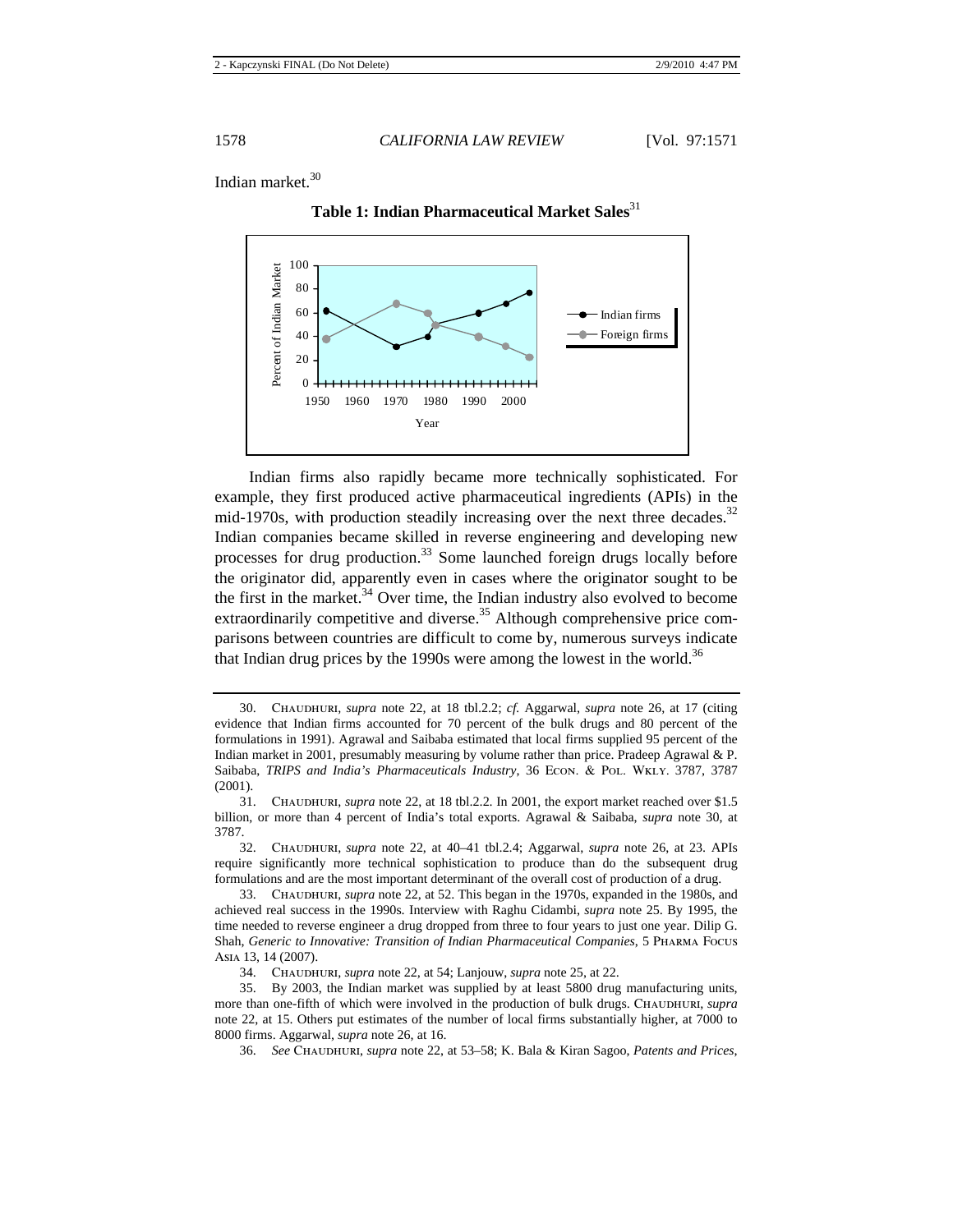#### *B. The Era of Transition: 1995 to 2005*

Another era of transition began in 1995, when India joined the WTO and with it, the TRIPS Agreement. TRIPS was a bold initiative, one that radically altered the terrain of international IP law. It was the product of a concerted campaign by multinational firms in information-intensive industries that persuaded the United States, Europe, and Japan that their national trade supremacy depended on stronger protection for IP abroad, and especially in developing economies.37 Supporters promoted TRIPS as a way to solve several problems in the existing international IP system. The incentive to join traditional IP treaties was often fairly limited for information-importing countries, but the "single undertaking" nature of the WTO ensured that countries would have to accept TRIPS if they wanted to be part of the  $WTO$ <sup>38</sup> Treaties administered through the World Intellectual Property Organization (WIPO) had no effective enforcement mechanism, but the WTO incorporated a new dispute settlement system, allowing for adjudication of TRIPS disputes and for trade sanctions against countries found to be in violation of the Agreement.<sup>39</sup> Finally, TRIPS added substantially to the degree of IP protection required by existing treaties, particularly in the area of patents. $40$ 

TRIPS has caused the most controversy in the domain of access to medicines because it requires patents on pharmaceutical products, which at

HAINews, Apr.–May 2000, *available at* http://www.haiweb.org/pubs/hainews/ Patents%20and%20Prices.html; Prasad & Bhat, *supra* note 28, at 1046 tbl.15A, 1051 tbl.18A; Lanjouw, *supra* note 25, at 8–9. Some signs indicate that the private market in India may have become less competitive since these estimates were produced, perhaps attributable to the steady decline of the scope of price controls and/or in the number of small drug companies. Interview with Biswajit Dhar, Professor & Head, Ctr. for WTO Studies, Indian Inst. of Foreign Trade, in New Delhi, India (June 6, 2007) (transcript on file with author); *see also* Chaudhuri, *supra* note 22, at 209–10; Anita Kotwani et al., *Prices & Availability of Common Medicines at Six Sites in India Using a Standard Methodology*, 125 Indian J. Med. Res. 645, 653–54 (2007).

<sup>37.</sup> For a discussion of the lobbying and negotiations that led to the TRIPS Agreement, and the catalytic role played by industry, see Susan K. Sell, Private Power, Public Law: The Globalization of Intellectual Property Rights (2003).

<sup>38.</sup> Previously, countries had chosen their IP commitments (for example, to treaties administered by WIPO) in *à la carte* fashion, with no implications for their participation in the world trading regime.

<sup>39.</sup> Prior to the WTO, multilateral treaties such as the Berne Convention referred parties to the International Court of Justice (ICJ) for the settlement of disputes. *See, e.g.*, Berne Convention for the Protection of Literary and Artistic Works art. 33, Sept. 9, 1886, as last revised at Paris, July 24, 1971, S. Treaty Doc. No. 99-27, 828 U.N.T.S. 221. No actions under IP treaties were ever brought before the ICJ, suggesting that this was an unappealing venue for enforcement efforts. Frederick M. Abbott et al., International Intellectual Property in an Integrated World Economy 330 (2007).

<sup>40.</sup> For example, TRIPS signatories must offer patents "for any inventions, whether products or processes, in all fields of technology, provided that they are new, involve an inventive step and are capable of industrial application." TRIPS, *supra* note 1, art. 27.1. The Agreement also establishes other important requirements, including minimum patent terms and limitations on members' ability to derogate from patents. TRIPS, *supra* note 1, arts. 31, 33.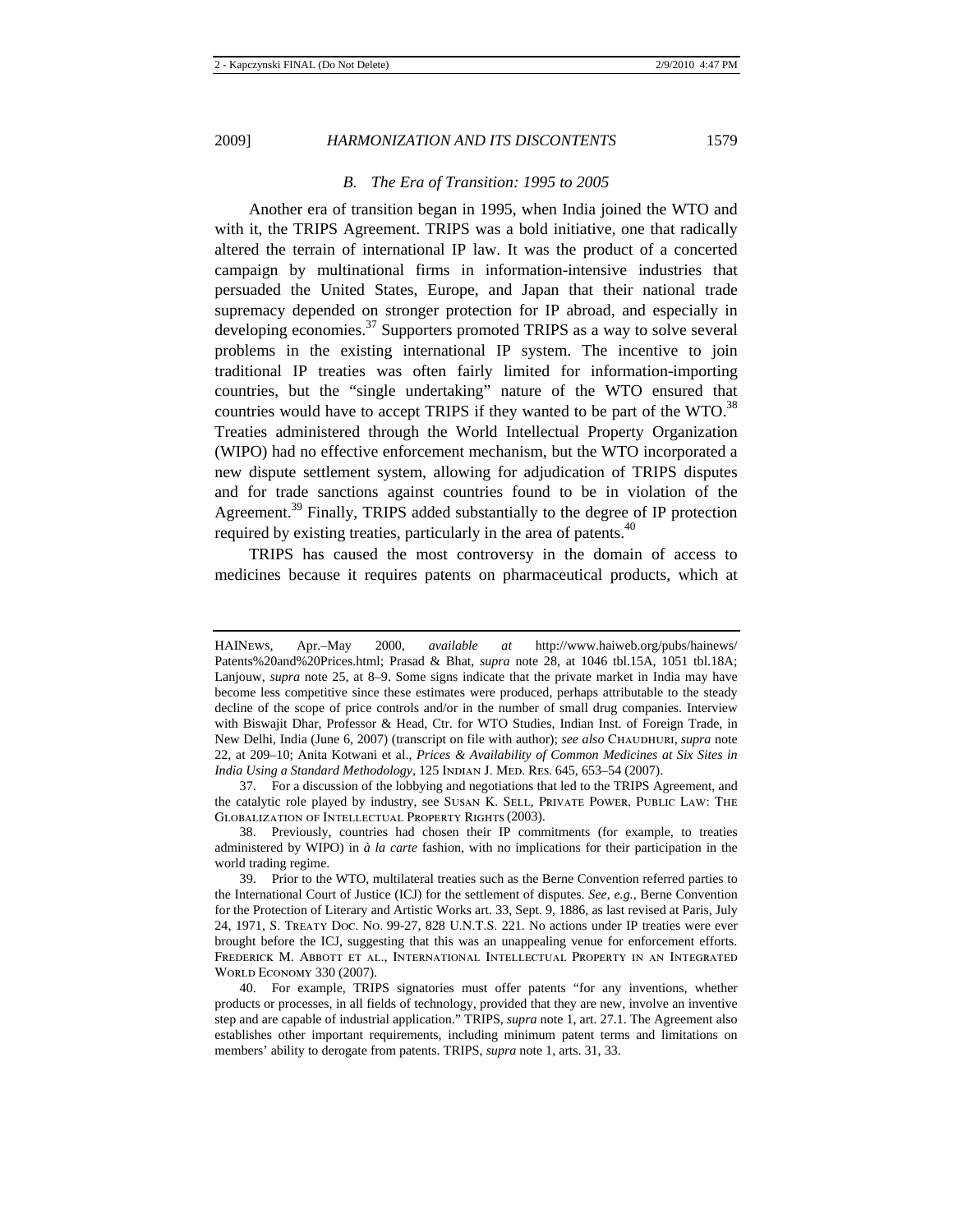least fifty developing countries did not offer at the time of its adoption.<sup>41</sup> Patents tend to generate deadweight social losses in the form of higher prices for consumers.<sup>42</sup> In the domain of medicines, such losses translate into more limited access to medicines, particularly in developing countries.<sup>43</sup> The most important potential gain associated with stronger patent law is the marginal incentive for pharmaceutical innovation that will be provided by additional exclusivity in the new country.<sup>44</sup> But the marginal effects of patents in jurisdictions that are a very small portion of the world's market will be small, and not likely to outweigh the costs to local consumers.<sup>45</sup> It is thus fairly clear from the economics literature that higher patent standards for medicines will reduce welfare in developing countries.<sup>46</sup>

Many developing countries strongly opposed the incorporation of TRIPS into the new WTO regime, because they understood its likely negative effects

43. Generic medicines are typically substantially less expensive than patented versions, and patients in resource-poor settings are particularly reliant on generic medicines. World HEALTH Org., The World Medicines Situation 31, 68–69 (2004).

44. Alan V. Deardorff, *Should Patent Protection Be Extended to All Developing Countries?*, 13 WORLD ECON. 497, 503 (1990). Extending patent protection to a new jurisdiction could produce gains other than innovation. For example, if a firm refuses to sell in a market and others cannot copy the product (e.g., because it requires closely held know-how), the introduction of patents could induce the firm to enter the market and thus improve social welfare. *Id.* at 502. In the pharmaceutical sector, however, reverse engineering is common and rapid. *See supra* text accompanying notes 33–34. Stronger IP protection could also stimulate foreign direct investment (FDI), but "[i]t is difficult to establish strong theoretical and empirical linkages between intellectual property rights and FDI and technology trade." Keith E. Maskus, *Implications of*  Regional and Multilateral Agreements for Intellectual Property Rights, 20 WORLD ECON. 681, 689 (1997).

45. *See* Carlos A. Primo Braga & Carsten Fink, *The Economic Justification for the Grant of Intellectual Property Rights: Patterns of Convergence and Conflict*, 72 CHI.-KENT L. REV. 439, 442–43 (1996). Scherer shows that if extending patents to all low-income nations increased rents by these nations' share of global GDP (20 percent), the innovative effect would be far less than required to offset the projected deadweight loss. *See* Scherer, *supra* note 42, at 1128–29. If lesser patent protection in low-income countries eroded protection in wealthy countries, for example because of arbitrage between markets, it could lessen incentives to innovate in wealthy countries and thus diminish welfare for patients in poor countries who could benefit from cheap copies of these innovations. But evidence from the AIDS drugs context suggests that such arbitrage is still for the most part theoretical, despite substantial existing price differentials across countries. *See* Kevin Outterson, *Pharmaceutical Arbitrage: Balancing Access and Innovation in International Prescription Drug Markets*, 5 Yale J. Health Pol'y L. & Ethics 193, 262–65 (2005).

46. *See* Scherer*, supra* note 42, at 1128 ("It is reasonably well established in the economics literature that, especially in a world of AIDS and resistant tuberculosis epidemics, low-income nations enjoy higher economic welfare when they can free-ride on pharmaceutical innovations made and patented in the first world than when they must pay monopolistic prices for the newest and most effective drugs.").

<sup>41.</sup> *See* Carlos M. Correa, *Patent Rights*, *in* Intellectual Property and International Trade: The TRIPS Agreement 227, 229 (Carlos M. Correa & Abdulqawi A. Yusuf eds., 2d ed. 2008).

<sup>42.</sup> *See, e.g.*, F. M. Scherer, *A Note on Global Welfare in Pharmaceutical Patenting*, 27 WORLD ECON. 1127, 1128 (2004). Perfect price discrimination could eliminate this deadweight loss but is not expected in practice.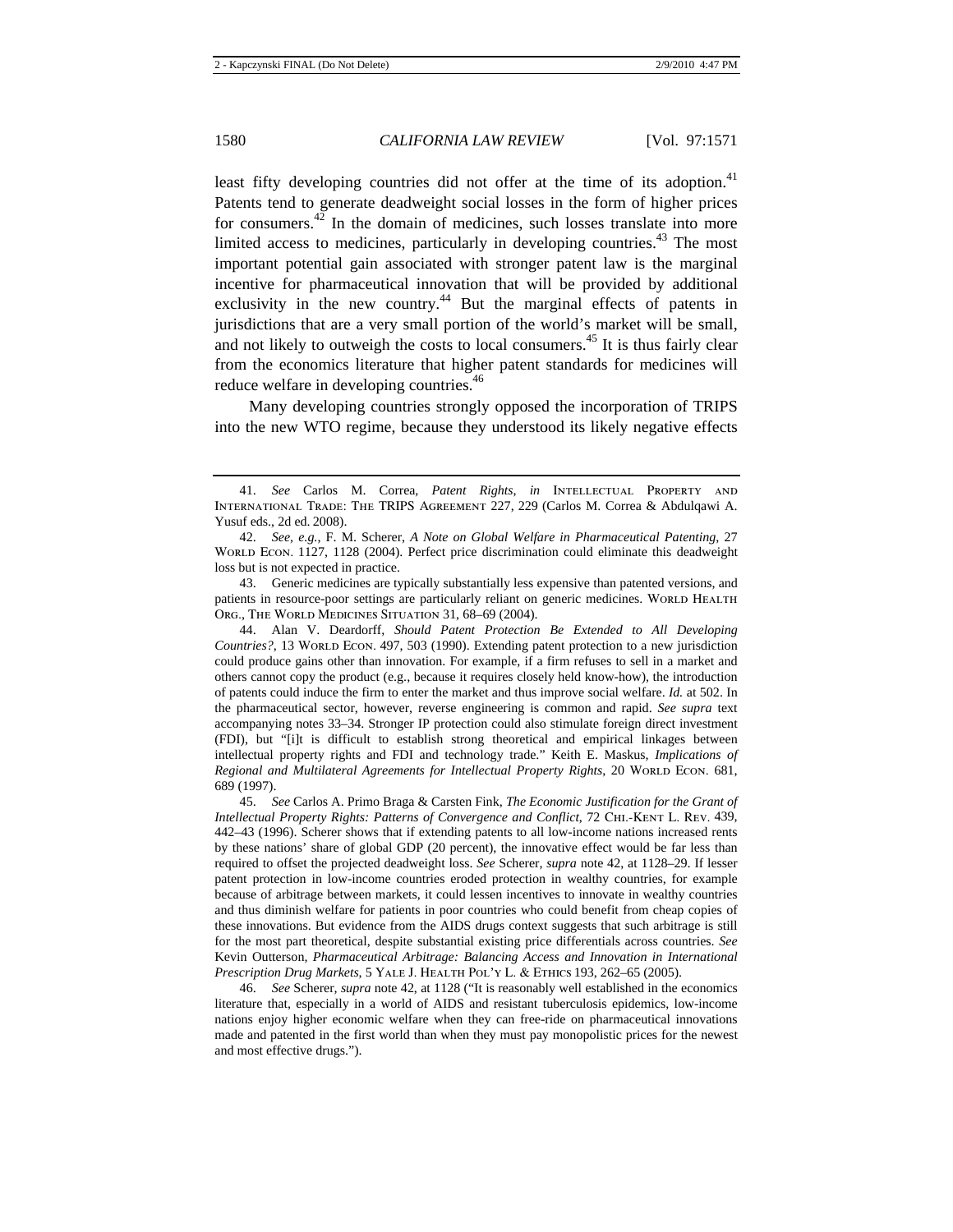in this and other areas. $^{47}$  India opposed TRIPS, and particularly its patent provisions,48 as did the bulk of the Indian pharmaceutical industry.49 Faced with the alternative of remaining entirely outside the WTO framework, India nonetheless acceded to the Agreement, negotiating in the process for certain flexibilities that would limit the effects of the changes it required.

For example, India is often credited with the fact that developing countries were afforded "transition periods" of several years before they had to fully comply with TRIPS. $50$  India was not required to comply with the product patent requirements of TRIPS until 2005,<sup>51</sup> although it did have to create a "mailbox" for the filing of patent applications that would be examined when the 2005 changes came into effect.<sup>52</sup> While the full legal effects of the Agreement were suspended during this transition period, its effects on India were nonetheless substantial, because of its impact on the behavior and thinking of industry and health advocates.

Facing the looming deadline of TRIPS and fearing that they would lose ground in the local market, Indian firms began to look for new markets. This led them in two directions: towards exports and towards research and development (R&D) targeted at developed-country markets. India first achieved a positive trade balance in pharmaceuticals in the late 1980s, but firms focused their exports largely on unregulated markets in developing countries.<sup>53</sup> Wealthy countries have the most lucrative markets for generic drugs,  $54$  but extensive regulation creates high barriers to entry.<sup>55</sup> Indian companies therefore

54. The United States makes up 50 percent of the global market in pharmaceuticals, and generic drugs make up about 63 percent of the U.S. market by volume. William Greene, *The Emergence of India's Pharmaceutical Industry and Implications for the U*.*S*. *Generic Drug Market* 21–22 (U.S. Int'l Trade Comm'n Office of Econ., Working Paper No. 2007-05-A, 2007). This represented a generics market of \$54.1 billion in 2006. *Id.* at 21. By comparison, the entire Indian pharmaceutical market in 2005 was valued at approximately \$6.3 billion. Gautam Kumra et al., McKinsey & Co., India Pharma 2015: Unlocking the Potential of the Indian PHARMACEUTICALS MARKET 11 (2007).

55. Chaudhuri, *supra* note 22, at 180–81, 188 (reporting that "Drug Master File" [DMF]

<sup>47.</sup> Peter Drahos & John Braithwaite, Information Feudalism: Who Owns the Knowledge Economy? 133–34, 136 (2002); Sell, *supra* note 37, at 108–11.

<sup>48.</sup> George K. Foster, *Opposing Forces in a Revolution in International Patent Protection: The U.S. and India in the Uruguay Round and its Aftermath, 3 UCLA J. INT'L L. & FOREIGN AFF.* 283, 311 (1998).

<sup>49.</sup> *Id.* at 307–11.

<sup>50.</sup> *Id.* at 312; *see also* TRIPS, *supra* note 1, arts. 65–66.

<sup>51.</sup> TRIPS, *supra* note 1, art. 65.4.

<sup>52.</sup> *Id.* art. 70.8(a); Appellate Body Report, *India—Patent Protection for Pharmaceutical and Agricultural Chemical Products*, WT/DS50/AB/R (Dec. 19, 1997) [hereinafter *India— Patents*] (requiring India to comply with Art. 70.8(a)). The mailbox was implemented by the Patents (Amendment) Act, 1999, No. 17, Acts of Parliament, 1999, §§ 2, 3. India took other steps towards complying with TRIPS requirements in 2002, when it extended a twenty-year term to all patents, reversed the burden of proof in process infringement cases, and introduced for the first time a definition of "inventive step." The Patents (Amendment) Act, 2003, No. 38, Acts of Parliament, 2003, §§ 27, 43, 3(f).

<sup>53.</sup> Chaudhuri, *supra* note 22, at 45 tbl.2.5; Aggarwal, *supra* note 26, at 26.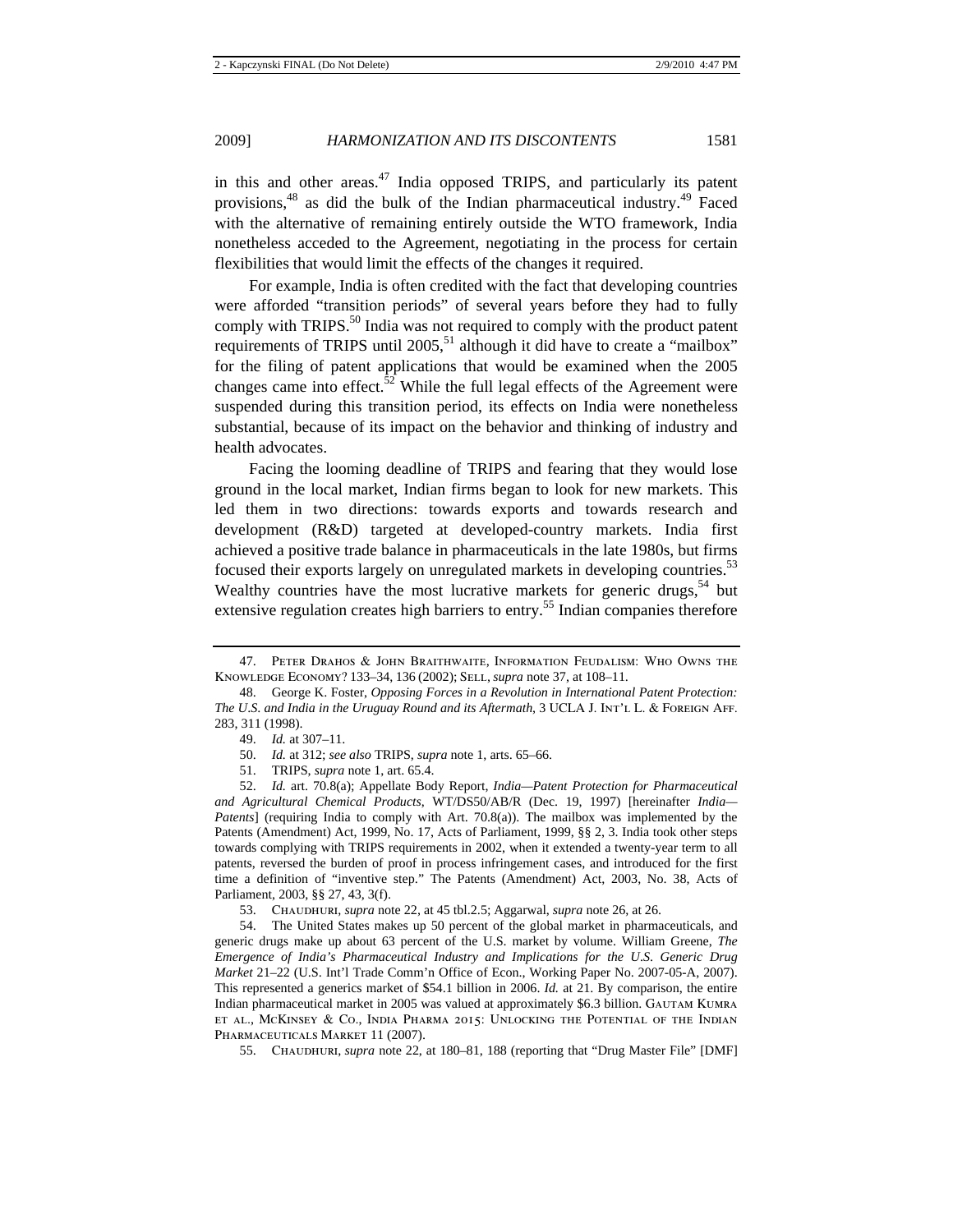did not make a serious effort to enter the U.S. generics market until the mid-1990s.<sup>56</sup> Notably, the first time Indian companies directly encountered patent issues was when they entered U.S. markets. $57$ 

As Indian companies gained expertise in navigating patent and regulatory filings, their share of U.S. drug filings skyrocketed. Today, Indian companies constitute 25 to 50 percent of all applications for generic drug approval in the United States.<sup>58</sup> The result has been new, cutthroat competition in some sectors of the U.S. generics market.<sup>59</sup> Paradoxically, it may be that, as a top executive of one of the largest Indian drug companies asserted, "U.S. consumers are the biggest beneficiaries, in value terms, of the Indian generics industry."<sup>60</sup>

Along the way, India has developed a significant trade advantage.<sup>61</sup> It has become one of the largest suppliers of pharmaceutical formulations in the world by volume, as well as one of the top API suppliers.<sup>62</sup> Top-tier Indian companies are also increasingly transnationalized. Leading Indian firms now make substantially more of their revenue through exports than they do through

61. Chaudhuri, *supra* note 22, at 45 tbl.2.5; Aggarwal, *supra* note 26, at 26.

applications cost up to \$200,000 and the more complex "Abbreviated New Drug Application" [ANDA] filing can cost up to \$1 million and take up to five years to complete); *cf.* Aggarwal, *supra* note 26, at 56.

<sup>56.</sup> Shah, *supra* note 33, at 11; Interview with Gopakumar Nair, Gopakumar Nair Assocs., in Mumbai, India (June 11, 2007) (transcript on file with author); *see also* Aggarwal, *supra* note 26, at 29 tbl.13 (explaining that the United States was less than 4 percent of India's export market in 1989–90).

<sup>57.</sup> Interview with Raghu Cidambi, *supra* note 25; Interview with Gopakumar Nair, *supra* note 56.

<sup>58.</sup> Most Indian companies that sell into the U.S. market supply APIs under the DMF procedure. Chaudhuri, *supra* note 22, at 196. The share of U.S. DMF filings made by Indian companies increased from 14 percent in 2000 to about 50 percent in 2007. Hitesh Gajaria, *India to Be Amongst Top Three Generic Makers in the World*, Express Pharma, Jan. 16–31, 2008, *available at* http://www.expresspharmaonline.com/20080131/indianpharmain202008.shtml. Only a select group of top Indian companies file ANDAs, but here too, growth in recent years has been explosive. Chaudhuri, *supra* note 22, at 196–97. The first ANDA filed by an Indian company was in 1998. Interview with Dilip G. Shah, *supra* note 28. Today, Indian companies are the second-largest filers of ANDAs in the United States, with a share of approximately 25 percent. Greene, *supra* note 54, at 17; Gajaria, *supra*.

<sup>59.</sup> Interview with Raghu Cidambi, *supra* note 25; *see also* Greene, *supra* note 54, at 23. The U.S. generics market has in fact become so competitive that profitability has declined and Indian companies have turned increasingly to higher margin export markets such as Europe and Japan. Greene, *supra* note 54, at 20.

<sup>60.</sup> Interview with Raghu Cidambi, *supra* note 25. Indian companies still represent a fairly small percentage of the U.S. generics market, Greene, *supra* note 54, at 23–25, but they are important in the markets where they compete, as well as in driving down the price of APIs. *Id.* at 26–27.

<sup>62.</sup> Some estimate India as the largest supplier of drug formulations by volume and "one of the largest" producers of APIs. *See, e.g.*, Shubham Chaudhuri, Pinelopi K. Goldberg & Panle Jia, *Estimating the Effects of Global Patent Protection in Pharmaceuticals: A Case Study of Quinolones in India*, 96 Am. Econ. Rev. 1477, 1481–82 (2006). Others rank India among the top five pharmaceutical producers in the world by volume and in the top twenty exporters of APIs. *See, e.g.*, Aggarwal, *supra* note 26, at 1–2. The reason for the discrepancy is not clear.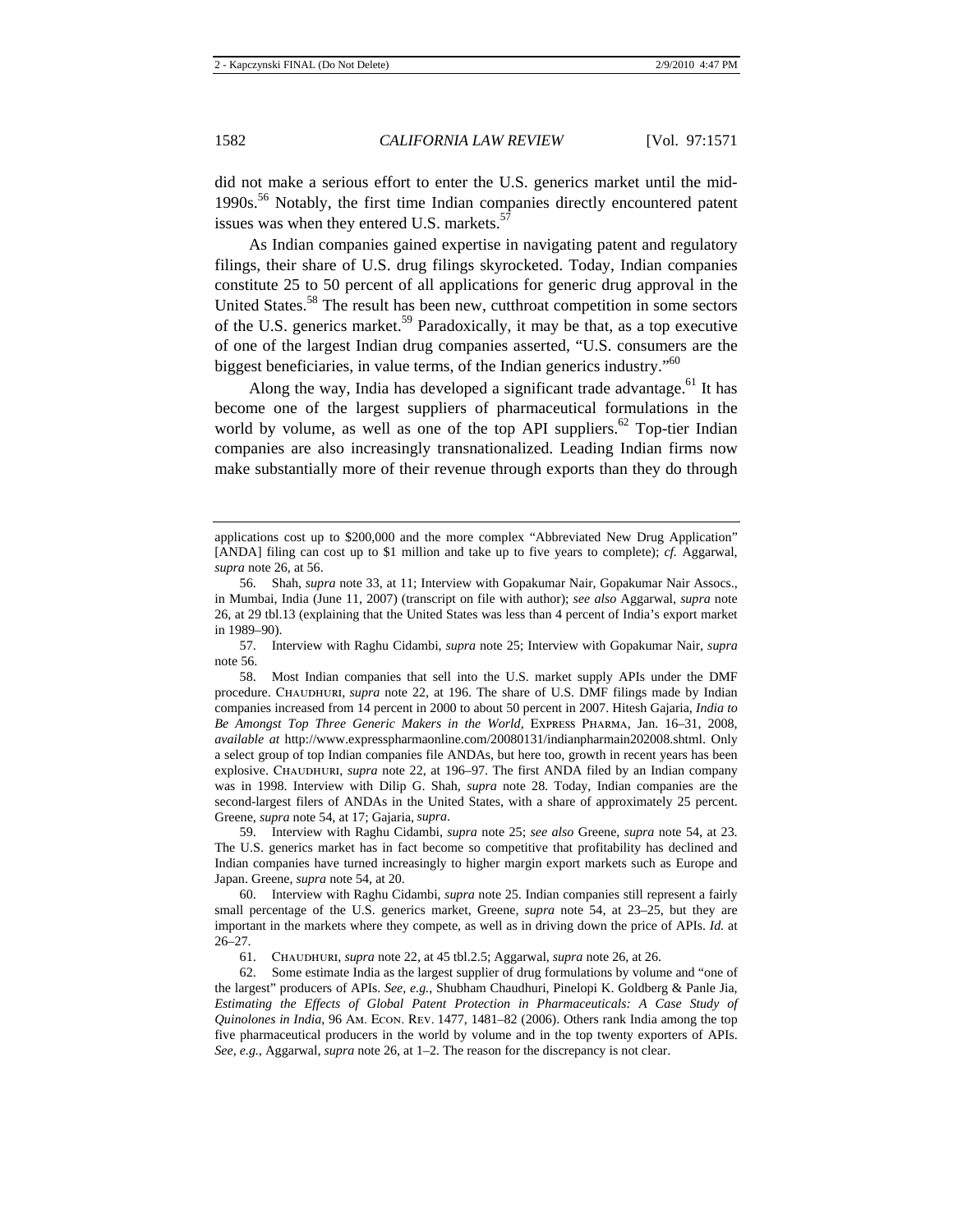local sales.<sup>63</sup> Several of the biggest names have recently acquired companies in other markets, or have been acquired by companies based outside of India.<sup>64</sup>

Intriguingly, key players in the Indian industry credit these recent successes to the globalization of IP norms. According to Gopakumar Nair, an expert on IP issues with four decades of experience in the Indian industry,

if the patent and product patent regime had not come to India, the tendency to learn more about patents would not have come . . . [and the industry would not have had the] ability to go to markets like Japan and Australia. . . . Indians have now become global players because global standards of intellectual property have come to India.<sup>65</sup>

D.G. Shah, the secretary general of the Indian Pharmaceutical Alliance (IPA), contends that the progression towards export markets was a direct response to TRIPS, because the Agreement forced leading Indian companies to look outside of India when planning their strategy for growth.<sup>66</sup> According to him, when the "Indian industry saw that one of the drivers of growth, which was new product[s], [was] going to be hit with the patent regime, their response was 'let's go into the larger market' . . . . They started going to [the] US in only '98, not before."<sup>67</sup>

The entry of Indian companies into new product R&D was also triggered in part by the TRIPS Agreement.<sup>68</sup> Commentators often suggest that TRIPS will stimulate R&D because of the incentivizing power of patents,<sup>69</sup> but the Indian example suggests a different mechanism, where TRIPS acts not as a carrot but as a stick. Raghu Cidambi, a top advisor to Dr. Reddy's, one of the

<sup>63.</sup> Greene, *supra* note 54, at 19. For example, more than 80 percent of the sales of the leading firm Ranbaxy occur outside of India. RANBAXY LABS. LTD., ANNUAL REPORT 12–14 (2007), http://www.ranbaxy.com/investorinformation/annual\_pr2007.aspx.

<sup>64.</sup> Dr. Reddy's recently purchased the German Betapharm, Ranbaxy purchased the Romanian Terapia, and Matrix acquired the Belgian Docpharma. *See Pharma Getting the Dose Right*, Financial Express (India), Oct. 29, 2006, *available at* http://www.financialexpress.com/ news/pharma-getting-the-dose-right/182225/0. The U.S. company Mylan later purchased Matrix. *Id.* One of the largest Japanese drug firms recently acquired a controlling share of Ranbaxy. *See Ranbaxy Labs' Singh Dynasty Comes to an End as Chief Executive Resigns*, Daily Telegraph (London), May 25, 2009, at 2.

<sup>65.</sup> Interview with Gopakumar Nair, *supra* note 56. Nair was a CEO, headed the Indian Drug Manufacturers' Association, participated in the TRIPS negotiations, and now leads a top IP consulting firm. *See* About Dr. Gopakumar G. Nair, http://www.gnaipr.com/gkgnair.php (last visited Oct. 21, 2009).

<sup>66.</sup> Interview with Dilip G. Shah, *supra* note 28. The IPA is one of the two major lobbying groups for Indian generic companies, and represents mostly larger, export-oriented companies.

<sup>67.</sup> *Id.*; *see also* Interview with Gopakumar Nair, *supra* note 56 (stating that the threat of product patents in India accelerated the export orientation of Indian firms).

<sup>68.</sup> Chaudhuri, *supra* note 22, at 157–60. Expenditure on R&D by Indian companies grew sharply in the decade after TRIPS, from approximately \$30 million a year in 1996 to nearly \$250 million a year in 2004. ERNST & YOUNG, UNVEILING INDIA'S PHARMACEUTICAL FUTURE 7 (2005) (on file with author). R&D expenditures as a proportion of sales had fallen from the 1960s to the 1990s. Aggarwal, *supra* note 26, at 22.

<sup>69.</sup> *See, e.g.*, Alan O. Sykes, *TRIPS, Pharmaceuticals, Developing Countries, and the Doha "Solution"*, 3 Chi. J. Int'l L. 47, 49 (2002).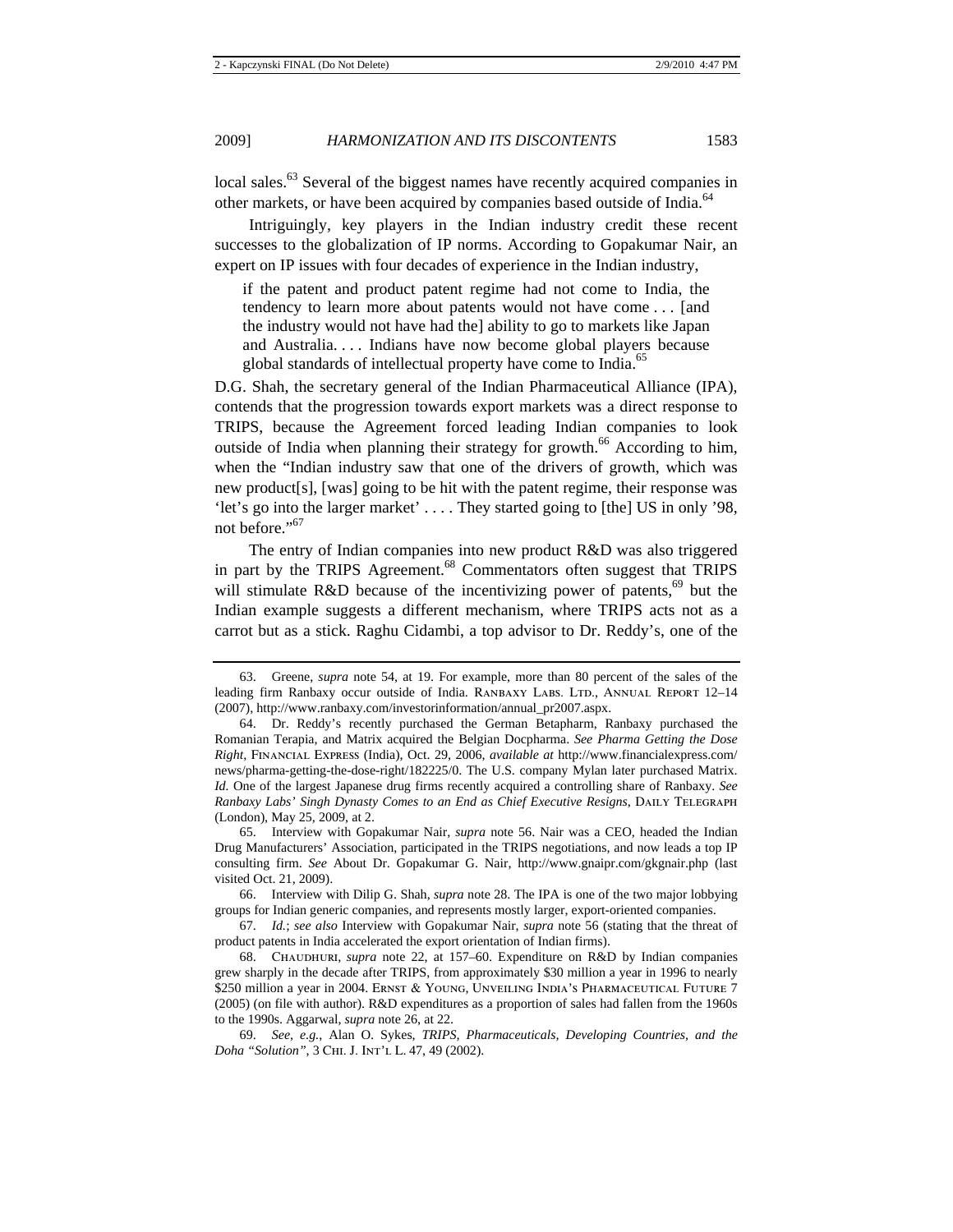first Indian firms to begin new product R&D, explained that knowing the company would "face limitations on the number of products that we [could] introduce and grow, we took a conscious decision in the early '90s to expand our international presence and also to enter into the discovery and innovation businesses."<sup>70</sup> Cidambi characterized the process as part of the natural progression of the industry, but one for which TRIPS "provided a trigger."<sup>71</sup>

The orientation of R&D in India's pharmaceutical sector supports the theory that TRIPS acted by threatening local markets rather than by creating the possibility of new profits in India. To date, Indian firms engaged in R&D have targeted their efforts on diseases prevalent in developed countries, rather than those specific to India.<sup>72</sup> This is a predictable response to the comparative size of developed-country markets: in 2005, North America, Europe, and Japan accounted for 86 percent of the world's pharmaceutical market, while India made up just 1.2 percent.<sup>73</sup> To the extent that Indian companies do begin to invest in R&D, then, we should not expect these R&D activities to be oriented to local markets and patent incentives, but rather to global markets and patent incentives.

TRIPS may thus have perverse implications for the multinational firms that advocated for it. Although they aimed to push Indian competitors out of the low-value Indian market, they may have also pushed Indian companies *into* the U.S. and EU markets on which their profits much more substantially rely. The desire to retain local markets also pushed Indian companies to advocate strongly in favor of expansive flexibilities during debates over the shape of the patent law, as will be demonstrated.

In the decade prior to TRIPS implementation in India, the Agreement also had a significant influence on local and international health activists, leading them for the first time to appreciate the relationship between patent protection and access to medicines in developing countries. As Ellen 't Hoen, long-time leader of the Access to Medicines Campaign at Médecins Sans Frontières (Doctors Without Borders or MSF) has noted, it was after TRIPS was signed

<sup>70.</sup> Interview with Raghu Cidambi, *supra* note 25. On Dr. Reddy's leading role in Indian R&D efforts, see Chaudhuri, *supra* note 22, at 160.

<sup>71.</sup> Interview with Raghu Cidambi, *supra* note 25.

<sup>72.</sup> *See* Interview with Dilip G. Shah, *supra* note 28 (noting that Indian companies engage in R&D for diseases that affect the West and Japan, because they depend for development on partnerships with multinational companies, who demand products with substantial sales potential). A recent review of the R&D activities of the major Indian firms involved in attempts to develop new drugs reported no projects that are clearly targeting diseases with markets predominantly in developing countries, and numerous projects for cancer, metabolic disorders (such as diabetes), asthma, and anti-infectives. *See* Aggarwal, *supra* note 26, at 49, 51. Anti-infectives could include projects relevant to tropical diseases, but it seems more likely that they would be tested at least initially on conditions prevalent in the North.

<sup>73.</sup> *See* Comm'n on Intellectual Prop. Rights, Innovation and Pub. Health, World Health Org., Public Health, Innovation and Intellectual Property Rights 15 (2006) (2005 data provided by IMS health).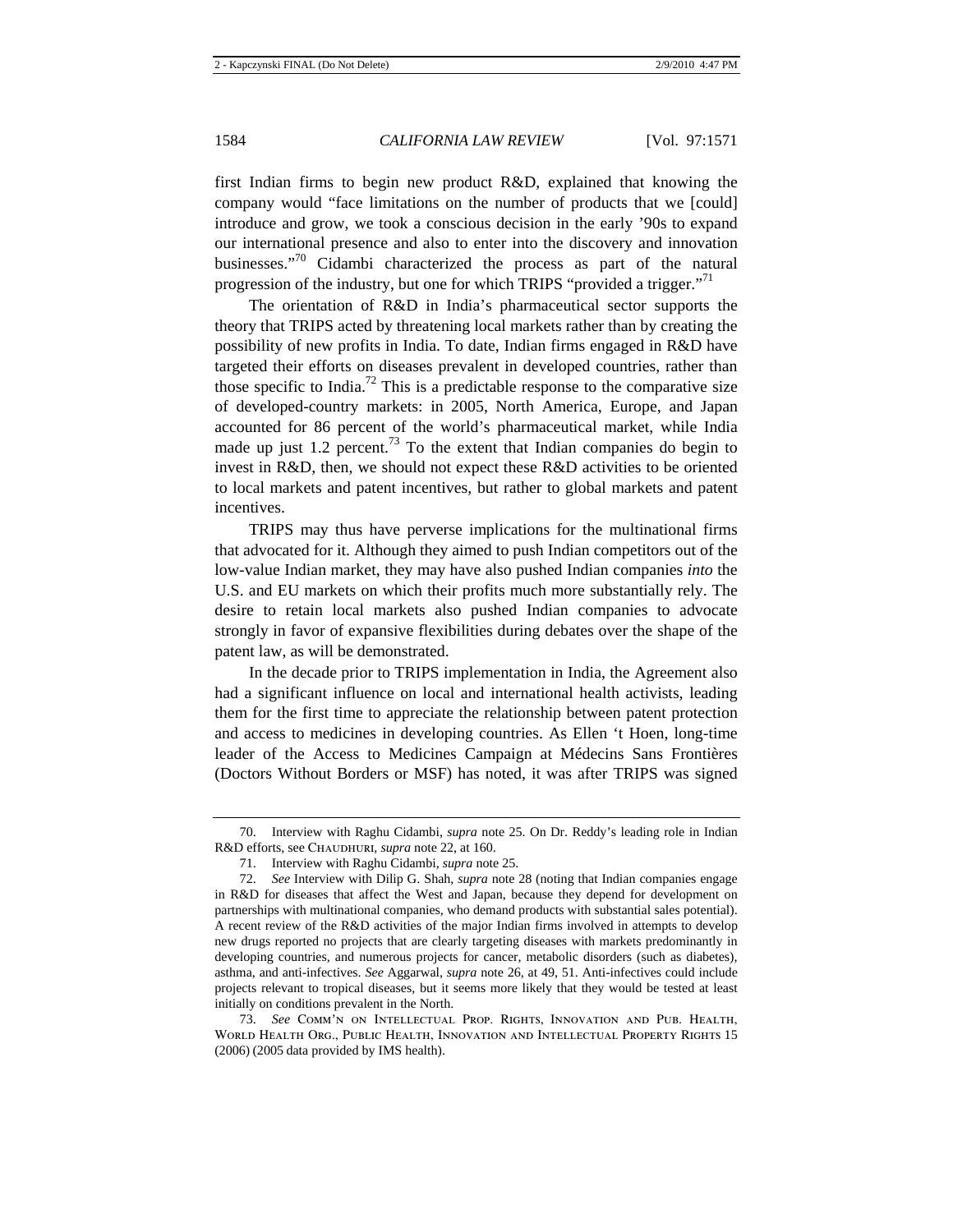that at an international meeting in 1995, for "the first time public health advocates raised the concern that the globalization of new international trade rules and the harmonization of regulatory requirements would restrict countries' ability to implement drug policies that would ensure access to medicines for all."<sup>74</sup> Some meeting participants responded in telling fashion, by suggesting that any problems could be remedied with generic substitution policies (which call for the replacement of patented drugs with generics in instances where patents pose no barrier). As 't Hoen has stated, such "comments made it apparent that even drug policy experts at the time had a very limited understanding of the ramifications of new international rules on intellectual property."75

Much changed from 1995 to 2005. Pushed by nongovernmental organizations (NGOs) such as Health Action International, the World Health Organization (WHO) began to study the relationship between the WTO and national essential medicines policies.76 NGOs accelerated their activities in connection with the activities at the WHO, the 1999 WTO Ministerial Conference in Seattle, and flashpoints such as the lawsuit brought by thirtynine pharmaceutical companies against the South African government over a law designed to facilitate access to generic medicines.<sup>77</sup> The HIV/AIDS crisis provided a focal point for access to medicines campaigners, who articulated TRIPS as a key barrier to affordable generic AIDS medicines in developing countries.78 In 2000, India became central to the debate, because a leading Indian company, Cipla, offered breakthrough price discounts, promising to provide HIV therapy for \$385 per year rather than the \$10,000 per year charged by patent-holding companies.<sup>79</sup> The highpoint of health activists' engagement with the WTO came in 2001, when NGOs working closely with developing countries secured the passage of the Doha Declaration on TRIPS and Public Health. The Declaration extended the transition period afforded to leastdeveloped countries with regard to pharmaceuticals, addressed certain limitations on the export of generic medicines under compulsory license, and affirmed unequivocally that TRIPS "can and should be interpreted and implemented in a manner supportive of WTO members' right to protect public

<sup>74.</sup> Ellen 't Hoen, *The Revised Drug Strategy: Access to Essential Medicines, Intellectual*  Property and the World Health Organization, in Access to KNOWLEDGE IN THE AGE OF Intellectual Property (forthcoming 2010) (on file with author).

<sup>75.</sup> *Id.*

<sup>76.</sup> *Id.*

<sup>77.</sup> *Id.*

<sup>78.</sup> *See, e.g.*, James Love, Panel Discussion, *AIDS Drugs and the Developing World: The Role of Patents in the Access of Medicines*, 12 FORDHAM INTELL. PROP. MEDIA & ENT. L.J. 683, 705 (2002) (discussing the access to medicines crisis and suggesting that "[t]he WTO agreement is the most important thing").

<sup>79.</sup> Médecins Sans Frontières, Untangling the Web of Antiretroviral Price Reductions 6 (11th ed. 2008), *available at* http://www.msfaccess.org/fileadmin/ user\_upload/diseases/hiv-aids/Untangling\_the\_Web/Untanglingtheweb\_July2008\_English.pdf.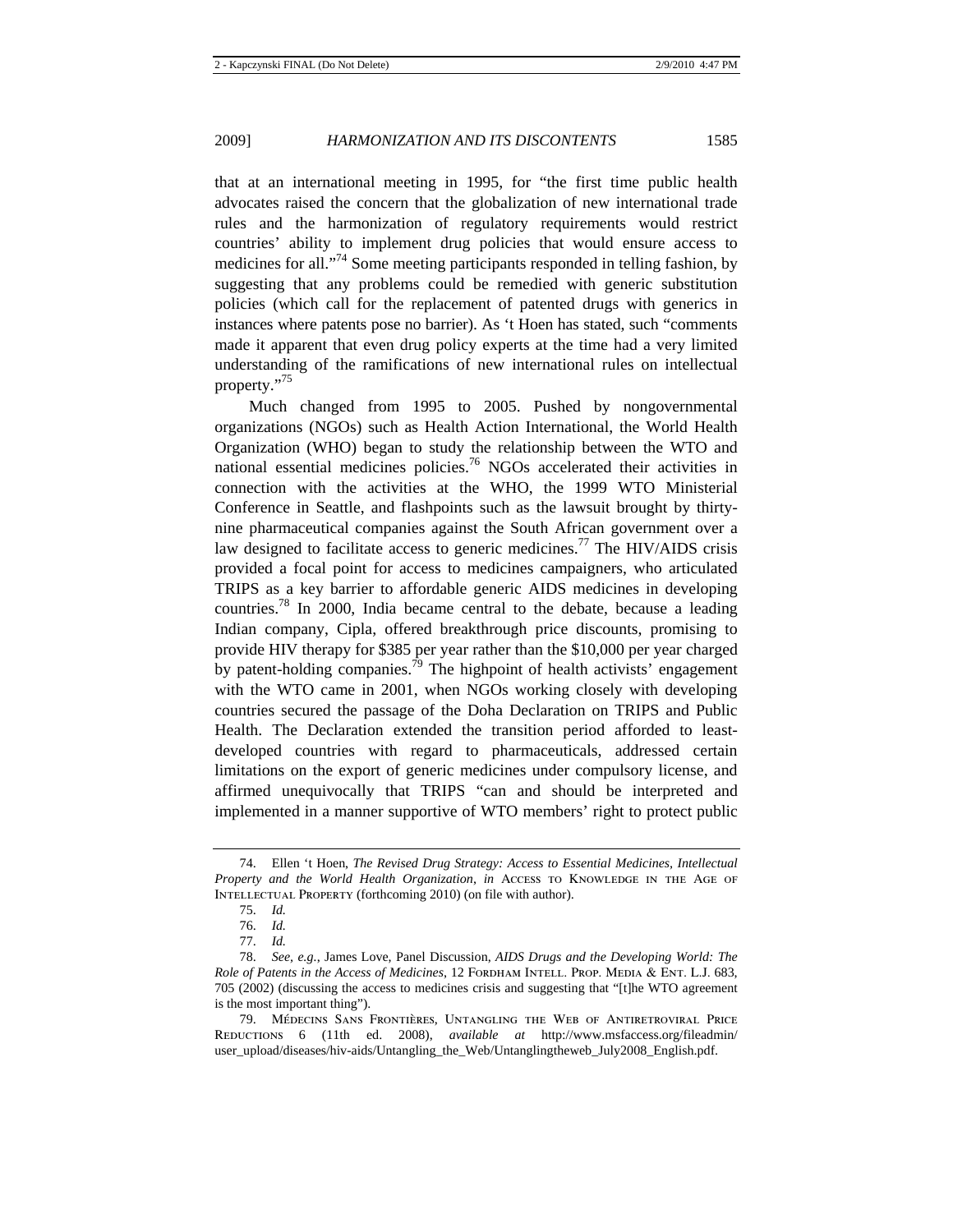health and, in particular, to promote access to medicines for all."<sup>80</sup>

By 2005, activists had successfully pushed for massive new HIV/AIDS treatment programs, which Indian generic medicines have played a significant part in sustaining. $81$  Thus, when the time came for India to enter fully into the TRIPS Agreement by implementing product patents for medicines, both local industry and local and global health advocates were poised to play a key role in the negotiations.

## *C. Implementing TRIPS in India*

In order to meet the December 31, 2004, TRIPS deadline for the introduction of product patents, India passed an ordinance that temporarily brought its law into compliance.<sup>82</sup> The measure was set to expire in approximately three months, setting the stage for a period of intense advocacy around the shape of the new bill. The Indian National Working Group on Patents, which had been seeking since 1998 to influence the government's implementation of TRIPS, lobbied heavily, $83$  as did the two major lobbying groups for the local generic industry.84 The IPA, which represents the largest local generics companies, insisted that the Act include a specific limitation on patentability that would prevent the patenting of new uses of known substances, as well as the patenting of many new forms of known substances.<sup>85</sup> Local HIV/AIDS organizations such as the Delhi Network of Positive People (DNP+) organized local protests against the bill,<sup>86</sup> and worked with activist groups abroad who staged actions in the United States, France, Uganda, and Kenya.<sup>87</sup>

<sup>80.</sup> Doha Declaration, *supra* note 7, ¶ 4. A compulsory license is granted by the government and overrides the exclusivity of the patent in exchange for a royalty. For more on compulsory licensing under TRIPS, see *infra* Part II.D.

<sup>81.</sup> For data on the role of generic competition in reducing prices of AIDS medicines, and current data on the price of generic versus patented AIDS medicines, *see* Médecins Sans Frontières, *supra* note 79, at 6, 67–70.

<sup>82.</sup> Patents (Amendment) Ordinance, No. 7 of 2004.

<sup>83.</sup> Interview with K. M. Gopakumar, Research Officer, Ctr. for Trade & Dev., in New Delhi, India (June 6, 2007) (transcript on file with author); Interview with B. K. Keayla, *supra* note 29.

<sup>84.</sup> Interview with Dilip G. Shah, *supra* note 28; Interview with Gajanan Wankankar, Executive Dir., Indian Drug Mfrs. Ass'n (IDMA), in New Delhi, India (June 19, 2007) (notes on file with author).

<sup>85.</sup> This resulted in the amendment of section 3(d) of the 1970 Act. *See infra* Part III.A.1. The ordinance was set to expire and the Congress Party needed the approval of either the BJP party or the left parties to pass the Amendment. *See* Amit Sen Gupta, *Mashelkan Committee Trips Again*, People's Democracy, Sept. 20, 2009, http://pd.cpim.org/2009/0920\_pd/09202009\_7.html. According to D.G. Shah, after lobbying, both the BJP and Left refused to ratify the ordinance as it was. "At that point, with back to [the] wall, Government said, 'Okay, tell us what do you want.' And [the local industry] gave six points. [section] 3(d) was one of those . . . ." Interview with Dilip G. Shah, *supra* note 28.

<sup>86.</sup> Interview with Loon Gangte, President, Delhi Network of Positive People, in New Delhi, India (June 20, 2007) (transcript on file with author).

<sup>87.</sup> *See, e.g.*, Press Release, Act Up-Paris, Global Access to Medicines is Threatened: The Indian Government Must Postpone Amending its Patent Law (Dec. 6, 2004), *available at*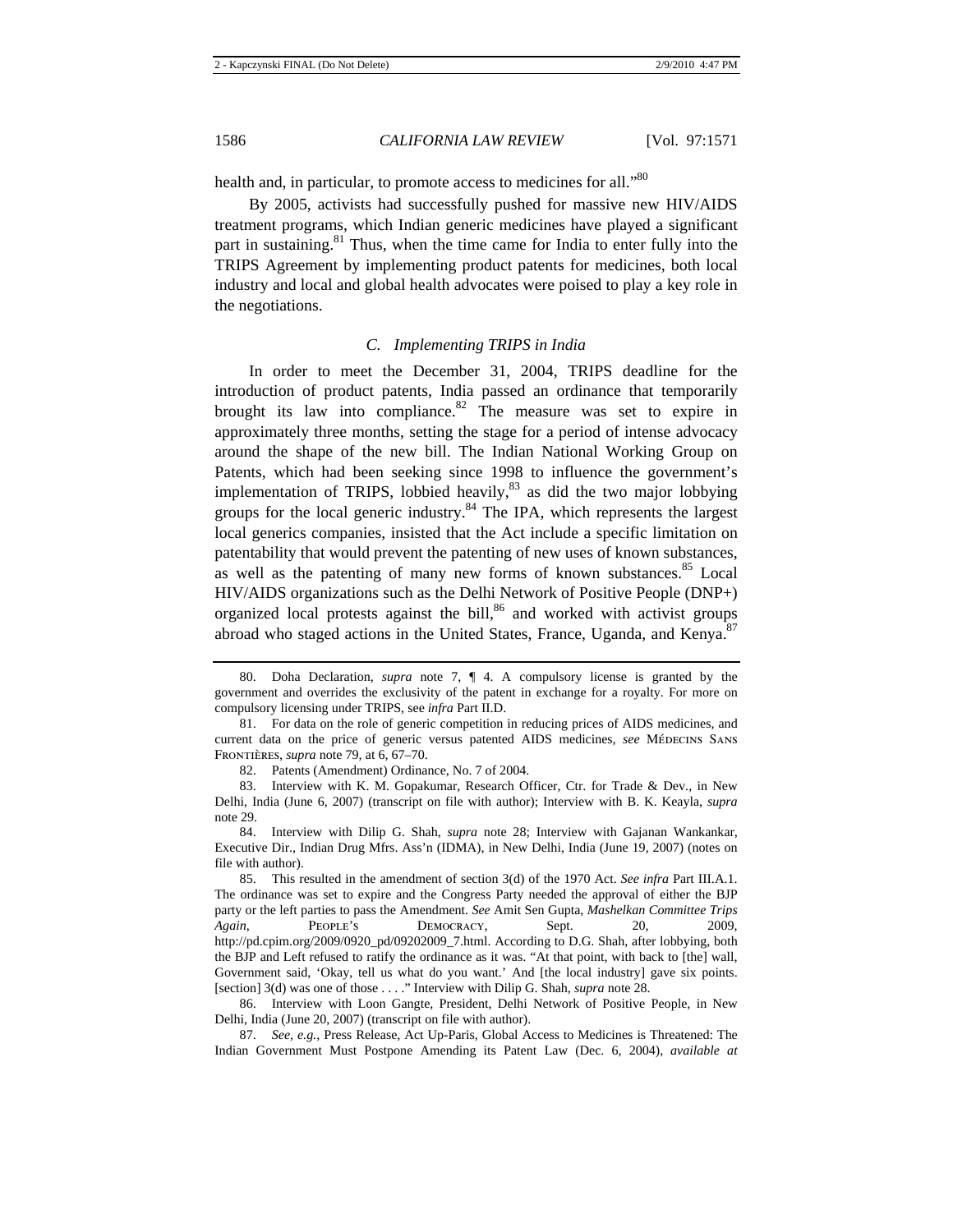The humanitarian group MSF also weighed in, sharply criticizing the ordinance for failing to include sufficient safeguards to prevent increases in the price of medicines. In particular, MSF urged that the bill should prohibit patenting of new uses of known substances, make full use of TRIPS provisions permitting export under compulsory license, and restore the system of pre-grant oppositions that the ordinance had removed.88 Representatives from the WHO and the Joint United Nations Programme on HIV/AIDS (UNAIDS) also wrote to the government, urging it to implement a law that would facilitate access to medicines and that did not go beyond the minimum required by TRIPS.<sup>89</sup>

The debates in Indian Parliament reflected the messages voiced by these local and transnational groups. Parliamentarians referred to the interventions of international organizations, called for the amendments that industry and activists urged, and emphasized the stakes of the decision for patients in India and in other developing countries.<sup>90</sup> Throughout, many members noted the importance of TRIPS compliance, but also urged that India should not go beyond what TRIPS required.<sup>91</sup>

The exceptionally globalized advocacy efforts around the bill resulted in several consequential changes in the new law. These changes consisted of, most importantly, new subject matter exclusions with significant import in the domain of pharmaceuticals, and the resurrection of a full pre-grant opposition

90. *See, e.g.*, Lok Sabha Debates, 4th Sess. (14th Lok Sabha, Vol. VII No. 18), Mar. 22, 2005, at 684, (statement of Shri Suresh Kurup referring to the interventions of the WHO and UNAIDS); *id.* at 632 (statement of Shri Uday Singh noting that "the livelihood of millions of people not only in India but in the lesser developed countries which are dependent on India for medical treatment" were implicated by the bill); *id.* at 675–79 (statement of Shrimati Maneka Gandhi urging a series of points also demanded by industry and activists); *see also id*. at 649 (statement of Shri Rupchand Pal noting calls of concern received from developing countries such as South Africa).

91. *See, e.g.*, *id.* at 633 (statement of Shri Uday Singh); *id.* at 641–42 (statement of Shri Pawan Kumar Bansal); *id.* at 701–04 (statement of Shri Kinjarapu Yerrannaidu); *see also id.* at 647 (statement of Shri Rupchand Pal: "We cannot wish away TRIPS. But, our endeavour, struggle and position have all along been to derive as much benefit as possible using the flexibility clauses of the TRIPS."); *id.* at 675–78 (statement of Shrimati Maneka Gandhi that the "WTO gives us the right to protect our consumer rights in the name of public health" and urging maximal use of flexibilities); *id.* at 717, 719 (statement of Shri Kamal Nath, Minister of Com. and Indus., noting that "whenever we have to meet a commitment . . . if we can, then we should," but also that other developing countries "are looking at us to find out whether we have got the maximum flexibility" and assuring members that the amendments "use[] the maximum flexibility").

http://www.cptech.org/ip/health/c/india/actupparis12062004.html; *African AIDS Sufferers Plea for India to Drop Patents Bill*, Agence France Presse, Mar. 21, 2005.

<sup>88.</sup> Médecins Sans Frontières, Will the Lifeline of Affordable Medicines for Poor Countries Be Cut? 5–6 (2005), *available at* http://www.msf.fr/drive/2005-02-01-msf.pdf.

<sup>89.</sup> Letter from Jim Yong Kim, HIV/AIDS Dir., World Health Org., to Dr. A. Ramadoss, Minister of Health and Fam. Welfare, Gov't of India (Dec. 17, 2004), *available at*  http://www.cptech.org/ip/health/c/india/who12172004.html; Letter from Achmat Dangor, Dir. of Advocacy, Comm. and Leadership, UNAIDS, to Kamal Nath, Minister of Com. and Indus., Gov't of India (Feb. 23, 2005), *available at* http://www.cptech.org/ip/health/c/india/ unaids02232005.html.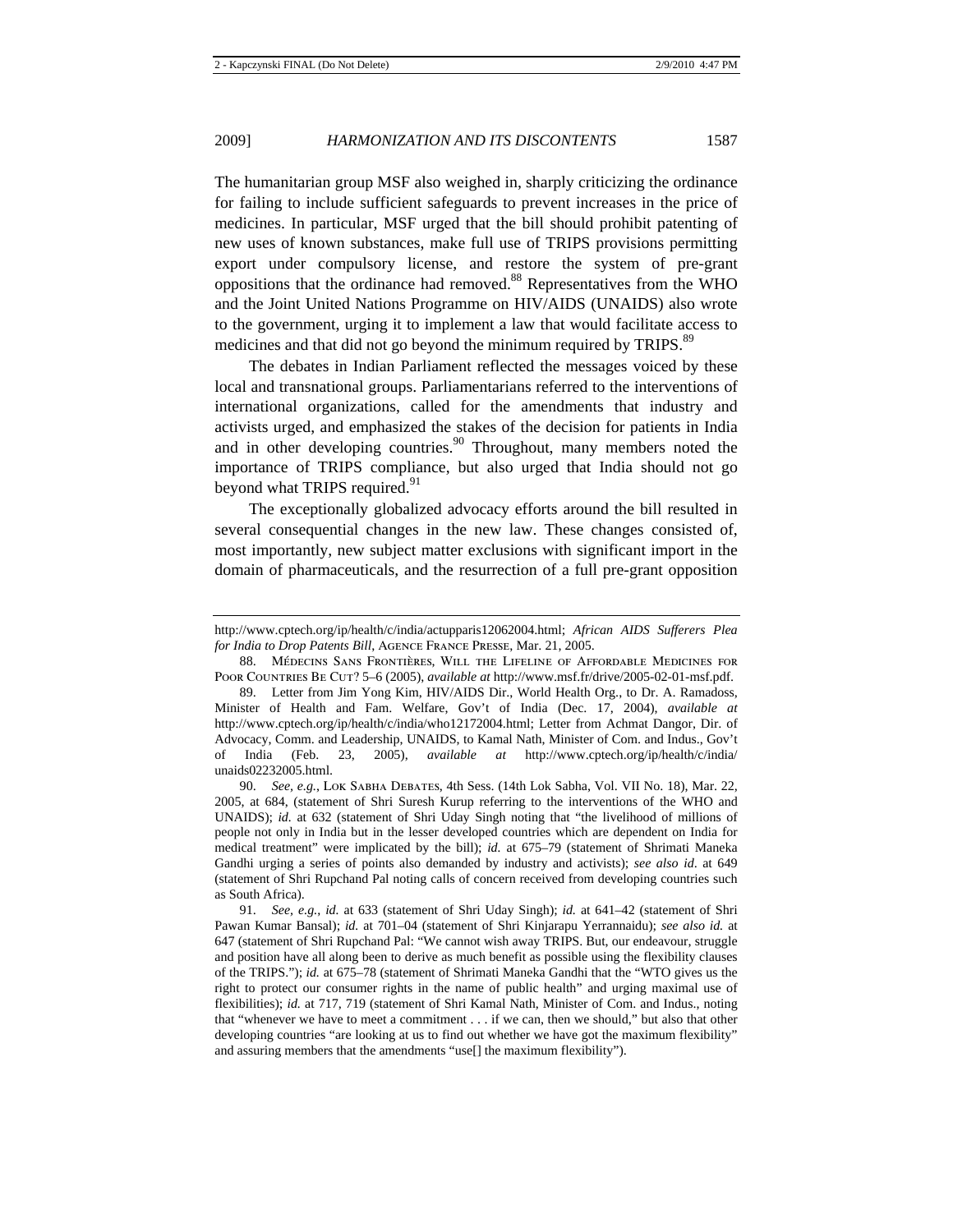system.<sup>92</sup> The resulting law substantially limits the implications of the introduction of product patents on pharmaceuticals, providing a road map to TRIPS flexibilities in this area that is more varied, and that has much more potential to limit exclusivity, than the existing academic literature suggests.

#### II

## TRIPS FLEXIBILITIES IN THE INDIAN CONTEXT

As scholars have noted, "All intellectual property rights regimes . . . have certain policy levers in common, wielded to a greater or lesser extent. All establish, for example, a length of protection, a breadth of protection . . . , and some fair use or policy-based limitations on the scope of protection."<sup>93</sup> In the area of patent law, even seemingly minor adjustments in patent scope can have substantial economic effects. $94$  In the domestic context, such domains of adjustment are often referred to as "policy levers" that can be used to calibrate the law's application to particular contexts.<sup>95</sup> In the TRIPS literature, such domains are typically called "flexibilities," denoting where patent law may be adjusted, consistent with TRIPS, to adapt to different domestic innovation and IP policies.

While TRIPS includes many relatively clear obligations, such as the requirement that patents last at least twenty years,  $96$  it also includes many vague and undefined commitments, such as the requirement to engage in "reasonable" efforts to negotiate with patent holders before overriding a patent.<sup>97</sup> Given the stakes of the Agreement, its flexibilities have been the subject of substantial attention in recent years, particularly in the context of developing-country access to pharmaceuticals. The mechanism of compulsory licensing $98$  has received the lion's share of attention in this regard, in both academic and policy circles.<sup>99</sup> A close examination of the Indian context, however, reveals several

<sup>92.</sup> The 1970 Act had included pre-grant oppositions, but the Ordinance had significantly curtailed them. *Compare* Patents (Amendment) Act, 2005, No. 15, Acts of Parliament, 2005, § 23, *with* Patents (Amendment) Ordinance, No. 7 of 2004, § 23, *and* Patents Act, 1970, No. 39, § 25, *reprinted in* P. Narayanan, *supra* note 21, at 553–54.

<sup>93.</sup> *See* Pamela Samuelson & Suzanne Scotchmer, *The Law and Economics of Reverse Engineering*, 111 Yale L.J. 1575, 1649 (2002).

<sup>94.</sup> *See* Robert P. Merges & Richard R. Nelson, *On the Complex Economics of Patent Scope*, 90 Colum. L. Rev. 839, 839 (1990).

<sup>95.</sup> *See, e.g.*, Samuelson & Scotchmer, *supra* note 93, at 1649 (introducing the term); Dan L. Burk & Mark A. Lemley, *Policy Levers in Patent Law*, 89 Va. L. Rev. 1575 (2003) (further developing the concept).

<sup>96.</sup> TRIPS, *supra* note 1, art. 33.

<sup>97.</sup> *Id.* art. 31(b).

<sup>98.</sup> For a definition of compulsory licensing, see *supra* note 80.

<sup>99.</sup> *See, e.g.*, Frederick M. Abbott, *The WTO Medicines Decision: World Pharmaceutical Trade and the Protection of Public Health*, 99 Am. J. Int'l L. 317 (2005); Frederick M. Abbott, *The TRIPS-Legality of Measures Taken to Address Public Health Crises: A Synopsis, 7 WIDENER* L. Symp. J. 71 (2001); Nabila Ansari, *International Patent Rights in a Post-Doha World*, 11 Currents Int'l Trade L.J. 57 (2002); Aditi Bagchi, *Compulsory Licensing and the Duty of*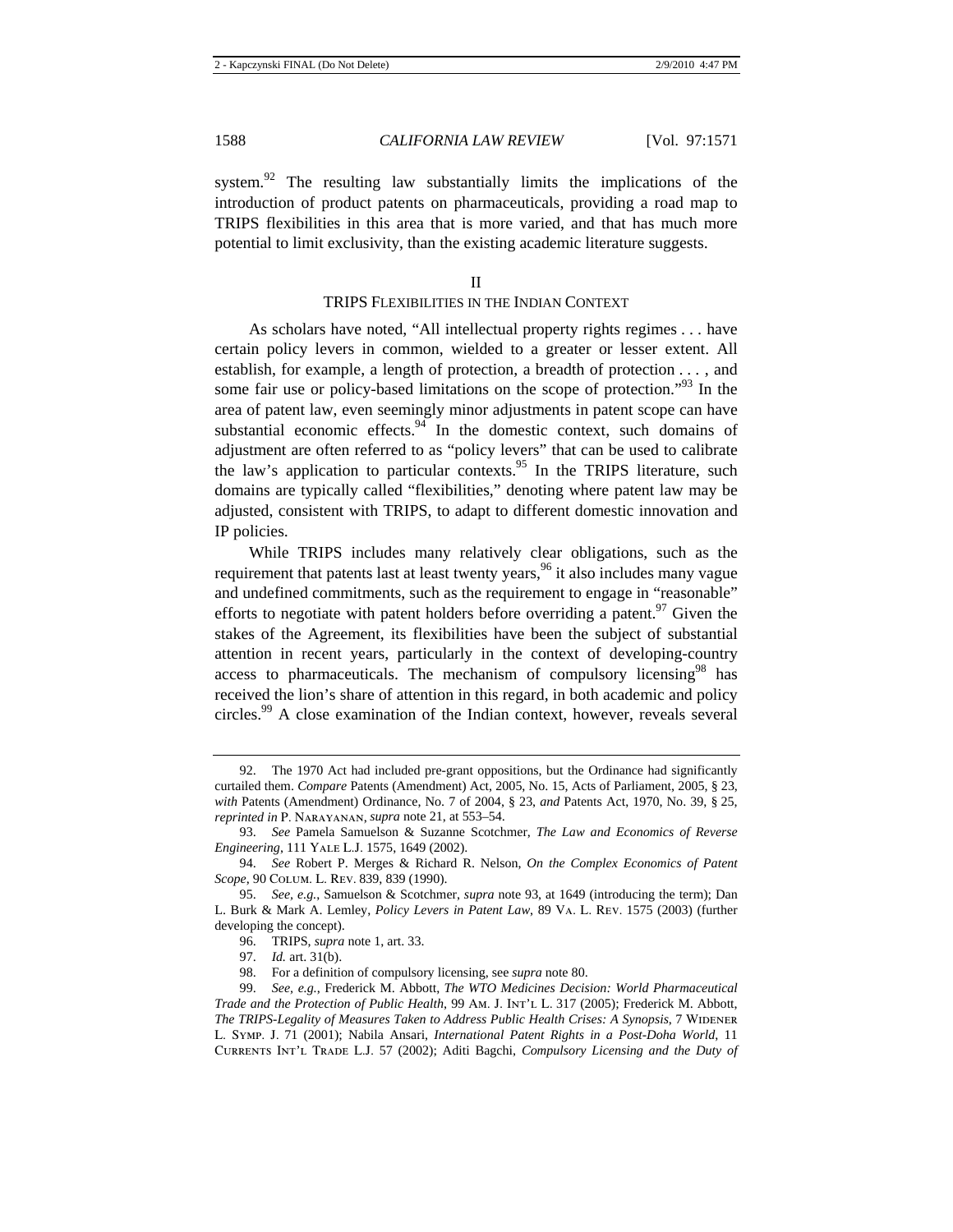other flexibilities with expansive potential that have received far less attention in the literature.

In the process of interpreting the TRIPS Agreement, and in part through the intervention of local industry and health advocates, India introduced robust versions of familiar flexibilities such as compulsory licensing, but also introduced some less common and even entirely new flexibilities. Among those innovations are novel limitations on subject matter, an exceptionally high inventive step standard, procedural requirements that could substantially decrease the grant rate, a patent misuse standard that may sharply constrain voluntary licensing activity, and perhaps most strikingly, limits on injunctive remedies. Rather than rejecting TRIPS, India has entered fully into its terms. In the process, it has demonstrated that, at least formally, TRIPS leaves developing countries with far more expansive flexibility in the area of medicines than has generally been recognized.

## *A. Subject Matter and Inventive Step*

India has adopted a set of exclusions to patentability unknown elsewhere in the world and which could sharply limit the number of patents granted in the pharmaceutical context. It has also adopted an exceptionally high threshold for inventive step (or obviousness), which if applied rigorously would have the same effect. These two moves alone could invalidate a substantial percentage of the patents on medicines that would be granted in a jurisdiction such as the United States. And yet they appear to be fully TRIPS compliant.

*Good Faith in TRIPS*, 55 Stan. L. Rev. 1529 (2003); Paul Champ & Amir Attaran, *Patent Rights and Local Working Under the WTO TRIPS Agreement: An Analysis of the U*.*S*.*-Brazil Patent Dispute*, 27 Yale J. Int'l L. 365 (2002); Sykes, *supra* note 69; Sara Germano, Note, *Compulsory Licensing of Pharmaceuticals in Southeast Asia: Paving the Way for Greater Use of the TRIPS Flexibility in Low- and Middle-Income Countries*, 76 UMKC L. Rev. 273 (2007); Sisule F. Musungu & Cecilia Oh, World Health Org., The Use of Flexibilities in TRIPS by Developing Countries: Can They Promote Access to Medicines? (2005), http://www.who.int/intellectualproperty/studies/ TRIPS\_flexibilities/en/index.html. Experts in international IP have noted that other levers exist, but generally have not examined their operation in detail or in context. *See, e.g.*, Rochelle Cooper Dreyfuss & Andreas F. Lowenfeld, *Two Achievements of the Uruguay Round: Putting TRIPS and Dispute Settlement Together*, 37 Va. J. Int'l L. 275 (1997) (discussing the flexibility developing countries have with respect to, *inter alia*, the idea/expression distinction, inventive step, antitrust, patent misuse, and compulsory licensing); J. H. Reichman, *From Free Riders to Fair Followers: Global Competition Under the TRIPS Agreement*, 29 N.Y.U. J. Int'l L. & Pol. 11, 30–35 (1996–1997) (noting that developing countries could choose, *inter alia*, restrictive standards for novelty, high standards for nonobviousness, oppositions, and disclosure requirements). The Indian example has spurred new interest in policy circles in some of the policy levers discussed here. *See* CARLOS CORREA, Guidelines for the Examination of Pharmaceutical Patents: Developing a Public Health Perspective 6–25 (Jan. 2007), *available at* http://www.iprsonline.org/resources/ docs/Correa\_Patentability%20Guidelines.pdf (drawing heavily on the Indian example, and offering developing countries comprehensive recommendations for strict patentability standards, e.g., that they treat new formulations, compositions, salt patents, and enantiomers as obvious, and employ opposition systems).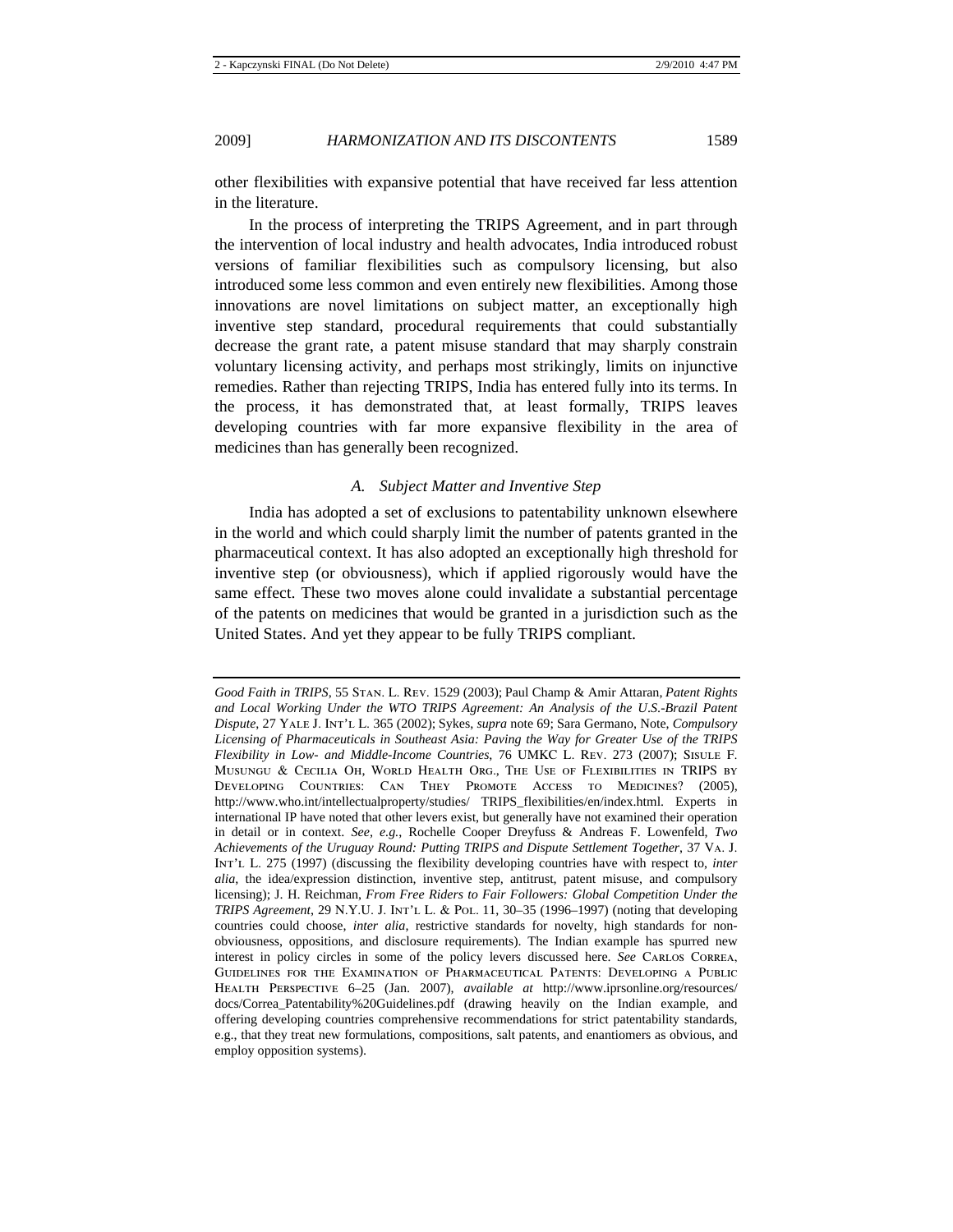## *1. Subject Matter Exclusions*

Patent laws typically exclude certain things *a priori* from the scope of patentability, making the definition of patentable subject matter an issue of substantial importance.<sup>100</sup> India's subject matter exclusions are for the most part quite conventional,<sup>101</sup> but a few are novel and have significant implications in the area of pharmaceuticals.

The most important exclusion is section 3(d), which forbids patents on both new uses of known substances and on new forms of known substances that do not enhance "efficacy."102 An important explanatory note clarifies the restriction on patents on new forms: $103$  "For the purposes of this clause, salts, esters, ethers, polymorphs, metabolites, pure form, particle size, isomers, mixtures of isomers, complexes, combinations, and other derivatives of known substance shall be considered to be the same substance, unless they differ significantly in properties with regard to efficacy."<sup>104</sup> Other countries have limited patents in some of the ways included in section 3(d), for example, restricting patents on new uses of known substances.<sup>105</sup> But the scope of section 3(d), and in particular its expansive exclusion of patents on new forms of known substances, is new to patent law.<sup>106</sup> It can be explained as a classic act of legal borrowing: $107$  the definition was taken virtually word-for-word from an EU drug regulatory directive.108 The motivation was to enhance access to medicines and prevent so-called "evergreening" (where companies secure

- 106. *See* Mueller, *supra* note 12, at 550.
- 107. *See, e.g.*, Alan Watson, Legal Transplants 21–22 (2d ed. 1993).

<sup>100.</sup> *See, e.g.*, Diamond v. Diehr, 450 U.S. 175, 185 (1981) (excluding "laws of nature, natural phenomena, and abstract ideas"); Convention on the Grant of European Patents arts. 52– 53, Oct. 5, 1973, 1065 U.N.T.S. 199 [hereinafter EPC] (excluding patents on inventions contrary to "ordre public," "plant or animal varieties," "discoveries, scientific theories and mathematical methods," "aesthetic creations," "schemes, rules and methods for performing mental acts, playing games or doing business, and programs for computers," and "presentations of information").

<sup>101.</sup> These cover, for example, public order, discoveries of scientific principles or natural substances, plants and animals other than microorganisms, business methods and algorithms, computer programs "*per se*," and "any process for the medicinal, surgical, curative, prophylactic [diagnostic, therapeutic] or other treatment of human beings." The Patent Amendment Act, No. 15 of 2005, § 3, India Code (2005) [hereinafter India Patents Act]. Compare these, for example, to the exclusions in the EPC, *supra* note 100.

<sup>102.</sup> India Patents Act, *supra* note 101, § 3(d) (prohibiting, in relevant part, patents on "the mere discovery of a new form of a known substance which does not result in the enhancement of the known efficacy of that substance or the mere discovery of any new property or new use for a known substance").

<sup>103.</sup> Explanatory notes are common in Indian legislative practice and are used to avoid or dispel any ambiguity about a provision's application. *See, e.g.*, Hardev Motor Transport v. State of M.P. (2006) 8 S.C.C. 613.

<sup>104.</sup> India Patents Act, *supra* note 101, § 3(d).

<sup>105.</sup> *See infra* note 150.

<sup>108.</sup> *See* Council Directive 2004/27/EC, Amending Council Directive 2001/83/EC on the Community Code Relating to Medicinal Products For Human Use, art. 10(2)(b), 2004 O.J. (L 136) 34, 39. For a description of how the act of borrowing occurred, *see supra* note 85.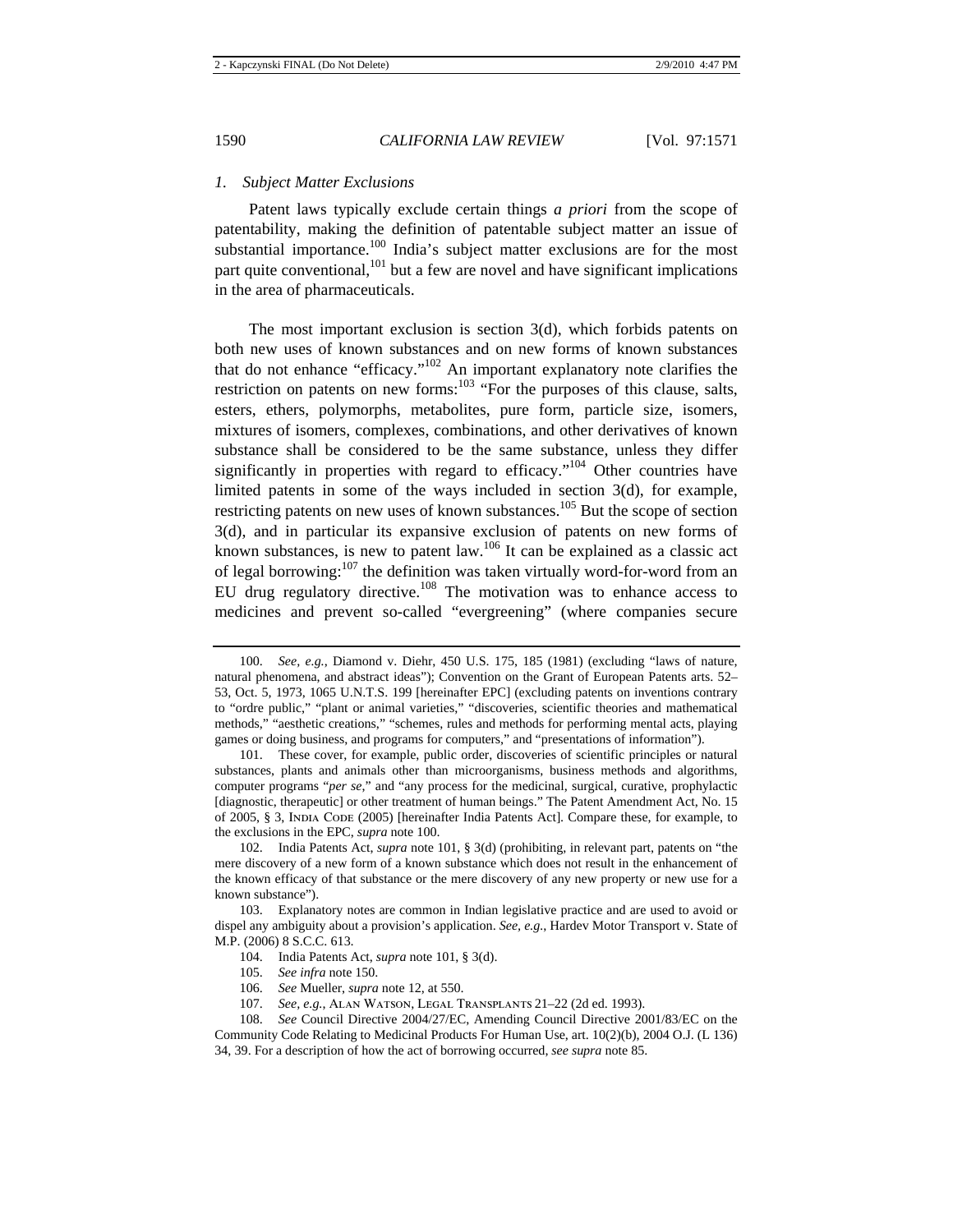successive patents to extend the effective period of their exclusive control over a drug). $109$ 

The significance of the provision can only be appreciated when situated in the context of contemporary pharmaceutical patent practice. In the United States and European Union, for example, pharmaceutical compounds are rarely protected only with a patent on the active ingredient itself. Companies frequently seek other forms of patents, in order to generate or extend their exclusive rights over a medicine.<sup>110</sup>

Patents on the new use of a known substance (for example, claiming the use of a given compound to treat HIV) are common in the United States and Europe today, and do not cover a compound but rather a compound's use in a particular way.<sup>111</sup> New forms of known substances that have pharmaceutical applications are also commonly patented. Such patents may claim new structural forms of a compound with different properties, such as polymorphs (new crystalline forms)<sup>112</sup> or enantiomers (mirror-image isomers).<sup>113</sup> They may also claim particular salts, esters, or ethers of a base compound. Salts, for example, are formed in a reaction between acids and bases; adding different acids to a base will produce different salts with potentially distinct properties. Pharmaceuticals are typically administered in salt form because salts dissolve more easily into the bloodstream and are thus more "bioavailable" than base compounds.<sup>114</sup> Different salts of the same base compound may also differ substantially in properties that are important to manufacturing and storage, such as yield, hygroscopicity (attraction to water), stability, and stickiness.<sup>115</sup>

Salt selection is a straightforward, trial-and-error process, one that has been well described in the field of pharmaceuticals for more than thirty years.<sup>116</sup> Nonetheless, patents on pharmaceutical salts have been granted for

<sup>109.</sup> *See* Novartis AG v. Union of India, W.P Nos. 24759 & 24760 of 2006, at ¶ 10 (Madras H.C., Aug. 6, 2007), *available at* http://www.scribd.com/doc/456550/High-Court-order-Novartis-Union-of-India; Lok Sabha Debates, *supra* note 90, at 684–85 (statement of Shri Suresh Kurup).

<sup>110.</sup> *See, e.g.*, Michael Burdon & Kristie Sloper, *The Art of Using Secondary Patents to Improve Protection*, 3 Int'l J. Med. Marketing 226 (2003); European Commission, Pharmaceutical Sector Inquiry: Final Report 184–92 (2009), *available at* http://ec.europa.eu/competition/sectors/ pharmaceuticals/inquiry/staff\_working\_paper\_part1.pdf.

<sup>111.</sup> John R. Thomas, Pharmaceutical Patent Law 44–49 (2005); *see also* Int'l Centre for Trade & Sustainable Dev. (ICTSD) & United Nations Conference on Trade & Dev. (UNCTAD), Resource Book on TRIPS and Development 356–57 (2005).

<sup>112.</sup> *See* Dean L. Fanelli, *Claiming Novel Polymorphic Forms of Drug Products*, 88 J. Pat. & Trademark Off. Soc'y 1053, 1054 (2006).

<sup>113.</sup> Jonathan J. Darrow, *The Patentability of Enantiomers: Implications for the Pharmaceutical Industry*, 2007 Stan. Tech. L. Rev. 2, ¶ 3.

<sup>114.</sup> Stephen M. Berge et al., *Pharmaceutical Salts*, 66 J. Pharmaceutical Sci. 1, 10 (1977).

<sup>115.</sup> Philip L. Gould, *Salt Selection for Basic Drugs*, 33 Int'l J. Pharmaceutics 201, 201 (1986).

<sup>116.</sup> *See, e.g.*, *id.*; Berge et al., *supra* note 114.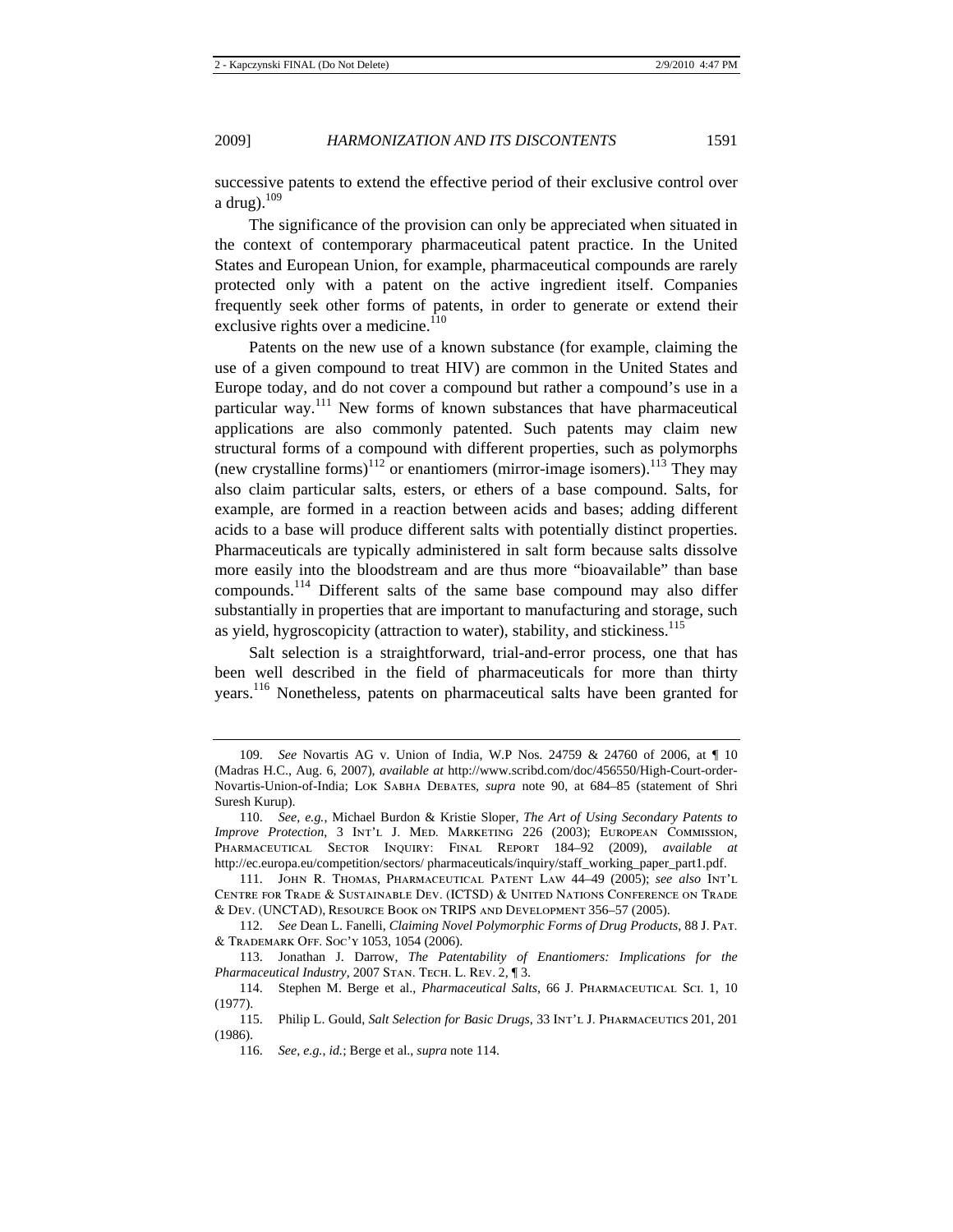decades in the United States, upon a showing that the salt differed from the previously disclosed compound in an unexpectedly beneficial way.<sup>117</sup> Patents on enantiomers were rejected by U.S. courts in the 1940s, because enantiomers are necessarily present in the disclosed "racemic" mixtures from which they are derived.<sup>118</sup> Such patents nonetheless have been accepted in recent years, also on a showing that they possessed surprisingly superior properties over the prior art. $119$ 

Section 3(d) imposes substantial limits on these kinds of claims, excluding patents on new uses outright, and limiting patents on new forms of known substances to those that have increased efficacy. The definition of the term "efficacy" is of enormous importance, as illustrated by a recent dispute in India. The multinational firm Novartis sought a patent on the beta crystalline form of the salt imatinib mesylate, covering its powerful anti-cancer drug Gleevec. Novartis contended that the beta crystalline form had several qualities that made it more "efficacious" than the base compound imatinib (which was invented before 1995 and therefore could not be patented in India). It was allegedly easier to store and process, and also 30 percent more bioavailable than imatinib.<sup>120</sup> These are common advantages of new salt and crystalline forms, so if Novartis had won the argument, section 3(d) would have had little bite. So far, however, the two lower courts to address the matter both decided in favor of a narrower "therapeutic" efficacy standard that requires the new form to show improved healing effect in the body.<sup>121</sup> This standard has been incorporated into the Draft Patent Manual.<sup>122</sup> If it holds, few new forms are

<sup>117.</sup> *See, e.g.*, *In re* Papesch, 315 F.2d 381, 391 (C.C.P.A. 1963). In a decision widely regarded as departing from previous precedent, the Federal Circuit recently invalidated a saltselection patent as obvious, relying on the relatively small number of pharmaceutically acceptable acid-addition salts known in the art and on the reasonable expectation that the salt would have the desired properties. Pfizer v. Apotex, Inc., 480 F.3d 1348, 1362 (Fed. Cir. 2007), *panel reh'g & reh'g en banc denied*, 488 F.3d 1377 (Fed. Cir. 2007). Some suggested that the case cast doubt on the future viability of a substantial number of patents in the pharmaceutical sector. *See, e.g.*, *Pfizer*, 488 F.3d at 1384 (2007) (Rader, J., dissenting from denial of rehearing en banc). Subsequent decisions may, however, have limited its scope. *See, e.g.*, Sanofi-Synthelabo v. Apotex, Inc., 550 F.3d 1075, 1089 (Fed. Cir. 2008) (upholding a district court's finding of nonobviousness of an enantiomer patent, despite the obviousness to try enantiomer isolation, because the properties of the enantiomer were "unexpected and unpredictable").

<sup>118.</sup> *See In re* Williams, 171 F.2d 319, 320 (C.C.P.A. 1948); *see also* Darrow, *supra* note 113, ¶ 12.

<sup>119.</sup> *See, e.g.*, Ortho-McNeil Pharm., Inc., v. Mylan Labs, Inc., 348 F. Supp. 2d 713, 749 (N.D.W. Va. 2004). After *KSR*, the Federal Circuit also rejected an enantiomer patent as obvious. Aventis Pharma Deutschland GmbH v. Lupin, Ltd., 499 F.3d 1293, 1301 (Fed. Cir. 2007). *But see Sanofi-Synthelabo*, 550 F.3d at 1089.

<sup>120.</sup> Novartis AG v. Union of India, Order No. 100/2009 (Intellectual Prop. App. Board, June 29, 2009) at 14, 23, *available at* http://www.i-mak.org/pharma-patent-decisions (reviewing Novartis's arguments).

<sup>121.</sup> *Id.* at 184–89; *See* Novartis AG v. Union of India, W.P. Nos. 24759 & 24760 of 2006, ¶ 19 (Madras H.C., Aug. 6, 2007), *available at* http://www.scribd.com/doc/456550/High-Courtorder-Novartis-Union-of-India.

<sup>122.</sup> Patent Office (India), DRAFT MANUAL OF PATENT PRACTICE AND PROCEDURE 58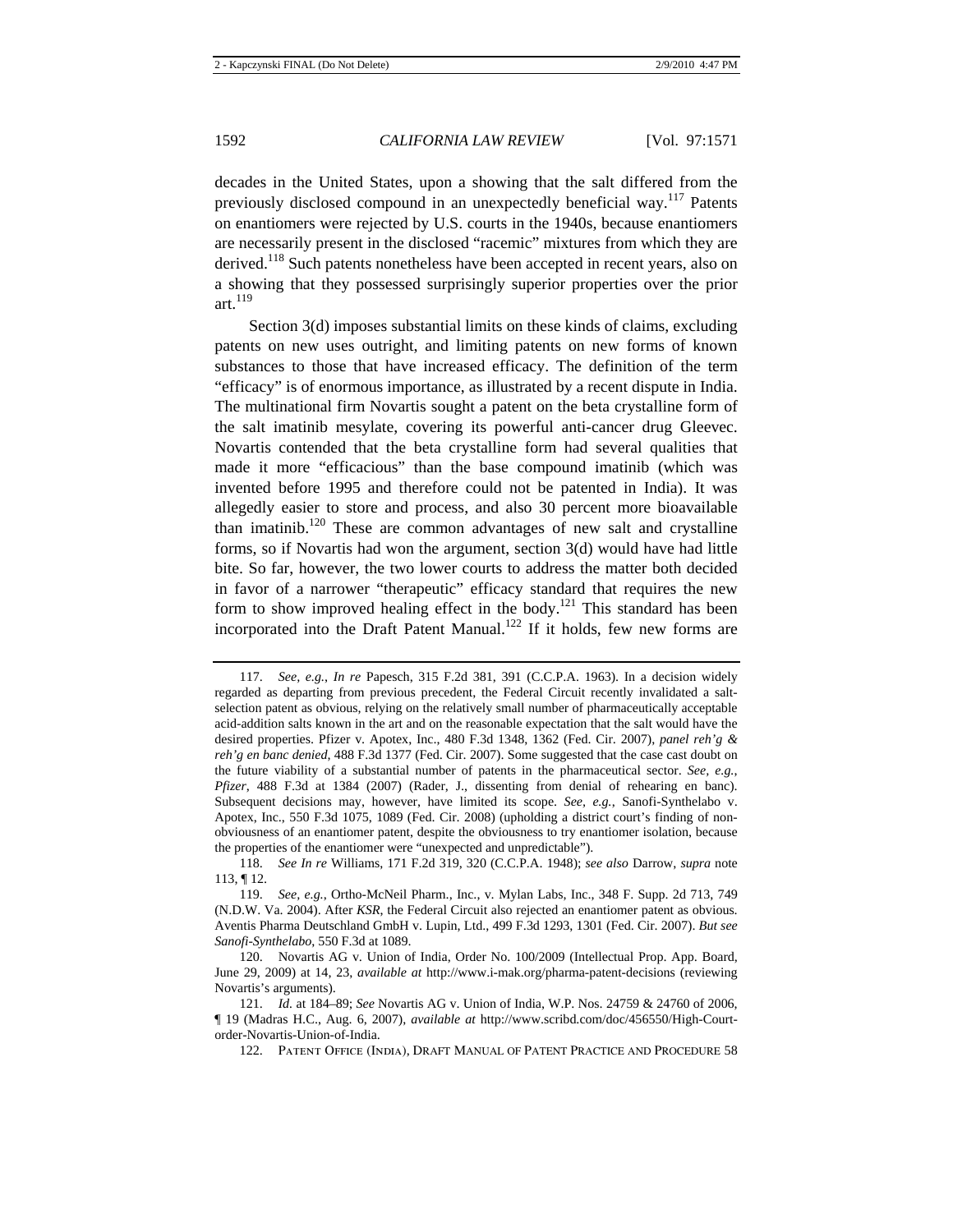likely to be eligible for patents in India, creating substantial scope for competition in the pharmaceutical sector.

## *2. Inventive Step Threshold*

A second novel aspect of the patentable subject matter lever in India's new patent law is its unusually high threshold for "inventive step." India's law defines inventive step as "a feature of an invention that involves technical advance as compared to the existing knowledge or having economic significance or both *and* that makes the invention not obvious to a person skilled in the art." $123$  The requirement that an invention be "non-obvious to a person skilled in the art" is standard in patent law, $124$  but the requirement that the invention also represent a technical advance or have "economic significance" is unusual, and perhaps unique.<sup>125</sup> Technical and economic effects are often considered relevant to obviousness jurisprudence,  $^{126}$  but India's law *requires* one of the two. This heightened standard appears to narrow the class of inventions that may be granted protection in India, although by precisely how much is not clear.<sup>127</sup>

The standard adopted for obviousness jurisprudence can have a substantial impact on the scope of exclusivity offered by a patent law.<sup>128</sup> A new form of a known substance with increased efficacy, for example, could survive section 3(d) but fail a robust inventive step requirement. Section 3(d) imposes no restrictions on new compound patents, but a new compound that was obvious to synthesize in light of prior art might fail a strict inventive step standard. India could thus exclude a very extensive range of patents in the pharmaceutical and biotechnology domains by applying its obviousness requirement strictly.

<sup>(2008).</sup> The draft manual is not the result of formal rule-making and does not have the force of law. *See id.* at 3. But it will play a substantial role in guiding examiner decisions, as affirmed by the eager anticipation of the manual in the patent offices I visited.

<sup>123.</sup> India Patents Act, *supra* note 101, § 2(ja) (emphasis added).

<sup>124.</sup> *See, e.g.*, EPC, *supra* note 100, art. 56 ("An invention shall be considered as involving an inventive step if, having regard to the state of the art, it is not obvious to a person skilled in the art.").

<sup>125.</sup> India Patents Act, *supra* note 101, § 2(ja); *see also* Mueller, *supra* note 12, at 563–64.

<sup>126.</sup> The "secondary effects" doctrine in the United States, for example, incorporates consideration of factors such as "commercial success." *See, e.g.*, Graham v. John Deere Co., 383 U.S. 1, 17–18 (1966); 2 DONALD CHISUM, CHISUM ON PATENTS § 5.05. European courts also consult such factors when assessing obviousness. *See, e.g.*, Haberman v. Jackel Int'l, Ltd., [1999] F.S.R. 683, 699-701 (Ch. (Pat. Ct.)) (U.K.).

<sup>127.</sup> For a discussion of the narrow interpretation so far given to this provision, see *infra* text accompanying notes 340–41.

<sup>128.</sup> *See, e.g.*, Robert P. Merges, *Commercial Success and Patent Standards: Economic Perspectives on Innovation*, 76 Calif. L. Rev. 805, 812 (1988); Burk & Lemley, *supra* note 95, at 1648–50.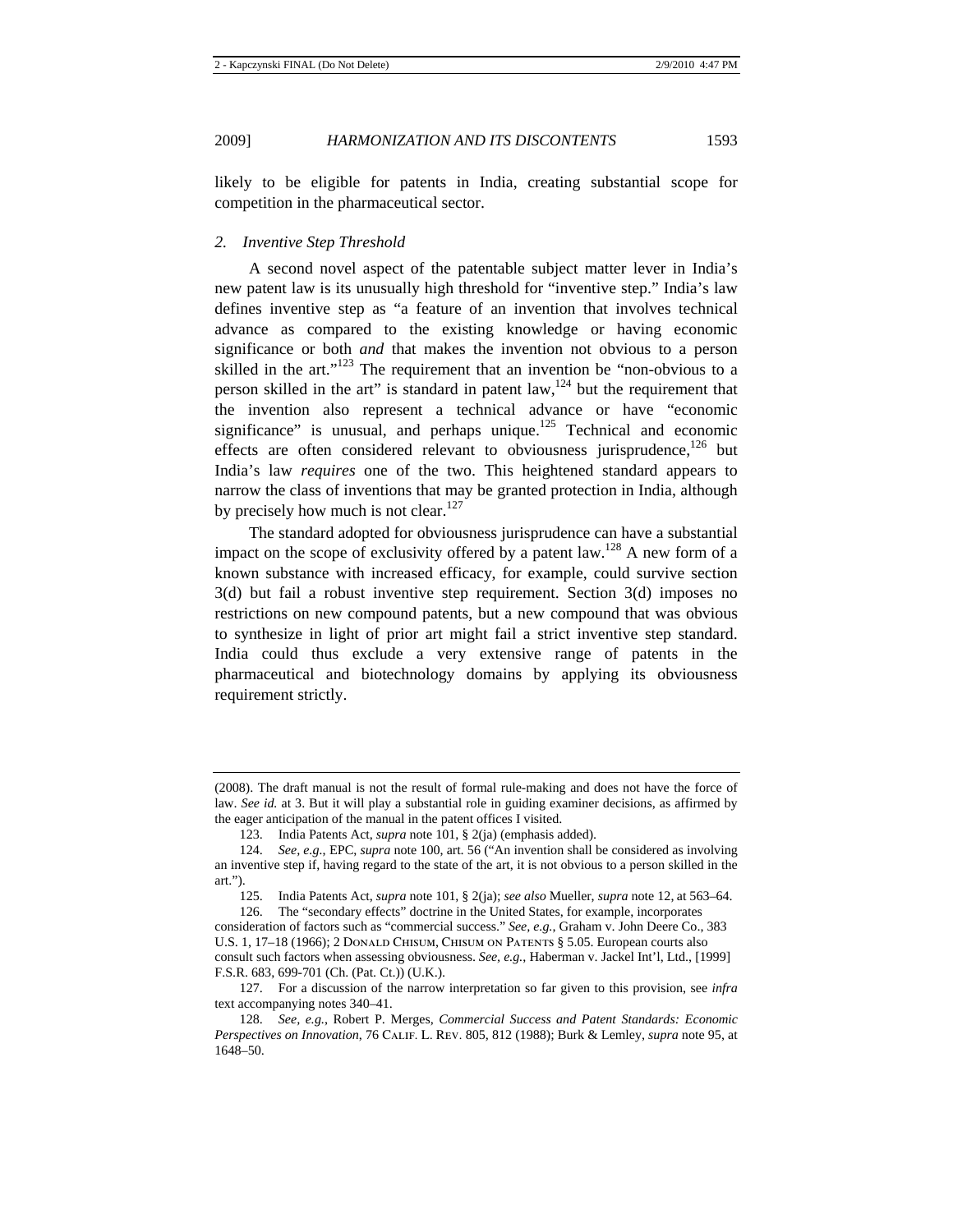## *3. Implications and Consistency with TRIPS*

India's law, if interpreted and enforced in its most expansive fashion, could substantially curtail the number of pharmaceutical patents in India and thus facilitate substantial competition in the pharmaceutical market. D.G. Shah, for example, estimated that very few of the almost seven thousand pharmaceutical patents pending in India's mailbox claim new chemical entities, and that the vast majority are thus likely to be invalidated by section  $3(d)$ .<sup>129</sup> Section 3(d) is also supplemented by other important subject matter exclusions, such as the prohibition on patents on "mere admixture[s],"<sup>130</sup> which could preclude patents on combinations of known therapies as well as formulations.131 Also potentially important is India's exclusion applied to "an invention which, in effect, is traditional knowledge or which is an aggregation or duplication of known properties of traditionally known component or components."<sup>132</sup>

The impact of these subject matter exclusions is difficult to estimate with precision because we lack detailed empirical data regarding the role of different types of patents in providing exclusivity in the pharmaceutical sector. (We also currently know little about the percentage of drugs derived from traditional knowledge, in part because the term is subject to different interpretations, but also because patent systems in the global North do not require such information.) A precise estimate of the degree to which section 3(d) will narrow exclusivity in India's pharmaceutical industry must await research that can tell us (1) how often a new drug is covered only by patents regarding new uses, new forms of known substances, or combinations; and (2) where compound patents are combined with these other patent types, how many additional years of exclusivity the latter types typically grant.133 It is clear, however, that India's restrictions, if interpreted in robust fashion, should substantially diminish the extent of exclusive rights over medicines in India. India's inventive step standard, if applied expansively, could do all of this and more.

India's innovative lawmaking also creates a potential model for other developing countries. Whether India ultimately interprets "efficacy" in section 3(d) as the more demanding "therapeutic efficacy" standard, and whether it interprets its inventive step standard as more stringent than inventive step standards in, for example, Europe, remains to be seen. But other countries could do both, and thereby sharply reduce exclusivity in the domain of medicines. With this lever, governments can render a substantial percentage of medicines open to generic competition without ever needing to consider a compulsory license.

<sup>129.</sup> Interview with Dilip G. Shah, *supra* note 28.

<sup>130.</sup> India Patents Act, *supra* note 101, § 3(e).

<sup>131.</sup> Such patents are well-known in the United States. Thomas, *supra* note 111, at 44.

<sup>132.</sup> India Patents Act, *supra* note 101, § 3(p).

<sup>133.</sup> Colleagues and I are seeking to produce estimates of both figures in an ongoing research project.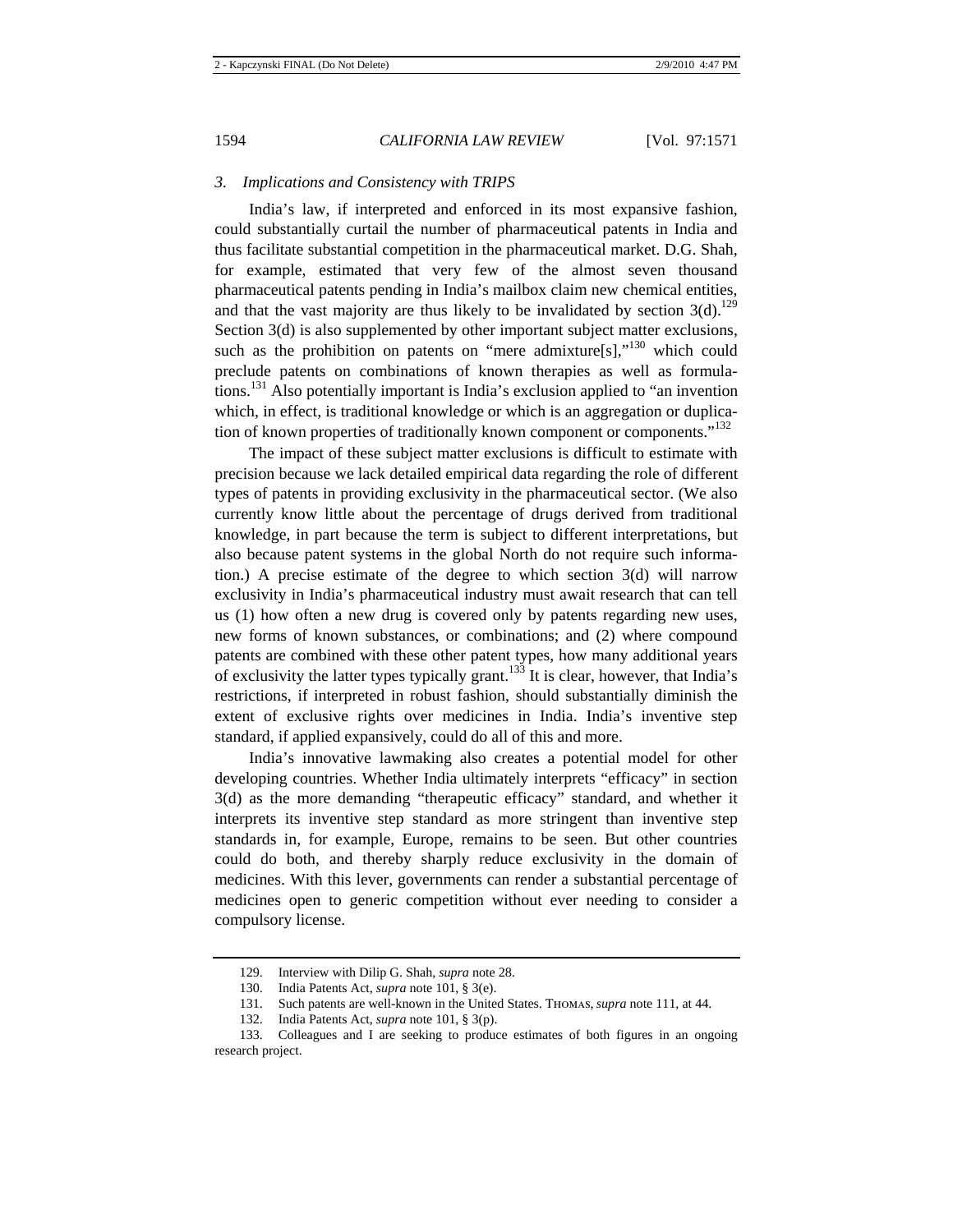Such a move also appears to be fully consistent with TRIPS. TRIPS is interpreted according to standards set forth in the Vienna Convention on the Law of Treaties.<sup>134</sup> The treaty's terms must thus be understood "in accordance with the ordinary meaning . . . in their context and in the light of its object and purpose."<sup>135</sup> Subsequent agreements of the parties "regarding the interpretation of the treaty or the application of its provisions" are relevant in interpreting its terms, as is subsequent state practice that "establishes the agreement of the parties" regarding the interpretation of TRIPS.<sup>136</sup> Treaty preparatory work and other "supplementary means of interpretation" may be used only to confirm a meaning, or to guide interpretation in cases where the meaning is "ambiguous and obscure" or "manifestly absurd."<sup>137</sup>

Rulings of WTO Panels and especially the Appellate Body are typically treated as authoritative guidance on the meaning of WTO treaty requirements, although most experts contend that these decisions have no official *stare*  decisis effect.<sup>138</sup> Unfortunately, there are few dispute settlement decisions addressing TRIPS, and even fewer addressing the more significant provisions of the Agreement. As such, interpretative efforts turn largely on the tools outlined in article 31 of the Vienna Convention and on the views of commentators. Absent an authoritative dispute resolution addressing a particular flexibility, all interpretations necessarily carry with them some uncertainty. I therefore limit myself to the conclusion that India's flexibilities "appear" to comply with TRIPS. It is important to recall, however, that the dispute resolution system does not authorize retroactive sanctions, thus providing an incentive for countries to utilize fully the flexibilities that they believe the Agreement permits.

Turning to the issue at hand, TRIPS article 27.1 requires all signatories to provide patent protection for inventions "in all fields of technology, provided that they are new, involve an inventive step and are capable of industrial application."139 The Agreement nowhere defines these terms. However, article 1 states that members are not required to give more extensive protection than required by the treaty, and "shall be free to determine the appropriate method of implementing the provisions of this Agreement within their own legal system and practice."<sup>140</sup> This suggests that the treaty should not be read to impose obligations stricter than those present on its face. Commentators widely

<sup>134.</sup> *See, e.g.*, *India—Patents*, *supra* note 52, ¶ 43.

<sup>135.</sup> Vienna Convention on the Law of Treaties art. 31(1), May 23, 1969, 8 I.L.M. 679.

<sup>136.</sup> *Id.* art. 31.3(a)–(b).

<sup>137.</sup> *Id.* art. 32.

<sup>138.</sup> *See, e.g.*, Pierre Pescatore, *Drafting and Analyzing Decisions on Dispute Settlement*, *in* 1 HANDBOOK OF WTO/GATT DISPUTE SETTLEMENT pt. 2 at 32 (Pierre Pescatore et al. eds., 1998); William J. Davey, *The WTO/GATT World Trading System: An Overview, in* 1 HANDBOOK of WTO/GATT Dispute Settlement, *supra*, at 13, 20.

<sup>139.</sup> TRIPS, *supra* note 1, art. 27.1.

<sup>140.</sup> *Id.* art. 1.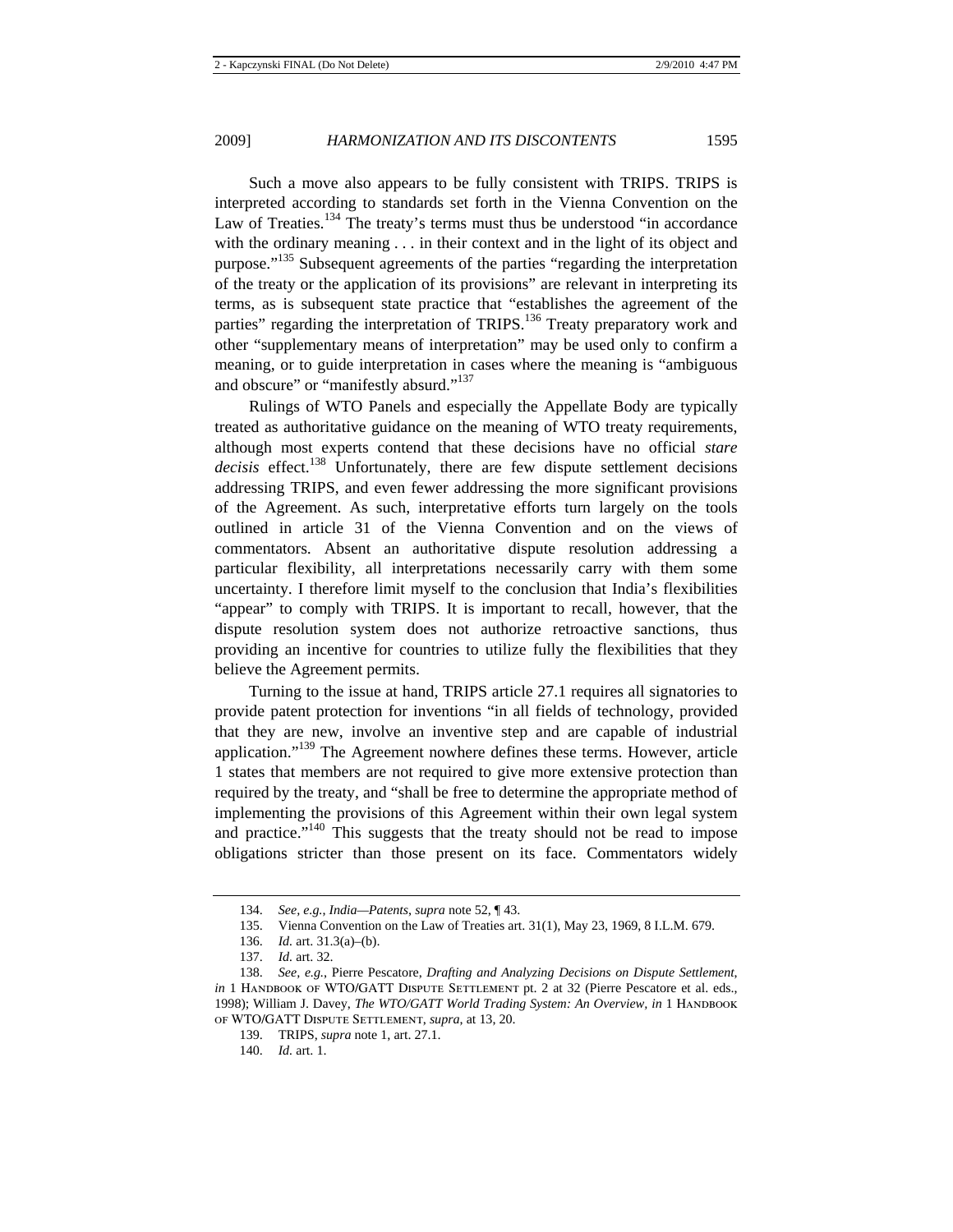interpret the openness of the terms of article 27.1 as indicating that countries have substantial leeway in implementing its three patentability requirements.<sup>141</sup> Indeed, countries do diverge in the way they implement these requirements.<sup>142</sup>

Articles 7 and 8, which set forth the Agreement's "objectives" and "principles," respectively, also lend support to India's interpretation.<sup>143</sup> Both articles are part of the TRIPS Agreement itself, included at the insistence of developing countries.<sup>144</sup> Following the general interpretive principle that all of a treaty's terms should be given effect, $145$  both provisions must be allocated some meaning. Additionally, neither can be read to negate other provisions in the Agreement. These dual objectives are achieved by treating these articles as a lens through which to interpret other terms of the Agreement. The Doha Declaration specifically affirmed this approach,<sup>146</sup> as did the panel in *Canada*— *Generics*. 147

144. *See* Abdulqawi A. Yusuf, *TRIPS: Background, Principles, and General Provisions*, *in* Intellectual Property and International Trade: The TRIPS Agreement, *supra* note 41, at 3, 12–16; Daniel Gervais, The TRIPS Agreement: Drafting History and Analysis 203 (3d ed. 2008); *see also* Peter K. Yu, *The Objectives and Principles of the TRIPS Agreement*, 46 Houston L. Rev. (forthcoming 2009), *available at* http://ssrn.com/abstract=1398746 (describing the genesis of articles 7 and 8 and suggesting possible interpretive uses of the articles).

145. *See, e.g.*, Appellate Body Report, *Argentina—Safeguard Measures on Imports of Footwear*, ¶ 88, WT/DS121/AB/R (Dec. 14, 1999).

146. Doha Declaration, *supra* note 7, ¶ 5(a). The precise legal status of the Doha Declaration is debatable, but at a minimum it should be treated as an important interpretive tool. *See, e.g.*, James Thuo Gathii, *The Legal Status of the Doha Declaration on TRIPS and Public Health Under the Vienna Convention on the Law of Treaties*, 15 HARV. J.L. & TECH. 291, 292– 317 (2002); *cf.* Steve Charnovitz, *The Legal Status of the Doha Declarations*, 5 J. Int'l Econ. L. 207, 211 (2002).

147. Panel Report, *Canada—Patent Protection of Pharmaceutical Products*, ¶ 7.23, WT/DS114/R (Mar. 17, 2000) [hereinafter *Canada—Generics*] (stating that "[b]oth the goals and

<sup>141.</sup> *See, e.g.*, Correa, *supra* note 99, at 3; ICTSD & UNCTAD, *supra* note 111, at 358; Mueller, *supra* note 12, at 357–58, 562; Reichman & Dreyfuss, *supra* note 3, at 97–98.

<sup>142.</sup> For example, countries have taken various approaches to defining novelty, particularly with regard to the role of prior art and the availability of a grace period for disclosures made by inventors. *See* F. Scott Kieff et al., Principles of Patent Law: Cases and Materials 335– 41 (4th ed. 2008). Standards for inventive step or obviousness have also diverged, sometimes with important consequences. *See, e.g.*, Amy Nelson, *Obviousness or Inventive Step as Applied to Nucleic Acid Molecules: A Global Perspective*, 6 N.C. J.L. & Tech. 1, 30–31 (2004) (contrasting U.S. obviousness standards in the area of nucleic acid sequence patents with the stricter standards of Europe and Japan).

<sup>143.</sup> Article 7 states that IP rights should "contribute to the promotion of technological innovation and to the transfer and dissemination of technology, to the mutual advantage of producers and users of technological knowledge and in a manner conducive to social and economic welfare, and to a balance of rights and obligations." TRIPS, *supra* note 1, art. 7. Article 8 states that TRIPS members can, when shaping their domestic laws and regulations, "adopt measures necessary to protect public health and nutrition, and to promote the public interest in sectors of vital importance to their socio-economic and technological development, provided that such measures are consistent with the provisions of this Agreement." It also declares that "[a]ppropriate measures, provided that they are consistent with the provisions of this Agreement, may be needed to prevent the abuse of intellectual property rights by right holders or the resort to practices which unreasonably restrain trade or adversely affect the international transfer of technology." *Id.* art. 8.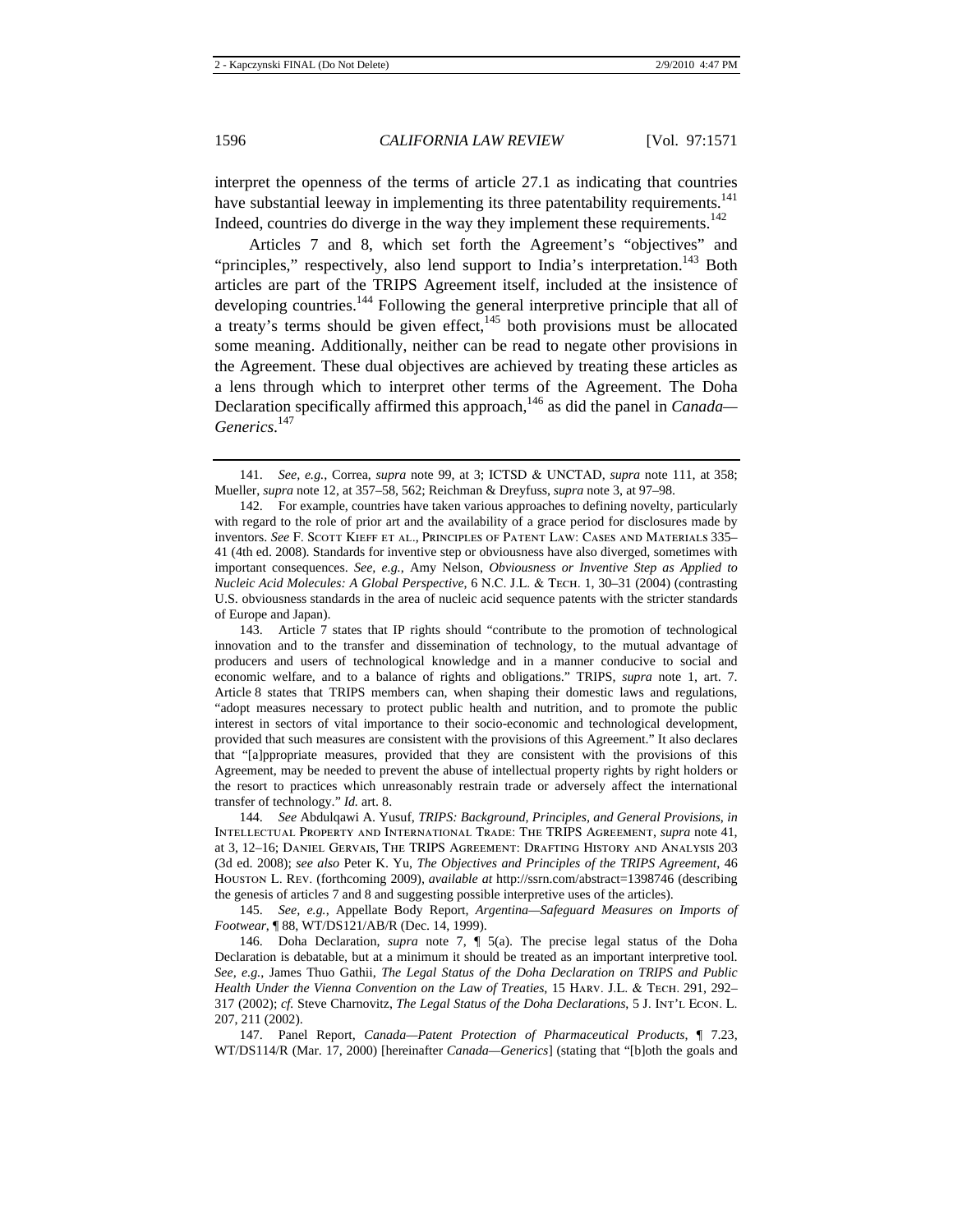What this means in practice likely depends upon the provision in question. For example, one objection that might be leveled against section 3(d) is that India is imposing "additional" criteria for the grant of a patent, beyond the approved criteria of novelty, inventive step, and utility. But the section's requirements can all be characterized as per se articulations of the standards expressed in article 27.1. The restriction on patents on new forms that lack significantly enhanced therapeutic efficacy, for example, can be understood as a codification of a particular approach to the law of obviousness.<sup>148</sup> Article 7 suggests that the article 27.1 requirements for patentability are not ends in themselves, but rather should be crafted to respond to the objectives incorporated into TRIPS. This in turn counsels against the kind of formalism that would require countries to explicitly label an application of the inventive step standard as such in their local laws.

It could be argued, alternatively, that per se subject matter exclusions such as those found in section 3(d) run afoul of the article 27.1 prohibition on discrimination by field of technology. If pharmaceuticals qualify as a field of technology, then it is notable that nothing in section 3(d) explicitly restricts its application to pharmaceuticals.<sup>149</sup> TRIPS members also frequently adopt subject matter exclusions that apply to certain technological fields,  $150$  and differentiate between technological fields in the way they apply basic patent law standards such as inventive step.151 Further, the *Canada—Generics* decision concluded that the article 27.1 nondiscrimination provision does "not prohibit bona fide exceptions to deal with problems that may exist only in

the limitations stated in Articles 7 and 8.1 must obviously be borne in mind" when considering the meaning of other provisions in the Agreement).

<sup>148.</sup> *See* Novartis AG v. Union of India, Order No. 100/2009 (Intellectual Prop. Appellate Board, June 29, 2009) at 190, *available at* http://www.i-mak.org/pharma-patent-decisions (describing section 3(d) as a "higher standard of inventive step"); *see also* Interview with Raghu Cidambi, *supra* note 25 ("[G]iven the national stage of understanding of patents in India, the fact that the patent office has just been set up and the patent examiners have just been trained, I think what the government has done is actually set a standard of obviousness in the statute  $\dots$ .  $\ddots$ ). In fact, a recent Federal Circuit decision in the United States, decided on obviousness grounds, bears striking resemblance to the Indian standard. *See* Pfizer v. Apotex, Inc., 480 F.3d 1348 (Fed. Cir. 2007); *see also* Brief of Amicus Curiae Pharmaceutical Research and Manufacturers of America In Support of the Combined Petition of Plaintiff-Appellee Pfizer Inc. for Rehearing and Rehearing En Banc at 2, *Pfizer*, 480 F.3d 1348 (No. 2006-1261) (arguing that the panel's holding "inappropriately requires that patentability in the pharmaceutical field must be derived from improvements in therapeutic effects").

<sup>149.</sup> *See Novartis AG*, Order No. 100/2009, at 188.

<sup>150.</sup> For example, the EPC excludes patents on software and business methods "as such," EPC, *supra* note 100, art. 52 ¶ (2), (3), and many developing countries exclude patents on new or second uses of known substances, a restriction with particular importance in the pharmaceutical context, Deere, *supra* note 12, at 79; Laurence R. Helfer, Karen J. Alter & M. Florencia Guerzovich, *Islands of Effective International Adjudication: Constructing an Intellectual Property Rule of Law in the Andean Community*, 103 Am. J. Int'l L. 1, 30 (2009).

<sup>151.</sup> *See, e.g.*, Dan L. Burk & Mark A. Lemley, *Is Patent Law Technology-Specific?*, 17 Berkeley Tech. L.J. 1155, 1156 (2003).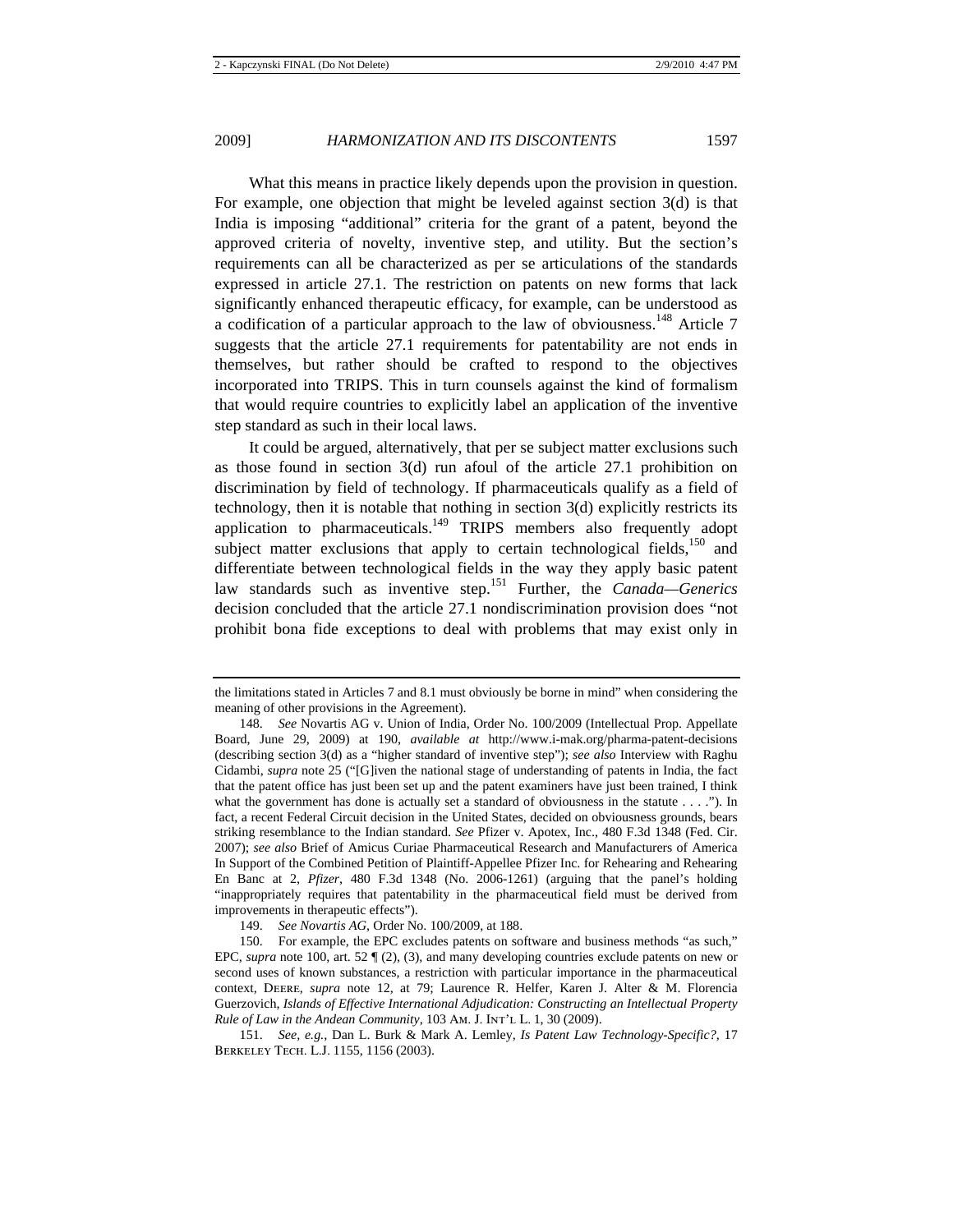certain product areas."<sup>152</sup> The nature of a "bona fide exception" has not been elaborated upon, but should be informed by the areas given special solicitude under article 8. Thus, exceptions to patentability adopted in order to protect public health might not be deemed to discriminate by field of technology, even if they have applications only to particular fields.<sup>153</sup>

The same arguments apply to India's unusually stringent inventive step test. TRIPS does not define "inventive step," and thus does not restrict countries to a single articulation of that requirement. Countries formulate their inventive step requirements in different ways, suggesting that signatories understand the Agreement to permit flexibility in this regard.<sup>154</sup> Reading article 27.1 in light of article 7 suggests that different formulations of an inventive step test are appropriate if they are necessary to respond to different contexts in a way that meets the goals of the Agreement. Each interpretive tool thus points to the same conclusion: India's subject matter exclusions and inventive step standard appear to be consistent with the terms of the TRIPS Agreement. They thus map out a novel set of flexibilities that developing countries could adopt that would, if applied rigorously, substantially reduce the scope of exclusive rights in medicines in such countries.

## *B. Procedural Mechanisms: Patent Oppositions and Disclosure Requirements*

India has also introduced several innovative procedural mechanisms that could help examiners identify suspect patents and that could create hurdles for applicants. These also offer examples of rarely discussed TRIPS flexibilities that could be adopted by other developing countries and that appear to fully comply with the Agreement.

## *1. Oppositions and Revocation Proceedings*

India offers three administrative opportunities to challenge the grant of a patent: pre-grant and post-grant oppositions before the patent offices<sup>155</sup> and patent revocation proceedings that may be initiated before the Intellectual Property Appeal Board or via a counterclaim in an infringement suit.<sup>156</sup>

The pre-grant procedure has been the most important of these, in part because of the substantial backlog of patents pending in the mailbox. Pre-grant opposition proceedings are not new to patent law, but high-protection

<sup>152.</sup> *Canada*—*Generics*, *supra* note 147, ¶¶ 7.91–.92.

<sup>153.</sup> *Cf.* Gervais, *supra* note 144, at 358 (noting that the Doha Declaration specifically singles out pharmaceutical products for special treatment, suggesting that this may be a domain where "compelling public interests" constitute bona fide reasons for differentiation).

<sup>154.</sup> *See supra* note 142.

<sup>155.</sup> For historical reasons, India has four separate regional patent offices, located in Kolkata, New Delhi, Chennai, and Mumbai. Office of the Controller Gen. of Patent Designs & Trademarks, Gov't of India, Annual Report 2007–2008, at 3 (2008), http://www.patentoffice.nic.in/ [hereinafter IPO ANNUAL REPORT 2008].

<sup>156.</sup> India Patents Act, *supra* note 101, § 64.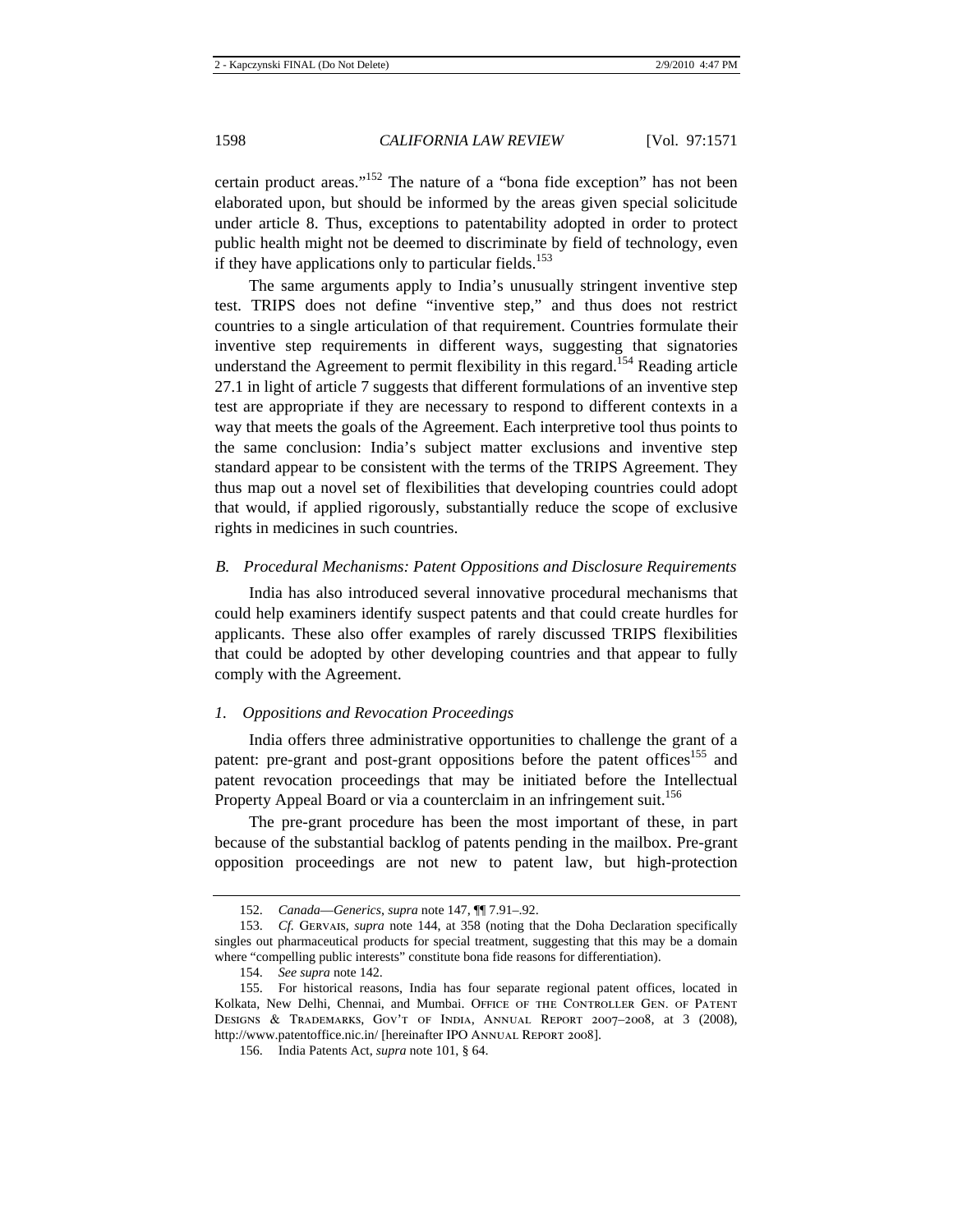jurisdictions have almost uniformly rejected them in favor of post-grant oppositions or no opposition proceedings.157 The posture of pre-grant oppositions tends to favor opponents, because the patent's grant may be avoided entirely or at least delayed for a period in which competitors may work the invention without threat of penalty.<sup>158</sup> It is not yet clear how long it will take, on average, for India's patent offices to resolve pre-grant oppositions. To date, periods of two years or longer are not unusual.<sup>159</sup>

India's pre-grant procedure is notable for its expansive standing provision: "any person" can file a pre-grant opposition with the relevant patent office, which the patent offices have interpreted to mean not only potential generic competitors but also groups representing patients' interests in affordable medicines.<sup>160</sup> The available grounds for pre-grant opposition are also broad.<sup>161</sup> The Act does not directly state whether any of the grounds are curable, but courts could conclude that any legitimate grounds for opposition, including, for example, the fact that an applicant has failed to disclose the fate of parallel patent applications in other jurisdictions, is grounds for denial of the patent.<sup>162</sup>

Nearly 200 pre-grant oppositions had been filed in India by mid-2007, not only by Indian companies, but in a substantial number of cases, by public

<sup>157.</sup> *See, e.g.*, Jay P. Kesan, *Carrots and Sticks to Create a Better Patent System*, 17 Berkeley Tech. L.J. 763, 781–82 (2002) (Germany and Japan abandoned pre-grant systems for post-grant systems in 1981 and 1994 respectively). Notably, Australia retains both pre- and postgrant patent oppositions. *See* Patents Act, 1990, § 59 (Austl.); IP Austl., Patent Oppositions (2005), http://www.ipaustralia.gov.au/pdfs/patents/specific/oppositn.pdf. Brazil and Jordan also permit pre-grant oppositions. *See* Mueller, *supra* note 12, at 568. The Andean Community also has an active opposition system. Helfer, Alter, & Guerzovich, *supra* note 150, at 19.

<sup>158.</sup> Furthermore, pre-grant oppositions may produce more accurate results than post-grant oppositions because the patent office has not already entrenched its position by approving the patent. Kesan, *supra* note 157, at 777. Data from the periods where Germany and Japan had pregrant opposition proceedings also suggest that pre-grant procedures are much more likely than post-grant procedures to be used. *Id.* at 781–82.

<sup>159.</sup> As of this writing, several patent oppositions filed in 2006 had not been acted upon. Some oppositions have, however, been decided within one or two years. *See* Boehringer Ingelheim Pharma v. Cipla Ltd., Delhi Patent Office (2008), *available at* http://www.imak.org/pharma-patent-decisions (opposition filed Aug. 29, 2007 and granted June 11, 2008); Novartis AG v. Torrent Pharmaceuticals Ltd., Chennai Patent Office (2007), *available at*  http://www.i-mak.org/pharma-patent-decisions (opposition filed Dec. 1, 2005 and granted Oct. 24, 2007).

<sup>160.</sup> One of the opponents to the patent on Gleevec, for example, was the Indian Cancer Patients' Aid Association. *See Novartis AG*, Chennai Patent Office, at 1.

<sup>161.</sup> They include the contention that the invention does not meet the statutory requirements for novelty and inventive step, that it is covered by an exclusion such as 3(d), that it fails the requirements of specification, and that the applicant has not disclosed the status of parallel applications in other jurisdictions or the geographical origin or source of biological materials used. India Patents Act, *supra* note 101, § 25.

<sup>162.</sup> The text of the Act suggests this interpretation, because no distinction is made in article 25 between grounds that would clearly result in denial of a patent (say, lack of inventive step) and grounds such as failure to comply with disclosure requirements. A strict penalty is also arguably necessary to enforce provisions that require the applicant to produce information, given that a patent office with limited resources can only detect violations with difficulty.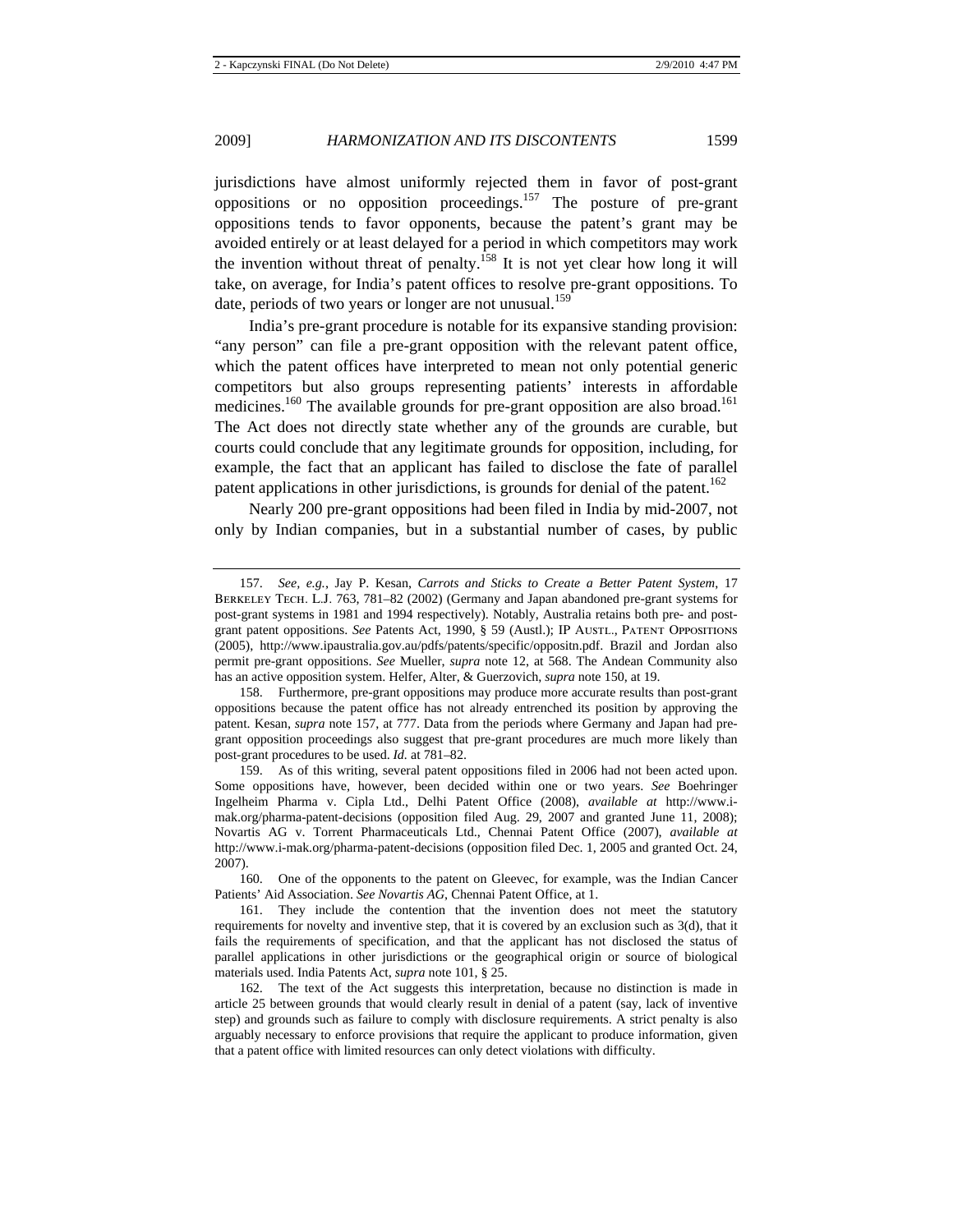interest organizations.<sup>163</sup> No source provides systematic information about oppositions filed or their dispositions, but an NGO has collected and made available those decisions that it has been able to identify to date.<sup>164</sup> This sample does not purport to be comprehensive or representative, but it is nonetheless informative. Of the twenty-two substantive decisions on pre-grant oppositions to product patents in the area of pharmaceuticals represented there, opponents were successful 77 percent of the time.<sup>165</sup> Oppositions sometimes also lead firms to abandon patent applications.<sup>166</sup> The effects of these oppositions have reached far beyond this handful of cases, shaping the emerging jurisprudence of pharmaceutical patents. The "therapeutic" efficacy interpretation adopted by the High Court in *Novartis*, for example, was urged by opponents in that case, and now guides activities in the patent offices. $167$ 

India's law also permits post-grant oppositions and patent revocation proceedings on similar grounds as are provided for pre-grant oppositions.<sup>168</sup> However, the parties that may pursue post-grant oppositions and revocation proceedings are more limited: "any person interested" may file a post-grant opposition or revocation proceeding while "any person" may file a pre-grant opposition.<sup>169</sup> The implication of this difference has not yet been determined, and is perhaps the most important outstanding legal question with respect to these two proceedings.170 Also important, and unclear, is whether any rule of issue or claim preclusion will apply to patent oppositions.<sup>171</sup>

165. Information collated from decisions available at http://www.i-mak.org/pharma-patentdecisions (last visited July 16, 2009). The most common grounds for denial of patents involved inventive step and section 3(d).

166. For example, GlaxoSmithKline abandoned applications on two of its HIV drugs, Combivir and Abacavir. *See* Priti Radhakrishnan, *Access to Anti-Retrovirals (ARVs) in India: Patents and the Way Forward*, Infochange, Sept. 2008, http://www.hivaidsonline.in/index.php/ Response/access-to-anti-retrovirals-arvs-in-india-patents-and-the-way-forward.html.

168. India Patents Act, *supra* note 101, §§ 25(2), 64.

170. In at least one post-opposition case, a patent controller expressed doubt that NGOs have standing to file post-grant oppositions on the grounds that they have an interest in affordable medicines, but the issue was not decided because the patent holder had not raised an objection on standing grounds at the appropriate time. *See* F. Hoffmann-La Roche AG v. Wockhardt Ltd., Chennai Patent Office (2009), at 20–21, *available at* http://www.i-mak.org/pharma-patentdecisions. The same case concluded that pharmaceutical companies do have standing as "interested persons" to file post-grant oppositions. *Id.* at 4.

171. Interview with Biswajit Dhar, *supra* note 36; Interview with Ms. H. Rajeshwari,

<sup>163.</sup> Interview with Dilip G. Shah, *supra* note 28. The latest IPO Report indicates that sixty-four pre-grant opposition proceedings were initiated in 2007–2008. IPO Annual Report 2008, *supra* note 155, at 9.

<sup>164.</sup> *See* I-MAK, Pharmaceutical Patent Decisions, http://www.i-mak.org/pharma-patentdecisions (last visited July 16, 2009). The Indian government has recently made a search interface available where one can look for decisions, but it can only be browsed with criteria such as patent number, making any systematic assessment of outcomes difficult. *See* Indian Patent Office, Patent Decision Search, https://www.ipindiaonline.gov.in/patentdecisionsearch/patentsearch.aspx (last visited Nov. 11, 2009).

<sup>167.</sup> *See supra* text accompanying notes 120–22.

<sup>169.</sup> *Compare id.* § 25(2) (post-grant opposition), *with* § 25(1) (pre-grant opposition).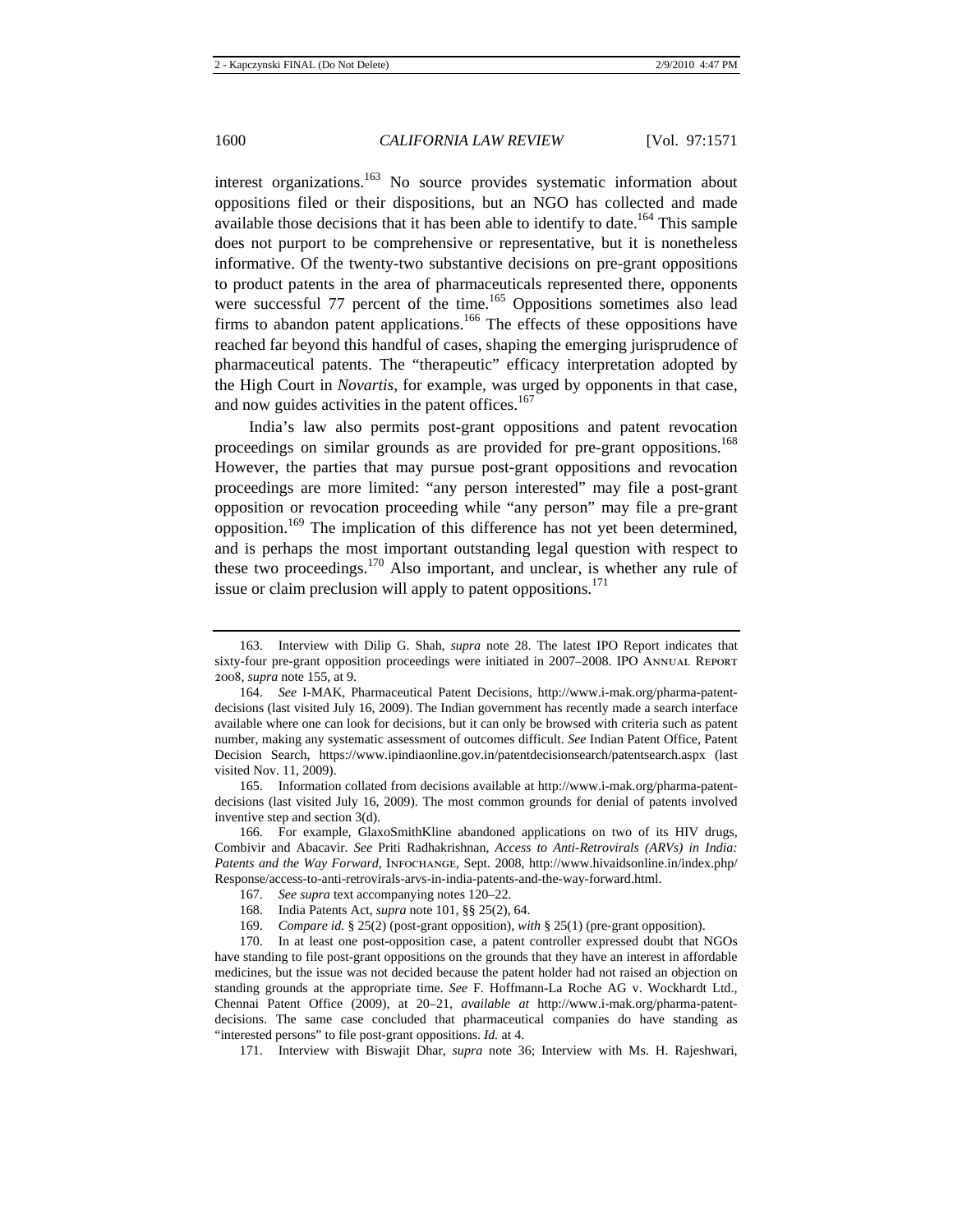*2. Disclosures During Application* 

Applicants must also make a series of disclosures during the application process. For example, section 8 of the Indian Act requires all applicants to inform the patent office of any application they (or a surrogate) have filed for a patent in another country with respect to "the same or substantially the same invention."172 Applicants are also required, until the time of the patent's grant, to keep the Controller General up to date, in writing, about the "detailed particulars of such application[s]. $\frac{1}{173}$  The law does not specify exactly what must be reported, but a reasonable interpretation is that applicants must report any amendments to claims or any adverse office actions that affect parallel applications. The value of this information to the Indian Patent Office is substantial: it puts examiners on notice of potential problems with applications, which is particularly valuable in light of the office's limited examining resources. 174

Applicants must also "disclose the source and geographical origin of [any] biological material in the specification, when used in an invention."<sup>175</sup> This provision was added to the Act in 2005, and appears to derive from concerns about the misappropriation of biological materials (or "biopiracy").<sup>176</sup> Again, the precise contours of the requirement are still unclear, but failure to accurately report under either section could be grounds for denial or revocation of a patent.<sup>177</sup>

## *3. Implications and Consistency with TRIPS*

The procedural lever in TRIPS is capable of three kinds of effects relevant here: it can  $(1)$  leverage the information of third parties to help patent offices identify important and suspect patents; (2) induce the applicant to give examiners information that may be relevant to patentability; and (3) increase compliance costs for applicants. Together, these effects can both increase the accuracy of determinations in the patent office and decrease the grant rate. This too is a powerful form of flexibility that countries can use to adapt TRIPS to their local context.

Partner, K&S Partners, in New Delhi, India (June 20, 2007) (notes on file with author); *see also*  Mueller, *supra* note 12, at 567–68 (suggesting that a pre-grant opposition does not preclude a later court challenge); Pfizer Prods. Inc. v. Natco Pharma Ltd., Delhi Patent Office (2007), at 26, *available at* http://www.i-mak.org/pharma-patent-decisions (stating that the losing opponent could "if still aggrieved" proceed to post-grant opposition).

<sup>172.</sup> India Patents Act, *supra* note 101, § 8.

<sup>173.</sup> *Id.*

<sup>174.</sup> *See infra* Part III.A.

<sup>175.</sup> India Patents Act, *supra* note 101, § 10(4)(d)(ii)(D).

<sup>176.</sup> On the discourse of biopiracy, see Cynthia M. Ho, *Biopiracy and Beyond: A Consideration of Socio-Cultural Conflicts with Global Patent Policies*, 39 U. Mich. J.L. Reform 433 (2006).

<sup>177.</sup> India Patents Act, *supra* note 101, §§ 64(1)(m), 64(1)(p).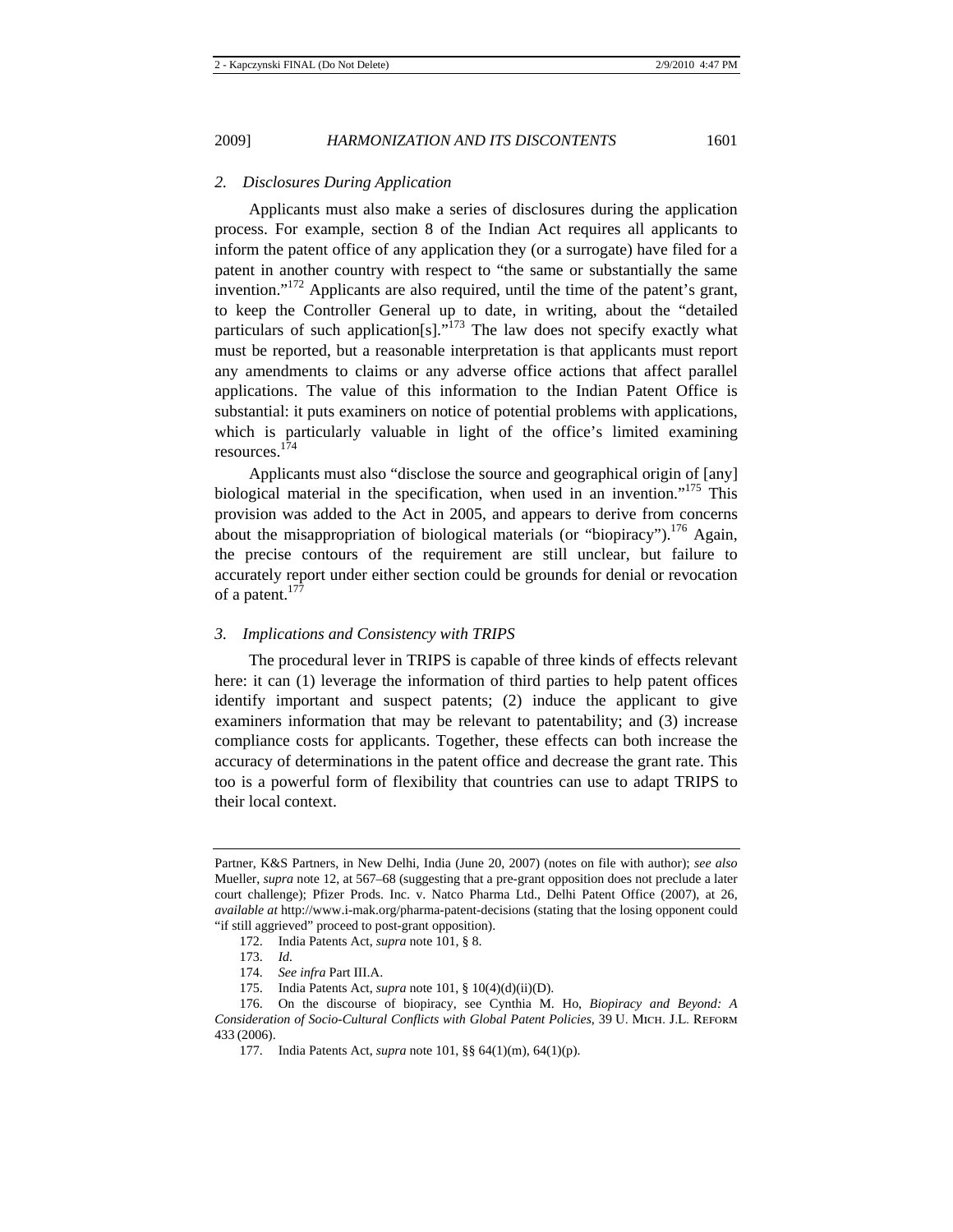Opposition proceedings with broad standing, for example, should decrease the cost of identifying and examining suspect claims. Scholars argue that it may be rational for a country like the United States to limit the resources it commits to patent examination, since few issued patents are ultimately licensed or litigated.<sup>178</sup> However, denying invalid patents is clearly preferable to paying the costs generated by bad patents (for example those associated with strategic behavior, licensing, and litigation), if patents that are likely invalid can be identified at low cost.

India's opposition proceedings help the patent offices achieve this. Before filing, potential competitor firms and public interest organizations review pending patents and determine which ones merit opposition, no doubt considering both the social or market value of the patent and its potential vulnerabilities. Their oppositions provide important signals to patent examiners, and bring to light additional arguments regarding patentability. Because public interest organizations have a different orientation than generic firms, their participation may be a particularly salient indicator of the social importance of a patent decision.<sup>179</sup> Section 8 of India's law provides another mechanism that helps examiners identify suspect patents and arguments relevant to patentability, and imposes the costs of providing the information on the applicant.

The procedural lever can also be used as an information-forcing mechanism.180 For example, applicants must report the source of biological materials. They can likely provide this information most cheaply, justifying the placement of this burden upon them. The information garnered through this provision may be of use to governments, which enjoy certain sovereign rights over genetic resources under the Convention on Biological Diversity.<sup>181</sup> It could also, if publicly accessible, elicit opponents to the patent that might bring important information and arguments to the examiner. Finally, it may help locals obtain compensation from patent-holders in jurisdictions where informed consent laws make that possible. Of course, such mechanisms will only

<sup>178.</sup> Mark A. Lemley, *Rational Ignorance at the Patent Office*, 95 Nw. U. L. Rev. 1495, 1497 (2001).

<sup>179.</sup> For example, over time, larger generic firms may develop an interest in weakening certain aspects of India's law, such as the limitation on patenting of new dosages or formulations. Generic firms may also decline to bring oppositions altogether in certain cases, instead entering into licensing agreements. For a more general discussion of the potential role of public interest groups in improving regulatory outcomes and discouraging capture, see Ian Ayres & John Braithwaite, Responsive Regulation: Transcending the Deregulation Debate 54–100 (1992).

<sup>180.</sup> For an influential discussion of information-forcing default rules, see Ian Ayres & Robert Gertner, *Filling Gaps in Incomplete Contracts: An Economic Theory of Default Rules*, 99 Yale L.J. 87, 127–30 (1989). Ayres and Gertner call attention to how penalties can encourage private contracting around. I use the term "information forcing" here in a more basic sense, to designate that applicants are obliged to provide information directly to the patent office on pain of some penalty.

<sup>181.</sup> *See* United Nations Convention on Biological Diversity arts. 3, 15, June 5, 1992, 1760 U.N.T.S. 79, 31 I.L.M. 818, 823–24.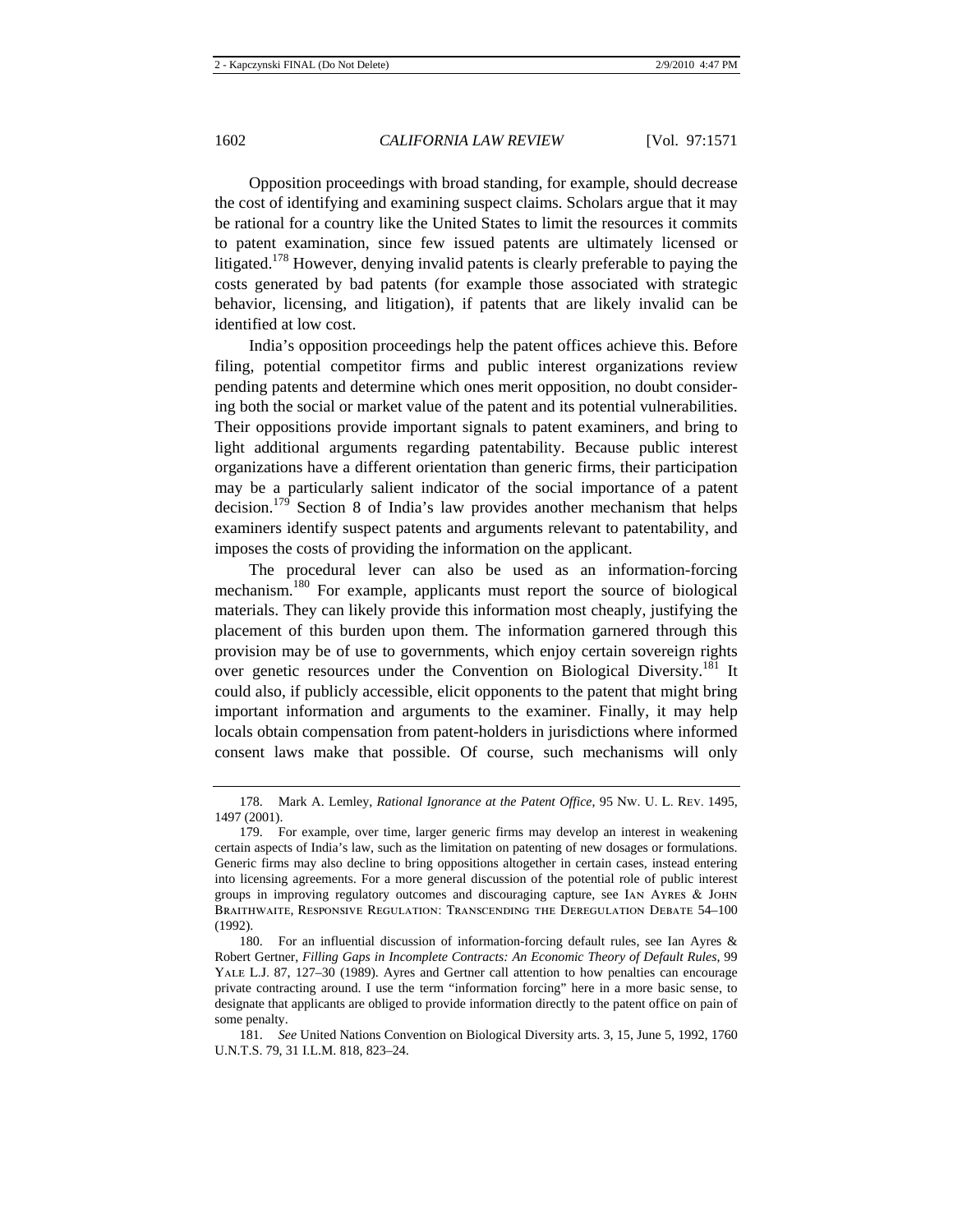function if they are enforced with sanctions sufficient to induce compliance.

Finally, differences in patent application procedures from country to country clearly increase costs for applicants. These costs formed one of the primary justifications for the Patent Cooperation Treaty (PCT) and regional patent-granting systems such as the European Patent Office (EPO) and the African Regional Intellectual Property Organization (ARIPO).<sup>182</sup> Those who advocate for increased global harmonization frequently cite the savings to applicants as one of the main justifications.183 Conversely, increasing costs for applicants can benefit countries that want to limit the impact of the transition to TRIPS.

TRIPS minimally constrains the procedural lever. The Agreement specifically authorizes members to require patent applicants to make disclosures, including the "best mode for carrying out the invention," as well as "information concerning the applicant's corresponding foreign applications and grants."<sup>184</sup> Countries can in addition impose all "reasonable procedures and formalities" on patent applicants.<sup>185</sup> The term "reasonable" is not defined, and commentators have shed little light on its meaning.<sup>186</sup> In the context of a minimum standards agreement, the most sensible interpretation would define a reasonable procedure according to its means-ends fit, such that members may "impose formalities that are adequate to their purpose, but on the other hand not overly restrictive on the applicant."<sup>187</sup> Each of India's procedural requirements has a clear and legitimate objective, such as improving patent quality and providing information relevant to patentability to the patent office. As further evidence of the reasonableness of at least some of its procedures, India can point to the availability of similar requirements in other countries. For example, post-grant opposition procedures exist at the EPO,<sup>188</sup> pre-grant and post-grant procedures exist in Australia,<sup>189</sup> and several other countries have laws requiring disclosure of geographic origin.<sup>190</sup>

189. *See supra* note 157.

<sup>182.</sup> *See, e.g.*, Anneliese M. Siefert, *Will the United States Take the Plunge into Global Patent Law Harmonization? A Discussion of the United States' Past, Present, and Future Harmonization Efforts*, 6 Marq. Intell. Prop. L. Rev. 173, 179–84 (2002).

<sup>183.</sup> *See* Hon. Q. Todd Dickinson, *The Long-Term International View of Patents and Trademarks*, *in* 4 International Intellectual Property law & Policy 14-1–14-2 (Hugh C. Hansen, ed., 2000); Heinz Bardehle, *Patent Harmonization: Quo Vadis?*, 88 J. Pat. & Trademark Off. Soc'y 644, 644 (2006).

<sup>184.</sup> TRIPS, *supra* note 1, art. 29.

<sup>185.</sup> *Id.* art. 62.1.

<sup>186.</sup> *See, e.g.*, Gervais, *supra* note 144, at 495 (simply reiterating that "reasonable procedures and formalities" are required).

<sup>187.</sup> ICTSD & UNCTAD, *supra* note 111, at 622.

<sup>188.</sup> EPC, *supra* note 100, art. 99; *see generally* European Patent Office, Guidelines for Examination in the EPO pt. D.III.5, http://www.epo.org/patents/law/legaltexts/html/guiex/e/index.htm.

<sup>190.</sup> *See* Carlos M. Correa, *The Politics and Practicalities of a Disclosure of Origin Obligation* (Quaker United Nations Office, Occasional Paper No. 16, 2005) (noting that the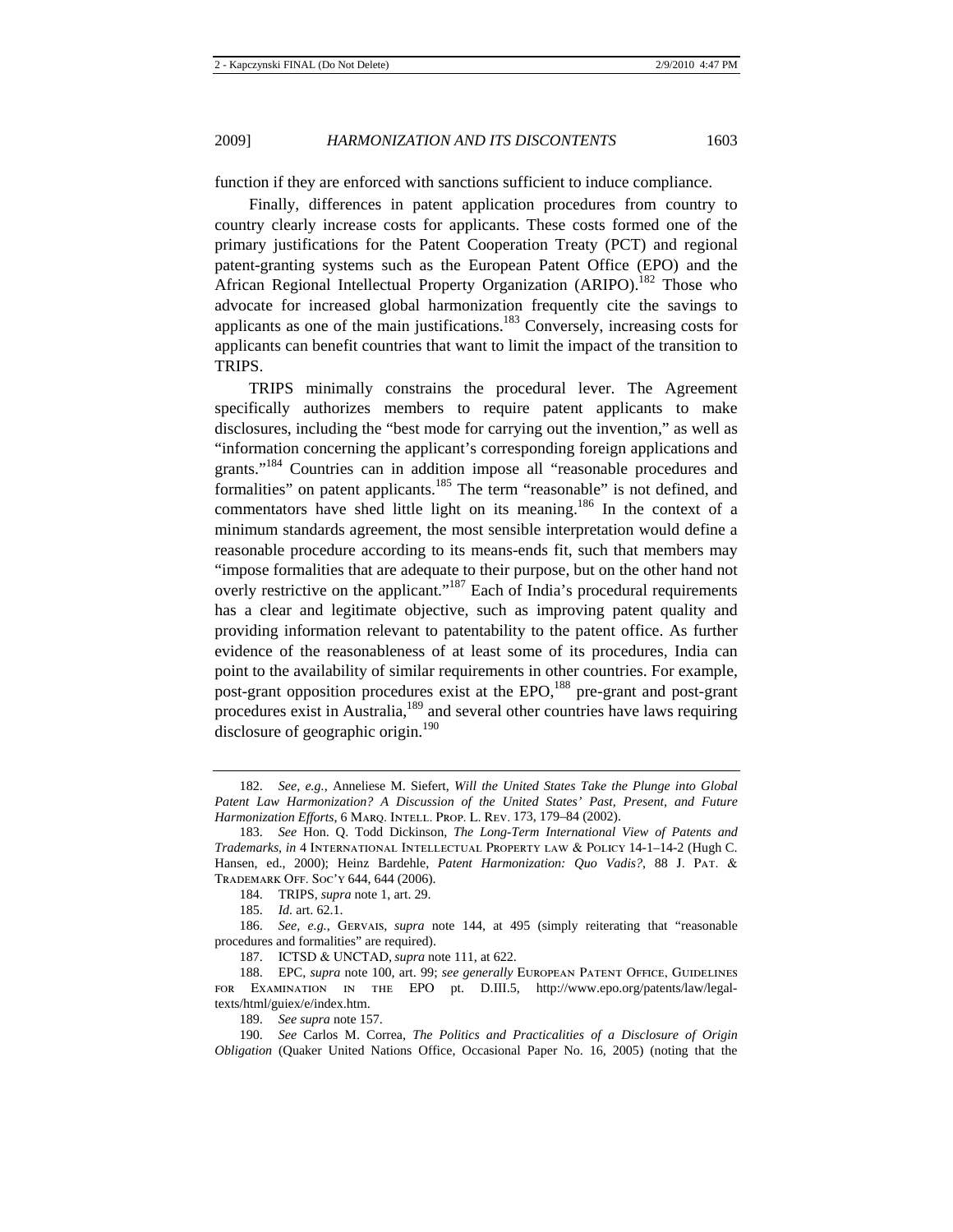Patent granting procedures must also permit patents to be granted "within a reasonable period of time so as to avoid unwarranted curtailment of the period of protection."191 Again, the term "reasonable" is undefined. Reliable statistics about the time required for the resolution of applications in India are not yet available.<sup>192</sup> Under the Act and its corresponding Rules it is possible, if the applicant seeks quick review of an application, for a patent to be granted in as little as six months.<sup>193</sup> Patents are granted regularly, and some pre-grant oppositions are resolved within two years. Notably, even in patent offices with far more resources, delays of several years from application to grant are not unusual, as table 2 shows.

|                        | <b>EPO</b> | <b>JPO</b> | <b>USPTO</b> |
|------------------------|------------|------------|--------------|
| Avg. pendency to first | 22.8       | 26.7       | 24.9         |
| office action          |            |            |              |
| Avg. pendency in       | 45.3       | 32.4       | 32.0         |
| examination (total)    |            |            |              |
| Avg. pendency in       | 18.6       | n.a.       | n.a.         |
| opposition             |            |            |              |

**Table 2: Average Pendencies in Months in EPO, JPO, & USPTO (2007)**<sup>194</sup>

The average patent examination process takes 3.8 years in the EPO, 2.7 years in the Japanese Patent Office (JPO), and 2.7 years in the United States Patent and Trademark Office (USPTO).<sup>195</sup> Statistics from patent offices with fewer resources are more difficult to obtain. Given the flexibility of the term "reasonable" and the special acknowledgement in TRIPS of the limitations

Andean Community, Brazil, and Costa Rica require disclosure of origin). Some have raised doubts about whether disclosure laws are justified under article 62.1, but noted that they might instead be conceived of as patent misuse provisions justifiable under article 8. *See* Nuno Pires de Carvalho, *Requiring Disclosure of the Origin of Genetic Resources and Prior Informed Consent in Patent Applications Without Infringing the TRIPS Agreement: The Problem and the Solution*, 2 Wash. U. J.L. & Pol'y 371 (2000).

<sup>191.</sup> TRIPS, *supra* note 1, art. 62.2.

<sup>192.</sup> PhRMA recently asserted that "the average pendency period [in India] is 2–3 years." PHARMACEUTICAL RESEARCH & MFRS. OF AM., SPECIAL 301 SUBMISSION 2008, at 65 (2008). Mueller notes the absence of systematic data on pendencies, and cites reports suggesting pendency periods that range from three to six years. Mueller, *supra* note 12, at 627.

<sup>193.</sup> Interview with T.C. James (in his personal capacity), Dir., Dep't of Indus. Policy & Promotion, Gov't of India, in New Delhi, India (June 22, 2007) (notes on file with author); The Patent (Amendment) Rules (India), 2005, at R. 24B(2)-(3) (amending The Patent Rules, 2003), *available at* http://ipindia.nic.in/ipr/patent/patents.htm.

<sup>194.</sup> European Patent Office (EPO), Japan Patent Office (JPO), & the U.S. Patent & Trademark Office (USPTO), Trilateral Statistical Report: 2007 Edition 49 tbl.4 (2007), http://www.trilateral.net/statistics/tsr/2007/TSR.pdf. The EPO opposition procedures are post-grant, so they are not strictly comparable to pre-grant oppositions in terms of implications for patentees.

<sup>195.</sup> The Report does not make clear whether the EPO "time in examination" includes the period of post-grant opposition for those patents that are opposed.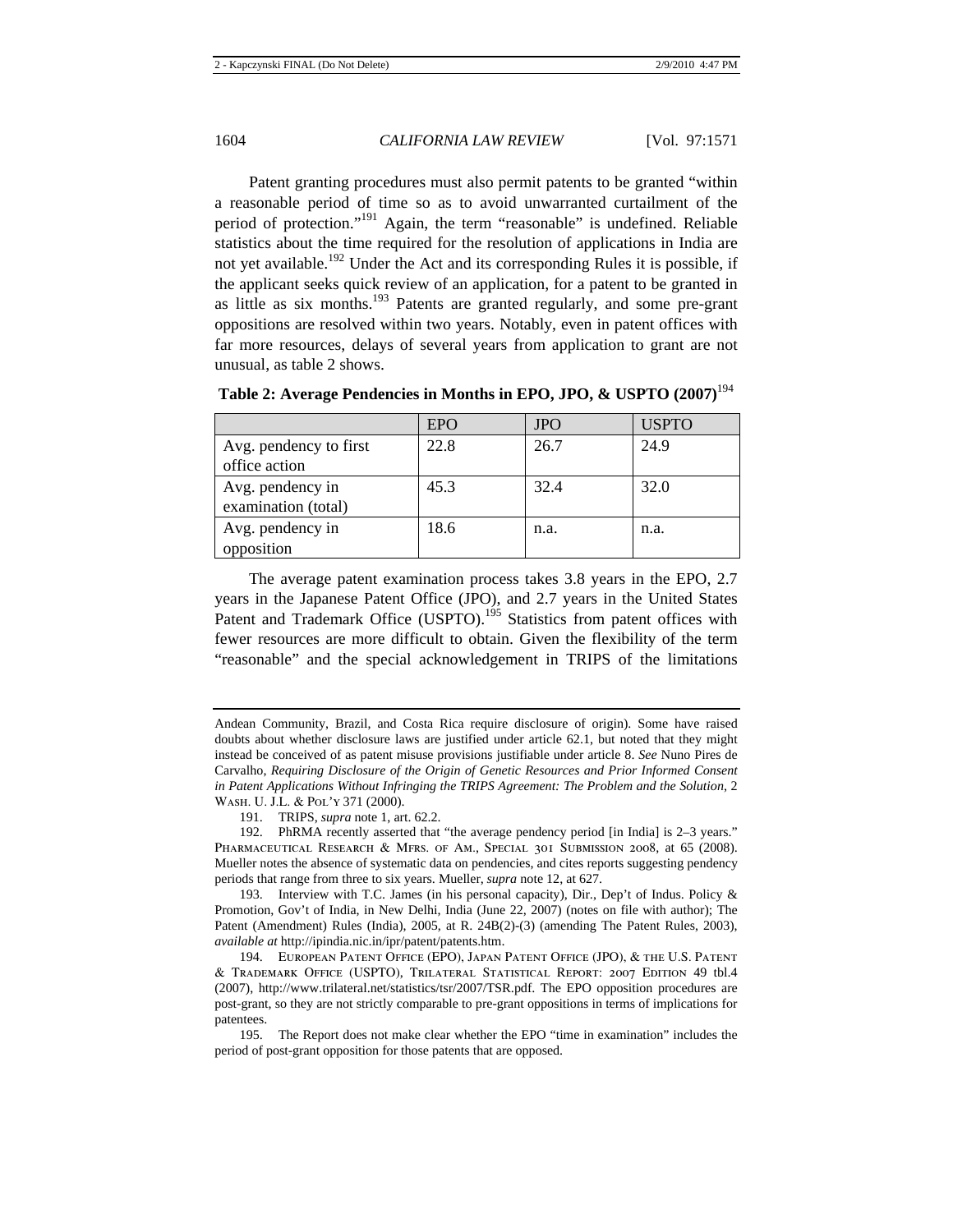faced by developing countries' legal systems,  $196$  developing countries should be accorded extra latitude with regard to pendencies. This is affirmed when article 62 is read in light of article 7: the time that it takes to evaluate patents in a way that protects the "mutual advantage of producers and users" and that is "conducive to social and economic welfare" may well be longer in contexts with fewer administrative resources.<sup>197</sup> Indian procedures thus should meet the requirement of reasonableness imposed by TRIPS.

Here too, in common law fashion, India has developed a mode of internalizing TRIPS that could be widely adopted by other developing countries, thus improving accuracy in patent offices and making it more difficult for applicants to secure patents.

## *C. Remedies*

The TRIPS flexibility that has received the least attention in the existing literature also has the most expansive potential. The Indian example illustrates how courts could use standard equitable tests for injunctive relief to prevent exclusivity from hindering access to medicines. If developing countries follow the Indian model, patents on medicines could be subject to a liability rule rather than a property rule in all cases where this would enhance access to medicines. Perhaps surprisingly, nothing in TRIPS appears to prevent developing countries from taking this approach.

#### *1. Remedies*

The recent U.S. Supreme Court case *eBay v. MercExchange* has spurred renewed attention to the remedies lever in patent law.198 In *eBay*, the Court rejected the notion that injunctions should issue as a matter of course in patent cases, and held that courts must apply a four-part equitable test before awarding injunctive relief.<sup>199</sup> The plaintiff must demonstrate (1) irreparable injury, (2) inadequacy of monetary damages, (3) that the balance of the hardships favors the plaintiff, and (4) that "the public interest would not be disserved."<sup>200</sup> The long-term implications of the case are not yet clear, but it has led to a new willingness among district courts to deny permanent injunctions.<sup>201</sup> Similarly,

<sup>196.</sup> *See* TRIPS, *supra* note 1, art. 41.5 (TRIPS does not create "any obligation with respect to the distribution of resources as between enforcement of intellectual property rights and the enforcement of law in general").

<sup>197.</sup> *See id.* art. 7.

<sup>198.</sup> *See, e.g.*, Benjamin H. Diessel, Note, *Trolling for Trolls: The Pitfalls of the Emerging Market Competition Requirement for Permanent Injunctions in Patent Cases Post-*eBay, 106 Mich. L. Rev. 305 (2007); Benjamin Petersen, Note, *Injunctive Relief in the Post-eBay World*, 23 Berkeley Tech. L.J. 193 (2008).

<sup>199.</sup> eBay, Inc. v. MercExchange, L.L.C., 547 U.S. 388, 391 (2006).

<sup>200.</sup> *Id.*

<sup>201.</sup> For a survey of the implementation of *eBay* in district courts, see Peterson, *supra* note 198.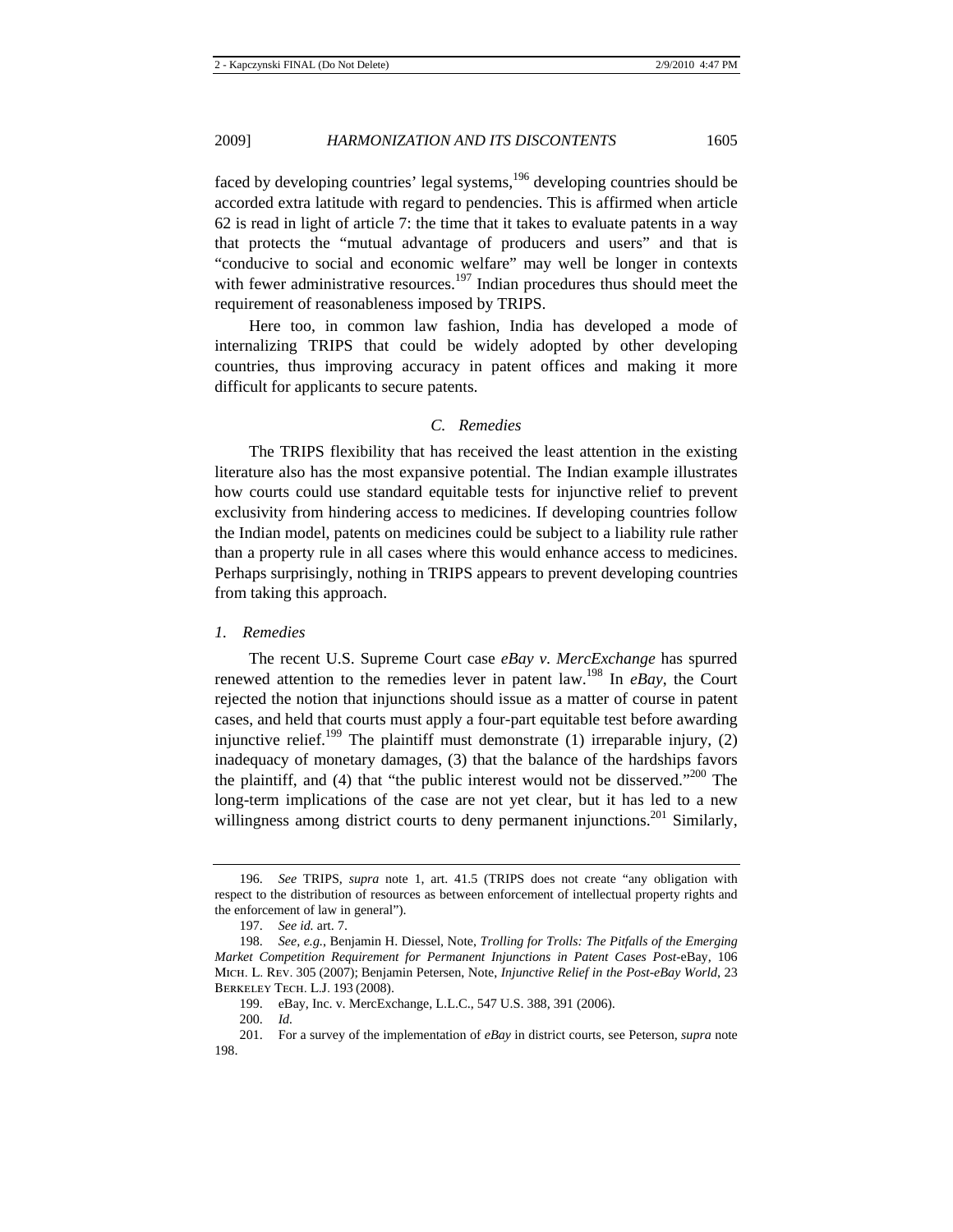under Indian law, a court "may" issue a permanent injunction after infringement is found, but is not obliged to.<sup>202</sup>

The potential scope of this lever is illustrated by the recent case, *Roche v. Cipla*, 203 one of the first patent infringement suits regarding a medicine to come before an Indian court. Roche sued Cipla to prevent the Indian company from launching a generic version of a Roche drug covered by a patent in India.<sup>204</sup> Cipla counterclaimed, seeking the patent's revocation,<sup>205</sup> and asserted that a preliminary injunction should not issue because of the "overwhelming interest of society" in access to affordable, life-saving medicines. In support of their position, Cipla cited the substantial price differential between the Cipla version (Rs. 1,600/month, or about \$36 at current exchange rates) and the Roche version (Rs. 4,880/month, or about \$110 at current exchange rates).  $206$ 

Referencing *eBay*, the court concluded that it should apply the normal standards for injunctive relief,  $207$  which in the preliminary injunction context in India includes consideration of likelihood of success on the merits, irreparable injury, and the balance of convenience.<sup>208</sup> After finding that Cipla had a credible case on the merits, the court considered the price differential between the Cipla and Roche products and stated that it could not "be unmindful of the right of the general public to access life saving drugs which are available and for which such access would be denied if the injunction were granted."<sup>209</sup> "The degree of harm in such eventuality," it continued, "is absolute; the chances of improvement of life expectancy; even chances of recovery in some cases would be snuffed out altogether, if [an] injunction were granted. Such injuries to third parties are un-compensatable."210 The court referred again to *eBay*, and to a nonprecedential Federal Circuit decision that cited public health concerns to affirm the denial of an injunction in a case involving a drug-eluting stent.<sup>211</sup>

<sup>202.</sup> India Patents Act, *supra* note 101, § 108. One statutory provision of Indian law denies injunctions in certain cases. Under section 11A of the Indian Act, holders of patents granted from the mailbox are only entitled to a "reasonable royalty" against defendants who have made "significant investment and [who] were producing and marketing the concerned product prior to [Jan. 1, 2005] and which continue to manufacture the product covered by the patent on the date of grant of the patent." *Id.*  $\S$  11A(7). There appear to have been no requests for compensation made yet under section 11A. *See* Interview with Gopakumar Nair, *supra* note 56.

<sup>203.</sup> F. Hoffmann-La Roche Ltd. v. Cipla Ltd., (2008) 642 I.A [hereinafter *Roche v*. *Cipla*], *available at* http://www.i-mak.org/storage/F%20Hoffmann%20La%20Roche%20v%20Cipla% 20Ltd%202008.pdf.

<sup>204.</sup> *Id.* ¶¶ 3–4.

<sup>205.</sup> *Id.* ¶¶ 9–12.

<sup>206.</sup> *Id.* ¶ 14.

<sup>207.</sup> *Id.* ¶ 63.

<sup>208.</sup> *See, e.g.*, Standipack Private Ltd. v. M/s. Oswal Trading Co., 2000 A.I.R. 23 (Del.) ¶ 20.

<sup>209.</sup> *Roche v*. *Cipla*, ¶ 78, ¶ 85.

<sup>210.</sup> *Id.* ¶ 85. It also indicated that such a result would conflict with the constitutional right to life. *Id.*; see also INDIA CONST. art. 21.

<sup>211.</sup> *Roche v*. *Cipla*, ¶ 85; *see also* Cordis v. Boston Scientific Co., 99 Fed. Appx. 928, 935 (Fed. Cir. 2004).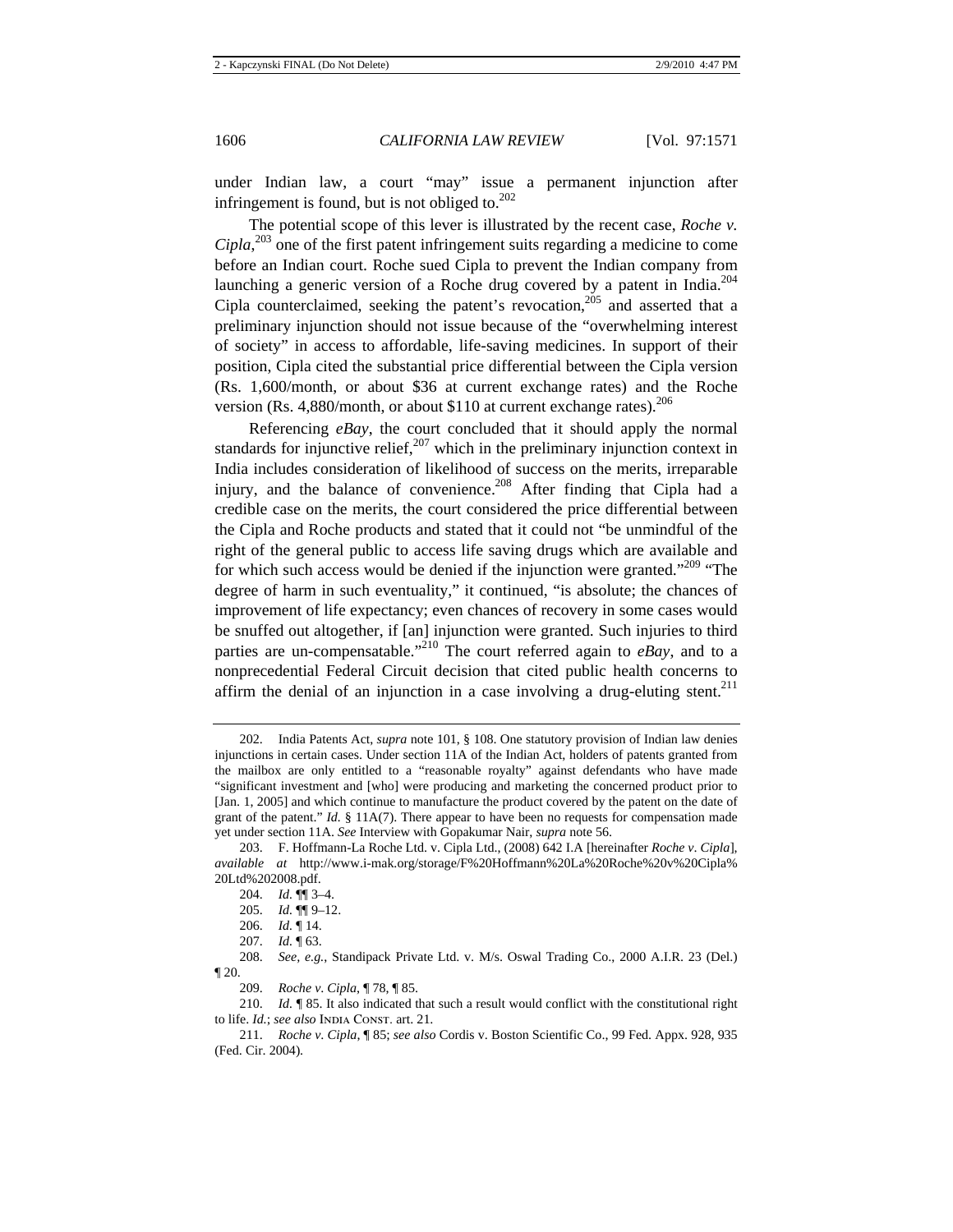Concluding that the harm to third parties would be irreparable, the court denied the preliminary injunction. $^{212}$ 

This case is on appeal as of this writing, and the High Court's reasoning might not prevail.213 But if it does, its logic would be easy to apply in the permanent injunction context. More importantly, the court, acting in common law fashion, has illustrated the enormous potential of the remedies lever to limit exclusive rights in the domain of medicines.

## *2. Implications and Consistency with TRIPS*

If followed, the *Roche* precedent would render pharmaceutical patents subject to a liability rule in any case where a patent would inhibit access to medicines. This does not mean that courts would never grant injunctions. Courts might grant an injunction if, for example, the generic firm could not provide the product at lower cost, or if affordable alternatives were available in the market. If generic companies were confident that the *Roche* rule would be consistently applied, they would presumably enter the market and invite infringement suits or licenses wherever they could markedly undercut the originator's price. This would leave patent holders with damages in lieu of exclusive rights. The amount of damages awarded would of course be important to the effect of the rule. Lost profits would be one way to measure damages, and a hypothetical reasonable royalty another.<sup>214</sup> Where an injunction is denied because of the expected effects of profit-maximizing strategies on health, however, the reasonable royalty approach is clearly preferable. Depending on how they are calculated, reasonable royalties could substantially reduce the costs of medicines for patients.<sup>215</sup>

Perhaps surprisingly, TRIPS does little to limit the remedial authority of judges. Article 44.1 states that "[t]he judicial authorities shall have the authority to order a party to desist from an infringement."<sup>216</sup> As a panel recently emphasized in the *US—China Copyright* case, the phrase "have the authority" identifies an obligation "to 'have' authority not an obligation to 'exercise' authority."217 (While the panel was interpreting the term in the context of article 59, there is no obvious reason that its conclusion would not apply to the same term in article 44.1.) It also affirmed that the obligation to "have the

<sup>212.</sup> *Roche v*. *Cipla*, ¶¶ 86–87.

<sup>213.</sup> An appeal by Roche to the Delhi High Court for an interim injunction was recently rejected. *See* F. Hoffmann-La Roche Ltd. v. Cipla Ltd., FAO (OS) 188/2008 (Apr. 24, 2009), *available at* http://www.i-mak.org/pharma-patent-decisions/.

<sup>214.</sup> *See, e.g.*, 35 U.S.C. § 284 (2000).

<sup>215.</sup> For a list of the factors that U.S. courts consider in this analysis, see Georgia-Pacific Corp. v. U.S. Plywood Corp., 318 F. Supp. 1116, 1120 (S.D.N.Y. 1970).

<sup>216.</sup> TRIPS, *supra* note 1, art. 44.1.

<sup>217.</sup> Panel Report, *China—Measures Affecting the Protection and Enforcement of Intellectual Property Rights*, ¶ 7.236, WT/DS362/R (Jan. 26, 2009) [hereinafter *China— Copyright*]; *see also* GERVAIS, *supra* note 144, at 447, 453.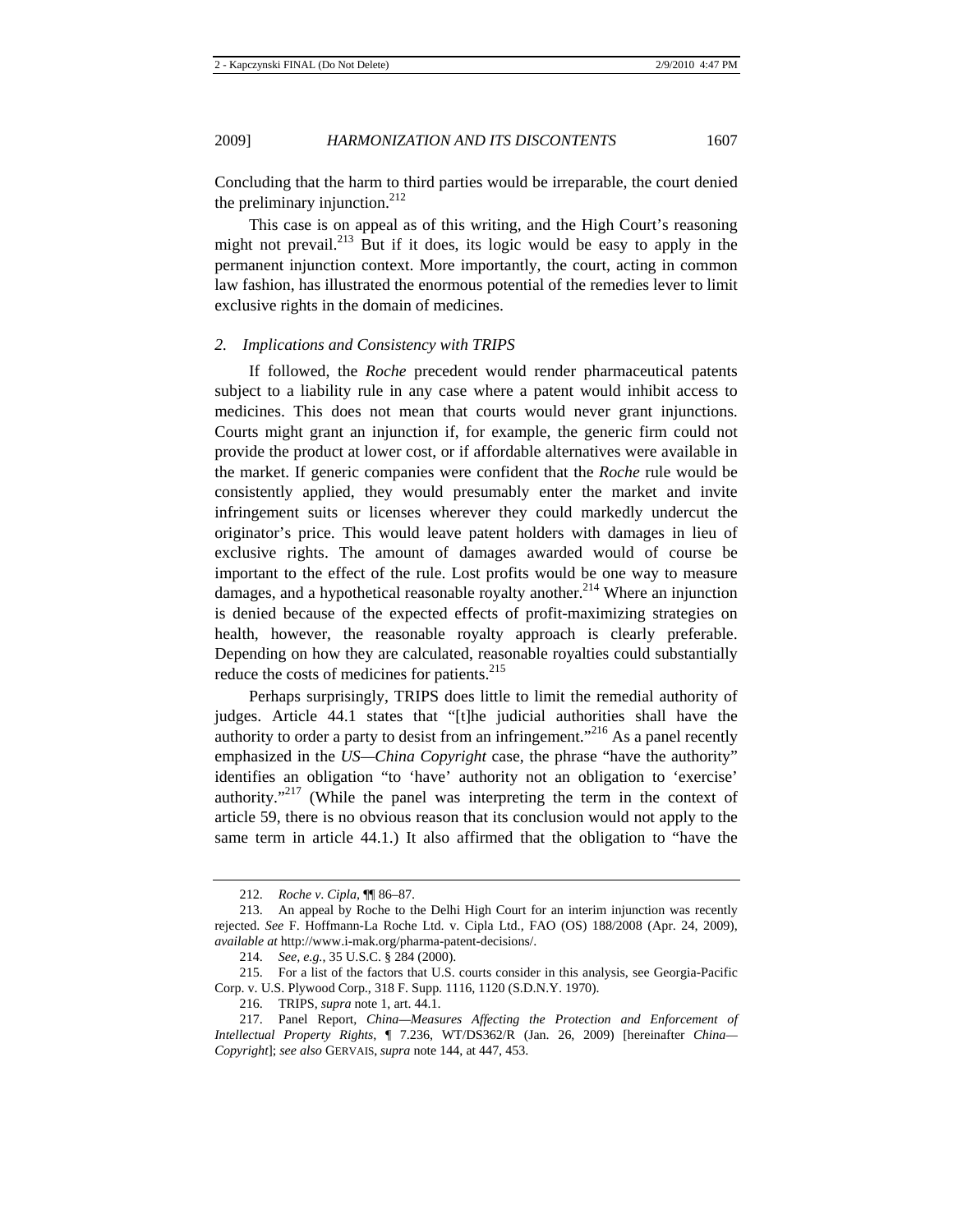authority" is not an obligation to "have the authority to order those remedies only," or to "exercise that authority in a particular way, unless otherwise specified."<sup>218</sup>

The panel provided no clarity about the kinds of conditions that could legitimately be attached to the exercise of judicial authority to grant an injunction,<sup>219</sup> but did suggest that some degree of discretion might be required to meet the requirement to "have the authority."220 There is room for debate about how much discretion article 44.1 gives to judges, but it is hard to see how a flexible equitable test such as the one employed in *Roche* or *eBay* would deny judges the "authority" to grant injunctions.<sup>221</sup> That is so even if they exercise that authority in predictable ways (as appears to be the case after *eBay* in the United States).<sup>222</sup> The exercise of judicial discretion is inevitably bounded in some fashion by precedent or statute—and perhaps must be, in light of other TRIPS requirements (such as the obligation in article 41.2, discussed below, that enforcement procedures be "fair"). Finally, article 44.2 suggests countries may be able to go still further and deny, as a matter of law, the application of injunctions altogether, although it is unclear how to reconcile this with article  $44.1^{223}$ 

221. If the power in question was never used, an objection might be possible under another provision of TRIPS, such as the article 41 requirement "that enforcement procedures be 'available . . . so as to permit effective action against any act of infringement. . . .'" *See* James Mendenhall, *WTO Panel Report on Consistency of Chinese Intellectual Property Standards*, ASIL Insight, Apr. 3, 2009, http://www.asil.org/insights090403.cfm (citing TRIPS, *supra* note 1, art. 41.1). In the judicial remedies context, however, damages might well constitute "effective action" against infringement. The claim that a country member systematically refused to apply certain remedies would run up against the continued moratorium on nonviolation complaints under TRIPS. *See* World Trade Organization, Ministerial Declaration of 18 December 2005, ¶ 45, WT/MIN(05)/DEC (2005); Gervais, *supra* note 144, at 441.

222. On the aftermath of *eBay*, see Petersen, *supra* note 198, at 203 (concluding, for example, that courts are "much more likely" to grant an injunction if the patent holder practices the invention).

223. Article 44.2 states:

"Notwithstanding the other provisions of this Part and provided that the provisions of Part II specifically addressing use by governments, or by third parties authorized by a government, without the authorization of the right holder are complied with, Members may limit the remedies available against such use to payment of remuneration in accordance with  $[article 31(h)]$ . In other cases, the remedies under this Part shall apply or, where these remedies are inconsistent with a Member's law, declaratory judgments and adequate compensation shall be available."

TRIPS, *supra* note 1, art. 44.2. This rarely-noted provision appears to state that money judgments will be deemed sufficient in any case where a member's own law does not permit injunctions. This reading gains some support from the preparatory history. It was not included in the initial

<sup>218.</sup> *China—Copyright*, *supra* note 217, ¶¶ 7.238–.239.

<sup>219.</sup> *Id.* ¶ 7.248.

<sup>220.</sup> *Id.* ¶ 7.252 ("Whilst authority to order a disposition method *not* required by Article 59 does not, in itself, lead to WTO-inconsistent action, to the extent that such authority mandates a disposition method in any given circumstance it may preclude authority that *is* required by Article 59. The preclusion of such authority may be WTO-inconsistent.") (emphasis added). The panel also suggested that the existence of discretion alone does not shield a law from the requirements of article 59, but did not specify the terms under which such discretion would be problematic. *See id.* ¶ 7.253.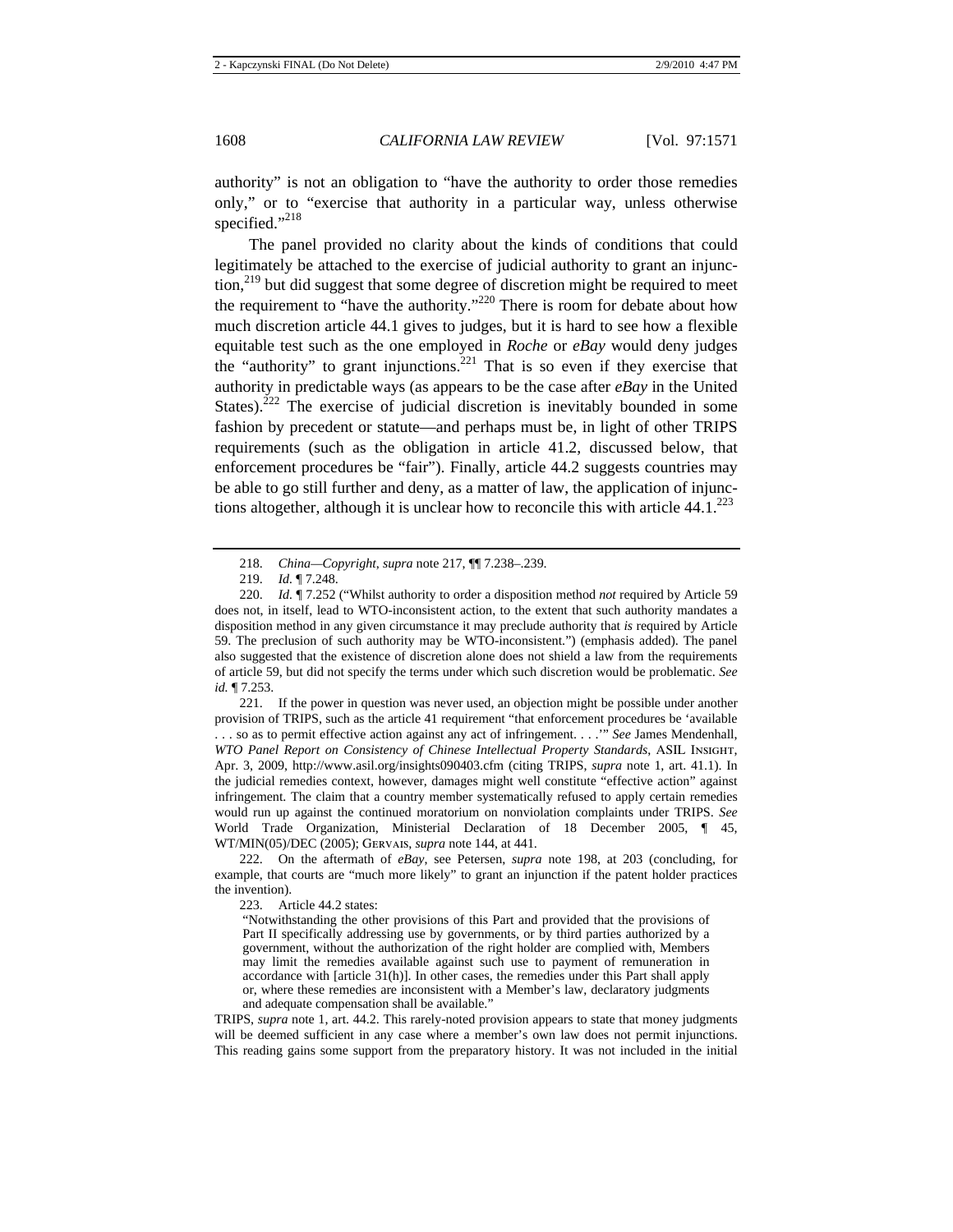TRIPS does require enforcement proceedings to be effective and fair. Article 41.1 states that enforcement proceedings must "permit effective action against any act of infringement of intellectual property rights covered by the Agreement, including expeditious remedies to prevent infringements and remedies which constitute a deterrent to further infringements."<sup>224</sup> Article 41.2 states that "[p]rocedures concerning the enforcement of intellectual property rights shall be fair and equitable."<sup>225</sup> Again, commentators shed little light on the precise implications of these provisions. But they must be read to be consistent with article 44, which clearly contemplates that remedies other than injunctions will sometimes be imposed. Such remedies cannot, therefore, be categorically "unfair" or "ineffective." If they were, *eBay* would be no less problematic than *Roche v. Cipla*. Articles 7 and 8 also ought to influence any reading of the remedies clauses in TRIPS. Read through the lens of these provisions, the nature of an "effective" remedy should be understood not solely from the perspective of a patent holder but also from the perspective of consumers. If injunctions are denied on the grounds that they conflict with the "balance of rights and obligations" or the "public interest," then damages would seem the only "effective" remedy taking into account the perspective of both patentees and the public.

Finally, TRIPS requires that in a case of knowing infringement, judges "have the authority to order the infringer to pay the right holder damages adequate to compensate for the injury the right holder has suffered."<sup>226</sup> Again, the formulation "have the authority" makes clear that the obligation here is to provide courts with authority, not to require them to exercise it. No definition of "adequate compensation" is offered, leaving commentators to suggest that

<sup>1990</sup> draft of the Agreement, which reflected provisions proposed by the European Community, the United States, Brazil, Argentina, Chile, China, Cuba, Columbia, Egypt, India, Peru, Nigeria, Tanzania, and Uruguay. Gervais, *supra* note 144, at 147 n.1. It was introduced in the Brussels draft, after broader negotiations. *Id.* at 449. Gervais notes that debates over the remedial provisions of TRIPS were difficult, in part because of the "differences amongst legal systems" present in the negotiations. *Id.* at 440. He cites in particular the fact that some Southeast Asian countries simply "did not provide for preventive injunctions." *Id.* at 441. Some commentators have concluded that article 44.2 permits countries broad discretion to limit injunctions. Christopher A. Cotropia, *Compulsory Licensing Under TRIPS and the Supreme Court of the United States' Decision in eBay v. MercExchange, in PATENT LAW AND THEORY: A HANDBOOK* of Contemporary Research 557, 580 (Toshiko Takenaka ed., 2008) (suggesting that the *eBay* decision falls under the second sentence of article 44.2); Joshua D. Sarnoff, *Flexible Application of Injunctive Relief in Intellectual Property Enforcement (With Reference to Lessons from the Emerging US Jurisprudence)*, *in* Intellectual Property Enforcement (Xuan Li & Carlos M. Correa eds., forthcoming 2009). This interpretation puts article 44.2 in tension with article 44.1, leading some commentators to conclude that article 44.2 merely indicates that injunctions need not be permitted in cases challenging a decision to invoke the government use provisions of TRIPS. *See* ICTSD & UNCTAD, *supra* note 111, at 479. But that interpretation also strains the language of the provision, and seems less likely in light of the preparatory history.

<sup>224.</sup> TRIPS, *supra* note 1, art. 41.1.

<sup>225.</sup> *Id.* art. 41.2.

<sup>226.</sup> *Id.* art. 45.1.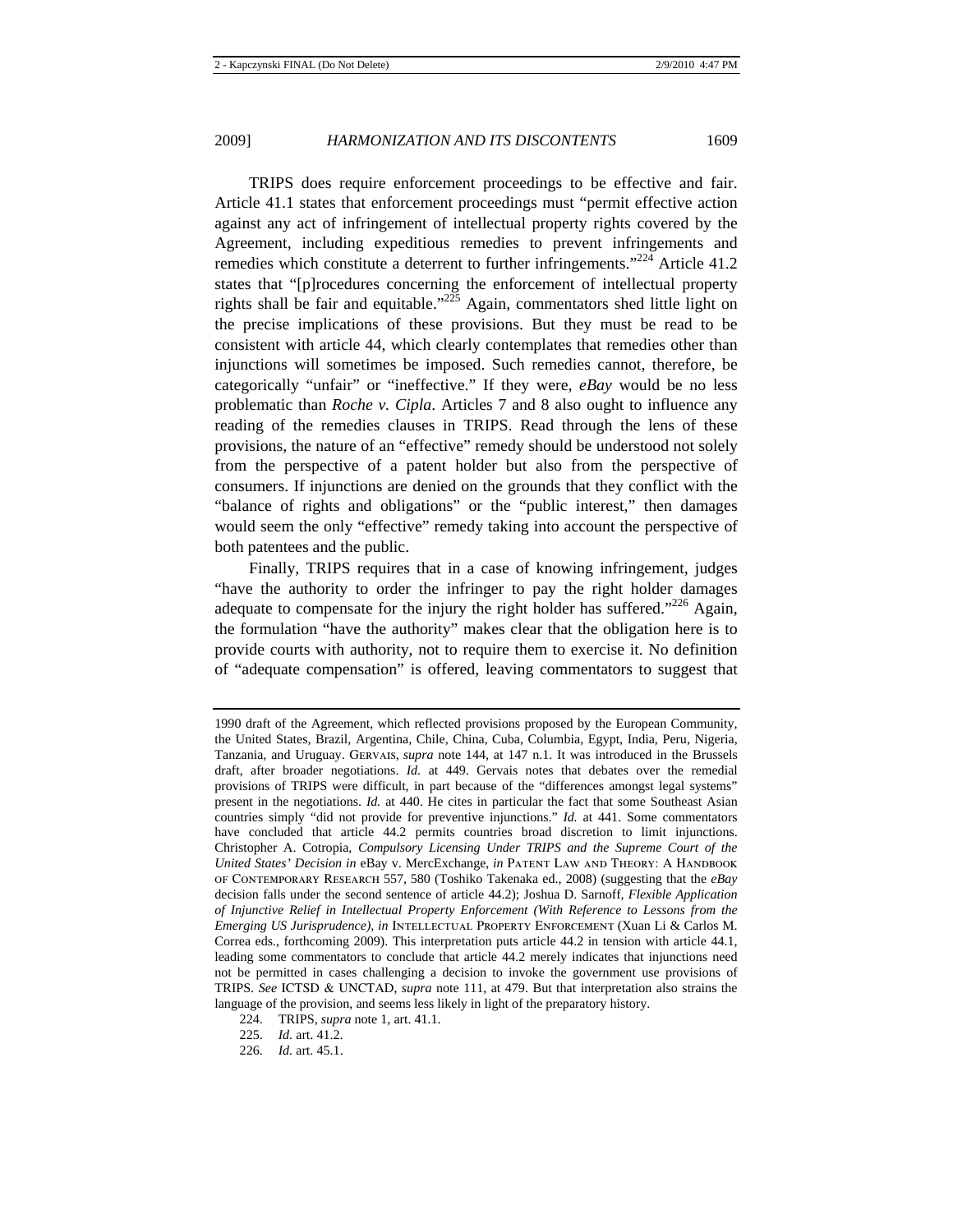"[m]embers have considerable leeway to determine when the compensation would be deemed adequate."<sup>227</sup>

Were other developing countries to apply the logic of *Roche*, they would be able to eliminate exclusivity on medicines in every case where it would significantly threaten access to medicines. If courts acted consistently, this would create extensive scope for competition in the pharmaceutical sector while apparently fully complying with TRIPS.

#### *D. Government Authorization*

The patent levers that have received the most attention under TRIPS have been government use and compulsory licensing.<sup>228</sup> Because they are well known in the literature, my review of their use in the Indian context will be brief.

# *1. Government Use and Compulsory Licensing*

India's primary government use provision states that "the Central Government and any person authorised in writing by it, may use [an] invention" without the permission of the patent holder.<sup>229</sup> In accordance with TRIPS requirements, the law provides for "adequate remuneration in the circumstances of each case, taking into account the economic value of the use of the patent,"<sup>230</sup> and requires that the government notify patentees of the use as "soon as practicable," except in cases of emergency. $^{231}$  Another provision of India's law predicates the grant of patents under the Act on the right of government use (for patented processes) and government importation and working (for patented machines, apparatuses, or products-by-process).<sup>232</sup> Finally, a provision specifically related to medicines permits the government to import patented drugs or medicines "for the purpose merely of its own use or for distribution in any dispensary, hospital or other medical institution" maintained by or for the government or designated under the Act.<sup>233</sup>

India's law also contains a very broad compulsory licensing provision. It may be invoked after three years from the grant of the patent, $234$  on three identified grounds: that (1) the "reasonable requirements of the public have not been satisfied"; (2) "the patented invention is not available to the public . . . at a reasonably affordable price"; and (3) "the patented invention is not worked in the territory of India."235 If any of these criteria are met, the Controller General

<sup>227.</sup> ICTSD & UNCTAD, *supra* note 111, at 592.

<sup>228.</sup> *See supra* note 99.

<sup>229.</sup> India Patents Act, *supra* note 101, § 100(1).

<sup>230.</sup> *Id.* § 100(3); *cf.* TRIPS, *supra* note 1, art. 31(h).

<sup>231.</sup> India Patents Act, *supra* note 101, § 100(5); *cf.* TRIPS, *supra* note 1, art. 31(b).

<sup>232.</sup> India Patents Act, *supra* note 101, § 47(1)–(3).

<sup>233.</sup> *Id.* § 47(4).

<sup>234.</sup> *Id.* § 84(1).

<sup>235.</sup> *Id.* Section 84(7) also includes a list of circumstances where the reasonable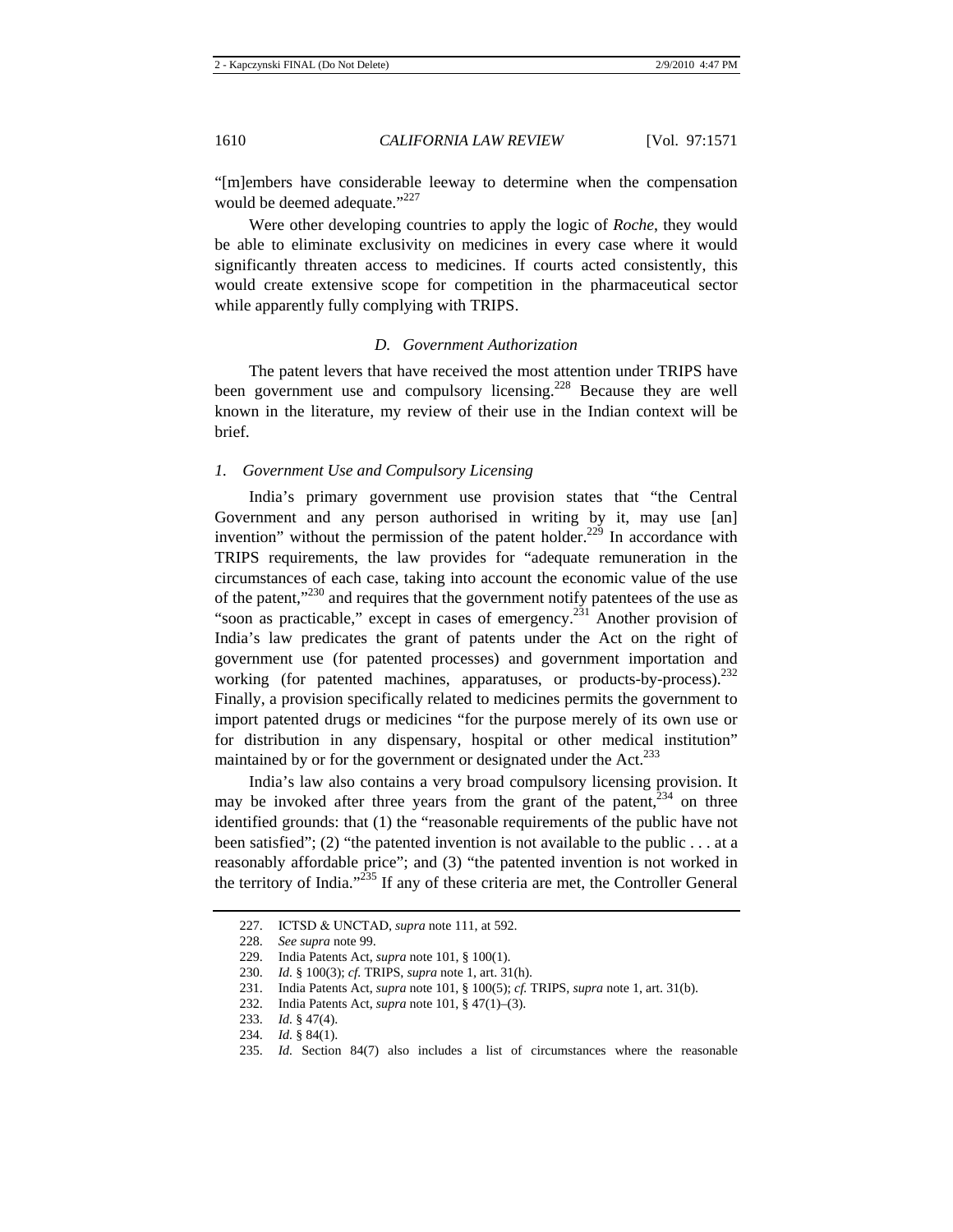"may grant a license upon such terms as he may deem fit."<sup>236</sup>

Private companies may apply for a compulsory license directly to the patent office that granted the patent.<sup>237</sup> The controller who oversaw the grant of the patent in question will make the initial decision, $^{238}$  taking into account factors, including "whether the applicant has made efforts to obtain a license from the patentee on reasonable terms and conditions and such efforts have not been successful within a reasonable period as the Controller may deem fit," identified generally as a period not ordinarily exceeding six months.<sup>239</sup>

Another provision of the Indian Act permits export under compulsory license if the license is granted with the "predominant purpose of supply in the Indian market," or if a compulsory license is issued to remedy anticompetitive practices.240 Special provision is made for compulsory license for export to countries with "insufficient or no manufacturing capacity."<sup>241</sup> Where a compulsory license is sought for manufacture and export under this last provision, the controller apparently has no discretion to deny it. $242$ 

## *2. Implications and Consistency with TRIPS*

The implications of government use and compulsory licensing provisions are straightforward: if employed, such provisions give the government the ability to set the terms of use for patents, converting a property rule to a liability rule. If widely used, these provisions would provide India and other developing countries with substantial freedom to permit competition in the area of medicines.

TRIPS permits both government use and compulsory licensing, as long as countries meet specified requirements.<sup>243</sup> Decisions must be made on their "individual merits."<sup>244</sup> In cases of government use or emergency, there is no need for prior negotiation with the rights holder, but in other instances applicants must make "efforts to obtain authorization from the right holder on reasonable commercial terms and conditions" for a "reasonable period of time."<sup>245</sup> Patentees must be "paid adequate remuneration in the circumstances"

- 243. TRIPS, *supra* note 1, art. 31.
- 244. *Id.* art. 31(a).

requirements of the public shall be deemed to be unsatisfied, including where local demand is not satisfied, export markets are not satisfied, or the patent is licensed coercively or to prevent patent challenges. *Id.* § 84(7).

<sup>236.</sup> *Id.* § 84(4).

<sup>237.</sup> *Id.* § 84(1).

<sup>238.</sup> Interview with T.C. James (in his personal capacity), *supra* note 193.

<sup>239.</sup> India Patents Act, *supra* note 101, § 84(6)(ii), (iv).

<sup>240.</sup> *Id.* § 90(vii), (ix).

<sup>241.</sup> *Id.* § 92A.

<sup>242.</sup> *Id.* § 92A(2).

<sup>245.</sup> *Id.* art. 31(b). In cases of government use or emergency compulsory license, "the right holder shall be informed promptly." *Id.*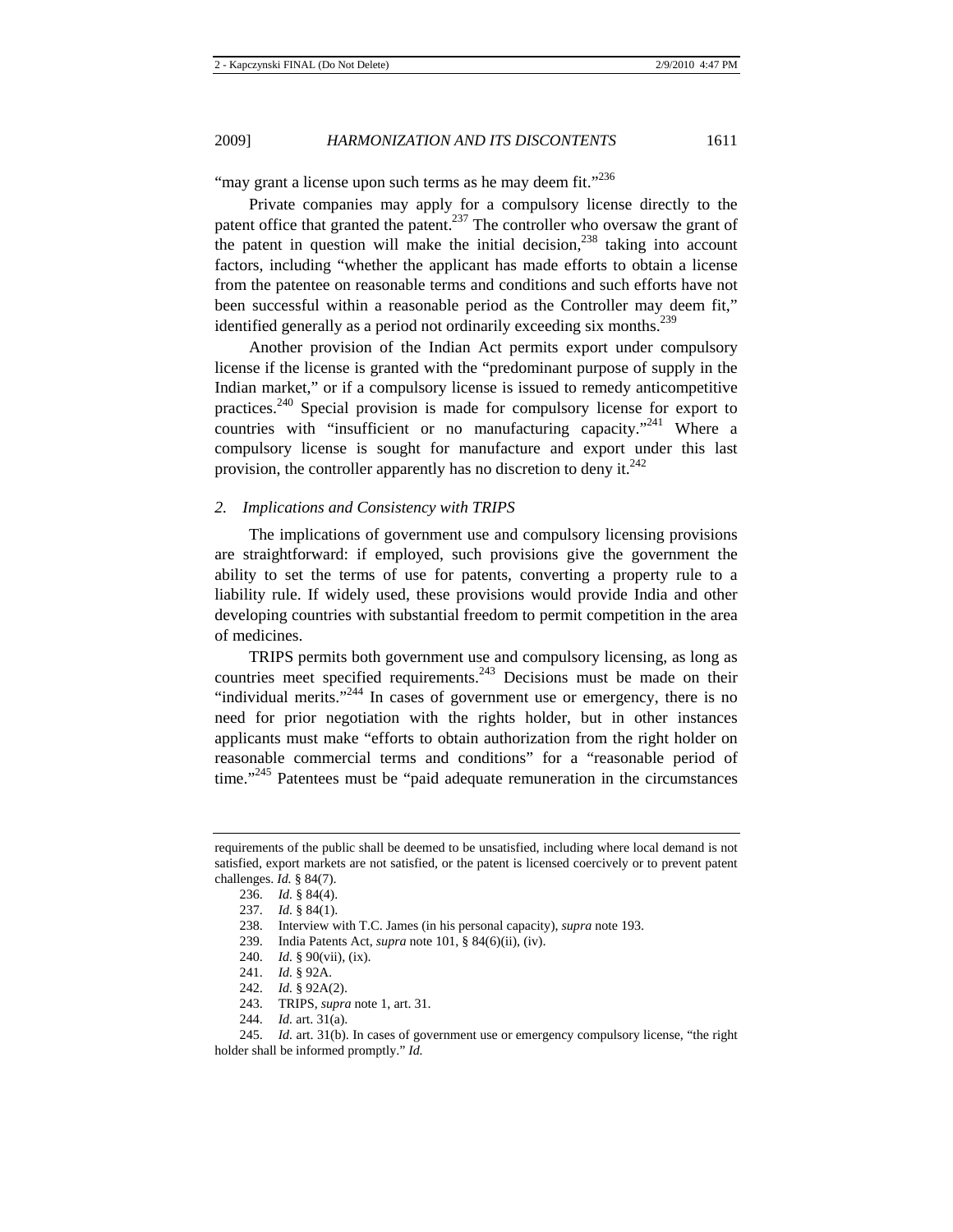of each case, taking into account the economic value of the authorization."<sup>246</sup> They must also be able to challenge the legal validity of the decision before a court or other independent body, except in cases of government use.<sup>247</sup>

Under TRIPS, countries are free to determine the circumstances in which compulsory licenses are appropriate.<sup>248</sup> While some of India's government-use provisions do not, by statute, require adequate compensation and notification to the rightsholder, these could be provided for by regulation. Alternatively, the government could rely on its main government-use provision in article 100, which appears to be fully TRIPS compliant. India's export provisions, finally, should be fully consistent with article 31(f) and the recently negotiated waiver, assuming that the required notifications are made.<sup>249</sup>

In sum, pharmaceutical patents that survive the application of the other levers can be overridden via the government authorization lever, within the constraints of the TRIPS Agreement.

## *E. Patent Misuse*

India's law also includes robust prohibitions on patent misuse. If implemented strictly, these prohibitions could substantially constrain the terms of voluntary licenses between multinational and local firms, again consistent with the TRIPS Agreement.

## *1. Patent Misuse*

In the United States, the common law doctrine of patent misuse evolved to restrain licensing or sale practices that violate antitrust laws or that "extend[]

249. Article 31(f) of TRIPS provides that use without the authorization of the patent holder "shall be authorized predominantly for the supply of the domestic market," except in cases of anticompetitive practices. TRIPS, *supra* note 1, arts. 31(f), 31(k). A recent waiver permits countries to grant compulsory licenses for export to countries that attest that they have insufficient manufacturing capacity, provided that countries report, for example, the quantity of the goods exported. *See* Decision of the General Council, Implementation of Paragraph 6 of the Doha Declaration on the TRIPS Agreement and Public Health, WT/L/540 (Aug. 30, 2003).

<sup>246.</sup> *Id.* art. 31(h).

<sup>247.</sup> *See id.* arts. 31(i), 44.2.

<sup>248.</sup> *See* TRIPS, *supra* note 1, art. 31; *see also* Doha Declaration, *supra* note 7, ¶ 5(b) (affirming that signatories have "the right to grant compulsory licences and the freedom to determine the grounds upon which such licences are granted"). Some have doubted whether local working is a legitimate ground for a compulsory license because article 27.1 states that "patents shall be available and patent rights enjoyable without discrimination as to . . . whether products are imported or locally produced." TRIPS, *supra* note 1, art. 27.1. This arguably conflates rights and remedies, conflicts with the Doha Declaration, *supra* note 7, ¶ 5(b), and is in tension with the incorporation of article 5.2 of the Paris Convention into TRIPS. *See* TRIPS, *supra* note 1, art. 2 (incorporating arts. 1–12 and 19 of the Paris Convention); Paris Convention for the Protection of Industrial Property art. 5.2, Mar. 20, 1883, 21 U.S.T. 1583, 828 U.N.T.S. 305 (revised at Stockholm Revision Conference July 14, 1967) ("Each country of the Union shall have the right to take legislative measures providing for the grant of compulsory licenses . . . , for example, [for] failure to work.").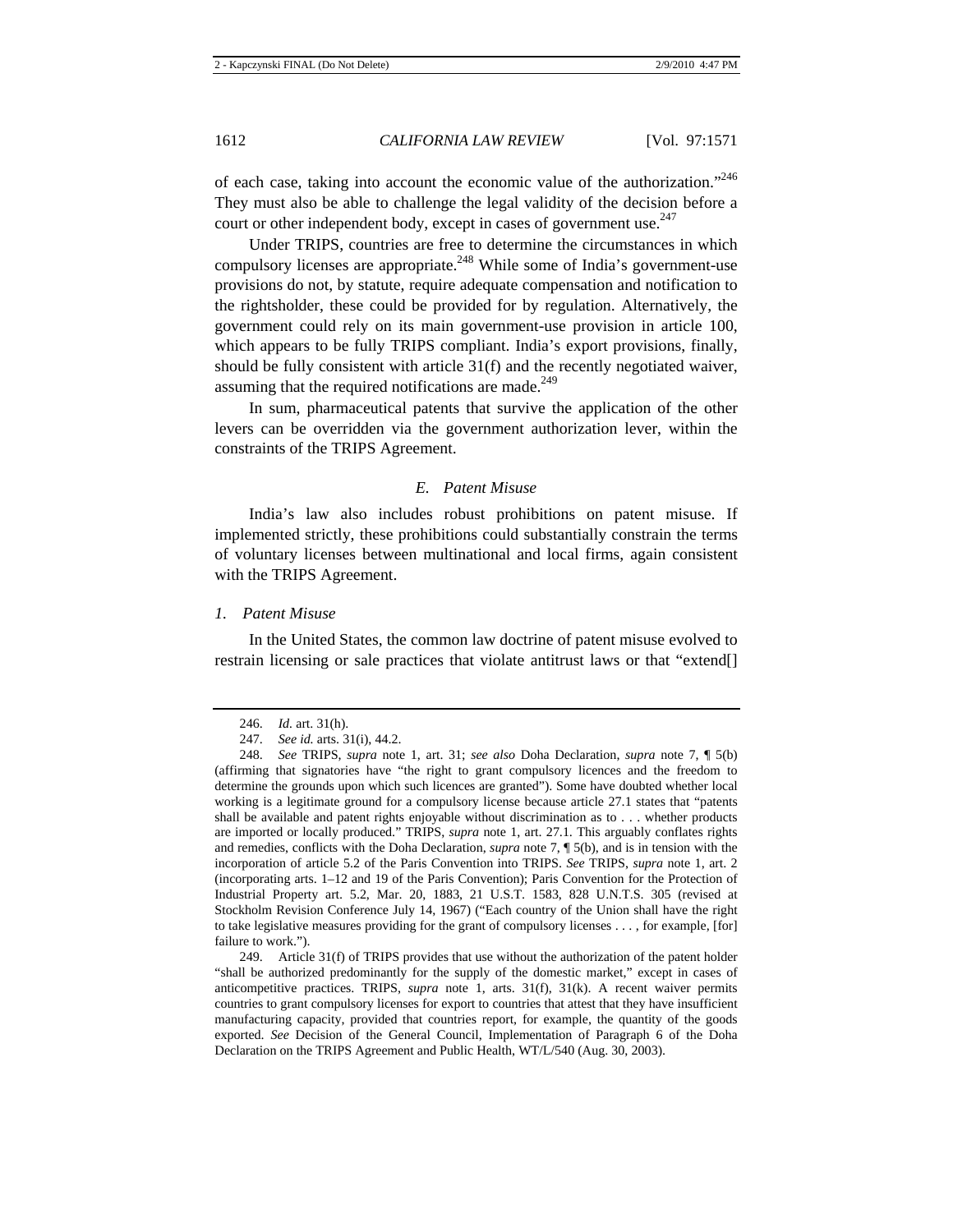the patent beyond its lawful scope."<sup>250</sup> It operates as an affirmative defense to an infringement proceeding,  $251$  and has been revised over the years to limit a fairly narrow set of practices.<sup>252</sup> It forbids, for example, "employing the patent beyond its . . . term," and "using a patent which enjoys market power in the relevant market . . . to restrain competition in an unpatented product.<sup> $253$ </sup> Tying arrangements (or restrictions on the sale of distinct articles) were once treated with great suspicion by U.S. courts, but are today only impermissible if the defendant demonstrates that the patentee has market power.<sup>254</sup> Field of use restrictions are "generally upheld" and subject only to the rule of reason.<sup>255</sup> Grant-back provisions are similarly treated with "lenien $[cy]$ ,"<sup>256</sup> although some analysts have suggested that exclusive grant-back provisions may be problematic and raise anti-competitive concerns.<sup>257</sup>

As in the United States, any party that can show patent misuse in India enjoys a complete defense to infringement*.* <sup>258</sup> But India's grounds for finding misuse are substantially broader than those in the United States. They cover any license, sale agreement, or lease that limits the recipient's ability to acquire or use "any article other than the patented article,"<sup>259</sup> or to use "any process" other than the patented process."260 Unlike in the United States, India's restriction on tying appears to be absolute.

Also strictly prohibited are exclusive grant-back requirements.<sup>261</sup> prohibitions on "challenges to validity of [the covered] Patent,"<sup>262</sup> and "[c]oercive package licensing."<sup>263</sup> All three terms come directly from the

<sup>250. 6</sup> CHISUM, *supra* note 126, § 19.04 (2000); *see also* Mallinckrodt, Inc. v. Medipart, Inc., 976 F.2d 700, 704 (Fed. Cir. 1992) (suggesting that the concept "arose to restrain practices that did not in themselves violate any law, but that drew anticompetitive strength from the patent right, and thus were deemed to be contrary to public policy").

<sup>251. 6</sup> CHISUM, *supra* note 126, § 19.04.

<sup>252.</sup> *See* Va. Panel Corp. v. MAC Panel Co., 133 F.3d 860, 869 (Fed. Cir. 1997) (setting forth a three-part test for evaluating patent misuse); *see also* Burk & Lemley, *supra* note 95, at 1663 (concluding that patent misuse claims "have been on the wane in patent law").

<sup>253.</sup> B. Braun Med., Inc. v. Abbott Labs., 124 F.3d 1419, 1426 (Fed. Cir. 1997); *see also Va*. *Panel Corp*., 133 F.3d at 869.

<sup>254. 35</sup> U.S.C. § 271(d)(5) (2000); *see also* Ill. Tool Works Inc. v. Indep. Ink, Inc., 547 U.S. 28, 45–46 (2006).

<sup>255.</sup> *B*. *Braun Med*.*, Inc*., 124 F.3d at 1426.

<sup>256.</sup> Robert P. Merges, Peter Seth Menell & Mark A. Lemley, Intellectual PROPERTY IN THE NEW TECHNOLOGICAL AGE 340 (4th ed. 2007).

<sup>257. 1</sup> Herbert Hovenkamp et al., IP and Antitrust: An Analysis of Antitrust Principles Applied to Intellectual Property Law § 3.3b4 (Supp. 2003); U.S. Dep't of Justice & Fed. Trade Comm'n, Antitrust Guidelines for the Licensing of Intellectual PROPERTY § 5.6 (1995).

<sup>258.</sup> India Patents Act, *supra* note 101, § 140(3).

<sup>259.</sup> *Id.* § 140(iii)(a)–(b).

<sup>260.</sup> *Id.* § 140(iii)(c).

<sup>261.</sup> *Id.* § 140(iii)(d).

<sup>262.</sup> *Id.* 

<sup>263.</sup> *Id.* § 140(iii)(c)–(d).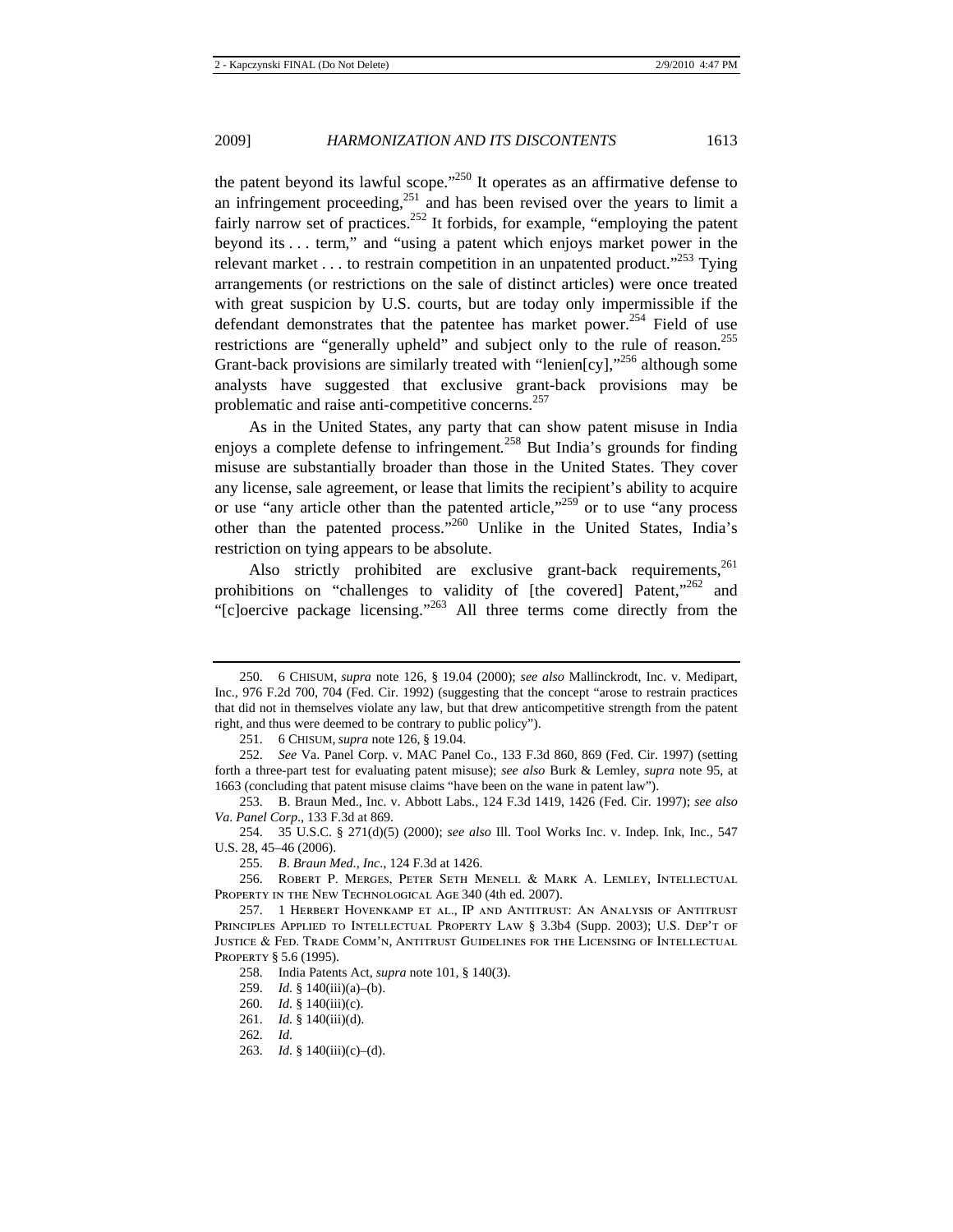TRIPS Agreement.<sup>264</sup> The first two requirements are fairly straightforward. The definition of the term "coercive package licensing" is more obscure. It goes undefined both in the statute and the Draft Patent Manual. The Act also requires that a copy of all "agreements, licenses and other documents affecting the title to any patent" be filed with the patent office.<sup>265</sup> The provision does not appear to be in active use, perhaps because the penalty for failure to comply is unclear. $266$ 

## *2. Implications and Consistency with TRIPS*

The narrow scope of patentability and multiple opportunities for challenging patents in India give patent-based firms an incentive to bargain around the law and strike voluntary licensing agreements with their local competitors. No systematic data about the practice is available, but a recent example will illustrate.

One of the most important AIDS drugs today is Tenofovir, a drug marketed by Gilead Inc. and subject to several patent applications in India. Several Indian NGOs filed an opposition to one of the patents in May  $2006$ <sup>267</sup> The next day, Gilead announced that it had concluded voluntary licensing agreements covering Tenofovir with several Indian pharmaceutical companies.268 One company Gilead had approached was Cipla. According to Cipla CEO Yusuf Hamied, in their negotiations, Gilead sought to restrict export to countries where Gilead did not hold patents, insisted on the inclusion of know-how despite Cipla's insistence that the company did not need it, demanded a grant-back of any improvements made by the licensee, and forbade any challenge to its patents.<sup>269</sup> Hamied refused the agreement.<sup>270</sup>

Eleven other companies struck a deal with Gilead.<sup>271</sup> The terms of the licenses include limits on export (forbidding, for example, export to Brazil and

268. Press Release, Gilead, Gilead Offers Voluntary Licenses for Manufacturing of Viread in Developing World (May 10, 2006), *available at* http://www.gilead.com/pr\_1147371459.

269. Interview with Dr. Yusuf Hamied, Chairman & Managing Dir., Cipla Co., in Mumbai, India (May 30, 2007) (transcript on file with author).

270. *Id.*

<sup>264.</sup> *See* TRIPS, *supra* note 1, art. 40(b).

<sup>265.</sup> India Patents Act, *supra* note 101, § 69(4).

<sup>266.</sup> *See id.* § 69(5); *see also* Posting of Shamnad Basheer to Spicy IP, http://spicyipindia.blogspot.com/2008/08/roche-vs-cipla-is-roche-osipfizer.html (Aug. 28, 2008, 22:54).

<sup>267.</sup> See Third World Network, Indian Opposition to Drug Patents, THIRD WORLD Network Info. Service, May 23, 2006, http://www.twnside.org.sg/title2/health.info/ twninfohealth018.htm.

<sup>271.</sup> *See* Press Release, Gilead, Gilead Announces Licensing Agreements with Three India-Based Companies for Manufacturing and Distribution of Generic Versions of Viread in the Developing World (Aug. 14, 2006), *available at* http://www.gilead.com/pr\_895671; Press Release, Gilead, Gilead Announces Licensing Agreements with Eight India-Based Companies for Manufacturing and Distribution of Generic Versions of Viread in the Developing World (Sept. 22, 2006), *available at* http://www.gilead.com/pr\_908393.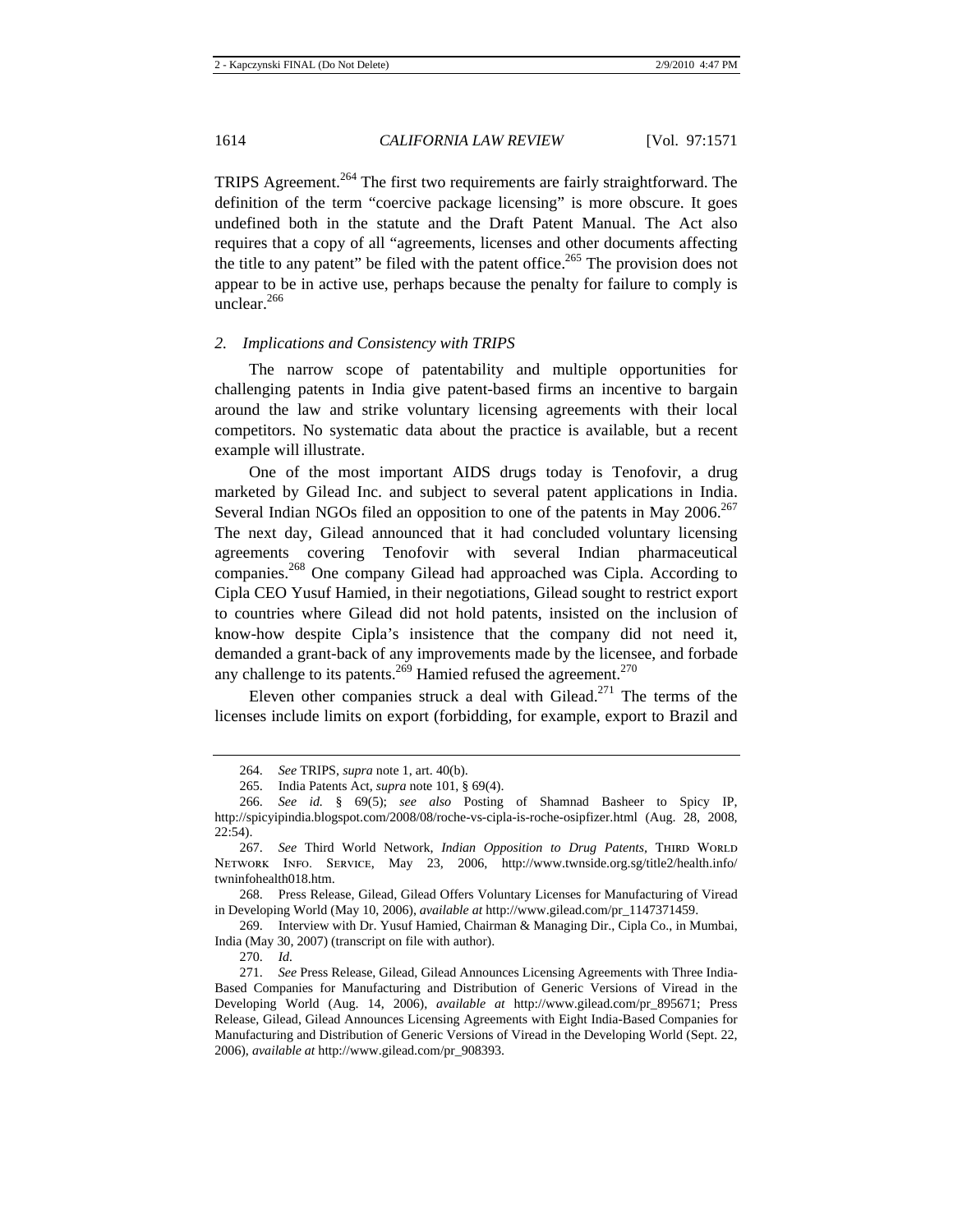China), limits on the sale of APIs outside of India and the purchase of APIs from unapproved sources, and the transfer of know-how.<sup>272</sup> The last is notable, given the pending patent oppositions, because the inclusion of know-how could provide a basis for the continuing validity of the license even if the patents are denied. The license appears to exclude the requested restriction on opposing Gilead's patents, likely because it would contravene local patent misuse law.

If interpreted expansively, India's patent misuse provisions would forbid a series of terms that patent-based companies might otherwise seek to impose in licenses. If we were to presume costless transactions, the end result could be fewer voluntary licenses. Given the resource and informational asymmetries between patent-based companies and particularly the smaller local companies, it is equally plausible that the result will be less restrictive licensing agreements. Furthermore, if patent holders refuse to grant licenses, local competitors can avail themselves of some of India's other levers by, for example, seeking to invalidate the patents or to obtain compulsory licenses to override them.

India's patent misuse provisions appear to be fully consistent with TRIPS. Article 40.1 of the Agreement recognizes that "some licensing practices or conditions pertaining to intellectual property rights which restrain competition may have adverse effects on trade and may impede the transfer and dissemination of technology."273 Article 40.2 notes that TRIPS does not "prevent Members from specifying in their legislation licensing practices or conditions that may in particular cases constitute an abuse of intellectual property rights having an adverse effect on competition in the relevant market," and lists as examples "exclusive grantback conditions, conditions preventing challenges to validity and coercive package licensing."<sup>274</sup> India's law simply mirrors TRIPS with regard to these latter three terms. India's restrictions on tying are clearly targeted at activities thought to "have an adverse effect on competition in the relevant market." India's model thus illustrates a final TRIPS lever that is rarely discussed, but that developing countries might adopt in order to constrain the terms of voluntary agreements and thus limit the leverage of patent holders.

## *F. Conclusion*

There is now a significant resemblance between Indian law and U.S. law: both include the same key components of patentability (novelty, obviousness, and utility), and Indian law no longer categorically excludes patents on pharmaceutical compounds. This resemblance has important consequences, as the next Part will show. But it is also superficial. If implemented in their most

<sup>272.</sup> License Agreement between Gilead and Indian Licensees (on file with author) (provided by Brett Pletcher, Vice President, Corporate Legal Affairs at Gilead Sciences, Inc.).

<sup>273.</sup> TRIPS, *supra* note 1, art. 40.1.

<sup>274.</sup> *Id.* art. 40.2.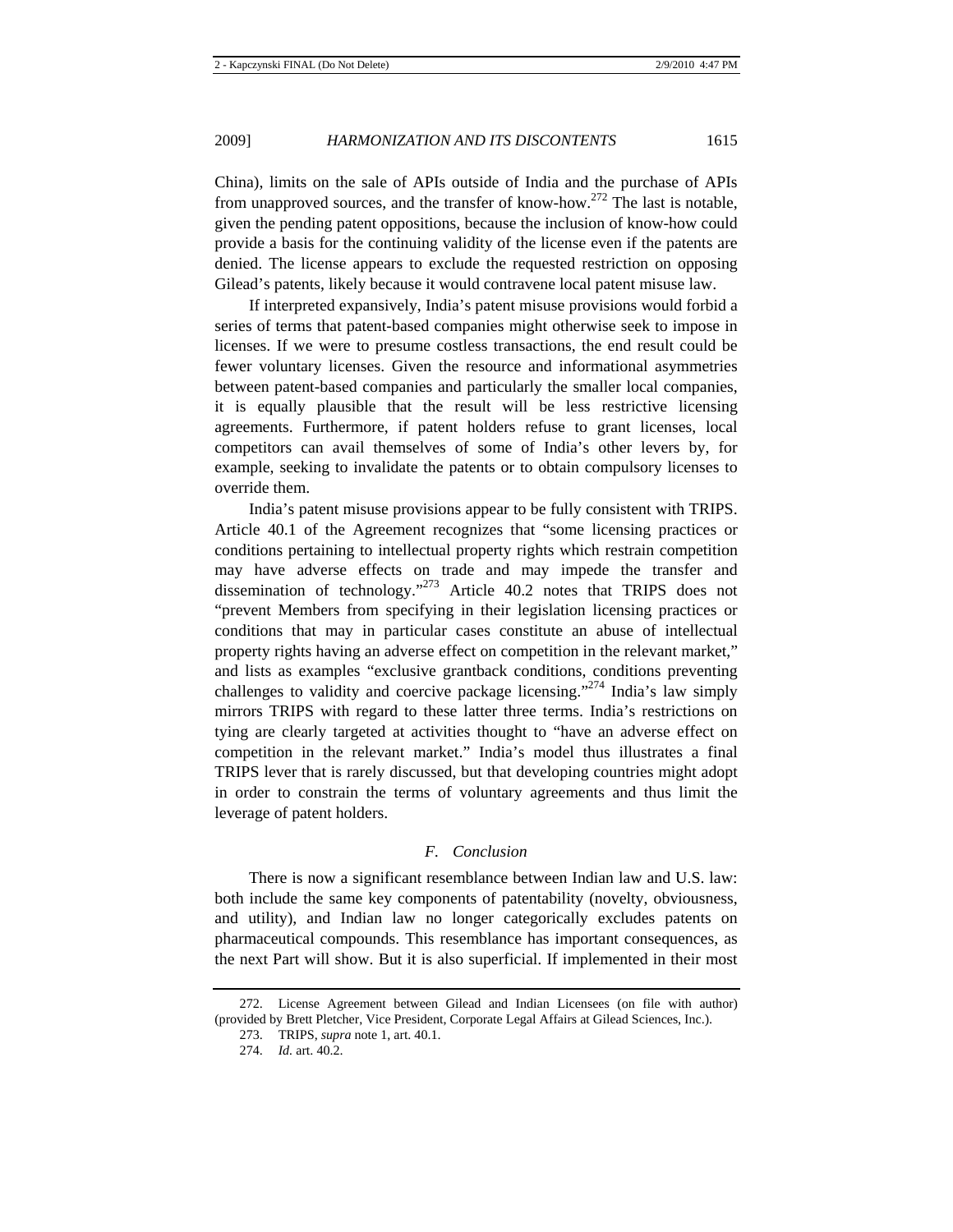ambitious form, the nuances in India's law would permit it (and other developing countries) to produce results in the pharmaceutical domain dramatically different from those we see in the United States. Pharmaceutical patents would be largely limited to patents on new compounds, substantially reducing the number of patents related to medicines. This move alone would put a large number of medicines into the public domain, and significantly reduce the terms of exclusivity available for medicines subject to at least one valid patent. Some proportion of the remaining patents would be eliminated by a stringent obviousness requirement. Others would be invalidated because applicants failed to comply with procedural requirements or on the basis of information gathered through these requirements. Those patents still standing would provide exclusive rights, but only yield injunctive remedies in cases where there was no significant risk that poor patients would lose access to the medicine in question. In the rare case where these measures left in place exclusivity that caused concern from a public health standpoint, government use provisions and compulsory licenses could be deployed.

A substantial number of drug patents valid in the United States thus would be rendered invalid in India, and even valid medicine patents would provide very limited assurances of exclusivity. India would have made serious inroads into the ability of TRIPS to produce what its proponents desired, and yet almost certainly be in compliance with its TRIPS obligations.

## III

#### LIMITATIONS ON TRIPS FLEXIBILITY

Under pressure from local industry and activists, the Indian government has creatively implemented TRIPS in a manner that leaves substantial scope for competition in the pharmaceutical sector. As a formal matter, this demonstrates that TRIPS cannot force developing countries to deeply harmonize their patent laws with those of developed countries. This Part demonstrates that TRIPS nonetheless sets up a strong harmonizing dynamic because it inserts developing countries into a transnational circuit that fills in gaps in the Agreement and works against the use of flexibilities.<sup>275</sup> The effects of this can be observed in

<sup>275.</sup> Although many discussions of TRIPS flexibilities operate at the formal level, some scholars have done important work to show that contextual factors affect developing countries' ability to use TRIPS flexibilities. For discussions of the influence of unilateral pressure, see, for example, Fredrick M. Abbott & Jerome H. Reichman, *The Doha Round's Public Health Legacy: Strategies for the Production and Diffusion of Patented Medicines Under the Amended TRIPS Provisions*, 10 J. Int'l Econ. L. 921, 980–81 (2007), and Musungu & Oh, *supra* note 99, at 43– 50. For accounts of the influence of technical assistance and resource limitations, see, for example, Deere, *supra* note 12, and Peter Drahos, *"Trust Me": Patent Offices in Developing Countries*, 34 Am. J.L. & MED. 151 (2008). My contribution here is to offer a structured and detailed account of how such obstacles operate in the Indian context, to demonstrate that resource limitations and transnational culture are as important as the more commonly discussed obstacle of unilateral retaliation, and to show that all of these obstacles are not ancillary to, but shaped by, the transnational legalization of patent law.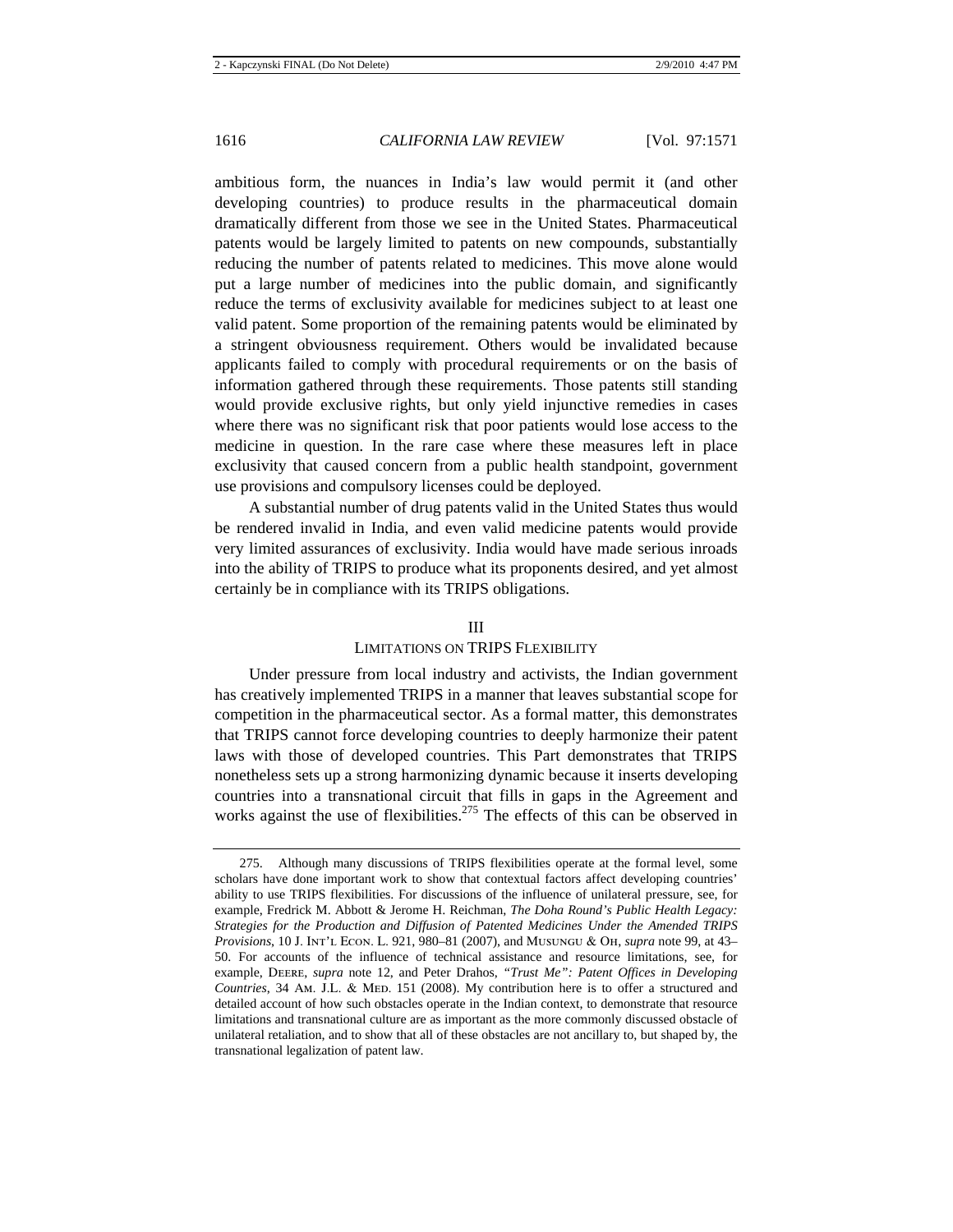India in three domains. The first relates to resources. As I will show, limitations on resources, particularly in the patent offices, interfere with consistent and independent interpretation of Indian law. These resource limitations are particularly acute because they are relative, and exist within a harmonized framework of patent law. Indian examiners face rising numbers of patent applications each year, facilitated in substantial part by the administrative harmonization imposed by the PCT and the changes in Indian patent law that render new subject matters open to protection.

These resource disparities are exacerbated by the influence of a second domain: transnational legal culture. Today, a robust network of transnational influences challenge India's ability to sustain its alternative vision of patent law over time, particularly in the context of limited resources. These influences are also conditioned by TRIPS. Although the Agreement does not require deep harmonization, it does produce formal similarity in the law of its members. This facilitates the provision of expertise from developed countries in the form of both training and doctrine—expertise that is keyed to the broad similarities rather than the differences between local law and the law of the country providing the assistance.

Third, exploitation of the more politically salient policy levers, and particularly of compulsory licensing, may be influenced by extralegal pressures from countries whose trade policies are responsive to the patent-based pharmaceutical industry. These pressures are in some ways constrained by TRIPS (at least in theory), but they also work in conjunction with it, by discouraging developing countries from adopting expansive interpretations of the Agreement's flexibilities.

## *A. Resource Limitations*

The recent amendments inaugurated dramatic changes in Indian patent law. India's judiciary and patent offices are thus approaching for the first time the many complex questions associated with these developments. There is substantial worry among those following the implementation of the new law that it will not be interpreted accurately, and that provisions such as section 3(d), with its undefined reference to "efficacy," leave too much discretion in the hands of individuals with little exposure to the issues.<sup>276</sup> My interviews in three of India's four patent offices indicate that different offices, and even different examiners in the same office, took substantially different views on questions such as the meaning of the term "efficacy" or the proper approach to the inventive step inquiry. According to some observers, by simply perusing the titles of granted patents one can tell that patents are being granted on clearly unpatentable subject matter. $277$  This is not unusual in resource-poor settings. As

<sup>276.</sup> *See, e.g.*, Interview with Dr. B.K. Keayla, *supra* note 29, at 7–8.

<sup>277.</sup> Interview with K.M. Gopakumar, *supra* note 83.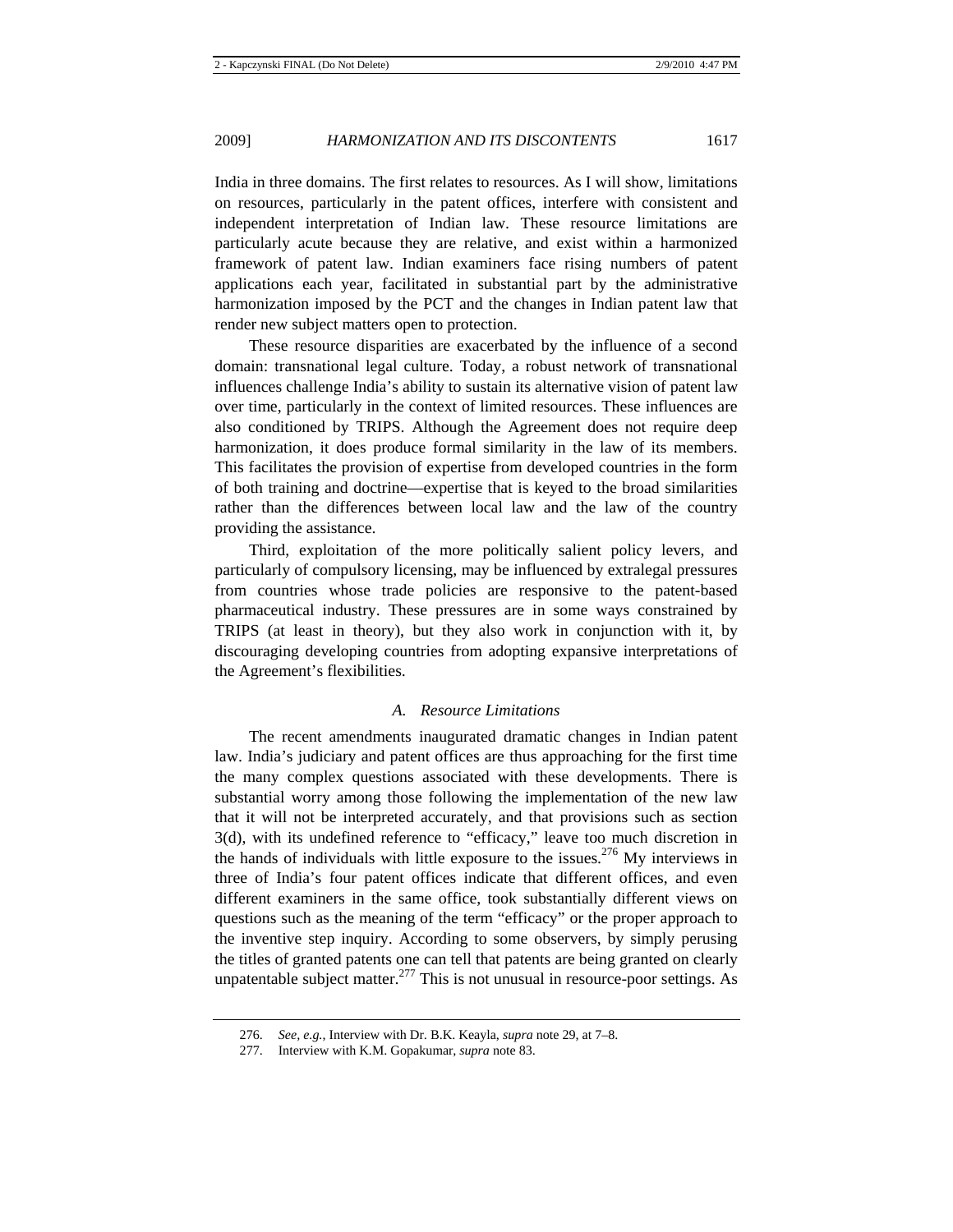others have noted, "the task of determining whether the criteria of novelty, inventive step, and industrial applicability [are] met [is] often beyond the technical, legal, or scientific competence of national IP officials" in developing countries.278 As a result, "the practice of rubber-stamping patents already issued elsewhere . . . , whether or not consistent with national IP laws, [has] continued widely across Africa and the developing world."<sup>279</sup>

Some of these issues may be transitional. However, administering a patent system is a resource-intensive business, requiring substantial financial input and skilled examiners. Resource-poor countries simply lack the ability to marshal the kinds of resources allocated to patent examinations in, for example, the United States. Officials in Indian patent offices note that there are too few examiners in India and that examiners are lured away by higher salaries in the private sector.<sup>280</sup> Although the same complaints can be heard at the USPTO,<sup>281</sup> the following data show that Indian examiners must do nearly twice the work with just 3 percent of the funding per patent of U.S. examiners (or, if funding is adjusted using purchasing power exchange rates, with less than half the resources).282

281. *See, e.g.*, U.S. Gov't Accountability Office, U.S. Patent and Trademark Office: Hiring Efforts Are not Sufficient to Reduce the Patent Application Backlog 13–17 (2007) (reporting problems with attrition and excessive workloads).

282. A rupee in India buys much more than it would in the United States. Comparing costs across countries is thus notoriously difficult. A rough comparison can be generated using the World Bank's "purchasing power parity" (PPP) exchange rates, which estimate the amount of money required in different countries to purchase a set basket of goods. *See* World Bank, International Comparison Program—Overview, http://go.worldbank.org/X3R0INNH80 (last visited Nov. 11, 2009). The latest (2007) conversion rate for India is 16.537 rupees to the dollar. *See* United Nations, Millenium Development Goals Indicators, http://mdgs.un.org/unsd/mdg/SeriesDetail.aspx?srid=699 (last visited Nov. 11, 2009). The PPP method has been sharply criticized, and likely underestimates the actual degree of inequality between countries, particularly when considering the very poor. *See* Sanjay G. Reddy & Thomas W. Pogge, *How Not to Count the Poor*, SocialAnalysis.org, Oct. 29, 2005, http://www.socialanalysis.org/. PPP figures thus should be treated very cautiously.

<sup>278.</sup> Deere, *supra* note 12, at 202.

<sup>279.</sup> *Id.*

<sup>280.</sup> *See, e.g.*, Interview with Controller #1 (notes on file with author). Some interviewees in the patent offices requested that I not use their names and refer to them only as, for example, a patent examiner, or a patent examiner from a particular office. In order to protect the confidentiality of those who sought it, and for the sake of consistency, I refer to all of those who I interviewed in the patent offices by title alone. I also give each interviewee or group of interviewees a number, so that readers can identify statements made by the same interviewee(s). I conducted the interviews in person at three of India's four patent offices (all except Kolkata) in June 2007.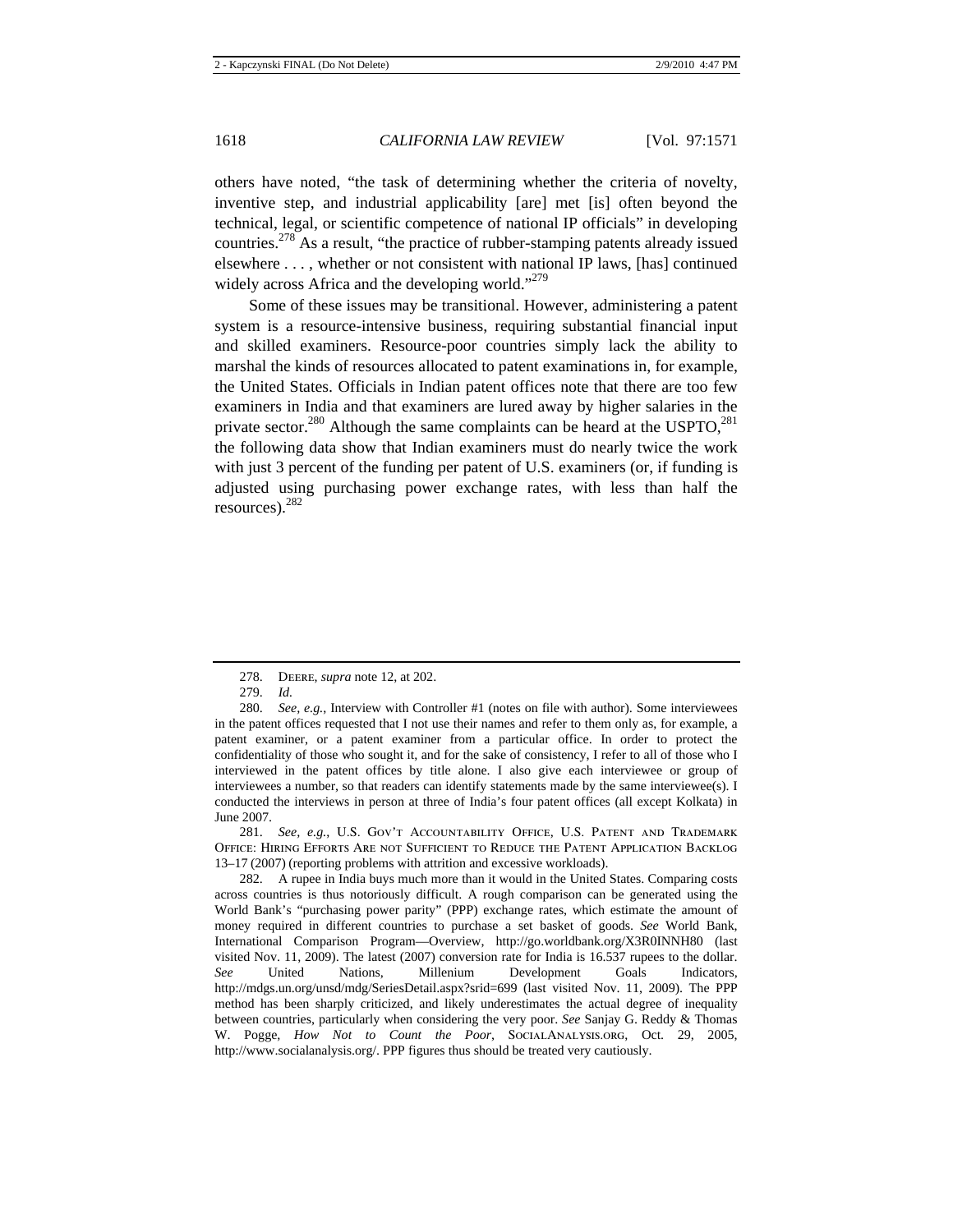|                      | Avg. Number       | Avg. Annual Requests                  | Avg. Annual                      |  |
|----------------------|-------------------|---------------------------------------|----------------------------------|--|
|                      | of Examiners,     | for Examination /<br>Applications per |                                  |  |
|                      | $2005 - 08^{283}$ | Applications, 2005–08 <sup>284</sup>  | Examiner, 2005-08 <sup>285</sup> |  |
| India                | 137               | 20,930                                | 153                              |  |
| <b>United States</b> | 5168              | 454.643                               | 88                               |  |

**Table 3: Average Workload & Resources, Indian vs. U.S. Examiners (2005**–**08)**

|                      | Estimated<br>Avg. Annual<br>Patent Budget,<br>$2005 - 08^{286}$ | Avg. Annual<br>Requests for<br>Examination /<br>Applications,<br>$2005 - 08^{287}$ | Avg. Annual<br>Budget per<br>Application | <b>PPP</b><br>comparison |
|----------------------|-----------------------------------------------------------------|------------------------------------------------------------------------------------|------------------------------------------|--------------------------|
| India                | \$1.89 million                                                  | 20,930                                                                             | \$90                                     | \$1425                   |
| <b>United States</b> | \$1.4 billion                                                   | 454,643                                                                            | \$3232                                   | \$3232                   |

283. Indian data from IPO Annual Report 2008, *supra* note 155, app. A; Office of the Controller Gen. of Patent Designs & Trademarks, Gov't of India, Annual Report 2006–2007 app. A (2007), *available at* http://www.patentoffice.nic.in/; Office of the Controller Gen. of Patent Designs & Trademarks, Gov't of India, Annual Report 2005–2006 app. A (2006), *available at* http://www.patentoffice.nic.in/; Office of the Controller Gen. of Patent Designs & Trademarks, Gov't of India, Annual Report 2004–2005 app. A (2005), *available at* http://www.patentoffice.nic.in/. U.S. data from U.S. PATENT & TRADEMARK OFFICE, PERFORMANCE AND ACCOUNTABILITY REPORT 143 (2008) [hereinafter PTO Annual Report].

284. Data from IPO Annual Report 2008, *supra* note 155, at App. D; PTO Annual Report, *supra* note 283, at 62. The U.S. system requires examination of every patent while the Indian system requires examination only upon the request of the patent holder. The figures thus compare numbers of requests for examination in India with numbers of applications in the United States. If the Indian system of requests for examination weeds out a substantial number of patents that would be easy to resolve, the workload for Indian examiners would be yet more disproportionate, because each application would be on average more difficult to resolve.

285. The Indian estimate is consistent with reported quotas, which are between ten and fifteen applications per month (for a total of 120 to 180 applications per year). Interview with Controller #1, *supra* note 280.

286. This is the average expenditure from the years 2005 to 2008. For the Indian figures by year, *see* IPO Annual Report 2008, *supra* note 155, at 12; Office of the Controller Gen. of Patent Designs & Trademarks, Gov't of India, Annual Report 2006-2007, at 6 [hereinafter IPO Annual Report 2007]; Office of the Controller Gen. of Patent Designs & Trademarks, Gov't of India, Annual Report 2005-2006, at 7; Office of the Controller Gen. of Patent Designs & Trademarks, Gov't of India, Annual Report 2004-2005, at 4. The Indian average was converted to dollars using prevailing exchange rates at the time of writing. The USPTO does not report estimates of the costs of examining a patent. But because funding for the USPTO budget comes almost entirely from fees collected from users of the system, we can get a rough estimate of the amount available for patent examination. *See* PTO Annual Report, *supra* note 283, at 74–75. The average revenues from patent filing fees from 2005 to 2008 were about \$1.4 billion per year. *Id.* at 56. This compares favorably to Merges's estimate, derived in the same way, from the mid-1990s. *See* Robert P. Merges, *As Many as Six Impossible Patents Before Breakfast: Property Rights for Business Concepts and Patent System Reform*, 14 Berkeley Tech. L.J. 577, 692 (1999) (citing available revenues of about \$3000 per patent).

287. *See supra* note 284.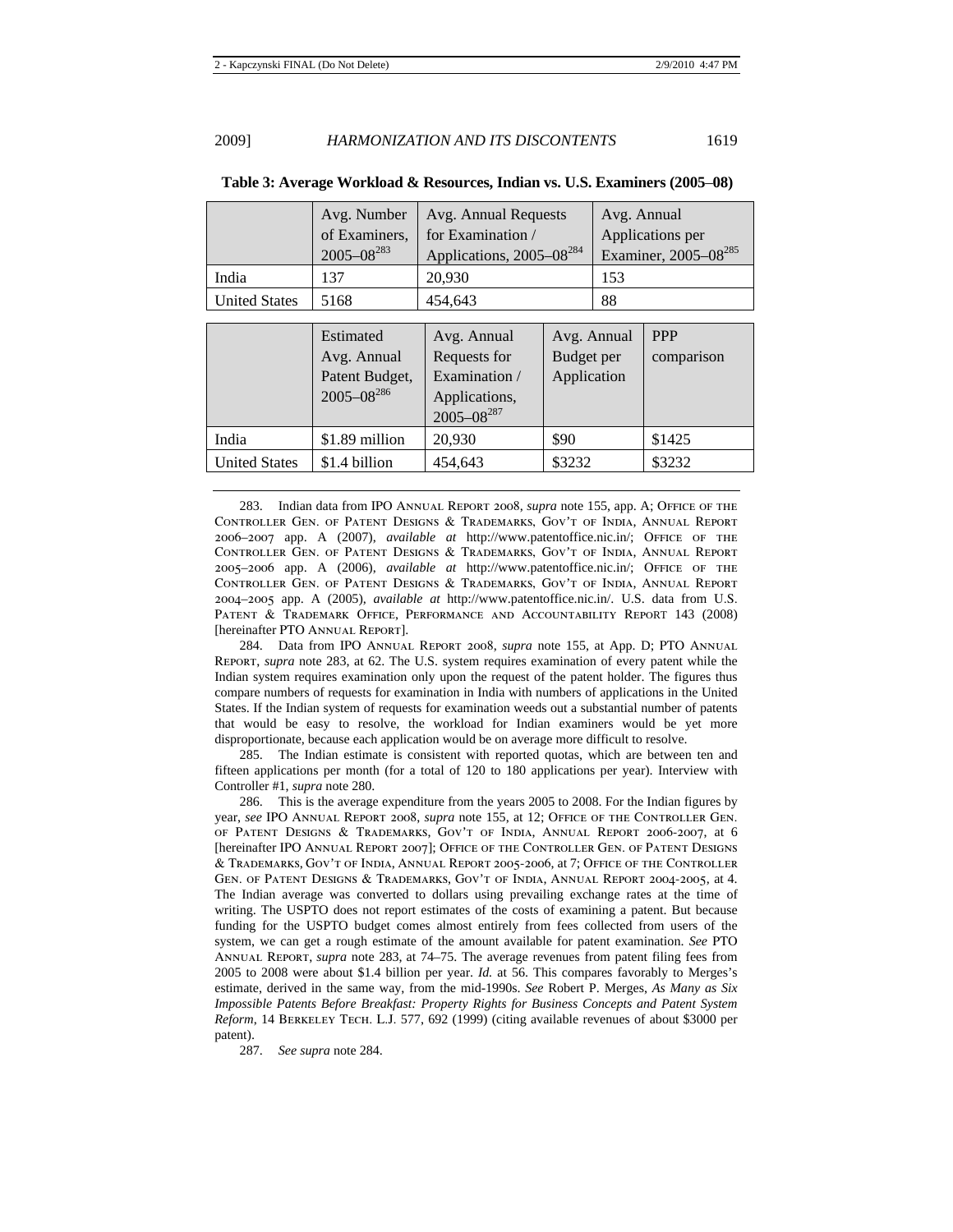The funding limitations might be alleviated in part by allocating more of the revenues that the Indian patent offices generate directly back to their activities. The patent office took in about \$35.3 million last year, most of which went to the central government.<sup>288</sup> If more of that funding were allocated instead to the patent offices, parity in terms of purchasing power estimates (although not absolute parity) could be produced. Of course it is not clear that this budgetary allocation would be superior, given the competing demands on India's budget.

The true disparities, however, are more substantial than these comparisons reveal. Indian offices are only beginning to digitize, meaning that they benefit from very few of the efficiency gains that may be associated with information and communication technologies.<sup>289</sup> Examiners recently gained access to a serious prior art database, but some report that the access is insufficient because of the limited funds allocated to pay for searches.<sup>290</sup> Others report that it is still difficult to gain access to basic prior art materials such as journals and books. $^{291}$ Shortages of examiners and difficulty predicting the type of examiners that will be needed mean that examiners are sometimes assigned outside of their area.<sup>292</sup> With so many fewer examiners, it is of course also impossible for the Indian office to specialize to the degree possible at the USPTO. This means that examiners in India must inevitably evaluate a broader range of technologies than examiners in the United States. Alongside these challenges come substantial time pressures: Indian examiners are expected to produce a preliminary examination report in just three months.<sup>293</sup> That report is reviewed by a controller, with a time limit of six months from the date of requested examination to the first response to the applicant.<sup>294</sup>

293. The Patent (Amendment) Rules (India), 2005, at R. 24B(2)(ii), (amending The Patent Rules, 2003), *available at* http://ipindia.nic.in/ipr/patent/patents.htm.

<sup>288.</sup> IPO Annual Report 2008, *supra* note 155, at 4.

<sup>289.</sup> All applications filed after January 1, 2005 have reportedly been digitized, but it is unclear whether the resulting database includes the full text of the applications or is readily searchable. *See* IPO Annual Report 2007, *supra* note 286, at 10. As of the summer of 2007, examiners did not have access to a full text-searchable database. *See* Interview with Patent Examiner #1 (notes on file with author).

<sup>290.</sup> Interview with Patent Examiner #1, *supra* note 289.

<sup>291.</sup> Interview with Patent Examiners #2 (notes on file with author); Interview with Patent Examiner #1, *supra* note 289.

<sup>292.</sup> Interview with T.C. James (in his personal capacity), *supra* note 193; Interview with Patent Examiner #1, *supra* note 289 (noting that assignments are made according to very broad subject areas such as "chemistry," and that examiners from one field, such as electronics, may be assigned to another field, such as biotechnology, if the office has too few examiners in an area); *see also* Mueller, *supra* note 12, at 618 (noting the need for more examiners in the "chemical arts").

<sup>294.</sup> *Id.* at R. 24B(3). Because of the requirement of a request for examination, this is hard to compare to the U.S. process. For what it's worth, the average period for a first action in the USPTO in 2008 was 25.6 months, with a target time of 26.9 months. PTO Annual Report, *supra* note 283, at 16.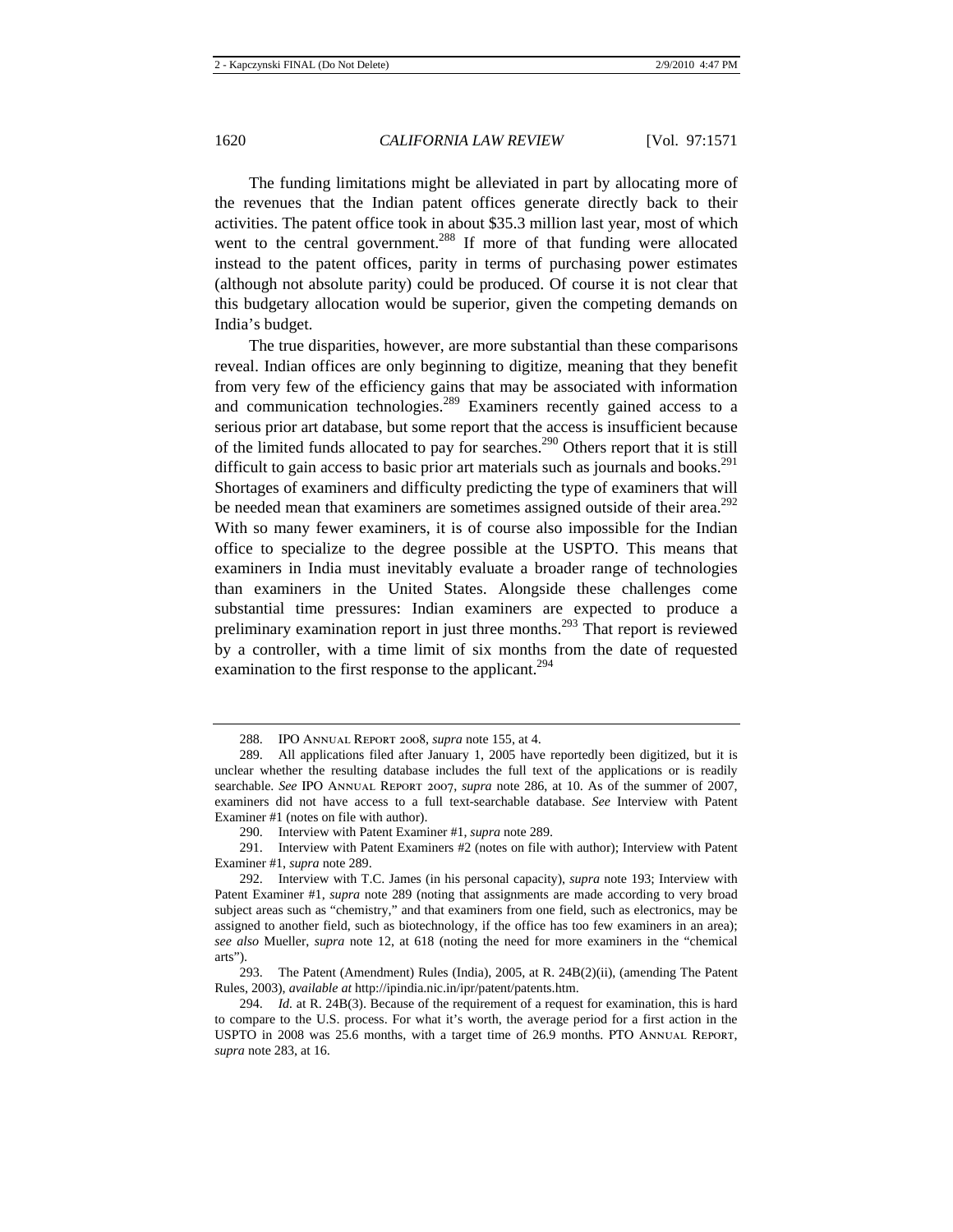If recent trends continue, the future is likely to bring substantially more applications. Driven by PCT applications and the new subject matter introduced in 2005, the Indian offices have recently seen significant increases in applications.<sup>295</sup> In the past three years, for example, patent applications increased by 38 percent from 2003–2004 to 2004–2005, 40 percent from 2004– 2005 to 2005–2006, 18 percent from 2005–2006 to 2006–2007, and 22 percent from 2006–2007 to 2007–2008.<sup>296</sup> These increases are substantially larger than the comparable figures in the United States, which are 8.1 percent, 8.8 percent, 5.1 percent, and 5.7 percent.<sup>297</sup> If applications continue to rise in similar ways, this will compound the resource disparities.

Hiring a substantial number of new examiners in India is a challenge because of limits on infrastructure and space, and because hiring formalities can take up to two or three years.<sup>298</sup> Moreover, examiners are often lured into the private sector once they have been trained, because the private sector offers substantially higher salaries.<sup>299</sup> Attrition is a problem in many patent offices, but it is particularly acute in a country where there is such an explosive demand for patent expertise, and where examiners must learn a great deal on the job.

Substantial disparities between the U.S. and Indian offices exist with respect to training. Examiners in India and the United States are subject to similar minimum educational requirements, typically a Bachelor of Arts degree in a specified field of science or engineering.<sup>300</sup> Once hired, Indian examiners are required to attend a two-week training institute and one week of in-house training, with occasional short trainings by a program funded by the EU or

300. *See* USPTO, PATENT EXAMINER POSITIONS (Nov. 16, 2003), http://www.uspto.gov/ web/offices/pac/exam.htm#req; Interview with Controller #1, *supra* note 280.

<sup>295.</sup> *See* Mueller, *supra* note 12, at 624–25 (reporting data showing a steady increase in patent applications after India joined the PCT, and showing that "37 percent of . . . FY 2004–05 filings claimed chemical-, drug-, or food-related inventions"); *see also id.* at 626 (reporting that PCT applications made up 60 to 61 percent of patents filed from 2002 to 2005).

<sup>296.</sup> IPO Annual Report 2008, *supra* note 155, at 4.

<sup>297.</sup> PTO Annual Report, *supra* note 283, at 62. These figures are for financial years 2005, 2006, 2007, and 2008, respectively.

<sup>298.</sup> Interview with Controller #1, *supra* note 280.

<sup>299.</sup> *Id.* (noting that the government salaries are about Rs. 22,000 to 23,000 per month for examiners while private sector jobs may offer twice as much). As an executive in one of India's leading drug companies put it, "the Government of India is going to find it very hard to hold on to patent examiners because the moment they learn something about patents they will be snapped up by our industry." Interview with Raghu Cidambi, *supra* note 25. The revolving door between the Patent Office and private firms also raises concerns of influence on examiners who hope to make the move to the private sector, and by those now seeking patents before the Office. *See* Interview with K.M. Gopakumar, *supra* note 83. Although there is speculation about serious corruption regarding certain individuals or cases, most of those I interviewed expressed the view that any influence would be felt in a minor, "greasing-the-wheels" fashion. *See, e.g.*, Interview with K.M. Gopakumar, *supra* note 83; Interview with Biswajit Dhar, *supra* note 36. One patent examiner whom I interviewed did, however, state that some examiners and controllers took money from applicants. Interview with Patent Examiner #1, *supra* note 289.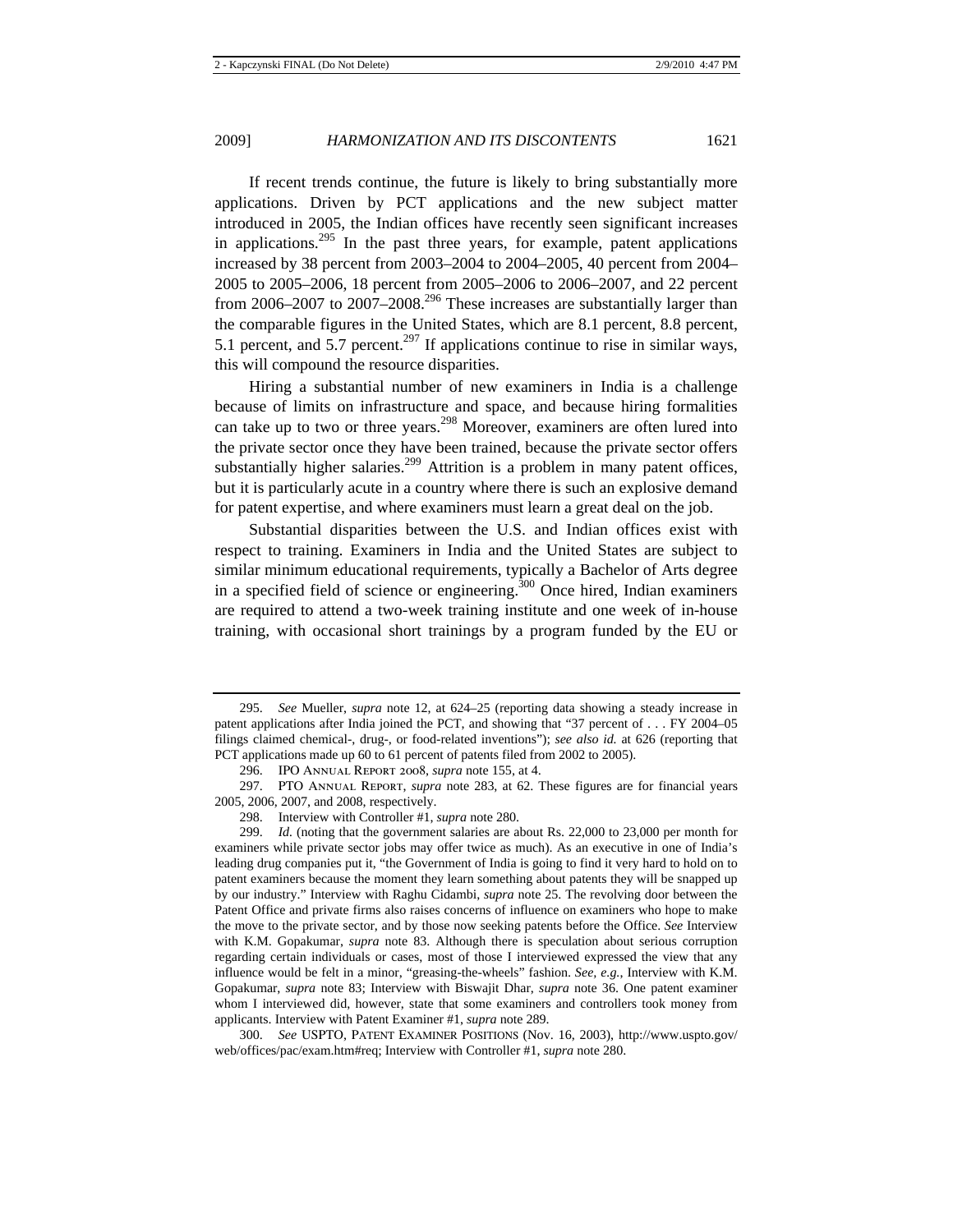conducted by the EPO.<sup>301</sup> Examiners in the United States, in comparison, attend eight months of full-time study, which includes "extensive lecture and lab training, . . . the examination of real patent applications in a setting that provides immediate assistance when needed," and "classes in more than a dozen specialized applications used in patent examination, multiple search systems, databases, and commonly used office applications."<sup>302</sup> For the first two years of employment, U.S. examiners are also subject to an ongoing program of mentoring and training. $303$ 

Providing comparable training in India would require substantial resource investments, and would be difficult to achieve in the context of India's heightened demand for examiners and high attrition rates. In the meantime, examiners get supplemental training through the EPO and, to a much smaller degree, the USPTO—a phenomenon that raises its own concerns.

## *B. Transnational Legal Culture*

The second influence on India's ability to make use of the policy levers identified above is the increasingly transnationalized legal culture in which the Indian patent offices and courts operate. This transnational culture has been cultivated by the United States and Europe not only through efforts to harmonize substantive law (such as TRIPS), but also through much more mundane-seeming efforts to harmonize procedural aspects of transnational patent law and provide technical assistance to patent offices around the world.<sup>304</sup> The Indian example thus offers a detailed and nuanced example of the dynamics of structural "isomorphism" that can lead organizations to become increasingly alike.<sup>305</sup>

Transnationalized legal culture, as I intend the term, is generated in part (but only in part) by the "transnational regulatory networks" discussed by scholars of international relations and international law.<sup>306</sup> Such regulatory

<sup>301.</sup> *See* Interview with Patent Examiner #3 (notes on file with author); *see also* Interview with M. Sahasranaman, European Union Trade & Inv. Dev. Program, in New Delhi (May 29, 2007) (notes on file with author) (describing trainings provided by the EU-funded "Trade and Investment Development Program").

<sup>302.</sup> PTO Annual Report, *supra* note 283, at 105.

<sup>303.</sup> *Id.*

<sup>304.</sup> *See* Marney L. Cheek, *The Limits of Informal Regulatory Cooperation in International Affairs: A Review of the Global Intellectual Property Regime*, 33 Geo. Wash. Int'l L. Rev. 277, 306–09 (2001); Drahos, *supra* note 275, at 152–54; Christopher May, *Capacity Building and the (Re)production of Intellectual Property Rights*, 25 THIRD WORLD Q. 821 (2004).

<sup>305.</sup> *See* Ryan Goodman & Derek Jinks, *Toward an Institutional Theory of Sovereignty*, 55 Stan. L. Rev. 1749, 1755 (2003).

<sup>306.</sup> *See, e.g.*, Anne-Marie Slaughter, A New World Order (2004); *cf.* Sol Picciotto, *Networks in International Economic Integration: Fragmented States and the Dilemmas of Neo-Liberalism*, 17 Nw. J. Int'l L. & Bus. 1014, 1035–36 (1996–1997); Kal Raustiala, *The Architecture of International Cooperation: Transgovernmental Networks and the Future of International Law*, 43 VA. J. INT'L L. 1 (2002); Pierre-Hugues Verdier, *Transnational Regulatory Networks and Their Limits*, 34 YALE J. INT'L L. 113 (2009).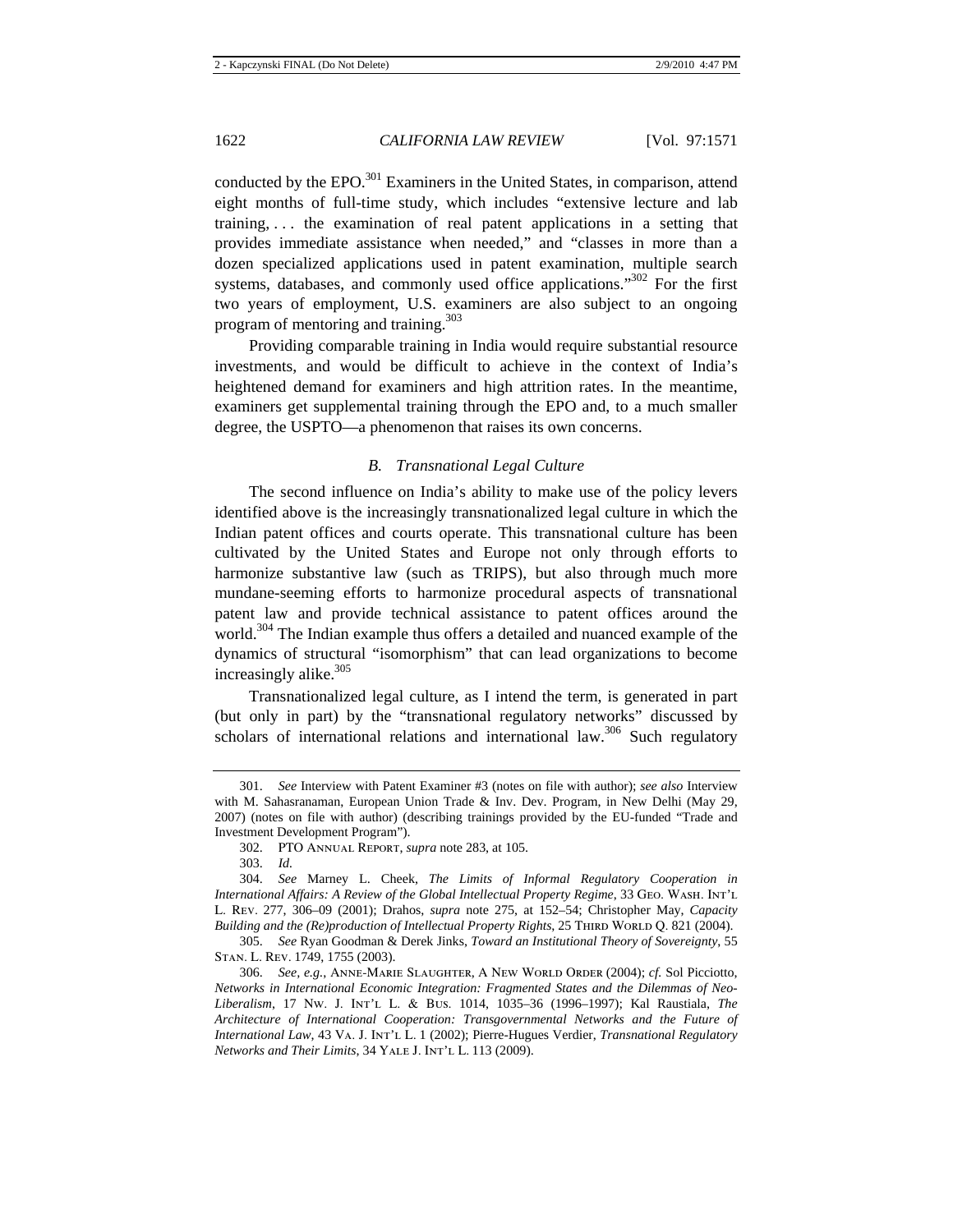networks are "informal multilateral forums that bring together representatives from national regulatory agencies or departments to facilitate multilateral cooperation on issues of mutual interest within the authority of the participants."<sup>307</sup> The term tends to be used to refer to relatively formalized interactions among regulators, and to exclude both treaty-based organizations and strictly bilateral arrangements.308 Some of the relationships that shape the transnational culture of patent law can be described as transnational regulatory networks of this sort, networks that are of course also shaped by laws and legal institutions. But the influence of transnational legal culture is not limited to the influence of such networks. It can also be found in the dynamic of crossreferencing and citations that favor jurisdictions with readily accessible laws. It is also present in the exchange of policy and scholarly papers. Each of these components of transnational legal culture is disproportionately influenced by high-protection jurisdictions, which have a comparative advantage in generating, legitimating, and disseminating their writings.<sup>309</sup>

Consider first the transnational regulatory network that has grown up in the patent domain over the past two or three decades. Since the 1980s, patent offices in Europe, the United States, and Japan have actively cooperated around a host of issues related to patent filing and administration.<sup>310</sup> This "trilateral" hub" has increased its degree of cooperation over time, and linked to other patents offices "via 'spokes' of bilateral or multilateral co-operation."<sup>311</sup> The trilateral hub has committed increasing resources to "technical assistance" for developing countries' patent offices, and in at least some instances, has come to significantly influence their day-to-day operations.<sup>312</sup> One analysis reports that

- 310. Drahos, *supra* note 275, at 155; Cheek, *supra* note 304, at 308.
- 311. Drahos, *supra* note 275, at 155–56.

312. *Id.* at 157–58 (noting that "after co-operation projects with the EPO, [patent offices in] Argentina, Mexico, Malaysia, the Philippines and Thailand decide[d] to use the EPO's search results to speed up their granting procedures"); *id.* at 158 ("[T]he steady drip-drip of technical assistance over a period of years has led to the formation of trust between the EPO and developing country offices").

<sup>307.</sup> Verdier, *supra* note 306, at 118.

<sup>308.</sup> *Id.* at 118–19.

<sup>309.</sup> Similarly, the concept of transnational legal culture overlaps with, but is distinct from, the concept of epistemic communities, as articulated by Peter Haas and others. "An epistemic community is a network of professionals with recognized expertise and competence in a particular domain and an authoritative claim to policy-relevant knowledge within that domain or issue-area." Peter M. Haas, *Introduction: Epistemic Communities and International Policy Coordination*, 46 Int'l Org. 1, 3 (1992). Such epistemic communities may include experts from a variety of disciplines, united by a shared set of beliefs and a common policy enterprise. *Id.* A transnational legal culture, in contrast, is centered on law as a central medium of exchange, and may be more diffuse than the networks of policy experts that make up an epistemic community. It encompasses not only patent officials coordinating policy across borders, but also, for example, judicial officials engaged in transnational legal cross-references in their opinions, and patent examiners who are targets of patent law trainings. But like the discourse of epistemic communities, a focus on transnational legal culture highlights the role that ideas or "epistemes" play in, for example, "fram[ing] the issues for collective debate" and "identifying specific policies for national and collective adoption." *Id.* at 5, 26.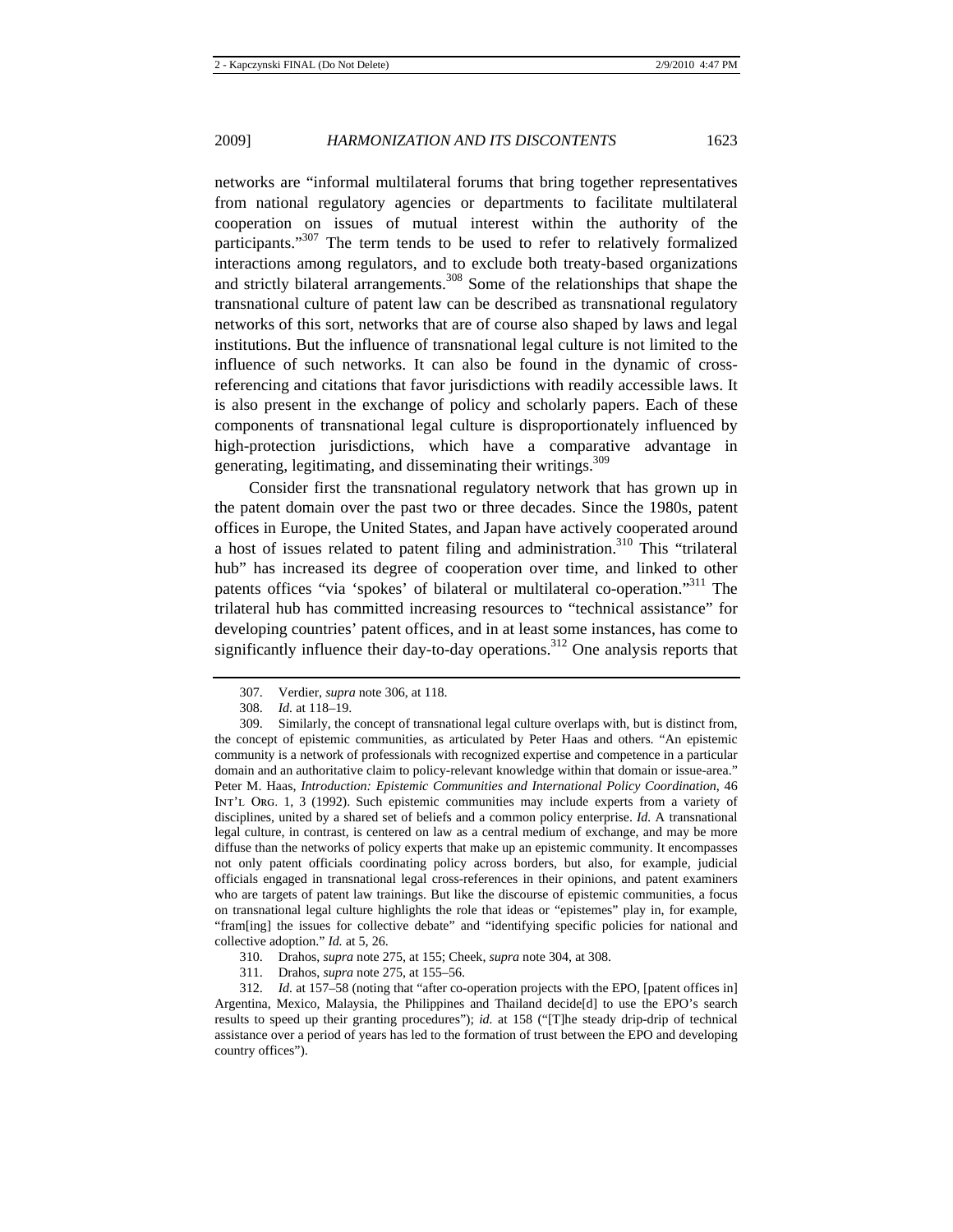"every U.S. official in the international affairs division at the USPTO and the Copyright Office is involved in direct assistance to several countries," with the most common task being "the review of draft legislation" to assist countries in complying with TRIPS.<sup>313</sup> WIPO also engages in extensive "technical assistance" for developing countries, in the form of, for example, conferences, trainings, and the provision of draft laws.<sup>314</sup> Because of the broad flexibilities in TRIPS, influence on the drafting and implementation of laws can have substantial effects.

The influence of this transnational network on Indian examiners is most direct in the domain of training. Indian examiners are regularly trained in programs organized predominantly by the EPO, and to a lesser extent by the JPO and the USPTO.315 Some of these trainings occur in India, but others involve trips to Europe or the United States. $316$  Such trips tend to be highly desirable. $3\overline{17}$  According to D.G. Shah, they also

ha<sup>[ve]</sup> a potential for abuse. Today the officials here are smart. They want only assistance, so they are sending people, examiners from here to [the] U.S. patent office for six months to study and understand how they operate. They are not letting [the] U.S. patent office touch India's patent manual or guidelines for patent examination. . . . I am not personally happy with it because there is a potential for abuse. But at the moment it is not going against India's interest.  $318$ 

The Director of the Department of Industrial Policy and Promotion, which oversees India's patent offices, similarly indicated that such trainings were intended to provide "exposure," and would not lead examiners to confuse Indian law with, for example, the law of the  $EPO.<sup>319</sup>$ 

There is room for doubt, however. As Peter Drahos has argued, drawing on fieldwork in several developing-country patent offices, "Technical assistance of the long-term kind practised by the EPO creates in those receiving the assistance assumptions of reliability about the operation of systems (technocratic trust) and these in turn help to integrate the recipients of this assistance into the broader technocratic community that the EPO represents."<sup>320</sup> Others have also noted that "[t]he high degree to which [developing country] IP offices have relied on external support [has] rendered them vulnerable to financial influence from donors" and contributed to "a compliance-plus

317. Interview with Patent Examiner #1, *supra* note 289.

<sup>313.</sup> *See* Cheek, *supra* note 304, at 306.

<sup>314.</sup> *See id.* at 305–06; May, *supra* note 304, at 825–26.

<sup>315.</sup> *See* Interview with Controller #1, *supra* note 280. Several examiners volunteered in interviews that they had been extensively trained by the EPO. Interview with Patent Examiners #2, *supra* note 291.

<sup>316.</sup> Interview with Controller #1, *supra* note 280.

<sup>318.</sup> Interview with Dilip G. Shah, *supra* note 28.

<sup>319.</sup> Interview with T.C. James (in his personal capacity), *supra* note 193.

<sup>320.</sup> Drahos, *supra* note 275, at 160.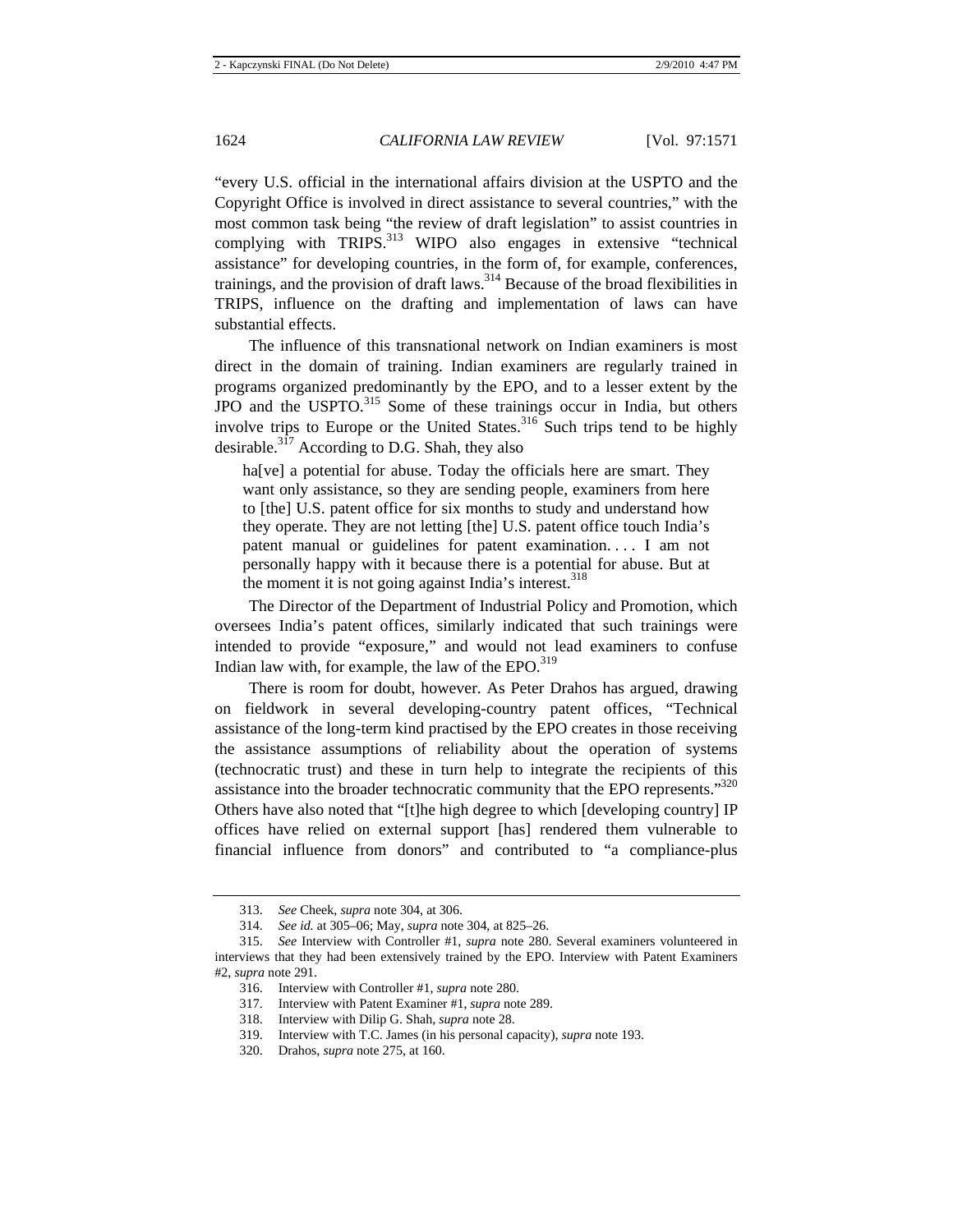approach to TRIPS implementation."<sup>321</sup>

Evidence of this dynamic can be discerned in India. As discussed in Part II, for example, India's law incorporates what appears to be an "obviousness-plus" standard, requiring not only that an invention be nonobvious to a person skilled in the art, but *also* that it embody a technical advance or have an economic effect. In my interviews with examiners and controllers in the patent offices, however, many insisted that Indian standards for inventive step are identical to those of the EPO and the United States.<sup>322</sup> The lead IP official in the Indian government acknowledged that examiners took this view, and gave some a personal briefing emphasizing that the standards were not the same.<sup>323</sup> A lawyer in a prominent local law firm that deals regularly with patent issues noted that examiners seemed to rely especially on the EPO's inventive step standard, and explained this as the result of the fact that examiners from the EPO regularly train local examiners.<sup>324</sup>

The PCT preliminary search report system generates a similar form of influence. The PCT establishes a streamlined system for international patent applications with implications for both preservation of priority dates and for patent examination procedures. When applicants choose to use the PCT system, a preliminary opinion on patentability is completed by a designated search office (almost all in developed countries) and provided to national offices that receive the application. $325$  An applicant may also request an international "preliminary examination," typically on an amended version of the application.<sup>326</sup>

According to WIPO, any preliminary search report "should be considered by the [national] Offices but is not binding on them." $327$  In resource-poor

- 323. Interview with T.C. James (in his personal capacity), *supra* note 193.
- 324. Interview with H. Rajeshwari, *supra* note 171.

<sup>321.</sup> Deere, *supra* note 12, at 200 (also contending that "[c]ountries with the lowest technical capacity on IP, such as those in Africa, were particularly vulnerable to pro-IP capacitybuilding").

<sup>322.</sup> Interview with Patent Examiners #2, *supra* note 291; Interview with Controller #2 (notes on file with author); Interview with Controller #1, *supra* note 280.

<sup>325.</sup> World Intellectual Prop. Org., Protecting Your Inventions Abroad: Frequently Asked Questions About the Patent Cooperation Treaty 8–11 (2006). The PCT and its rules establish broad standards to guide the inquiry of the international searching authorities. *See, e.g.*, Patent Cooperation Treaty art. 33.3, June 19, 1970, 28 U.S.T. 7645, 1160 U.N.T.S. 231 [hereinafter PCT] ("a claimed invention shall be considered to involve an inventive step if, having regard to the prior art as defined in the Regulations, it is not, at the prescribed relevant date, obvious to a person skilled in the art"); Regulations Under the Patent Cooperation Treaty, rule 65.1, June 19, 1970 (as in force from July 1, 2009), 28 U.S.T. 7645, 1160 U.N.T.S. 231 ("[T]he international preliminary examination shall take into consideration the relation of any particular claim to the prior art as a whole."). Because these standards are quite vague, examiners appear to follow their own national law on matters such as inventive step, which of course may not match the law of receiving countries. *See* Concise European Patent Law 487 (Richard Hacon & Jochen Pagenberg eds., 2007).

<sup>326.</sup> World Intellectual Prop. Org., *supra* note 325, at 4.

<sup>327.</sup> *Id.* at 12.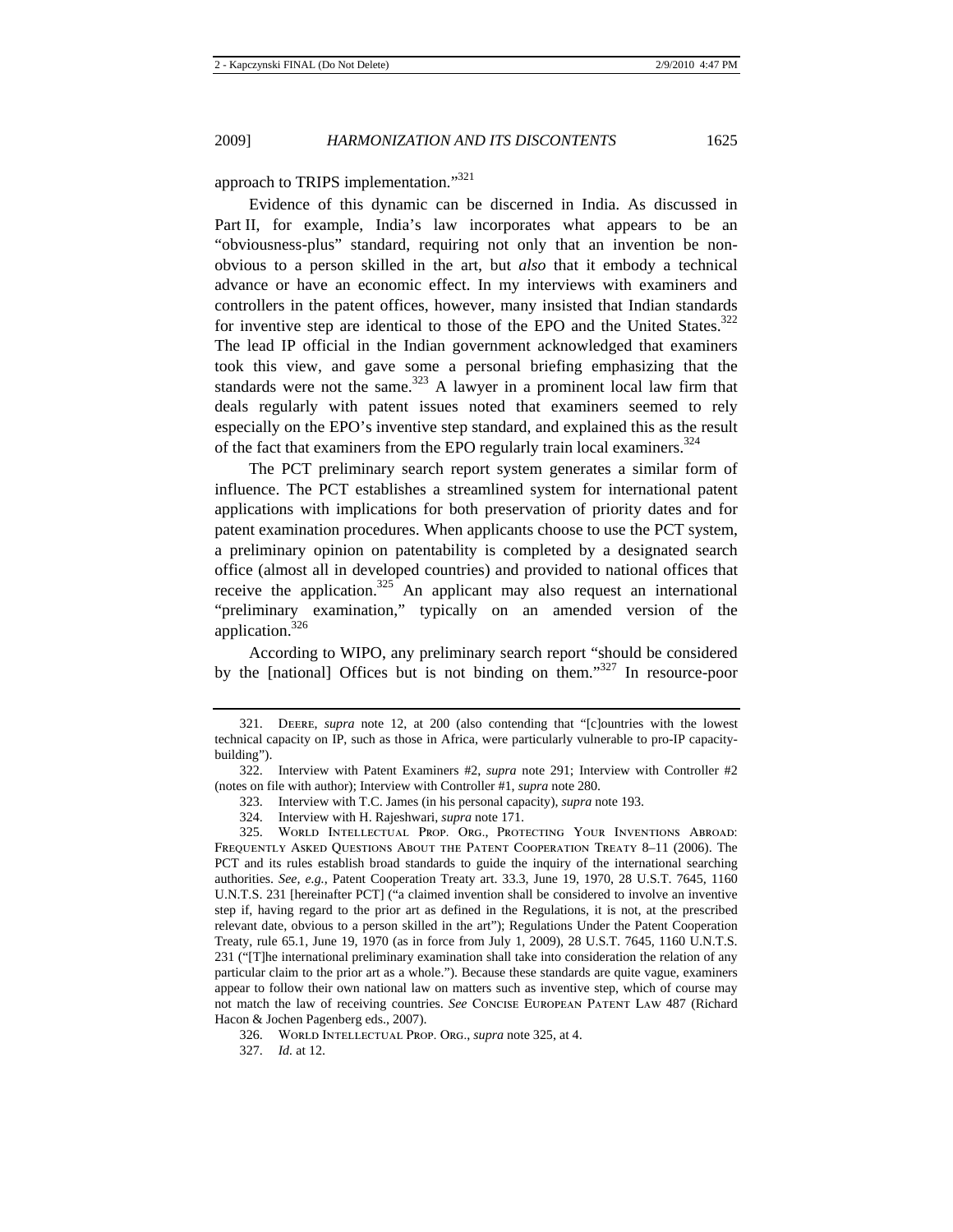settings, however, it is easy to see how these preliminary results can play a decisive role. One Indian controller indicated that if the PCT report included a favorable determination on obviousness and novelty, this would decide the matter, because India had the same standards.<sup>328</sup> Another indicated that examiners almost always followed the PCT determination, and that only in very rare cases would they disagree.<sup>329</sup> One examiner reported that the Controller General had issued a confidential office order at one point indicating that if a patent had issued in other countries, no examination would be conducted in India.330

One controller indicated that the PCT conclusion was not binding, but that examiners would only sometimes do their own search for a PCT application.<sup>331</sup> But he also noted that examiners sometimes came to a different conclusion than the PCT report, pointing to the Novartis Gleevec patent as an example.<sup>332</sup> He suggested that these divergent results would probably be more likely in pharmaceuticals than in other areas, because oppositions were more common in this domain.<sup>333</sup> Oppositions apparently operate here as an important signaling device, drawing attention to particular applications and offering arguments that differ from those found in a PCT report, oriented specifically to India's law.<sup>334</sup>

The influence of patent law's transnational legal culture is not only felt in India through trainings and the PCT system. Examiners and controllers also seek out and rely on U.S. and particularly European patent law doctrines and precedents, because they have few of their own to rely upon. A patent litigator explained, for example, that it is very common to cite EPO and UK precedents in arguments to courts because they may be influential and are readily  $accessible$ <sup>335</sup> (This in turn points to the important role that the cohort of patent attorneys may have in influencing national patent offices.<sup>336</sup>) Examiners rely more heavily on EPO precedents than on U.S. precedents, and some rely on

333. *Id.*

334. Interview with Patent Examiner #1, *supra* note 289 (noting that examiners were more diligent in cases where oppositions were filed).

<sup>328.</sup> Interview with Controller #1, *supra* note 280.

<sup>329.</sup> Interview with Controller #2, *supra* note 322.

<sup>330.</sup> Interview with Patent Examiner #1, *supra* note 289. According to the same examiner, some examiners understood themselves to be there to grant patents and thus did not undertake any examination at all. *Id.* Some controllers apparently take the same view, and overrule examiners who raise objections without reference to the substance of the concern. *Id.*

<sup>331.</sup> Interview with Controller #3 (notes on file with author). Others stated that they invariably conducted their own searches in PCT cases. *See* Interview with Patent Examiners #2, *supra* note 291.

<sup>332.</sup> Interview with Controller # 3, *supra* note 331.

<sup>335.</sup> Interview with Ms. H. Rajeshwari, *supra* note 171. Alan Watson cites "accessibility" as the central criterion for the source of rules that are legally transplanted. ALAN WATSON, LEGAL Transplants: An Approach to Comparative Law 113 (2d. ed. 1993). Watson also notes the "retention of, and even increased borrowing from, the law of a colonial power by a former dependency." *Id.* at 120 n.23.

<sup>336.</sup> *See* Deere, *supra* note 12, at 168; *see also* Helfer, Alter, & Guerzovich, *supra* note 150, at 39.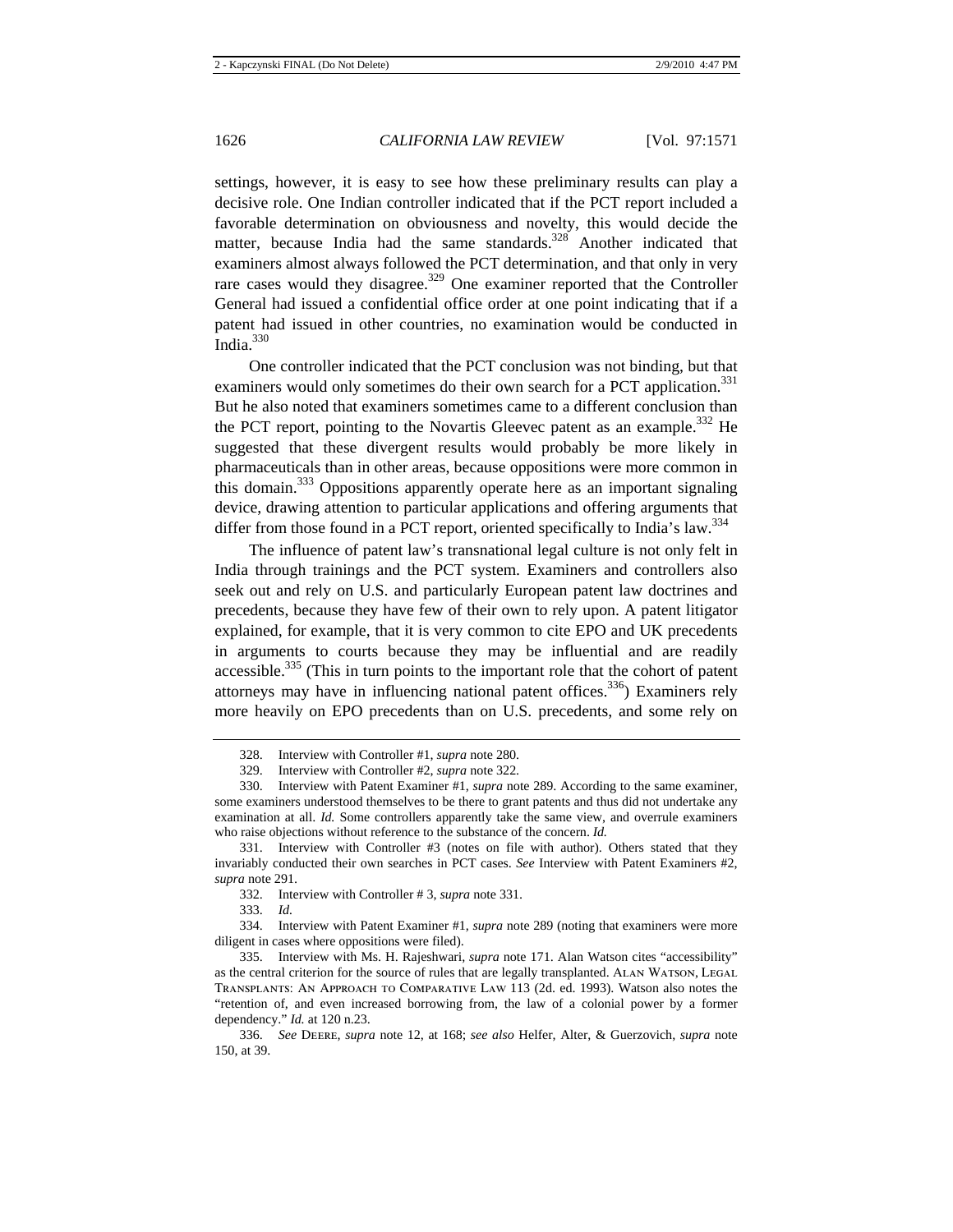2009] *HARMONIZATION AND ITS DISCONTENTS* 1627

reports from EPO examinations rather than conduct their own examinations.<sup>337</sup>

India's Draft Patent Manual also draws very substantially on UK patent precedents.<sup>338</sup> When preparing the draft, examiners and controllers in the Indian patent offices were instructed to go section by section to elaborate on the case law. In order of preference, they were to cite decisions by controllers in the patent offices, then Indian courts, and then foreign precedents, with UK precedents coming first because Indian law has been most influenced by British  $law.<sup>339</sup>$ 

Where there are few local precedents to rely on, the Draft Patent Manual refers to UK law. The requirement of inventive step was introduced into Indian law only in 2002, so it is unsurprising to find that the section of the Draft Patent Manual on inventive step relies almost exclusively on UK law.<sup>340</sup> A recent decision of the Intellectual Property Appeal Board similarly follows the practice of high-protection jurisdictions and deems India's inventive step requirement to be met upon a showing of "surprising" and beneficial effects. $341$ The unique aspects of India's inventive step standard, in the process, effectively disappear.

## *C. Unilateral Retaliation*

The deployment of TRIPS levers may also be met with unilateral retaliation, or threats thereof. Such retaliation can come from a number of countries and on a number of fronts, but the most salient threats tend to emanate from the Special 301 process in the United States.<sup>342</sup> Enacted by Congress in 1988, the Special 301 provisions of the Trade Act of 1974 oblige the Office of the United States Trade Representative (USTR) each year to identify a list of "priority countries" within thirty days after the publication of the National Trade Estimate report.<sup>343</sup> Priority countries are defined as those who "have the most onerous or egregious acts, policies, or practices" that "deny

<sup>337.</sup> Interview with Patent Examiner #1, *supra* note 289; *cf. supra* note 312.

<sup>338.</sup> *See* Patent Office (India), *supra* note 122, at 356–68.

<sup>339.</sup> Interview with T.C. James (in his personal capacity), *supra* note 193.

<sup>340.</sup> *See* Patent Office (India), *supra* note 122, at 33–51. Groups such as the National Working Group on Patent Law and the drug company lobbying organization IDMA strongly objected to this practice in their submitted comments on the Draft Patent Manual. *See* Letter from Nat'l Working Group on Patent Laws to V. Ravi, Controller Gen. of Patents, Designs, and Trade Marks (Apr. 16, 2008), *available at* http://ipindia.nic.in/ipr/patent/Patent\_Manual\_Feedback/ national\_working\_group\_on\_patent\_laws\_new\_delhi.pdf; Letter from the Indian Drug Mfrs.' Ass'n to the Office of the Controller Gen. of Patents, Designs, and Trade Marks (Apr. 24, 2008), *available at* http://ipindia.nic.in/ipr/patent/Patent\_Manual\_Feedback/INDIAN\_DRUG\_ MANUFACTURERS\_\_ASSOCIATION\_\_MUMBAI.pdf.

<sup>341.</sup> Novartis AG v. Union of India, Order No. 100/2009 (Intellectual Prop. Appellate Board, June 29, 2009) at 184, *available at* http://www.i-mak.org/pharma-patent-decisions.

<sup>342.</sup> *See* 19 U.S.C. §§ 2242, 2411–16 (2006) (outlining Special 301 procedures).

<sup>343.</sup> Under 19. U.S.C. § 2241(b)(2), this report must be compiled each year by the USTR, to identify "any act, policy, or practice" of foreign nations, including those related to IP, that create significant barriers to trade.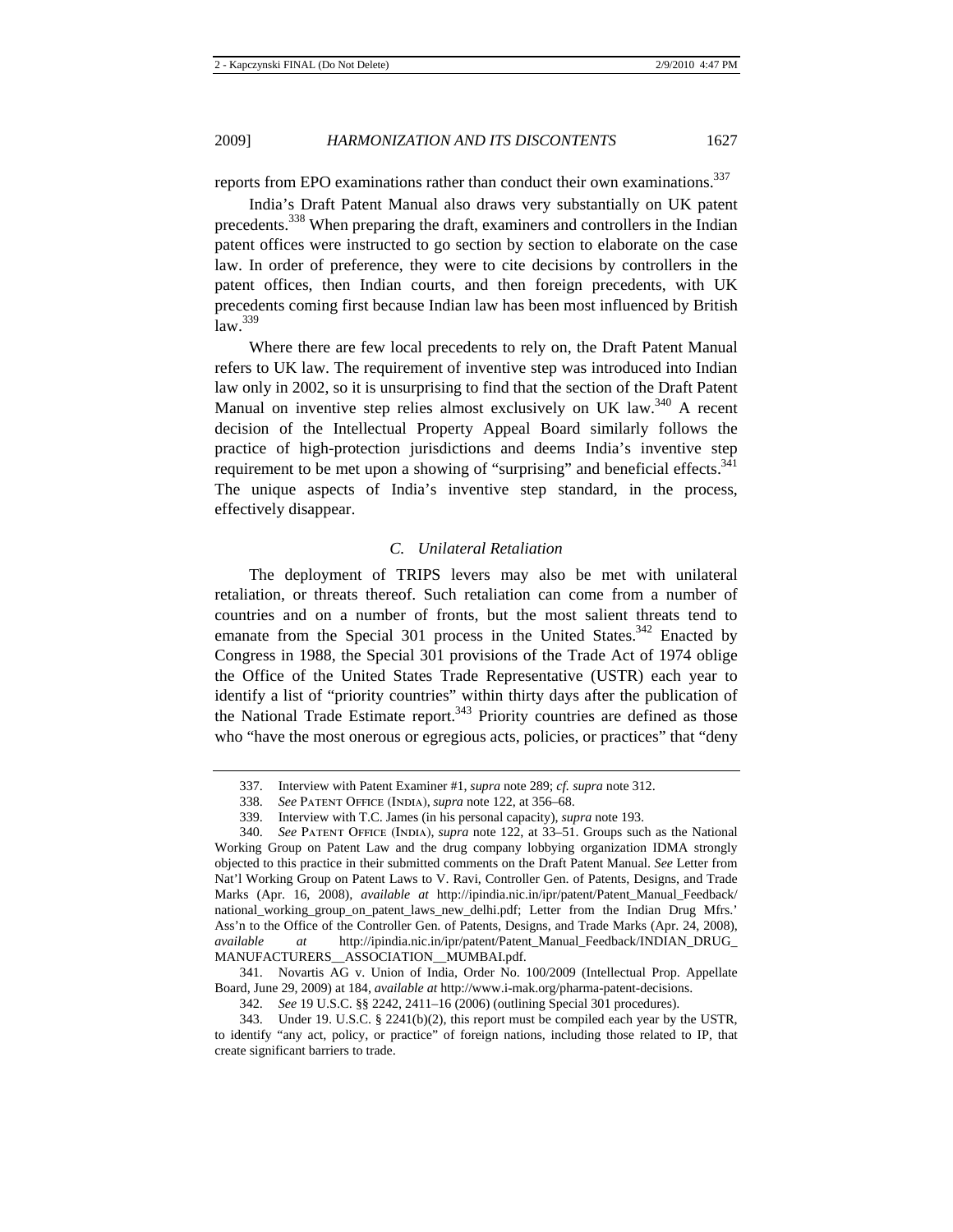adequate and effective intellectual property rights," or "deny fair and equitable market access to United States persons that rely upon intellectual property protection."<sup>344</sup> To be designated as a priority country, the USTR must also find that a nation is not "entering into good faith negotiations" or "making significant progress in bilateral or multilateral negotiations to provide adequate and effective protection of intellectual property rights."<sup>345</sup>

If a country is designated a priority country, the USTR must undertake an investigation, to be completed according to a timeline that depends upon whether the USTR finds that TRIPS is involved.<sup>346</sup> Upon the investigation's completion, the USTR is permitted, but not required, to retaliate.<sup>347</sup> Additionally, the law provides that a finding by a WTO dispute settlement proceeding that the provision in question is consistent with TRIPS would provide a permissive, but not mandatory, reason for the USTR not to retaliate.<sup>348</sup>

The USTR has the authority to retaliate by imposing tariffs or import restrictions, or by withdrawing concessions granted under preferential trade agreements such as the Caribbean Basin Economic Recovery Act<sup>349</sup> and the Andean Trade Preference Act.<sup>350</sup> The President may also direct the Trade Representative to retaliate in any area of trade or foreign relations that is within the President's power.<sup>351</sup> Although not provided for by statute, the USTR has created additional components to the Special 301 scheme, creating a "watch list" and a "priority watch list," designations that "indicate[] that particular problems exist in that country with respect to IPR protection, enforcement, or market access for persons relying on intellectual property."<sup>352</sup> The watch lists thus serve as a warning to countries that they may face "priority country" listing in the future.

The consistency of the Special 301 process with WTO law is a matter of some dispute. If the United States were to impose unilateral sanctions in violation of its WTO commitments—for example, enforcing a tariff greater than permitted in General Agreement on Tariffs and Trade (GATT) schedules—it would clearly be violating its WTO obligations.<sup>353</sup> However, the

- 348. *Id.* § 2411(a)(2)(A).
- 349. *Id.* § 2702(b)–(c).
- 350. *Id.* § 3202(c)–(d).
- 351. *Id.* § 2411(a)(1)(B)(ii).

<sup>344.</sup> *Id.* § 2242(b)(1)(A).

<sup>345.</sup> *Id.* § 2242(b)(1)(C).

<sup>346.</sup> If TRIPS is implicated, the investigation must be completed within thirty days of the completion of a dispute settlement procedure; if not, it must be completed within six months of the investigation's initiation. *Id.* § 2414(a)(3)(A). In the latter case, an extension of three months is possible in complicated cases. *See id.* § 2414(a)(3)(B).

<sup>347.</sup> *Id.* § 2411(a).

<sup>352.</sup> Office of the U.S. Trade Representative, 2008 Special 301 Report 18 (2008); *see also id.* ("Countries placed on the Priority Watch List are the focus of increased bilateral attention concerning the problem areas.").

<sup>353.</sup> *See* General Agreement on Tariffs and Trade art. II, Oct. 30, 1947, 61 Stat. A-11, 55 U.N.T.S. 194.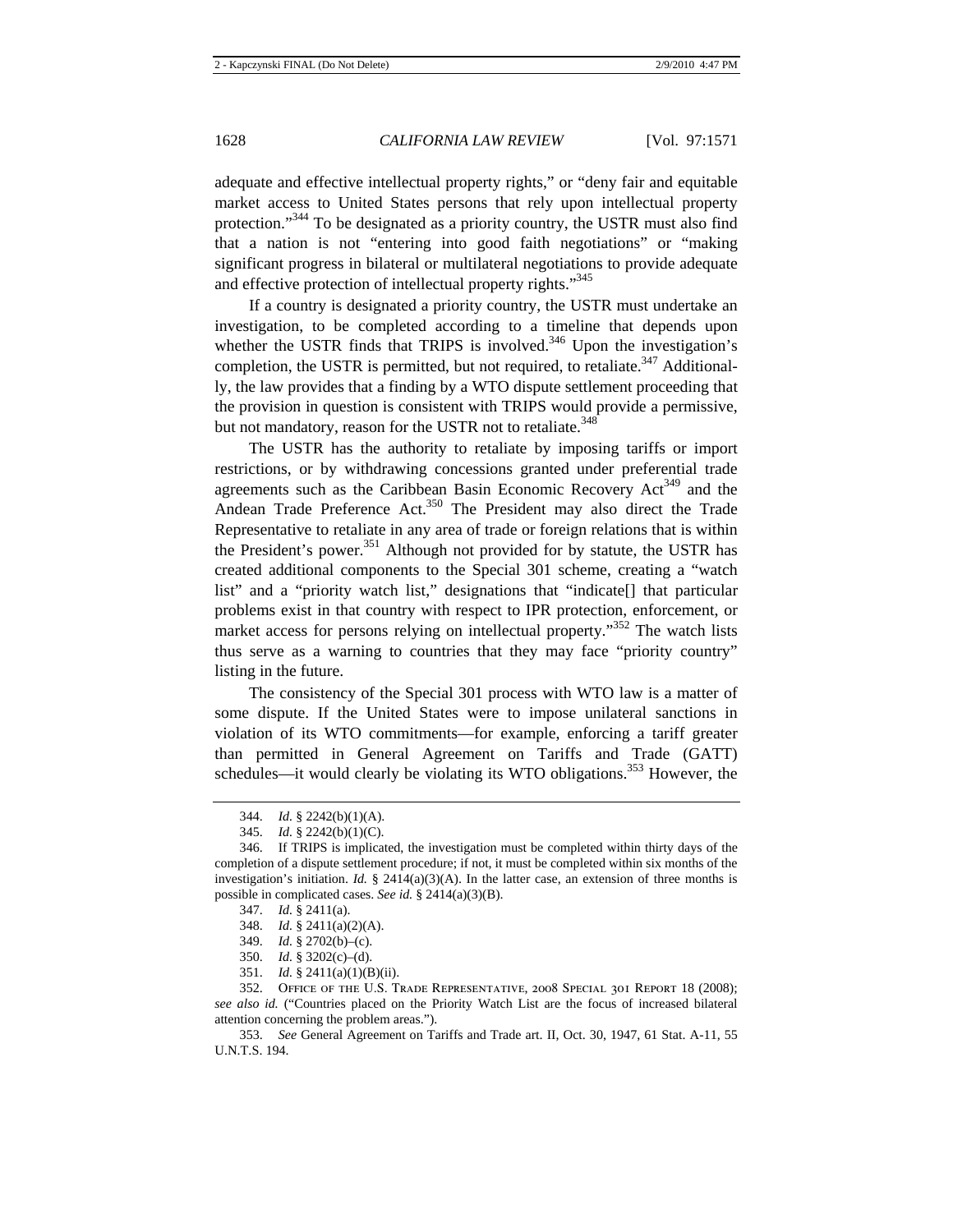United States has many alternative options for sanctions, particularly with respect to developing countries. These alternatives include withdrawal of GSP preferences, military aid, humanitarian assistance, development assistance, and political support.<sup>354</sup>

The WTO's dispute resolution agreement also, however, requires members to seek redress for purported violations through the dispute settlement process,<sup>355</sup> and forbids members seeking redress from "mak[ing] a determination to the effect that a violation has occurred . . . or that the attainment of any objective of the covered agreements has been impeded, except through recourse to dispute settlement."<sup>356</sup> In 2000, a WTO panel concluded that the United States would violate the dispute settlement agreement if it were to determine, before the completion of a dispute, that a country was in violation of its WTO obligations.<sup>357</sup> The same logic would prevent the United States from determining that a country was acting in violation of TRIPS and retaliating in domains not regulated by the WTO, such as military or humanitarian aid.<sup>358</sup> The dispute settlement agreement, however, does not explicitly prohibit any unilateral retaliation not designed to "redress . . . a violation of obligations or other nullification or impairment of benefits under the covered agreements."<sup>359</sup> This creates difficult questions about when retaliation on the basis of IP concerns constitutes retaliation "under the covered agreements," and also of how that might be determined.

356. *Id.* art. 23.2(a).

358. *See* Michael J. Trebilcock & Robert Howse, The Regulation of International Trade 434 (3d ed. 2005).

<sup>354.</sup> *Cf.* Chad P. Bown & Bernard M. Hoekman, *WTO Dispute Settlement and the Missing Developing Country Cases: Engaging the Private Sector, 8 J. INT'L ECON. L. 861, 866 (2005).* The U.S. "Generalized System of Preferences" extends special trade benefits to developing countries. *See* 19 U.S.C. §§ 2461–66.

<sup>355.</sup> According to article 23.1 of the DSU, "[w]hen Members seek the redress of a violation of obligations or other nullification or impairment of benefits under the covered agreements . . . they shall have recourse to, and abide by, the rules and procedures of this Understanding." Understanding on Rules and Procedures Governing the Settlement of Disputes art. 23.1, Apr. 15, 1994, Marrakesh Agreement Establishing the World Trade Organization, Annex 2, Legal Instruments—Results of the Uruguay Round, 33 I.L.M. 1125 (1994) [hereinafter DSU].

<sup>357.</sup> *See* Panel Report, *United States—Sections 301–310 of the Trade Act of 1974*, ¶ 7.96, WT/DS152/R (Dec. 22, 1999) ("[T]he statutory language of Section 304—by mandating a determination *before* the adoption of DSB findings and statutorily reserving the right for this determination to be one of inconsistency—must be considered presumptively to be inconsistent with the obligations in Article 23.2(a)."); *id.*  $\P$  7.126 (also accepting U.S. guarantees that it would not exercise the statutory discretion in this fashion); *see also* Appellate Body Report, *United States—Import Measures on Certain Products from the European Communities*, ¶ 111, WT/DS165/AB/R (Dec. 11, 2000); Panel Report, *European Communities*—*Measures Affecting Trade in Commercial Vessels*, ¶ 7.207, WT/DS301/R (Apr. 22, 2005). The Panel in the 301 case presumably understood such determinations as problematic where they were linked to efforts to obtain "redress," as is suggested by the language of article 23. *See* DSU, *supra* note 355, art. 23 (forbidding unilateral determination of a violation "in such cases," apparently referring to cases where "Members seek the redress of a violation of obligations").

<sup>359.</sup> DSU, *supra* note 355, art. 23.1.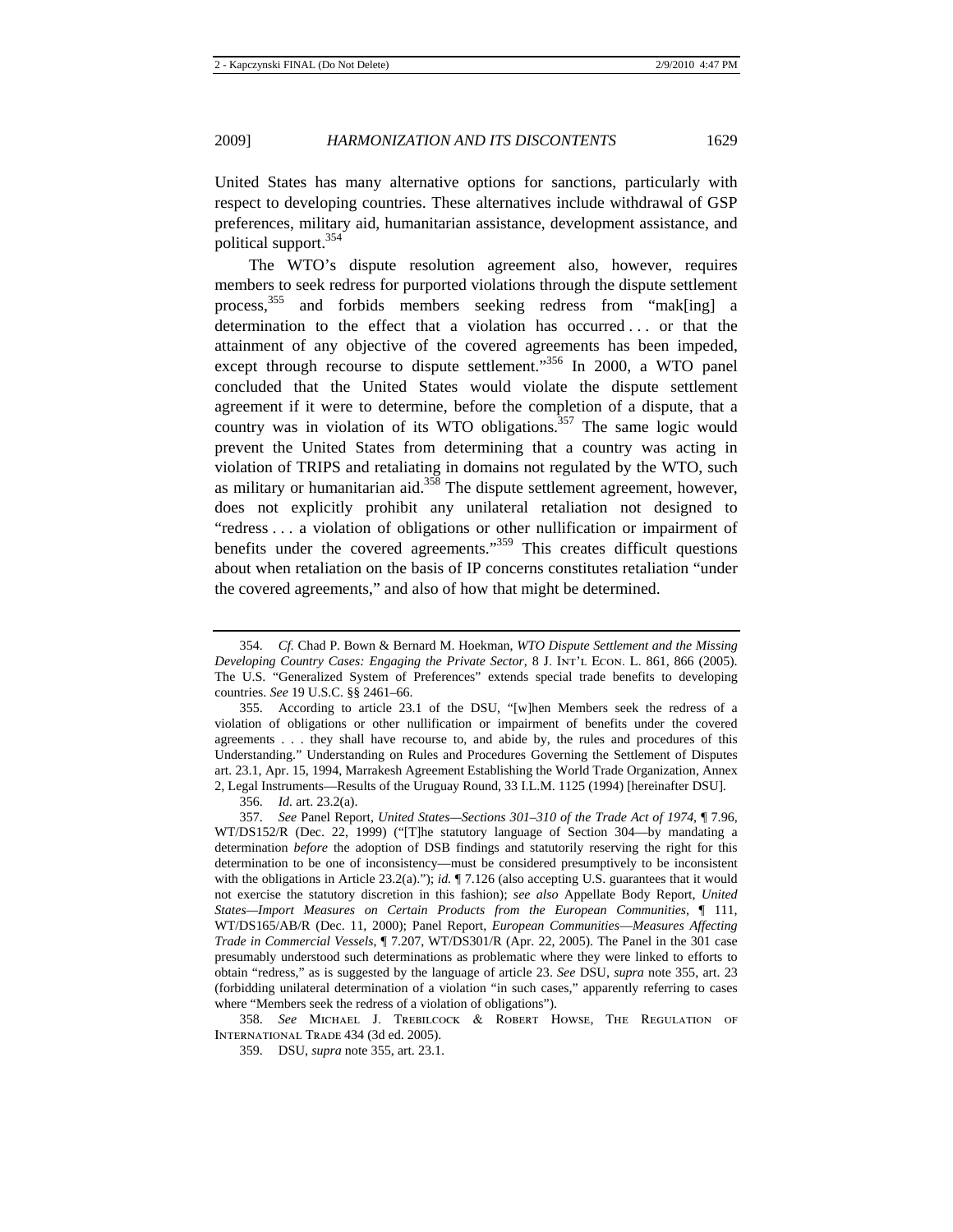The implications of WTO obligations for the "watch list" element of 301 are also unclear. A country listed on the watch list or priority watch list is not subject to sanctions (this occurs only after a "priority country" designation), but is identified as a subject of U.S. concern, and as a possible future target of retaliation or dispute settlement. The United States has made frequent use of the watch list system to press developing countries on its IP priorities in recent years.<sup>360</sup> There are several notable and recent examples of the use of 301 against countries contemplating compulsory licensing, for example. In 1998, South Africa was placed on the Special 301 watch list because of a law that permitted compulsory licensing.<sup>361</sup> In 1999, Thailand was threatened with "sanctions on core Thai exports" when it was considering compulsorily licensing an AIDS drug. $362$  In 2007, the Thai government issued several compulsory licenses, a fact cited in its priority watch list listing a year later.<sup>363</sup> PhRMA has urged that the USTR designate Thailand a priority country on the basis of these licenses, a step that the United States has so far declined to take.<sup>364</sup>

If past is prologue, countries that engage in compulsory licensing may face threats of U.S. retaliation through the 301 process and otherwise.<sup>365</sup> Some interviewees in civil society groups expressed concern that such threats will discourage the Indian government from using levers like compulsory licensing.<sup>366</sup> Others were not convinced, and doubted that the United States will engage in substantial threats or retaliation against India, particularly in light of the current terms of trade.<sup>367</sup> D.G. Shah suggested that "[t]he question is of political will—of implementation, whether government will invoke compulsory license[s] in such situations," and that this "would ultimately depend at that point of time [on] the incumbent government and what message it wants to give to the rest of the world."<sup>368</sup> It is clear, however, that the possibility of unilateral retaliation will be a factor in the exercise of TRIPS policy levers, although one that will be modulated by the overall relationship between the relevant governments and the local agendas of national leaders.<sup>369</sup>

<sup>360.</sup> *See* Deere, *supra* note 12, at 341–42 (charting 301 pressure on developing countries from 1995–2007); *see also* Brook K. Baker, *Ending Drug Registration Apartheid: Taming Data Exclusivity and Patent/Registration Linkage, 34 Am. J. L. & MED. 303, 324–26 (2008)* (cataloguing examples).

<sup>361.</sup> Susan K. Sell, *Post-TRIPS Developments: The Tension Between Commercial and*  Social Agendas in the Context of Intellectual Property, 14. FLA. J. INT'L L. 193, 209 (2002).

<sup>362.</sup> *Id.* at 210.

<sup>363.</sup> *See* Office of the U.S. Trade Representative, *supra* note 352, at 37.

<sup>364.</sup> *USTR Not Preparing a Case Against Thailand for Compulsory Licenses*, INSIDE U.S. Trade (Feb. 29, 2008); Phusadee Arunmas, *Thailand Could Face Sanctions After Lobbying by Drug Firms*, Bangkok Post, Jan. 31, 2008.

<sup>365.</sup> *See* Deere, supra note 12, at 231 (also noting that such pressures are particularly acute for middle-income countries).

<sup>366.</sup> Interview with K.M. Gopakumar, *supra* note 83.

<sup>367.</sup> Interview with Dilip G. Shah, *supra* note 28.

<sup>368.</sup> *Id.*

<sup>369.</sup> *Cf.* Deere, *supra* note 12, at 165–66 (documenting a number of developing countries,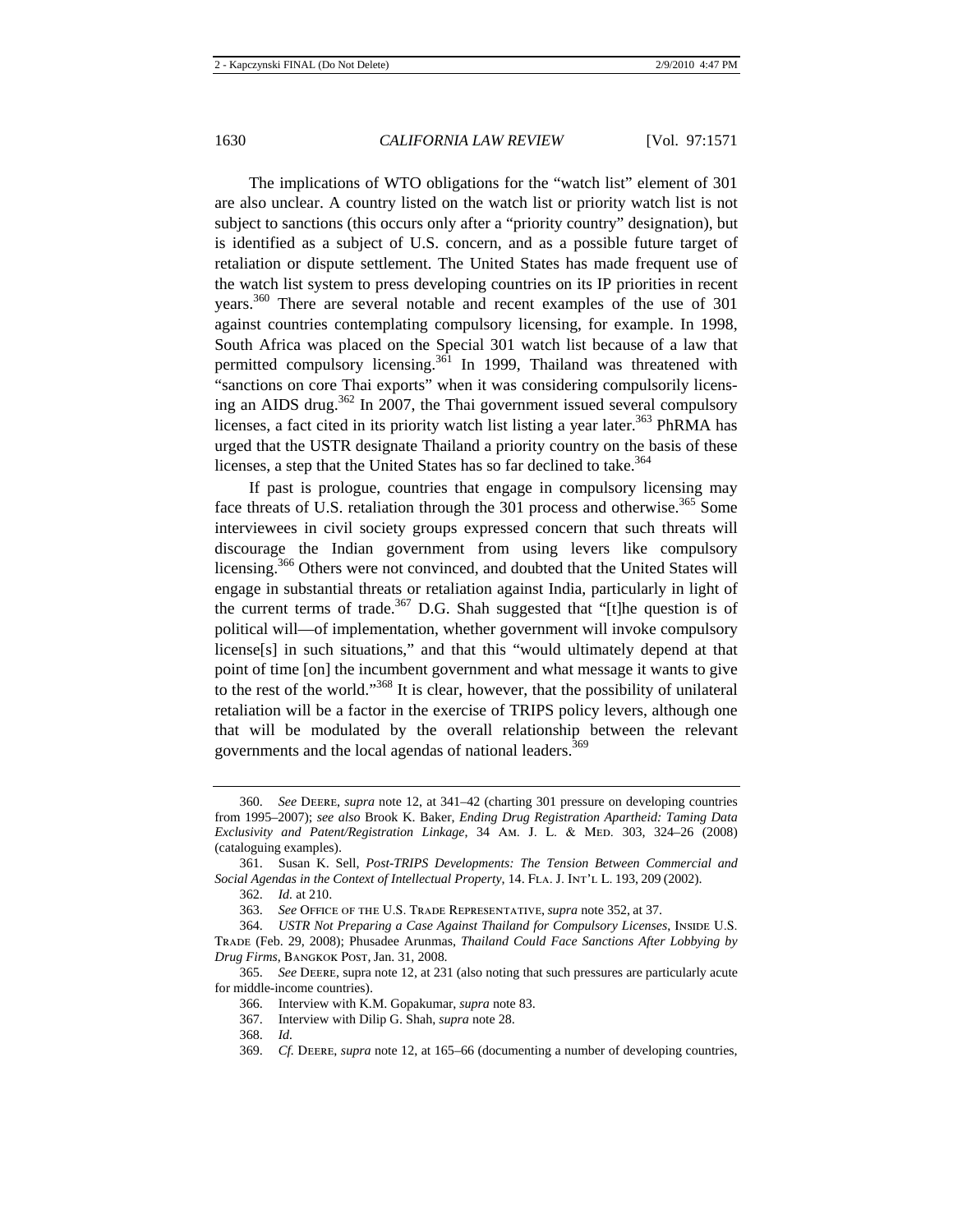#### *D. Conclusion*

Although TRIPS leaves developing countries substantial flexibility as a formal matter, the constraints imposed by resource disparities, transnational legal culture, and the persistent threat of unilateral retaliation mean that such countries have far less flexibility *in practice* than they do in theory. As the Article's Conclusion will discuss in more detail, these limitations gain a substantial portion of their force from the increasingly transnational circuit of legality in which India finds itself. For example, the limited resources available to Indian patent offices are *particularly* problematic in light of the fact that TRIPS and the PCT facilitate transnational patent applications, by standardizeing the application process and helping applicants secure rents to spend on seeking patents in new jurisdictions. Transnational legal culture and threats of unilateral retaliation also gain some of their purchase through the transnationalization of law, which facilitates these pressures as well as channels them.

Analyzing the various constraints on the use of TRIPS flexibilities also demonstrates that the most important avenues of such flexibility may be different than one might expect from the literature's characteristic focus on compulsory licensing. The subject matter lever, for example, may be less susceptible to the threat of unilateral retaliation than the government authorization lever. While PhRMA urged the USTR to designate India a "priority country" in 2008 (which would make sanctions possible), citing pre-grant oppositions and section 3(d) in particular, India remained on the "priority watch list" in 2008 and the USTR did not identify any specific aspect of India's patent law as a concern.<sup>370</sup> As noted above, Thailand's recent compulsory licenses, in contrast, were cited in the elevation of the country to the U.S. priority watch list in 2008. Although scope of patentability issues have been cited in 301 reports in some instances, they may be less likely to be the focus of extensive public criticism or WTO disputes.<sup>371</sup> A government decision to override a patent can easily be framed as expropriation or "stealing."<sup>372</sup> A government decision adopting strict standards for patentability cannot so readily be cast in the same terms, and has the positive connotation of seeking to promote genuine rather than trivial innovation. The architectural framing effects of law might also play

including India, that appear not to have yielded to the pressures exerted via the Special 301 process).

<sup>370.</sup> *See* Pharmaceutical Research & Mfrs. of Am., *supra* note 192, at 64–68; Office of the U.S. Trade Representative, *supra* note 352, at 35–36.

<sup>371.</sup> The difficulty pharmaceutical companies had in obtaining patents on "methods of treatment or diagnosis" in China was cited in the 2007 301 Report. Office of the U.S. Trade Representative, 2007 Special 301 Report 22 (2007). In that report, China remained on the priority watch list, though it is difficult to determine the role played by patent issues and those played by the more prominently discussed copyright and trademark issues (which the United States pursued in a dispute settlement negotiation that year). *Id.* at 2.

<sup>372.</sup> For a discussion of the relationship between law and framing, see Kapczynski, *supra* note 8.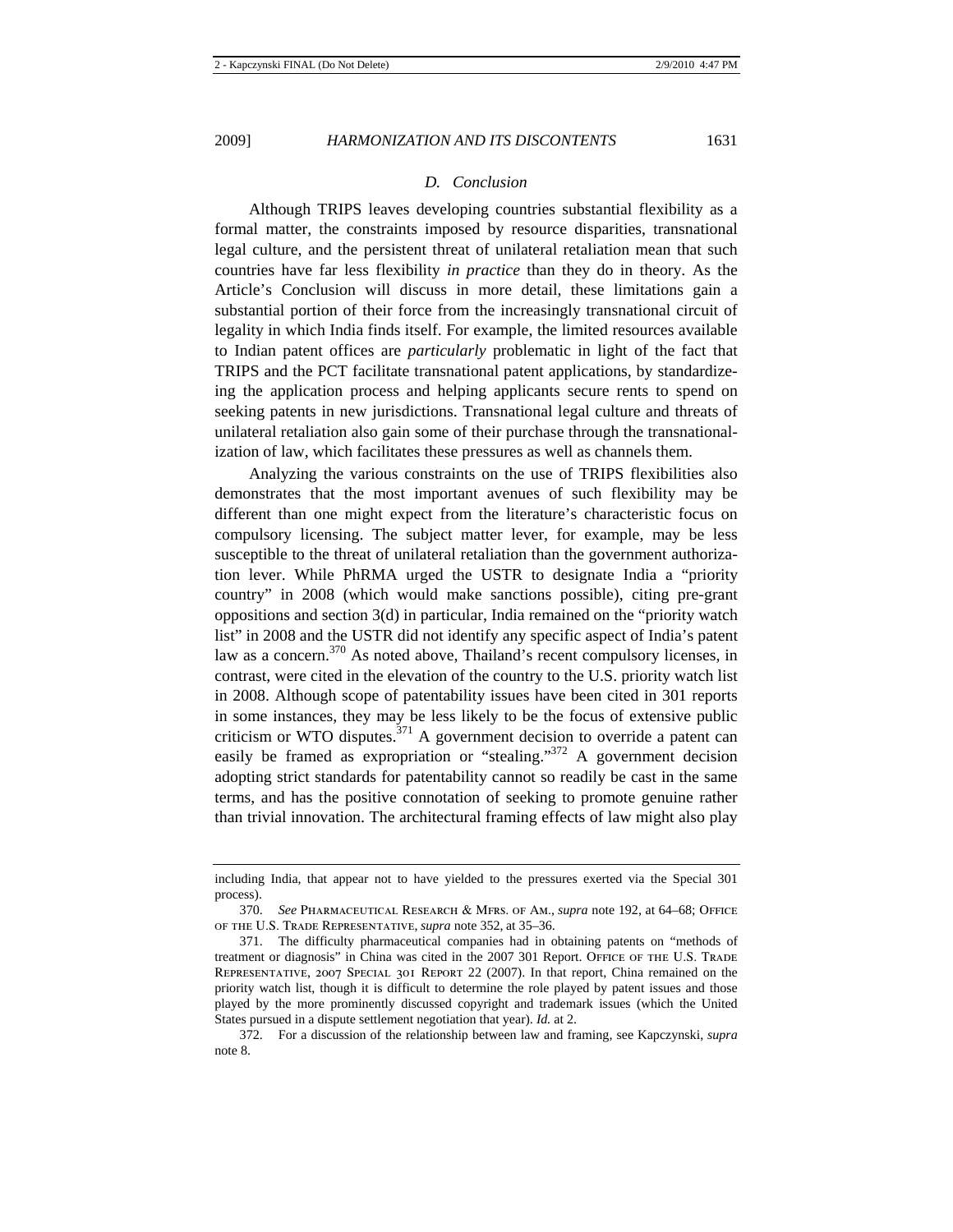a role: $373$  the United States can more readily criticize a country for issuing compulsory licenses to reduce prices for drugs than for seeking to tailor its patent law to restrict trivial patents. This is because the United States commits itself to the latter practice but not the former. Developed countries also may be reluctant to invite a WTO panel to constrain a country's standards of patentability because a ruling could call into question policy space that developed countries themselves wish to retain.<sup>374</sup>

Resource limitations and the influence of transnational legal culture may make the subject matter lever more useful in developing countries than the inventive step lever. Patent examiners are likely to find it easier to apply an exclusion on salt patents than to apply an obviousness test such as the one that sometimes invalidates salt patents in the United States.<sup>375</sup> Patent applicants may be able to avoid subject matter restrictions with artful drafting,  $376$  but firms may not find it worthwhile to tailor their applications to small markets. The subject matter lever also can route around the influence of transnational legal culture,\ when subject matter restrictions have no developed country analogues.

The procedural lever similarly appears comparatively more important in the context of limited administrative resources and transnational legal culture. Oppositions with broad standing allow a resource-poor administrative agency to harness the power of third-party participants to identify suspect patents and cheaply mine arguments against them. Disclosures can also substantially decrease administrative burdens, particularly if policed with the sanction of patent rejection or invalidation. Both levers construct procedural firewalls against the pull of transnational legal culture, because they focus attention on patents that may be problematic under local standards. These strategies also may be less susceptible than the government authorization lever to unilateral threats, for the reasons noted above.

The most effective strategy to limit the influence of exclusive rights in the pharmaceutical context in developing countries may involve the remedies lever. The lever could be as influential as the government authorization lever, but is less amenable to unilateral retaliation. It may be politically more difficult to attack the decisions of judges than to attack decisions made by those in the executive branch, particularly if the judges in question are applying a legal

<sup>373.</sup> For a description of architectural framing effects, see *id.* at 864.

<sup>374.</sup> For example, the obviousness standard in the United States has varied over time. *See, e.g.*, Adam B. Jaffe & Josh Lerner, Innovation and Its Discontents 35 (2004). *See also*  Reichman & Dreyfuss, *supra* note 141, at 103–06 (discussing the uncertainty in policy circles in Europe and the United States regarding the need for reforms to their patent systems).

<sup>375.</sup> Pfizer v. Apotex, Inc., 480 F.3d 1348, 1372 (Fed. Cir. 2007). India's requirement that the salt patent be granted if an applicant can show "increased efficacy" adds complexity to what would be an otherwise straightforward analysis. For countries with still fewer administrative resources, a categorical ban on such patents might be necessary to achieve the central objective.

<sup>376.</sup> *See, e.g.*, Brief of Amicus Curiae of 22 Law and Business Professors in Support of Appellants at 9–11, 21–25, *In re* Bilski, 545 F.3d 943 (Fed. Cir. 2008) (No. 2007-1130).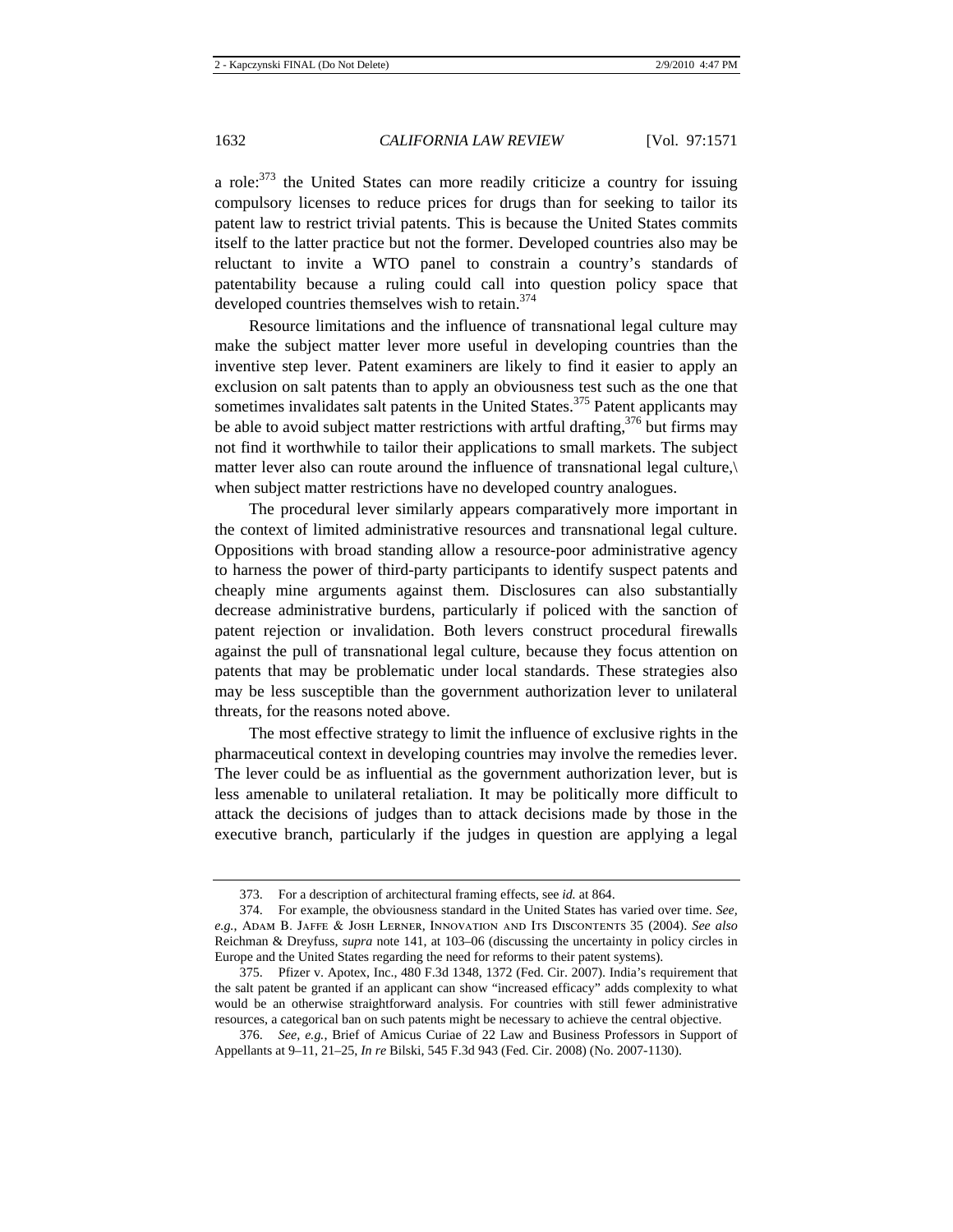standard used around the world. Nonetheless, this lever is not without difficulties. The most important of these is the challenge of guiding the exercise of judicial discretion. Resource constraints will likely affect the consistency and predictability of court decisions, and judges also participate in the transnationalized culture of patent law. $377$  There are questions about the degree to which governments can, consistent with article 44.1 of TRIPS, guide the discretion of judges through a statutory framework.<sup>378</sup> If the remedies lever becomes increasingly guided by statute, the insulation provided from unilateral retaliation will also likely diminish.

Considering constraints imposed by resource limitations, the increasingly transnationalized legal culture surrounding patent law, and the potential for unilateral retaliation, countries may find the government authorization lever less attractive than commonly assumed, and levers such as subject matter limitations, oppositions and disclosures, and remedial limitations relatively more attractive. A more precise articulation of the suitability of each lever, of course, requires more attention to the context of the country in question. For example, government authorization requires far fewer technical resources than the application of most other levers. It is thus likely to be comparatively more useful in settings with more extreme limitations on technical and administrative resources.

This does not mean that any of these levers are trivial to implement—all face obstacles. Barriers exist even in a country like India, which has exceptionally strong and engaged health advocates and generic industry actors, has more administrative resources than many other developing countries, and is somewhat more insulated than many others from the influence of transnational legal culture and unilateral threats of retaliation.

#### IV

## FRAGMENTATION, MIMICRY, AND COUNTER-HARMONIZATION

Given these obstacles, can developing countries make TRIPS flexibilities real? To understand the dynamics of TRIPS implementation, we must explore the strategies that countries have at their disposal to address the aforementioned constraints. For example, countries might increase the resources they allocate to patent examinations, refuse offers of technical assistance from high-protection jurisdictions, and simply decide to ignore the threat posed by the U.S. Special 301 process. Such national-level measures would do little, however, to counter

<sup>377.</sup> For example, George Washington University Law School has an "India Project" designed to raise "awareness in India of the benefits of a strong IP law regime." George Washington School of Law, India Project, http://www.law.gwu.edu/Academics/research\_centers/ india/Pages/Overview.aspx (last visited June 16, 2009). The project trains Indian High Court and Supreme Court judges on patent law. *GW Law School in India: Building Bridges & Strengthening Capacity*, GW Magazine, Sept. 2006, http://www.gwu.edu/~magazine/archive/2006\_sept/docs/ feature\_lawindia.html.

<sup>378.</sup> *See supra* text accompanying notes 219–22.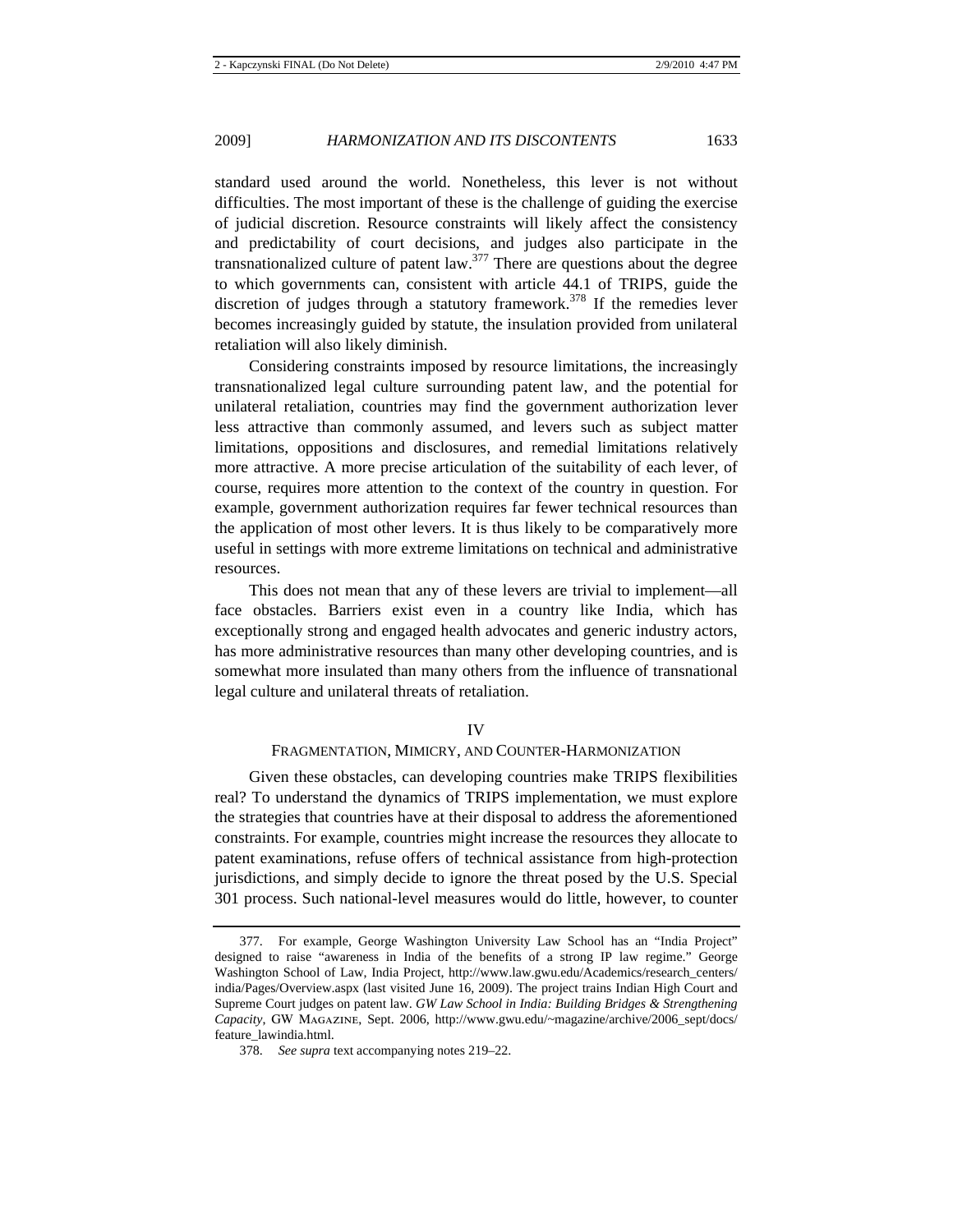the transnational dynamics that give these dynamics much of their force. TRIPS implementation refers countries like India to a transnational context that makes it difficult for them to implement an autonomous patent law. Are there a series of compensating strategies that can act upon the same transnational circuits that condition the problem?

The following Part describes three strategies evident in the Indian context that can help to slow or rewrite circuits of transnational influence, strategies that I call fragmentation, mimicry, and counter-harmonization. Such strategies, and particularly counter-harmonization, will be critical to the ability of developing countries to utilize TRIPS flexibilities effectively, in light of the obstacles identified above.

#### *A. Fragmentation*

What did India do by adopting section 3(d) into its law? Viewed from a domestic perspective, it simply established a high standard for patentability. But section 3(d) has had another effect, which must be understood in a transnational context: because it was new to patent law when introduced in India, Indian patent officials cannot look to other jurisdictions to elaborate its meaning. Several controllers, for example, who asserted that U.S. and EPO law were the same as Indian law with respect to obviousness also stated that Indian law was different with respect to patentability, citing section  $3(d)$ .<sup>379</sup> With respect to section 3(d), then, examiners cannot simply follow the EPO or the PCT recommendation. Indian courts must instead rely on local legislative history and their own interpretation of the meaning of terms like "efficacy" in section 3(d), because no other precedents are available. Specific and unique local provisions such as this offer administrative officials and judges some insulation from the influence of transnational legal culture.

Similarly, India's law, unlike patent laws in the United States and European Union, requires disclosure of the "source and geographical origin of biological material" in a patent specification,<sup>380</sup> and states that patents may not be granted on inventions that are, "in effect, . . . traditional knowledge [or an] aggregation of traditionally known component or components."381 Local officials and judges will be unable to rely upon PCT opinions, UK or U.S. precedent, or trainings from foreign patent offices in interpreting these provisions. If other developing countries have similar clauses, Indian officials and judges could draw on those interpretations. But such interpretations are likely to be relatively less accessible, suggesting that there will be a margin of freedom in the adoption of legal requirements unknown in the jurisdictions that

<sup>379.</sup> Interview with Controller #2, *supra* note 322; Interview with Controller #1, *supra* note 280.

<sup>380.</sup> India Patents Act, *supra* note 101, § 10(4)(d)(ii)(D).

<sup>381.</sup> *Id.* § 3(p).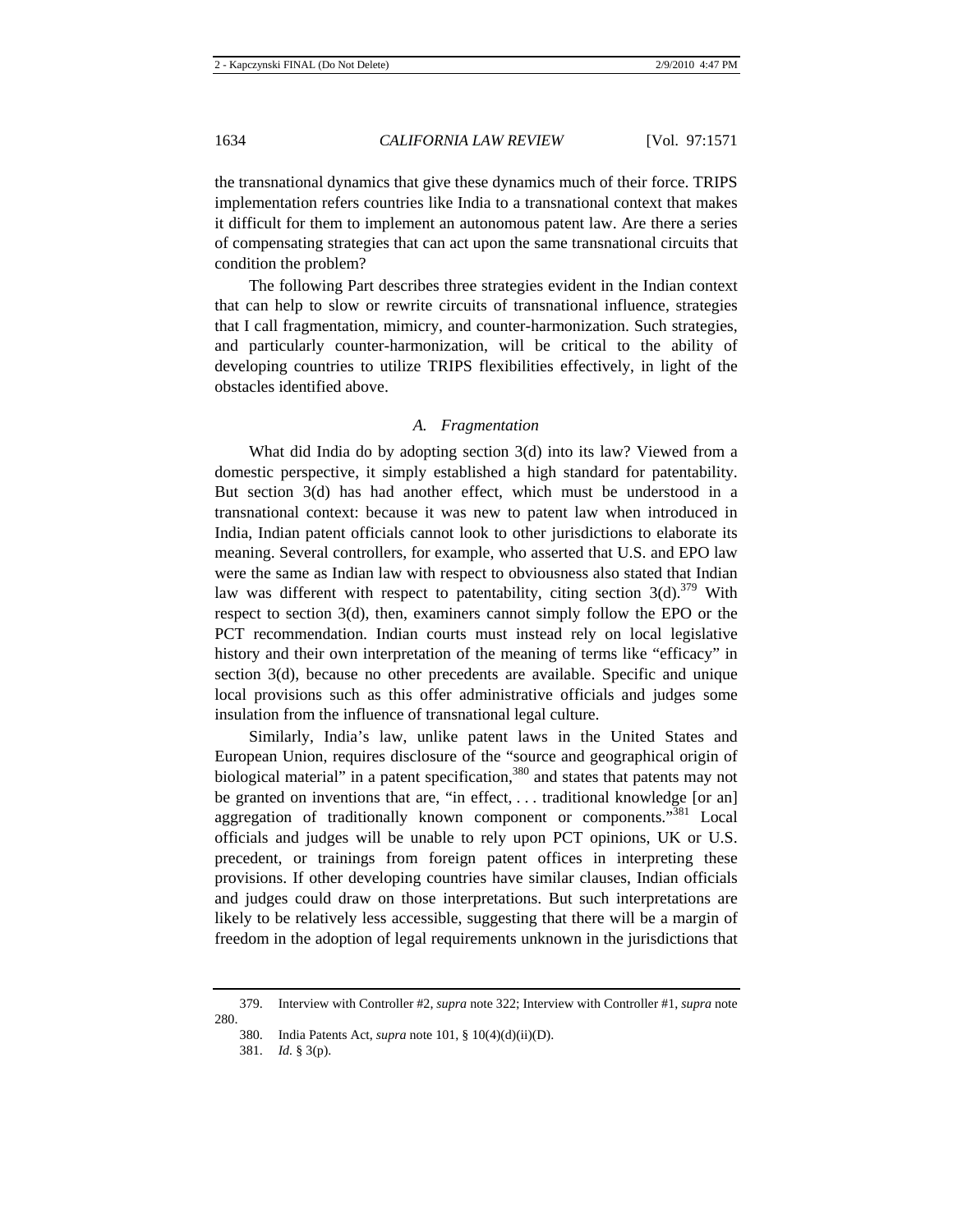largely constitute the transnational legal culture of patent law.<sup>382</sup>

Both examples are instances of a strategy that I call fragmentation, which involves the adoption of unique or semi-unique national variations in law that create legal "friction," impeding the flow of the transnational circuits that challenge countries' abilities to implement autonomous local law. Such friction clearly diminishes the effects of transnational legal culture, but it also counters the transnational pressures on administrative resources. Fragmented provisions counteract one of the central aims of recent international IP law-making endeavors: the reduction of transaction costs for multinational companies seeking exclusive rights around the world. Both section 3(d) and the geographic origin and traditional knowledge requirements generate specialized requirements that oblige applicants to tailor their applications to the jurisdiction in question, increasing the costs of applying, and potentially decreasing the cost of local implementation.

A major benefit purportedly provided by the PCT system is a single application form that all PCT members must accept.<sup>383</sup> Applicants can amend their claims after filing that application in national offices, and must do so to comply with specialized local law.<sup>384</sup> This entails costs. If the requirements of Indian applications are treated as obligatory and if failure to comply with them provides grounds for rejection or invalidation of a patent, the applicant must bear the cost of tailoring his application or run the risk that it will be rejected. This relative increase in costs for multinationals is likely an unintended sideeffect of fragmented patent provisions, but one that might ameliorate some of the impact of the disparities in administrative resources. Applicants will either provide more information to local offices or decide that tailoring their applications to the local requirements is not worth the costs, thus reducing the number of applications.

Fragmentation is a way of making a country less locatable to the transnationalized dynamics of patent law today—of introducing friction into the transnational circuits of influence discussed above. It can generate a small amount of protection from the flood of applications associated with joining the PCT, but only if protection in the jurisdiction is not worth the additional cost to applicants of tailoring their applications. It can also permit local patent officers to interpret their law more autonomously, but only if local officials are sophisticated and motivated enough to use this margin of freedom to do so. It

<sup>382.</sup> Alternatively, if the interpretations of other developing country jurisdictions were available, India could take advantage of some of the benefits of counter-harmonization. *See infra* Part IV.C.

<sup>383.</sup> World Intellectual Prop. Org., PCT Applicant's Guide—International Phase 5 (2009). Nearly 70 percent of patent applications in India today are filed through the PCT, presumably in part because of this advantage. *See* IPO Annual Report 2008, *supra* note 155, at app. C.

<sup>384.</sup> The PCT guarantees that applicants through the PCT system must have at least one opportunity to amend their claim. PCT, *supra* note 325, art. 28(1).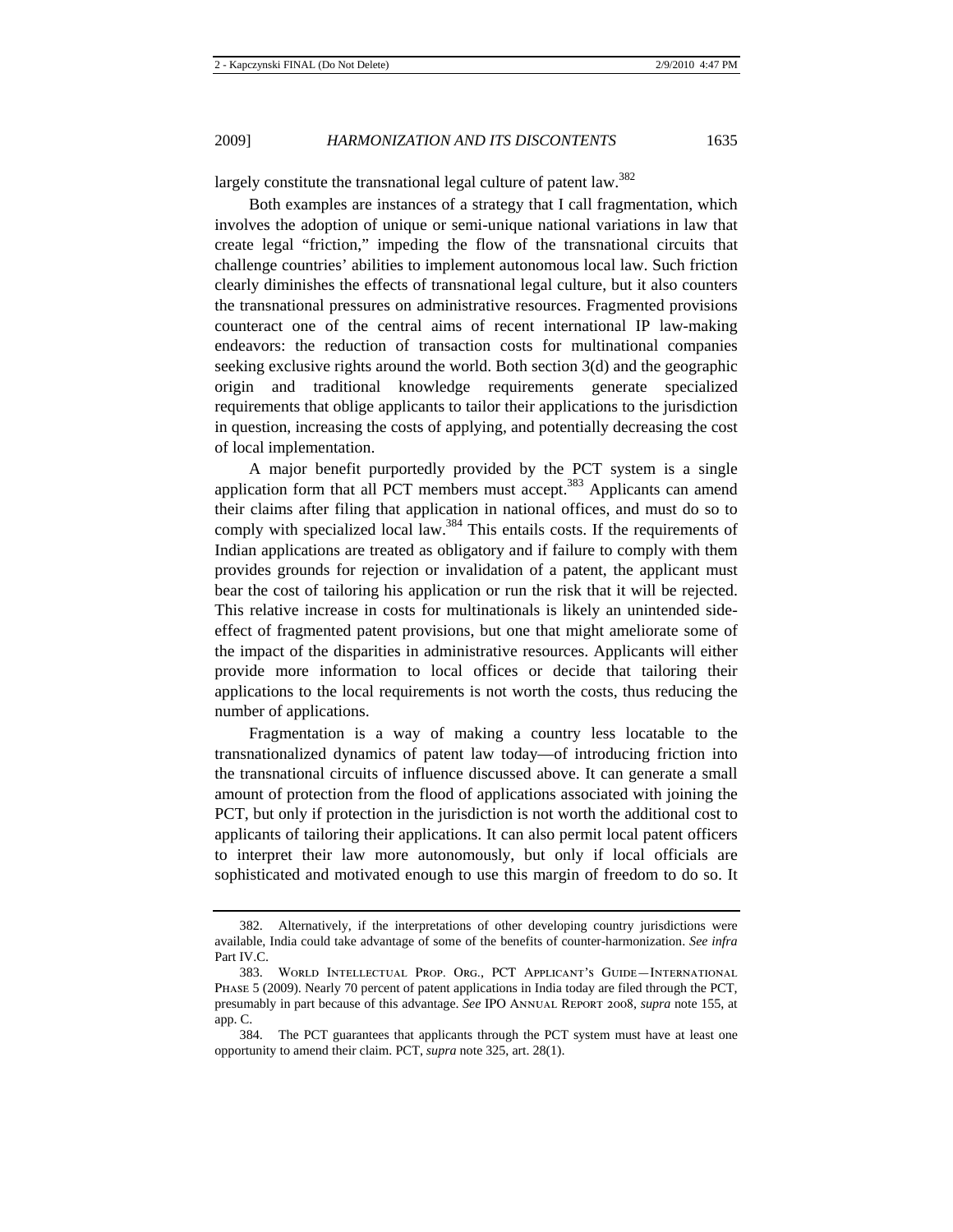may be difficult, especially in the most resource-constrained settings, to generate the distance from transnational legal culture needed to implement a strategy of fragmentation. It is common for a developing country's laws to fail to make use of even the most basic TRIPS flexibilities, in part because of the role of "technical assistance" from organizations like WIPO.<sup>385</sup> Fragmentation is thus likely to be a strategy of fairly limited scope.

#### *B. Mimicry*

Might countries also use the transnational nature of patent law discourse to their advantage, to undermine some of the effects of unilateral pressure, for example? One such strategy illustrated in the Indian context can be called mimicry, which I define as a strategy of transformative copying.<sup>386</sup> Here, "recipient" countries model and legitimate their local law with reference to the law of "dominant" countries. But rather than adopt wholesale the meanings of these provisions, these texts are revised or reinscribed. Mimicry is legal transplantation with a difference.<sup>387</sup> Transplantation designates the simple "moving of a rule of law or a system of law from one country to another."<sup>388</sup> It identifies a kind of mindless borrowing; "transplanted" rules are typically not transformed when adopted, though they may evolve once implemented.<sup>389</sup> Mimicry, in contrast, is a dynamic reworking cast as a sharing or borrowing.

The Indian context offers an illuminating example of the practice. Recall *Roche v. Cipla*. There, the Delhi High Court denied a preliminary injunction against an alleged patent infringer, concluding that the disparity in price between the generic and patented version of the drug would work irreparable harm for patients who could no longer afford the medicine. In defending this interpretation, the court in two prominent places cited the U.S. case of *eBay v. MercExchange*. 390 In the first reference, the court articulated the general

<sup>385.</sup> On the limited use of flexibilities in developing countries, see Sisule F. Musungu, United Nations Dev. Programme (UNDP) Reg'l Serv. Centre for E. and S. Afr., Access to ART and Other Essential Medicines in Sub-Saharan Africa: Intellectual Property and Relevant Legislations (Sept. 2007), *available at*  http://www.soros.org/initiatives/health/focus/access/

articles\_publications/publications/artafrica\_20090313. On concerns about the nature and influence of WIPO technical assistance, see World Intellectual Prop. Org., Proposal to Establish a Development Agenda for WIPO: An Elaboration of Issues Raised in Document WO/GA/31/11, Apr. 6, 2005, *available at* http://www.wipo.int/meetings/ doc\_details.jsp?doc\_id=42376.

<sup>386.</sup> My use of the term here shares something with Homi Bhabha's influential articulation of the concept. Bhabha uses it to refer to "a sign of a double articulation; a complex strategy of reform, regulation and discipline, which 'appropriates' the Other as it visualizes power." Homi BHABHA, THE LOCATION OF CULTURE 122 (2004). Mimicry designates a form of "almost the same, *but not quite*," that is "at once resemblance and menace." *Id.* at 123.

<sup>387.</sup> For the classic work on legal borrowing, see Watson, *supra* note 107, at 21.

<sup>388.</sup> *Id.*

<sup>389.</sup> *Id.* at 27, 95–96.

<sup>390. 547</sup> U.S. 388 (2006).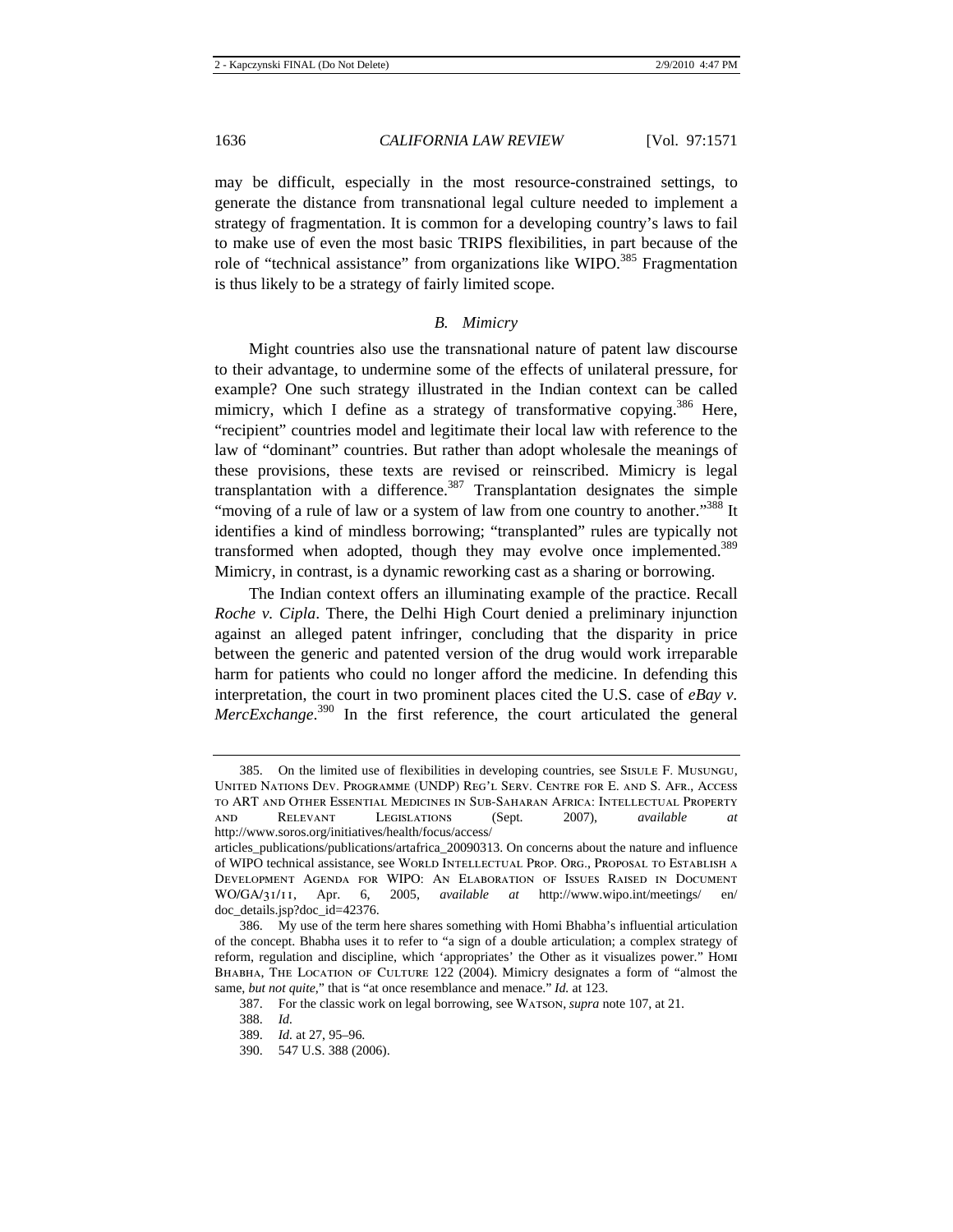principle that "courts should examine the claim for interlocutory injunction with some degree of circumspection," defending this by noting that

[t]his view accords with the trend in the United States, where in *eBay v. MercExchange*, the Supreme Court of United States rendered a significant judgment relevant in the present context . . . . The Supreme Court . . . held that courts should consider the traditional four-factor test for issuance of an injunction, (i.e. existence of prima facie case, balance of convenience, irreparable injury and public interest) and should not issue injunctions automatically. Such an approach has been also favoured by two decisions of this court. . . . The Calcutta High Court too has endorsed this view. $391$ 

The court invokes *eBay* again in its discussion of the central holding of the case. After declaring that "the Court cannot be unmindful of the right of the general public to access life saving drugs which are available and for which such access would be denied if the injunction were granted," it says "[e]ven the United States Supreme Court was not unmindful of such considerations when recently it disavowed the liberal practice of granting injunctions, and underlining [*sic*] the necessity of weighing relevant factors, including public interest, in *eBay*."392

Why the pointed references to *eBay*? There is of course a resemblance between the standard invoked by the *Roche* court and that invoked in *eBay*, 393 but it is at best skin deep. The Indian cases cited by the court in the first reference reflect skepticism towards injunctions not found in contemporary U.S. cases, and that renders preliminary injunctions in patent cases very difficult to obtain.394 And while one could fit the reasoning of the *Roche* court under the "public interest" prong of the *eBay* test, it will surprise no one

<sup>391.</sup> *Roche v*. *Cipla*, ¶ 63, I.A 642/2008 IN CS (OS) 89/2008 (Delhi H.C., Mar. 19, 2008), *available at* http://www.i-mak.org/storage/F%20Hoffmann%20La%20Roche%20v%20Cipla% 20Ltd%202008.pdf (internal citations omitted).

<sup>392.</sup> *Id.* ¶ 85.

<sup>393.</sup> For example, the cases the *Roche* court refers to do hold that to obtain a preliminary injunction "the plaintiff in a patent case must show a prima facie case of an infringement, and further that the balance of convenience or an inconvenience is in his favour." Standipack Private Ltd. v. Oswal Trading Co., 2000 A.I.R. 23 (Del.) ¶ 20. *See also* Hindustan Lever Ltd. v. Godrej Soaps Ltd., 1996 A.I.R. 367 (Cal.) ¶ 59 (reflecting the same standard). It is not surprising that Indian and U.S. courts invoke similar terms when evaluating injunctions in equity, given the influence of UK law in both jurisdictions.

<sup>394.</sup> One case states, for example, that injunctions will be denied in India "when the patent in question is a new one the validity of which has not been established in any legal proceedings and the validity whereof is under serious dispute or challenge." *Hindustan Lever Ltd*., A.I.R. ¶ 12. Another case declares that "in a patent case the onus of showing a prima facie case justifying the grant of an injunction is a heavy one and it's comparatively easy for the respondent to establish a defence sufficient to prevent the grant of such an injunction." *Standipack Private Ltd*., A.I.R. ¶ 20. The third indicates that "[s]tultification of defendant's investment, loss of employment, public interest in the product (such a life saving drug), product quality coupled with price, or the defendant being smaller in size, may go against the plaintiff." Franz Xaver Huemer v. New Yash Engineers, 1997 A.I.R. 79 (Del.) ¶ 33.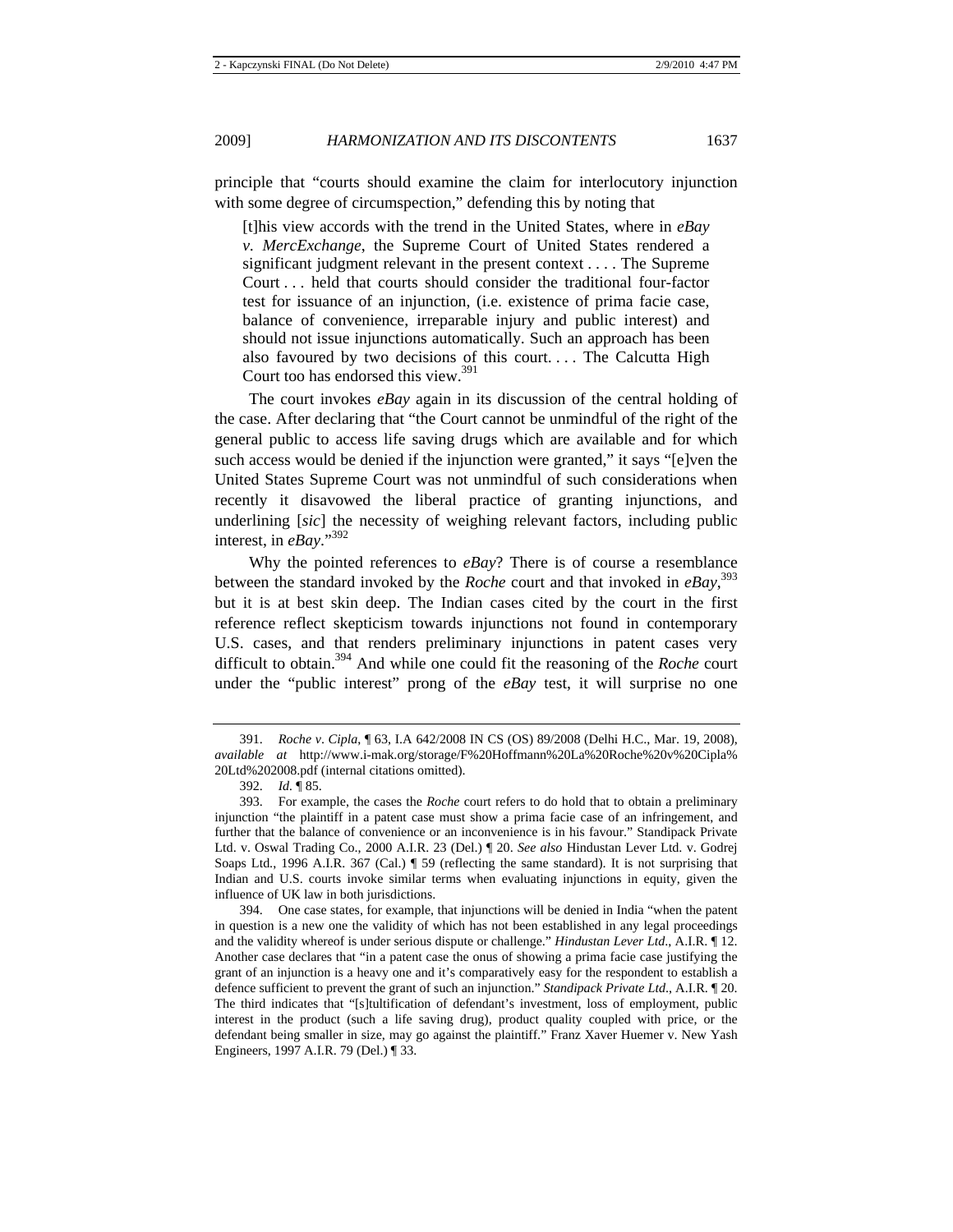familiar with the Federal Circuit to learn that the court has not done so. Rather, it has upheld injunctions issued by district courts over arguments that these injunctions would impede access to affordable medicines, $395$  noting, for example, that "the public interest includes consideration of whether, by shifting market benefits to the infringer while litigation is pending for patents that are likely to withstand the attack, the incentive for discovery and development of new products is adversely affected."<sup>396</sup>

It is to be expected that courts applying broad equitable standards will come to different conclusions in different contexts. Indeed, the "balance of convenience" may in fact tilt more decisively towards patent holders in the United States than in India.397 But given the differences in their approaches, the *Roche* court's insistent references to *eBay* is notable. It could be seen as a symptom of the effects of transnational legal culture on courts. On that theory, the difference would be unintended, and perhaps an example of the kind of wandering that those associated with the concept of legal borrowing have suggested occurs.<sup>398</sup> But a close reading of the case suggests instead that the references to *eBay* represent not a borrowing, but something more complex—a kind of mimicry, where the *Roche* court cites *eBay* precisely *because* it knows the difference.

*Roche*, as described above, has expansive implications that work against the interests of patent holders. To cast the decision as the simple application of standards adopted in the United States and the United Kingdom may lend some legitimacy to the court's decision, in domestic as well as international circles. If India's courts are viewed as applying the same standards as U.S. courts, it may be more difficult for the United States to object to the outcome of those cases. TRIPS itself may be difficult to apply to differential applications of the same formal standards.<sup>399</sup> By framing India's standards as being the same as those of the United States, Indian courts may also make it more difficult for countries like the United States and for multinational firms to publicly criticize their decisions.

Adopting similar language and laws but interpreting them differently and strategically casting local laws as analogous to those of high-protection jurisdictions may be appealing strategies that diminish some of the effects of

<sup>395.</sup> *See, e.g.*, Abbott Labs. v. Sandoz, Inc., 544 F.3d 1341, 1362–63 (Fed. Cir. 2008); Sanofi-Synthelabo v. Apotex, Inc., 470 F.3d 1368, 1383–84 (Fed. Cir. 2006).

<sup>396.</sup> *Abbott Labs*., 544 F.3d at 1362–63.

<sup>397.</sup> Courts in India might be responding, for example, to concerns about the lack of an effective antitrust framework, or out of different priorities associated with development. *See, e.g.*, *Hindusthan Lever Ltd.*, A.I.R. *¶* 13–14. The impact that patents have on access to medicines in a context largely without health insurance is also of course quite different than in a context where health insurance is common.

<sup>398.</sup> *See supra* note 389.

<sup>399.</sup> *See* Yoshifumi Fukunaga, *Enforcing TRIPS: Challenges of Adjudicating Minimum Standards Agreements*, 23 Berkeley Tech. L.J. 867, 903–06 (2008).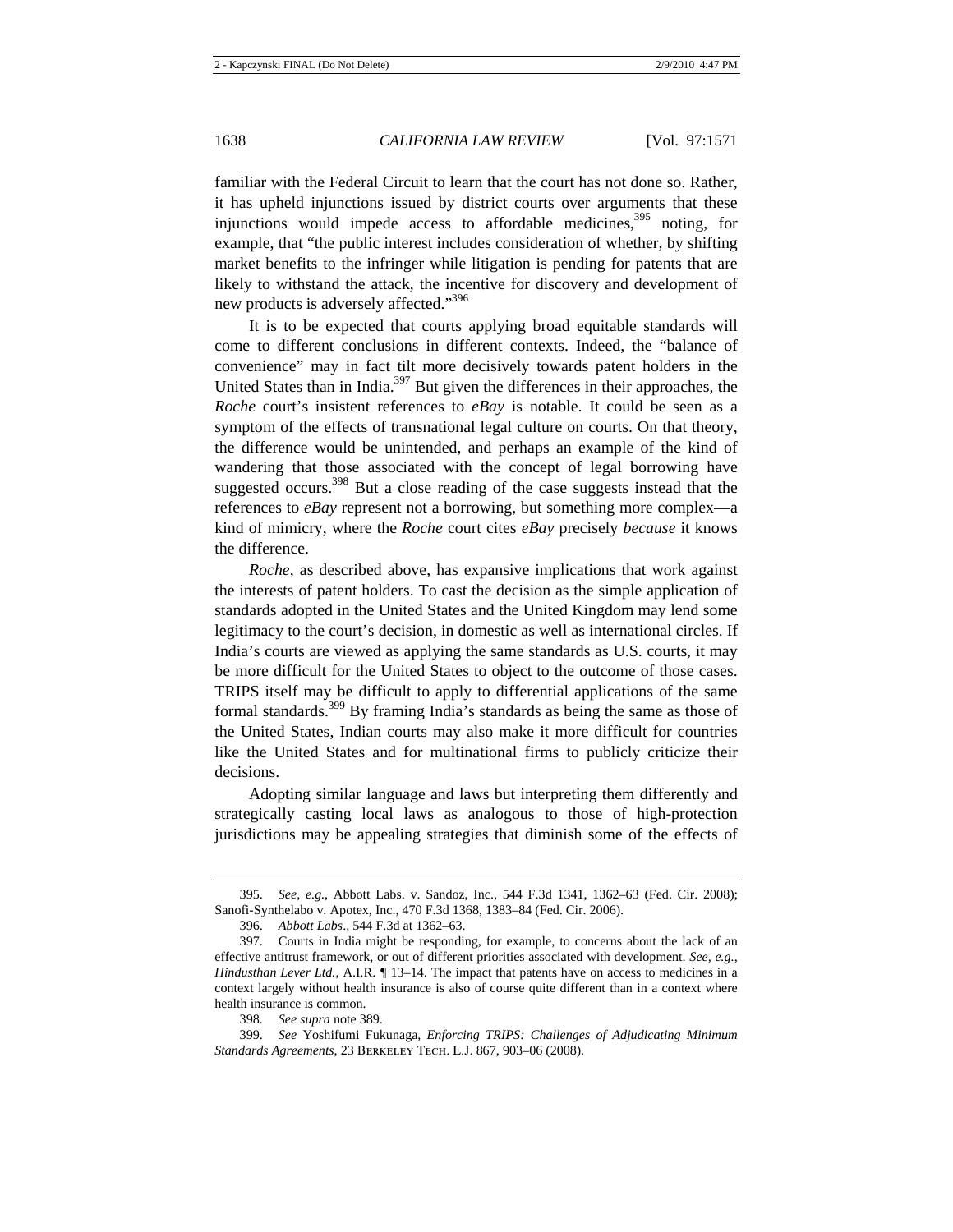unilateral pressure. But these strategies also have limitations, such as their susceptibility to the pull of transnational legal discourse. The court in *Roche* may be engaged in mimicry, but a later court may take the references to *eBay* more literally and move the doctrine toward subsequent U.S. decisions implementing *eBay*. Strategic citation of legal precedents from other jurisdictions may evolve into a more general adoption of foreign rules of law as the effects of transnational legal networks make themselves felt. Thus, it may thus be difficult to sustain mimicked interpretations over time.

## *C. Counter-Harmonization*

If countries with similar aims in TRIPS implementation coordinate their legal frameworks, they can reduce the collective administrative costs of adopting an alternative patent regime, create a transnational "counter-culture," and increase the costs to their opponents of extralegal retaliation. I call this process "counter-harmonization."400 It is a strategy that works less by resisting the transnational circuit of patent law than by rewriting it.

Counter-harmonization allows countries to pool their resources to lower administrative costs. The costs of identifying patents that fail provisions like section 3(d), for example, is high in India and relatively higher in countries with fewer administrative resources. But if multiple developing countries adopted such provisions, they could share the expense of identifying invalid patents, with wealthier developing countries effectively cross-subsidizing the examination efforts of poorer ones. Because firms file the same patents in multiple jurisdictions, oppositions drafted for one jurisdiction could be deployed in others, further expanding the pool of potential opponents and helping compensate for resource limitations in patent offices.

Courts and patent officials in counter-harmonizing countries could also look to one another for guidance and assistance. Counter-harmonization thus takes advantage of the same mechanisms as the influence of transnational legal culture, but in the opposite direction. More precisely, counter-harmonization facilitates the creation of a transnational counter-culture that shares the costs of implementing patent laws tailored to the needs of developing countries. Counter-harmonization might also provide a measure of protection against political retaliation from more developed countries, if it enhances the legitimacy of alternative interpretations of TRIPS and increases the overall costs of retaliating for developed nations.<sup>401</sup>

<sup>400.</sup> One might instead use the term to mark efforts by developing countries to impose their preferred form of harmonization on developed countries (for example, by seeking universal protection for traditional knowledge). I thank Peter Yu for this point. Because my interest here is in TRIPS implementation, I define counter-harmonization rather as a process whereby developing countries collectively adopt and implement an alternative regime of patent law keyed to their needs.

<sup>401.</sup> *See* Andrew T. Guzmán, How International Law Works: A Rational Choice Theory 46–48 (2008) (discussing the role that the overall cost of retaliation plays in discouraging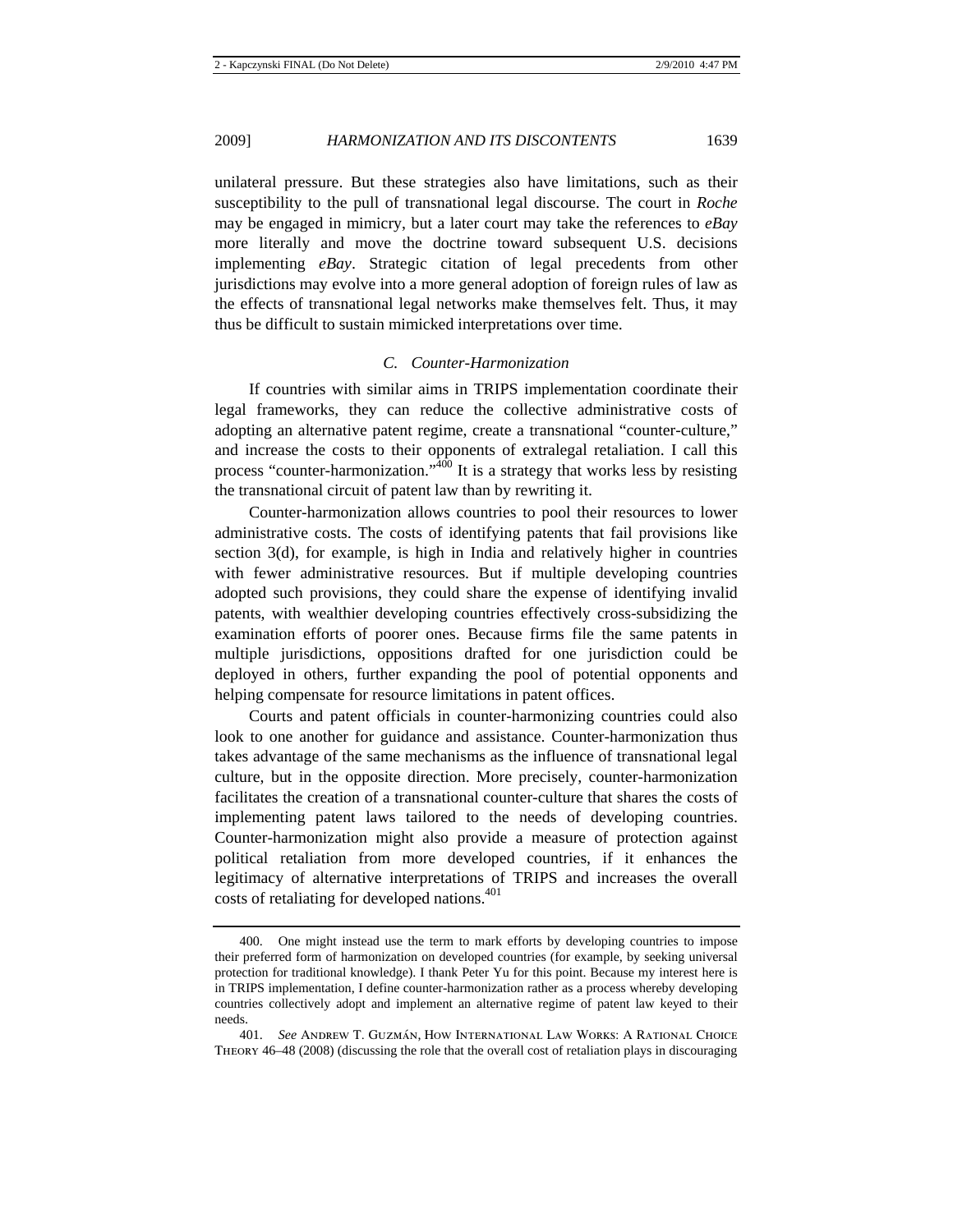Resource limitations, though, create an entry barrier to a system of coordination. The gravitational pull of the transnational legal culture dominated by developed countries, which will continue to have greater resources to conduct trainings and make their legal regimes accessible as models, also works against this strategy. While counter-harmonization can make political retaliation more expensive for developed countries, it can also make it more worthwhile. A set of unusual flexibilities adopted in one developing country may not be worth the effort of a concerted response. A set of coordinated flexibilities deployed in several countries is a more compelling target. Notably, high-protection jurisdictions are already targeting some of the flexibilities discussed in Part II. Some bilateral preferential trade agreements negotiated by the United States include obligations to issue second-use patents, restrictions on patent oppositions and compulsory licensing, and obligations to introduce forms of data exclusivity that might be susceptible to far fewer flexibilities than are patents.402 High-protection jurisdictions have also for many years sought to negotiate a Substantive Patent Law Treaty that would "adopt identical rules concerning what constitutes a novel and useful invention, when a technical advance meets the requirement for an 'inventive step' (nonobviousness), and how much information must be revealed by the patent disclosure.<sup>1403</sup> The recent Anti-Counterfeiting Trade Agreement negotiations launched by Japan and the United States could restrict countries' flexibilities with respect to remedies and introduce new requirements for customs' seizures of disputed medicines.404

Counter-harmonizing efforts thus cannot be expected to succeed in every case. Nonetheless, there are several reasons to see the counter-harmonization strategy as the most promising of the three. A more compelling target is also a more costly target, from the perspective of a retaliating country. Developing

402. *See* Richard D. Smith, Carlos Correa, & Cecilia Oh, *Trade, TRIPS, and*  Pharmaceuticals, 373 LANCET 684, 687 (2009).

403. *See* Reichman & Dreyfuss, *supra* note 3, at 90.

retaliation in the international context). Helfer, Alter, and Guerzovich offer an intriguing example of the potential benefits of counter-harmonization that is also judicialized. They discuss several rulings of the regional Andean Tribunal of Justice that have enforced Andean Community patent law to reject local patent reforms that increased the strength of patents. *See* Helfer, Alter, & Guerzovich, *supra* note 150, at 26–30. These rulings, they conclude, have "helped Andean countries to resist pressure from the United States to expand IP protection for foreign corporations." *Id.* at 46.

<sup>404.</sup> *See* U.S. Trade Representative, The Anti-Counterfeiting Trade Agreement—Summary of Key Elements Under Discussion 1, 3 (2009), *available at*  http://www.ustr.gov/sites/default/ files/uploads/factsheets/2009/asset\_upload\_file917\_15546.pdf. The negotiations do not currently include developing countries, but signatories would likely press other countries to join any agreement concluded. The recent push to define "counterfeit" medicines as those that violate patent rights (rather than as medicines that are substandard or violate a trademark) may also have important implications for generic producers. *See, e.g.*, Kevin Outterson, *Import Safety Rules and Generic Drug Markets*, *in* Import Safety: Regulatory Governance in the Global Economy (Cary Coglianese, Adam Finkel, & David Zaring, eds., forthcoming 2009).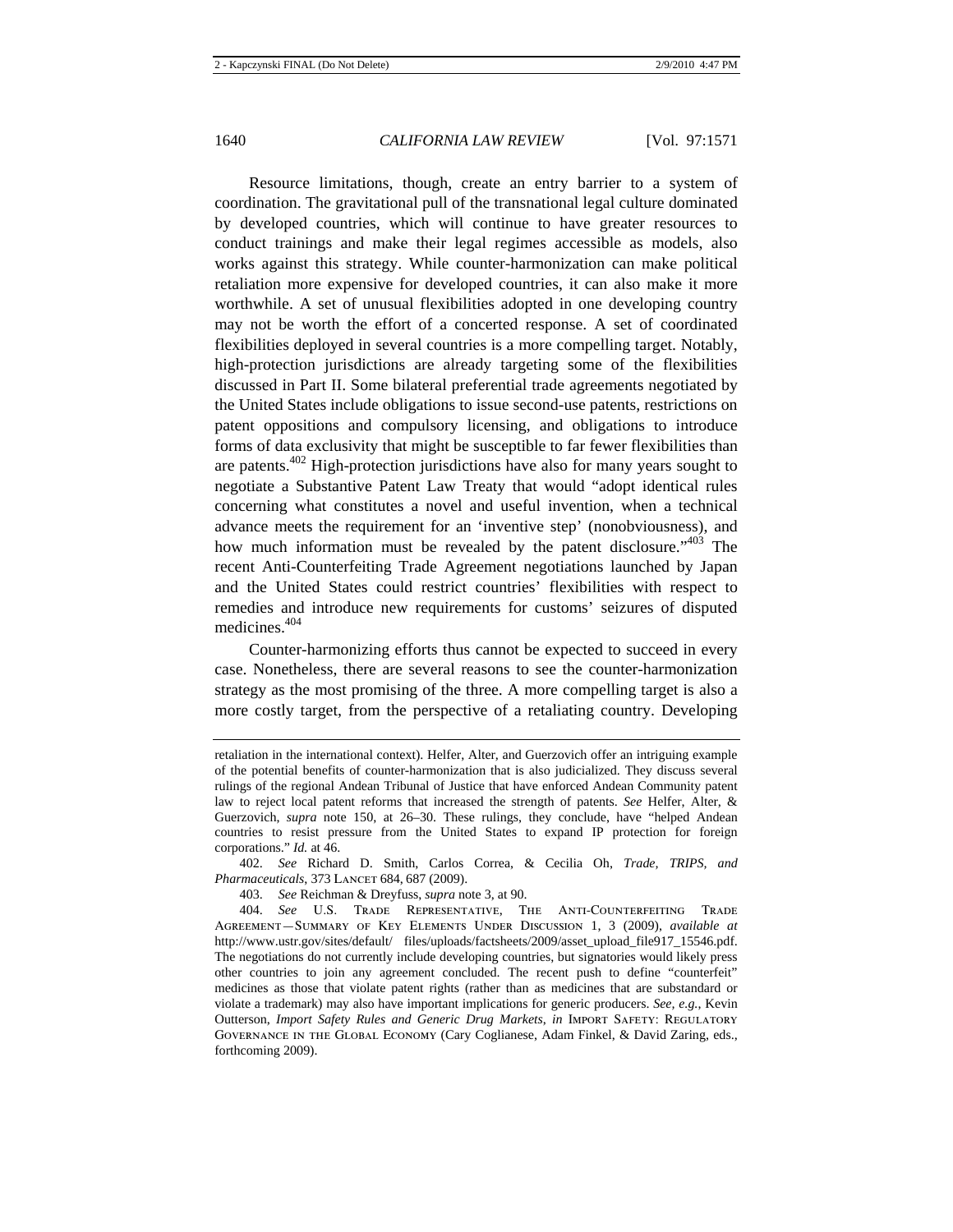countries that coordinate their flexibilities must forego some of the benefits of fragmentation, because it will be easier for transnational companies to identify and meet the requirements of their laws. But such laws also have independent purpose. Counter-harmonizing the requirement of reporting the source of genetic material, for example, could increase the likelihood that such reporting is done, and that failure to disclose is detected. That in turn would make it feasible to enforce limitations on patents obtained in violation of local rules on informed consent. If coordination is possible, developing countries likely have more to gain than to lose from the potential for increased adherence to such requirements.

India is well positioned to lead a new counter-harmonizing trend. It has developed innovative tools such as section 3(d) and its active pre-grant opposition system, and has sketched out others, such as limitations on injunction remedies. India has more technical capacity, resources, and political and economic power than many other developing countries, yet would itself benefit from sharing the burden of articulating and legitimating an alternative vision of patent law. Several national and transnational NGOs, as well as international agencies such as the WHO, lobbied for many of the pertinent provisions in Indian law, and therefore may be conduits to the introduction of elements of that law in other jurisdictions.405

Notably, there are already some signs that India could provide a new pole for counter-harmonization. The Philippines recently adopted a new exception to their patent law modeled on section 3(d) of the Indian Act. The law was explicitly modeled on India's law, which the WHO, among others, recommended.<sup>406</sup> More recently still, Zanzibar also adopted a similar provision.<sup>407</sup>

Oppositions are another emerging locus of coordination. In July 2008, the Brazilian Interdisciplinary HIV/AIDS Association announced that it had filed two oppositions to patents on Gilead's important anti-HIV drug Tenofovir one in Brazil, and another in India in conjunction with Indian NGOs.<sup>408</sup> The Indian application has yet to be resolved, but the Brazilian opposition was granted in September  $2008^{409}$  This was the first time a patent on an

<sup>405.</sup> See the Philippines example, *infra* note 406.

<sup>406.</sup> Senate of the Philippines, Comms. on Trade and Commerce & Health, Demography and Finance, Comm. Rep. No. 6, at 9 (Oct. 1, 2007) (on file with author). For the text of the new law, see An Act Providing for Cheaper and Quality Medicines, Amending for the Purpose Republic Act No. 8293 or the Intellectual Property Code, Republic Act No. 6675 or the Generics Act of 1988, and Republic Act No. 5921 or the Pharmacy Law, and for Other Purposes, Rep. Act No. 9502, §§ 5–6 (June 6, 2008) (Phil.), *available at* http://www.senate.gov.ph/republic\_acts/ra%209502.pdf.

<sup>407.</sup> Intellectual Property Act, 2008, § 3(v) (Zanzibar) (excluding from patentability "new uses or forms of known product or process") (on file with author).

<sup>408.</sup> *Brazil & India Are Increasingly Challenging Prices by Opposing Patents*, Economist Intelligence Unit, July 2, 2008, http://viewswire.eiu.com/index.asp?layout=ib3Article& article\_id=793514664&pubtypedid=1152462500&rf=0.

<sup>409.</sup> Médecins Sans Frontières, Press Release, Brazil Rejects Patent on an Essential AIDS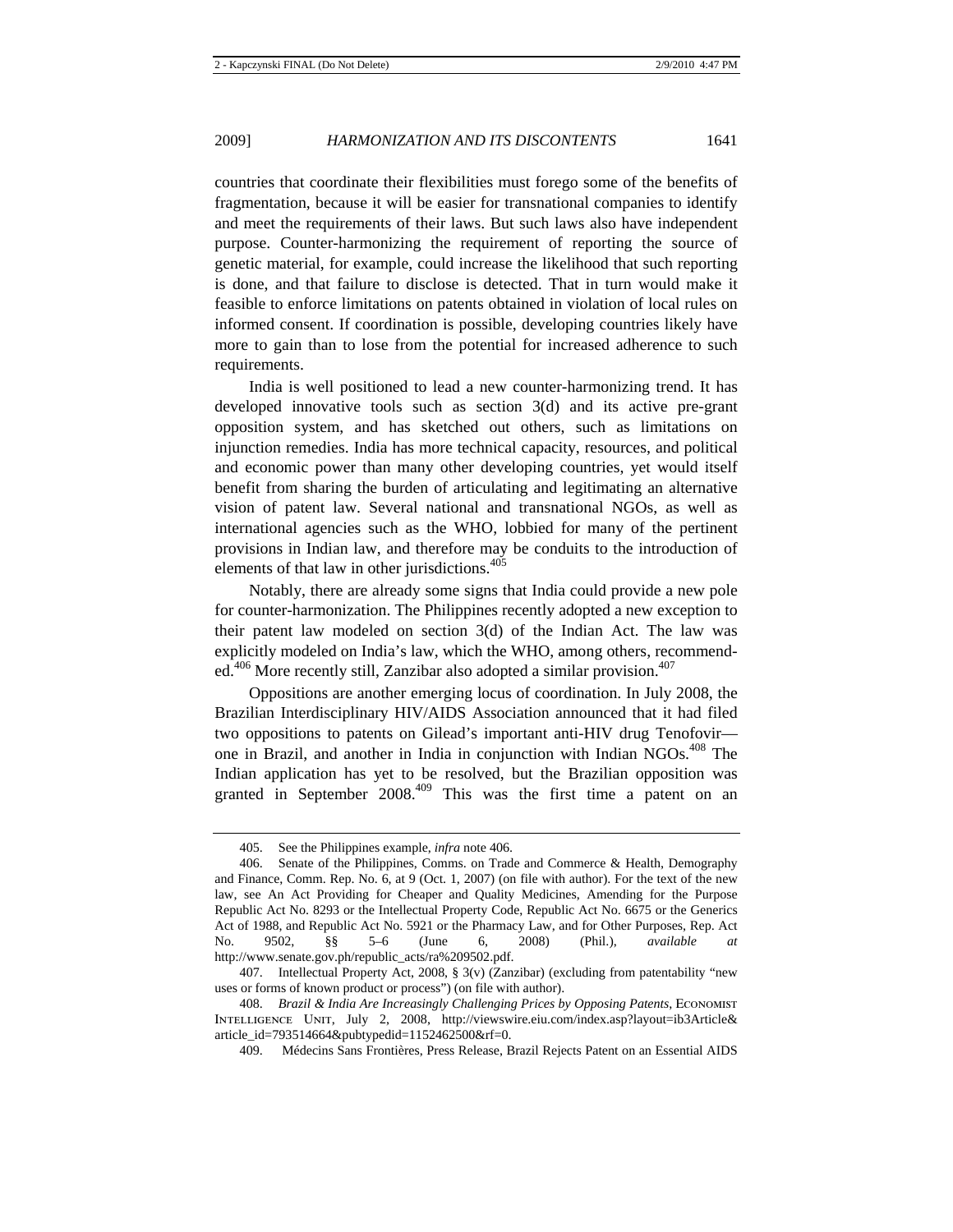antiretroviral drug had been denied in Brazil because of a pre-grant opposition.410 NGOs have also begun to explore the possibility of oppositions in other countries<sup>411</sup> and to publicize opposition decisions to facilitate their use in other developing countries. $412$ 

Others have noted the value that cooperation might have for developing countries seeking to implement TRIPS to their advantage.<sup>413</sup> But most of the discussion of collective action in the literature has focused on the domain of trade negotiations, and has assumed that "countries usually stand alone when it comes to translating WTO law into national policy."<sup>414</sup> The concept of counterharmonization identifies the potential benefits of coordination in the realm of implementation, and helps us identify the broad range of benefits that such coordination may provide. Developing countries that counter-harmonize may benefit not only from protection in numbers against threats of unilateral retaliation, but also from the ballast that such counter-harmonization can create against the effects of transnational legal culture and the cost savings it can provide to their administrative agencies. While strategies of fragmentation and mimicry can address some of the obstacles to the implementation of TRIPS flexibilities articulated above, counter-harmonization appears to have the greatest scope of the three strategies identified here.

#### **CONCLUSION**

To date, the academic conversation about the dynamics of TRIPS implementation has been largely theoretical. The primary aim of this Article has been to use an empirical case study approach to enrich our understanding of the nature and utility of TRIPS flexibilities, and of the potential for TRIPS to serve as a harmonizing force.

The Indian example shows that that TRIPS leaves developing countries a more diverse and wide-ranging set of flexibilities at the formal level than the existing literature typically suggests. If India implemented its adopted

Medicine (Sept. 3, 2008), *available at* http://www.msf.org/msfinternational/invoke.cfm?objectid= 28630EB3-15C5-F00A-251F391A2B46443A&component=toolkit.pressrelease&method=full\_html.

<sup>410.</sup> *Id.*

<sup>411.</sup> *See, e.g.*, Tahir Amin, I-MAK, Pre-Grant Patent Opinions in Vietnam and Their Role in Access to Medicines: A Brief Practical Guide (2006), *available* at http://www.law.fsu.edu/ gpc2007/materials/Pre-grantPatentObservationsinVietnam.pdf.

<sup>412.</sup> *See, e.g.*, I-MAK, Pharmaceutical Patent Case Law, http://www.i-mak.org/pharmapatent-decisions/ (last visited Nov. 11, 2009).

<sup>413.</sup> *See, e.g.*, Abbott & Reichman, *supra* note 275, at 985; Peter Drahos, *Four Lessons for Developing Countries from the Trade Negotiations over Access to Medicines*, 28 Liverpool L. Rev. 11, 24 (2007); Reichman, *supra* note 11, at 458; *see also* Sisule F. Musungu, Susan Villanueva & Roxana Blasetti, S. Centre, Utilizing TRIPS Flexibilities for Public Health Protection Through South-South Regional Frameworks (2004), http://apps.who.int/ medicinedocs/en/d/Js4968e/; Peter K. Yu, *Access to Medicines, BRICS*  Alliances, and Collective Action, 34 Am. J.L. & MED. 345, 394 (2008).

<sup>414.</sup> Deere, *supra* note 12, at 21.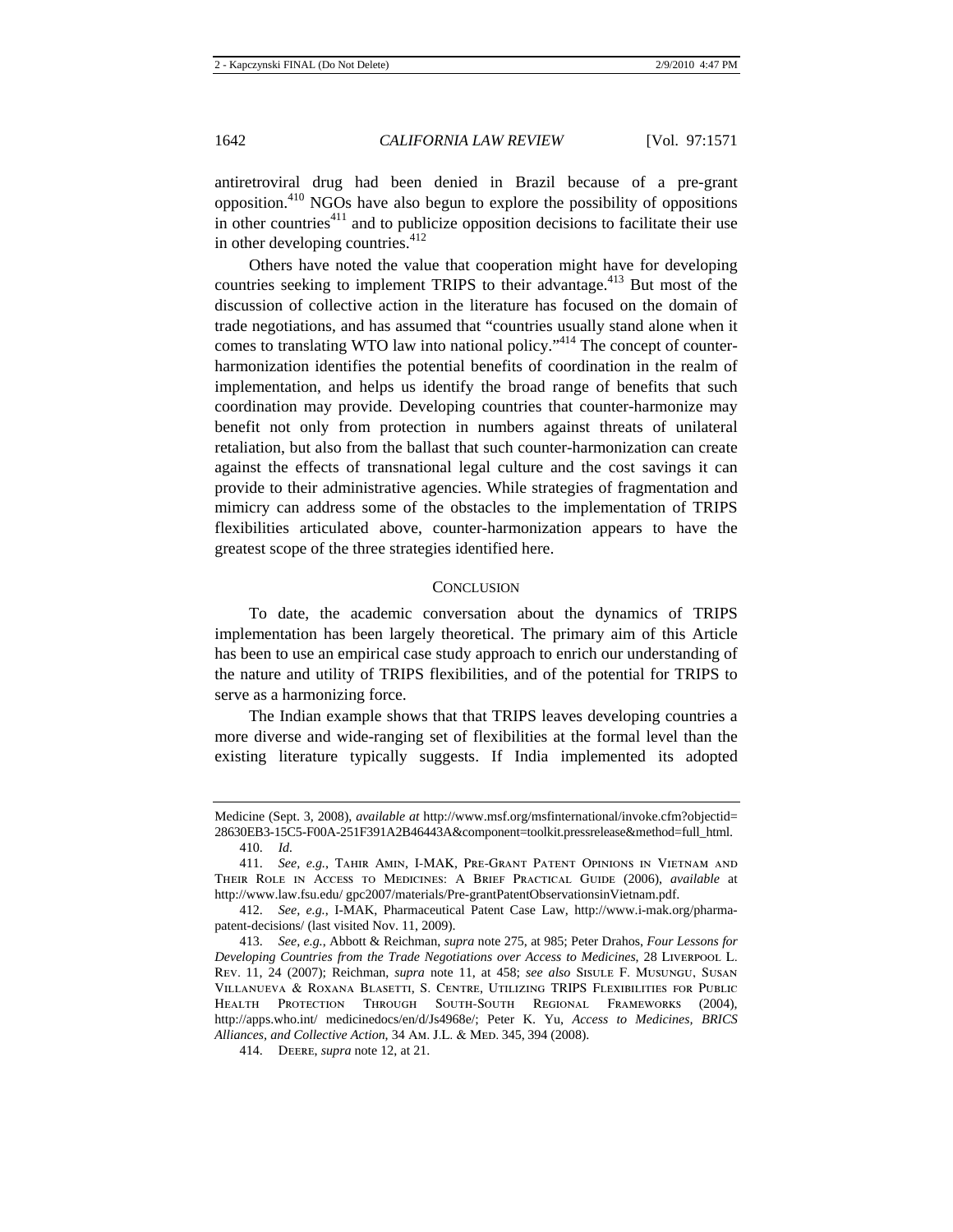flexibilities to their full potential, it could generate significant scope for competition in the pharmaceutical sector without ever issuing a compulsory license. TRIPS cannot force deep harmonization between countries because its formal standards permit countries to take materially different approaches to IP, deploying the substantive and procedural flexibilities that the Agreement permits. Nonetheless, TRIPS channels a strong harmonizing force. Resource limitations, the influence of a highly transnationalized legal culture dominated by high-protection jurisdictions, and the persistent threat of unilateral pressure all make it difficult for a country like India to effectively implement a relatively autonomous vision of patent law. Nonetheless, countries have recourse to compensating strategies of fragmentation, mimicry, and counter-harmonization that can counteract the transnational dynamics that militate against the use of flexibilities. While no silver bullet, the last strategy shows the most promise for countries seeking to take maximum advantage of TRIPS flexibilities. Because of India's leading role as a generic supplier in the world pharmaceutical market, and given the novelty and expansiveness of the implementation approach it has taken, the flexibilities adopted in the Indian patent context may well become central to new interpretive conflicts over TRIPS.

The case study offered here suggests that as we enter into the era of TRIPS implementation, we should expect a new period of political polarization—not over whether developing countries will adhere to TRIPS, but over what it *means* to adhere to TRIPS. In previous work, I have discussed the role of international agreements in constituting transnational "publics," by recruiting social actors into the terms of law as these groups compete for the instrumental and symbolic power of law.<sup>415</sup> This dynamic is also evidenced in the Indian context, as Part I shows: Indian firms and health activists were drawn into the terms of IP law through their encounter with TRIPS, and played an important role in recasting the terms of TRIPS as they pressed India to adopt the substantial flexibilities that it chose. Here I extend this perspective to include state actors. Rather than reject TRIPS, Indian government actors have engaged in creative acts of legal interpretation that take extensive advantage of known TRIPS flexibilities, and that have also generated new ones. $416$  In the process, India has paved the way for new interpretive disagreements over the meaning of TRIPS. The dynamic has clearly operated beyond India as well. The process of TRIPS implementation has more generally led developing countries to make new demands with regard to TRIPS reform, and to become "more active participants in global IP debates."<sup>417</sup>

Those who lobbied in favor of TRIPS have often spoken as if the primary question about the Agreement were whether or not developing countries would

<sup>415.</sup> *See* Kapczynski, *supra* note 8, 880–81.

<sup>416.</sup> On the role of TRIPS in Parliamentary debates in India, see *supra* note 91.

<sup>417.</sup> DEERE, *supra* note 12, at 119.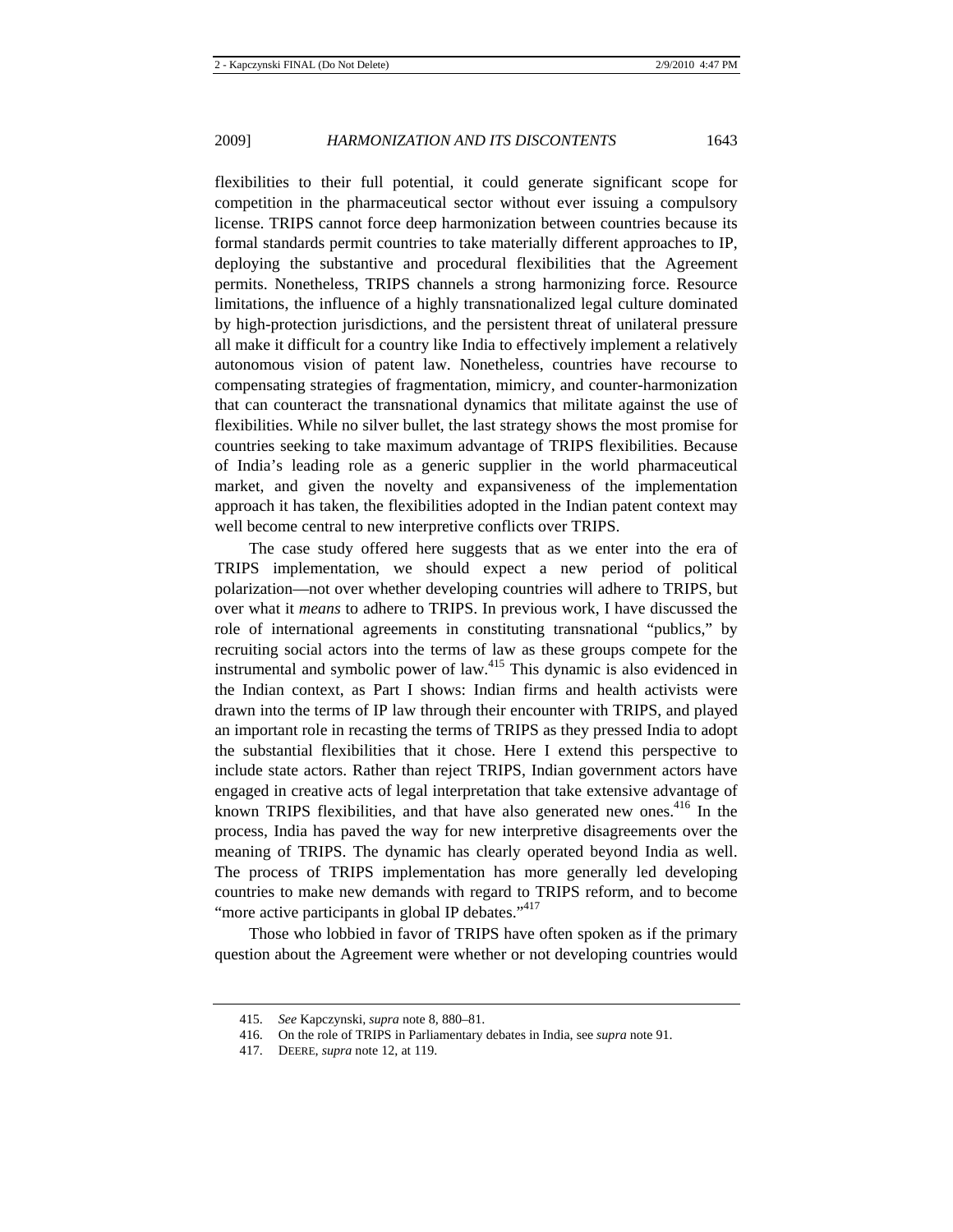comply with it.<sup>418</sup> Notably, leading voices in that group have begun to reassess that view, recognizing that they crafted a *legal* agreement, and thus entered into an interpretive struggle with their opponents (understood here to be developing country governments). Perhaps the single most important figure behind the TRIPS Agreement, Jacques Gorlin, recently had this to say:

The biggest problem [for] those of us who were involved in the take off of TRIPS is that, after the TRIPS agreement went into effect, the lawyers took over. Most of us who have a background, not in intellectual property, but in trade, looked at the TRIPS agreement not so much as a legal instrument but as more of a political document that included minimum standards of intellectual property protection.<sup>419</sup>

Another key advocate of TRIPS, Charles Levy, came to a similar conclusion: "Those of us involved in the negotiations thought that, for the most part, we had a clear idea of what the provisions meant. Now, even what should be the most straightforward provisions are being challenged."<sup>420</sup> He concluded: "we underestimated the ability of countries to reinterpret the commitments in TRIPS to respond to domestic political and economic pressures."<sup>421</sup>

According to these accounts, key proponents of the Agreement misunderstood the potential of the legalization of their political victory to provide flexibility to their opponents. Or, they failed to realize that countries like India did not need to cheat; they could lawyer instead. This view supports the long tradition within trade law scholarship that argues that legalization of the world trade regime will benefit countries with relatively less economic power. 422 But as this Article shows, the implications of legalization in the Indian context have been far more complex than the statements of Gorlin and Levy, or a simple identification between legalization and the leveling of power differences, suggest. It is true that TRIPS leaves developing countries substantial flexibility, and that India has been able to craft a creative new patent

<sup>418.</sup> *See supra* note 10.

<sup>419.</sup> Jacques J. Gorlin, *U*.*S*. *Industries, Trade Associations, and Intellectual Property Lawmaking*, 10 CARDOZO J. INT'L & COMP. L. 5, 5 (2002). Gorlin acted as the chair of the Intellectual Property Committee, the chief lobbying force behind TRIPS. *See* SELL, *supra* note 37, at 1–2.

<sup>420.</sup> Levy, *supra* note 10, at 791. Levy was counsel to the Intellectual Property Committee.

<sup>421.</sup> *Id.* A further example of the dynamic Levy speaks of comes from China, and a recent dispute brought by the United States over copyright piracy. Industry representatives regularly complain of what they characterize as rampant disregard in China for international copyright law. But it turns out that those obligations are not as clear as industry, or the United States, have insisted. The recent dispute generated a substantial loss for the United States, and a victory for China, which argued that TRIPS did not oblige it to criminalize copyright piracy below a certain value threshold. *See* Panel Report, *China—Copyright*, *supra* note 217.

<sup>422.</sup> *See, e.g.*, John H. Jackson, World Trade and the Law of GATT 763–65 (1969); James McCall Smith, *The Politics of Dispute Settlement Design: Explaining Legalism in Regional Trade Pacts*, 54 Int'l Org. 137, 148 (2000); *see also* Kenneth W. Abbott & Duncan Snidal, *Hard and Soft Law in International Governance*, 54 Int'l Org. 421, 447 (2000) ("[T]raditional legal scholars generally agree that legalization aids weak states.").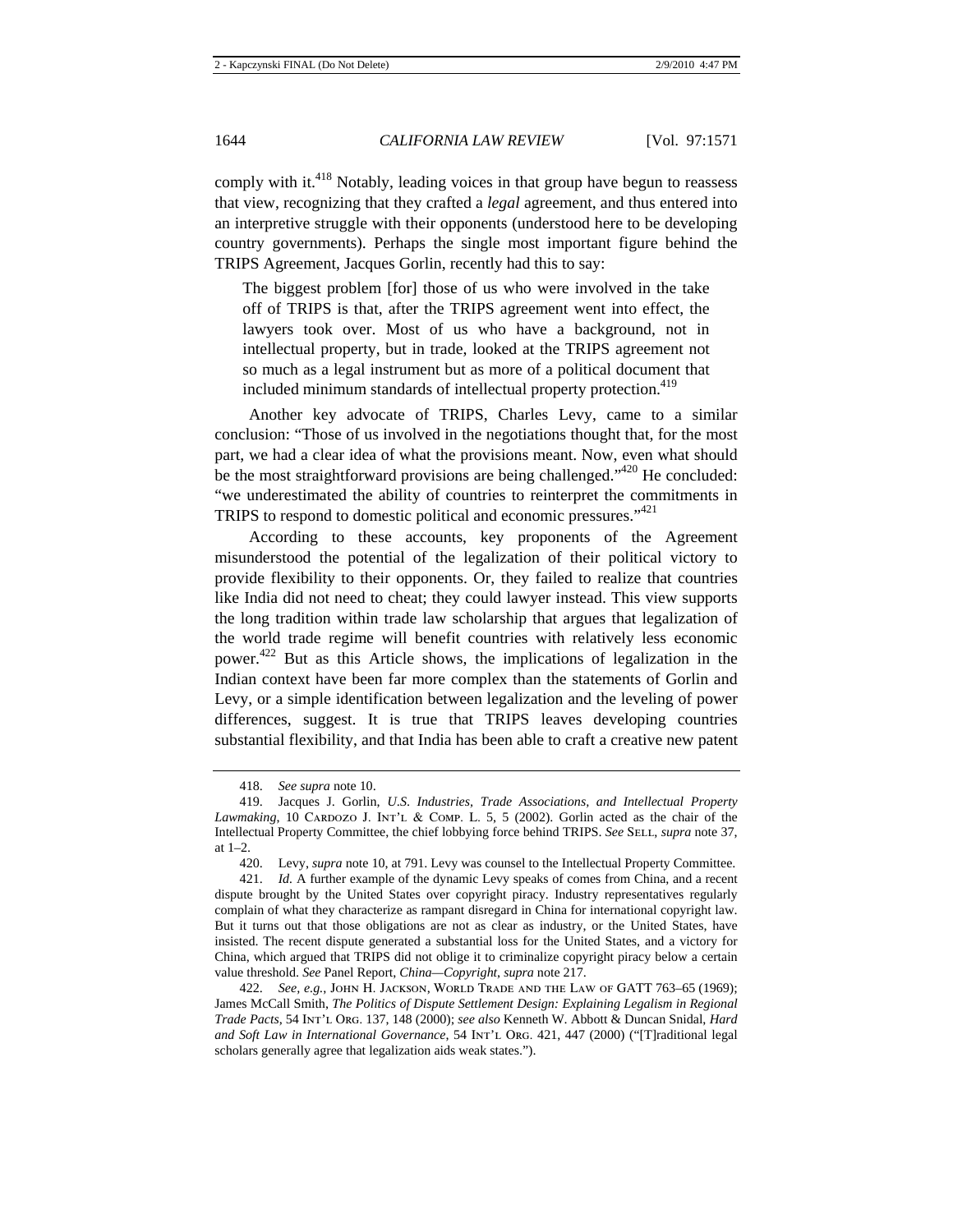law that could produce dramatically more competition in the pharmaceutical sector than other TRIPS-compliant countries enjoy. But it is equally clear that it is quite difficult for developing countries—even those as comparatively wellresourced and powerful as India—to make practical use of the legal flexibilities that the Agreement permits. (Recall too that many other developing countries have implemented IP laws that are more restrictive than TRIPS requires, in part because of the same resource limitations, transnational cultural circuits, and extralegal pressures that influence the implementation of India's law.)<sup>423</sup> Even a highly flexible agreement such as TRIPS sets up a strong harmonizing dynamic, because it inserts countries into a transnational circuit that fills in the gaps in the Agreement.

Such pressures are not independent of the dynamic of legalization, but are shaped by it. The standardization of patent laws makes resource disparities more acute, because developing country offices face a rapidly growing field of transnational applicants who can spend substantial sums on patenting and take advantage of economies of scale through systems like the PCT. Technical assistance such as that provided to India by the EPO is predicated on the general similarity of the laws in question. (It is difficult, for example, to imagine that the kind of technical assistance offered in the patent context could be offered or received with respect to India's personal law.)<sup>424</sup> The pressure that may be exerted by developed countries outside of the realm of TRIPS, though it may in fact be somewhat constrained by the Agreement, also can work in tandem with the Agreement, pressing countries away from more ambitious interpretations of the Agreement's provisions. Countries can, as I have shown, slow or rewrite these circuits of transnational influence, using strategies like fragmentation, mimicry, and counter-harmonization. While the last strategy is the most promising, none offer a simple solution to the dilemmas produced by the attempt to comply with TRIPS while creatively adapting its requirements to local needs.

The notion that TRIPS implementation can be expected to lead to a new period of political polarization about what it means to adhere to TRIPS also brings a new perspective to the debates about the "constitutionalization" of the WTO. Such debates have today become "the centre of academic writing" in the field of trade law.<sup>425</sup> From the beginning of the transition from the GATT to the more formal, institutionalized WTO, "the idea that the WTO might be constitutionalizing began to take hold."426 Notably, the term has come into use

<sup>423.</sup> *See* Deere, *supra* note 12, at 13, 159–61, 203–04.

<sup>424.</sup> Under India's system of "personal law," many aspects of family law turn on the religion of the parties involved. *See, e.g.*, Seval Yildirim, *Expanding Secularism's Scope: An Indian Case Study*, 52 Am. J. Comp. L. 901, 913 (2004).

<sup>425.</sup> Jeffrey L. Dunoff, *Constitutional Conceits: The WTO's 'Constitution' and the Discipline of International Law*, 17 EUR. J. INT'L L. 647, 650 (2006).

<sup>426.</sup> Deborah Z. Cass, The Constitutionalization of the World Trade ORGANIZATION 16 (2005).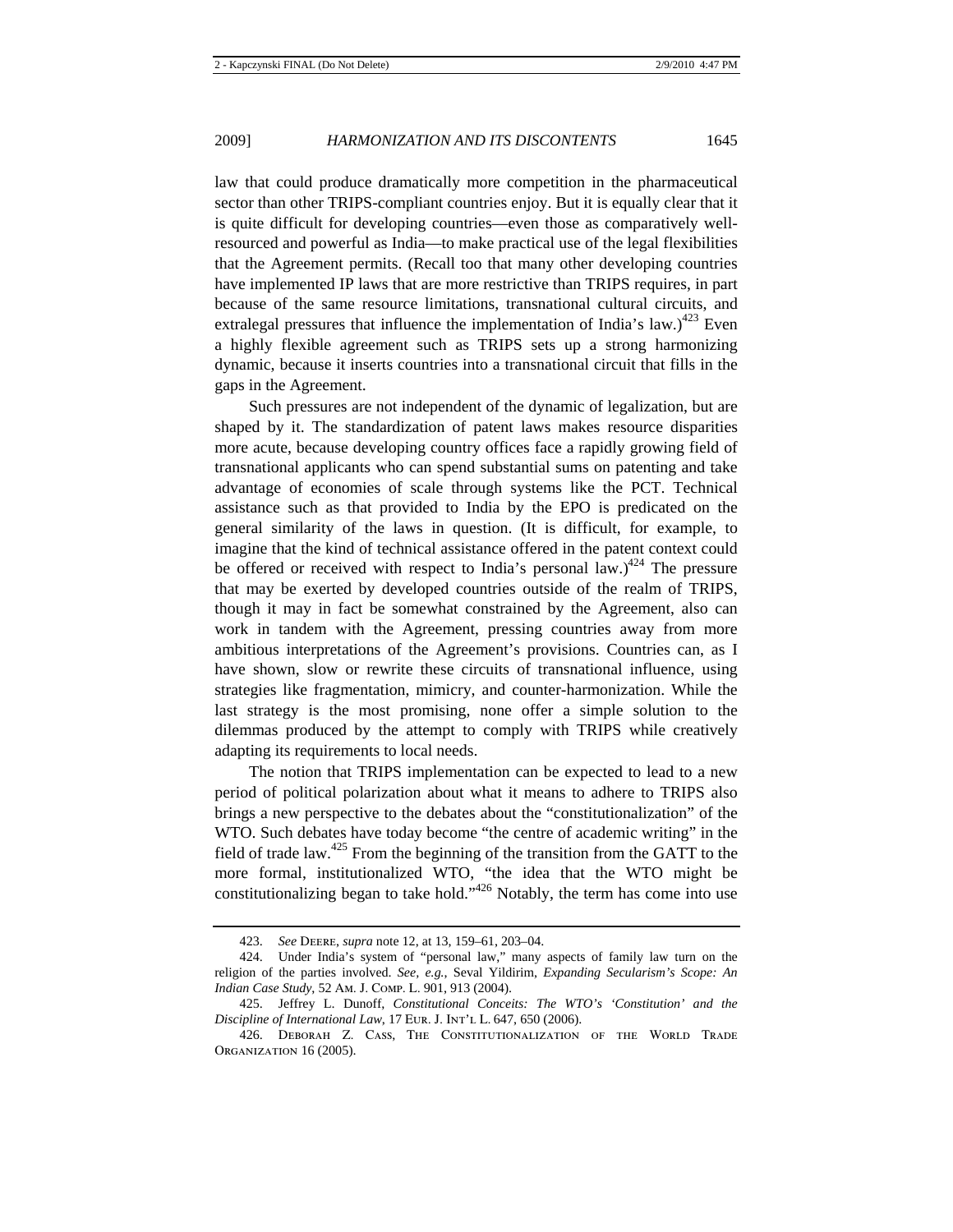without any agreement about what it means, and despite considerable unease about its suitability and implications.427 Constitutions are, of course, identified with national-level governance. In the United States in particular they are identified with a unitary written text that serves as a broad national charter, establishing not only basic structures of government but also normative principles that define the aspirations of a national community. If this is the model, there are clearly many reasons that the term "constitutional" is a poor fit for the WTO. Those who find value in the use of the term note, however, that it is "difficult to say what is the core meaning of 'constitution', and what is a trope," and charge those who reject the term outright with a "false rigidity" that prevents us from identifying and talking about aspects of the world trading order that may have features associated with constitutions.<sup>428</sup>

Deborah Cass has usefully identified the three dominant visions of the constitutionalization of the WTO.<sup>429</sup> The first, "institutional managerialism," is associated most prominently with the influential trade law scholar John Jackson. Jackson identifies the term with the process of institutionalization, which he in turn associates with greater predictability and rule-orientation.<sup>430</sup> He presents the constitutionalization of trade law as both desirable and inevitable. As he puts it, "To a large degree, the history of civilization may be described as a gradual evolution from a power oriented approach, in the state of nature, towards a rule oriented approach," and he asserts that "to a certain extent this same evolution must occur" in international law.<sup>431</sup> The trend is also to be welcomed, particularly in trade law, because it promises "less reliance on raw power," "a fairer break for the smaller countries, or at least a perception of greater fairness," and structure that is both reasonably predictable and reasonably open to the influence of engaged citizens.<sup>432</sup>

A second vision, that of "rights-based constitutionalism," is most prominently associated with Ernst-Ulrich Petersmann.<sup>433</sup> This theory equates constitutionalism with the defense of the "equal rights of the citizens against" abuses of government power.<sup>434</sup> More controversially, it asserts that economic

432. *Id.* at 53–54.

<sup>427.</sup> *Id.* at 16–18.

<sup>428.</sup> Joel P. Trachtman, *The Constitutions of the WTO*, 17 Eur. J. Int'l L. 623, 623, 626 (2006).

<sup>429.</sup> Cass, *supra* note 426, at 21–22; *see also* Dunoff, *supra* note 425, at 651 (offering the same typology).

<sup>430.</sup> John H. Jackson, The World Trade Organization: Constitution and JURISPRUDENCE 6 (1998) (identifying the constitution of the WTO as its "institutional structure," including its treaties and dispute-settlement processes); John H. Jackson, Restructuring the GATT System 51 (1990) (identifying constitutionalism with a shift from a "power-oriented" system to a "rule-oriented" system) [hereinafter Jackson, Restructuring GATT]; *see also*  Cass, *supra* note 426, at 100–01, 103.

<sup>431.</sup> Jackson, Restructuring GATT, *supra* note 430, at 52–53.

<sup>433.</sup> Cass, *supra* note 426, at 145.

<sup>434.</sup> Ernst-Ulrich Petersmann, *How to Constitutionalize International Law and Foreign Policy for the Benefit of Civil Society?*, 20 MICH. J. INT'L L. 1, 1 (1998).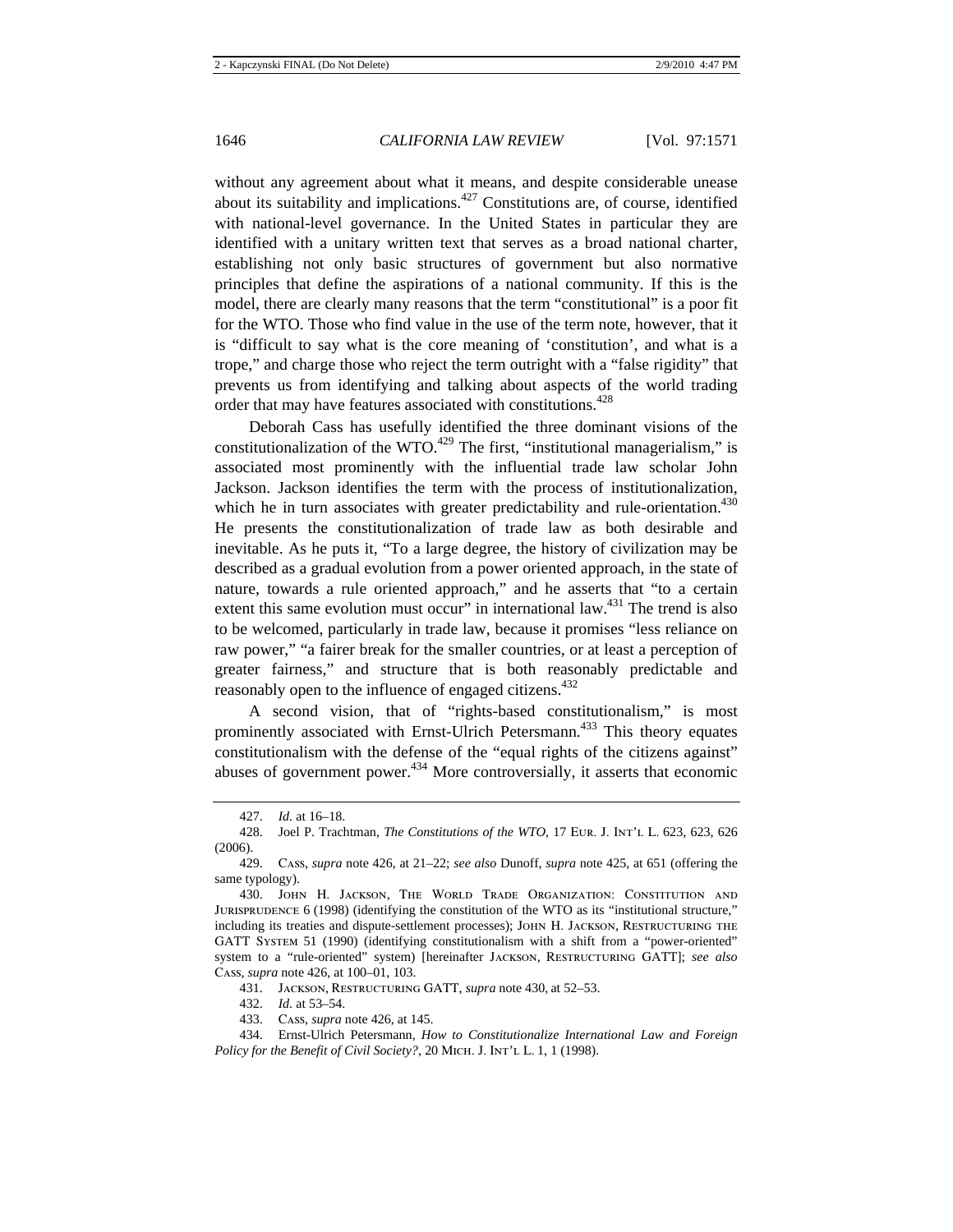freedoms such as the security of property and the right to trade are fundamental human rights, and that the WTO is constitutionalized because it protects individuals' economic freedoms and prevents economic discrimination.<sup>435</sup>

A third vision has been promoted by Cass herself, and equates constitutionalization with "judicial norm-generation."436 It suggests that the WTO dispute-resolution system acts as a constitutionalizing force because it is developing doctrines common in constitutional systems (e.g., of jurisdiction), creating "system making" rules (e.g., regarding the relationship between the WTO and other domains of law), and taking on traditionally domestic subject matters such as the environment and health.<sup>437</sup>

In a recent article, Jeffrey Dunoff points out that despite their differences, the three dominant accounts incorporate a similar conception of the purpose and effects of constitutionalism. Constitutionalism is identified with the "principled and authoritative settlement of divisive issues."<sup>438</sup> It occurs "through reference to a meta-agreement . . . [that] can then be used to resolve and pre-empt debate over what would otherwise be controversial issues."<sup>439</sup> The "turn to constitutionalism" in trade law thus represents, according to Dunoff, both a desire for and an attempt to build "a mechanism for withdrawing controversial and potentially destabilizing issues from the parry and thrust of ordinary politics."<sup>440</sup> For Jackson, this occurs through institutions that bind power to rules.<sup>441</sup> For Petersmann, it occurs by promoting economic freedoms over other basic rights.442 For Cass, it occurs through the judicial development of basic norms and rules for the world trading order.<sup>443</sup> Dunoff objects to the anti-political characterization of constitutionalism offered in these accounts, and argues that "the turn to constitutionalism is self-defeating because constitutionalism does not and cannot generate finality on highly contested issues."444

The present study suggests an alternative way of understanding the constitutional nature of the WTO, one that identifies constitutionalism not with the suppression of politics, but rather with new theories of "democratic constitutionalism" that emphasize "the deep and inevitable interdependence of

438. Dunoff, *supra* note 425, at 662.

442. *Id.*

<sup>435.</sup> *See, e.g.*, Ernst-Ulrich Petersmann, *The WTO Constitution and Human Rights*, 3 J. Int'l Econ. L. 19, 19–21 (2000).

<sup>436.</sup> Cass, *supra* note 426, at 177.

<sup>437.</sup> *Id.* at 178.

<sup>439.</sup> *Id.*

<sup>440.</sup> *Id.* at 649.

<sup>441.</sup> *Id.* at 663.

<sup>443.</sup> *Id.* Cass has tempered her claims about the constitutionalizing force of the judicial norm generation approach, concluding that her earlier work did not give due weight to questions of legitimacy, or to "the role of politics in the constitutionalization process." Cass, *supra* note 426, at 178.

<sup>444.</sup> Dunoff, *supra* note 425, at 665.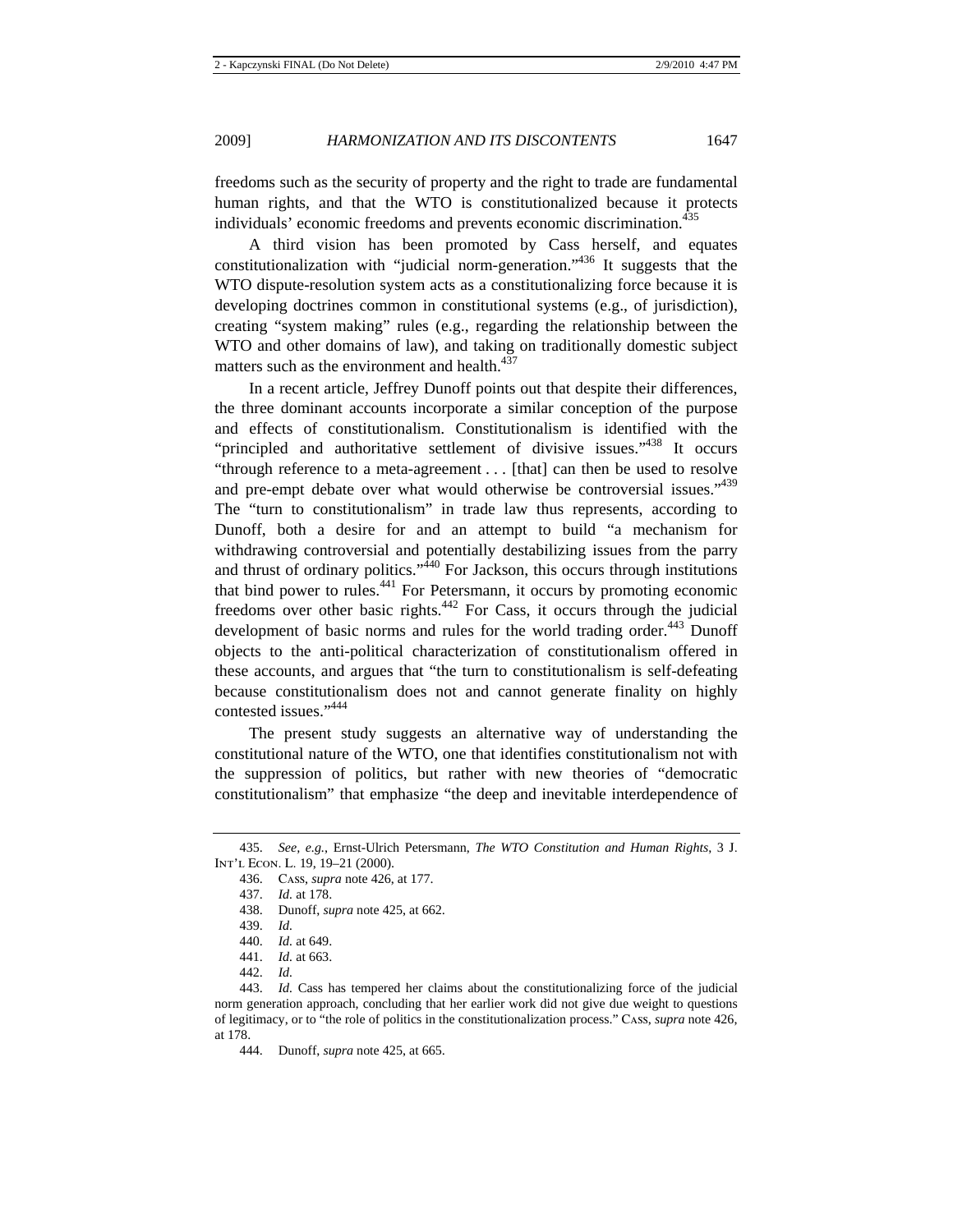constitutional law and politics."445 Democratic constitutionalists argue that constitutionalism does not, and cannot, render issues "off-limits to politics."<sup>446</sup> Rather, it provides a means of "negotiat[ing] the tension between the rule of law and self-governance."<sup>447</sup> This uneasy and always incomplete reconciliation occurs not through the suppression of dissent, but through a process of dialogic engagement between mobilized social actors and legal institutions (most typically, courts). The "open-ended" nature of certain constitutional commitments, and their claim to "express[] national ideals," invite and channel contestation over the meaning of these ideals, producing conflict over constitutional meaning but also helping to ensure that constitutional law retains democratic legitimacy.<sup>448</sup>

The theory of democratic constitutionalism provides an alternative way to understand the constitutional capacities of the WTO. It suggests that if the WTO does have a "constitutional" nature, it lies in the institution's capacity not to suppress or authoritatively end disputes, but rather to constitute and channel transnational disagreement. The Indian example illustrates this: the TRIPS Agreement has helped bring not only the Indian government but also its drug industry and health activists into a transnational debate about the proper scope and meaning of IP law, anchored in the legal obligations that WTO members must comply with under TRIPS. It is likewise doing so in the dozens of other countries around the world that have recently had to bring their law into conformity with the Agreement. This in turn may have the effect of legitimating the TRIPS Agreement, as it both creates new possibilities for the implementation of TRIPS that are more palatable for developing countries, and leads such countries to seek to comply with rather than reject the Agreement. On this account, the new interpretive conflicts that TRIPS is generating signal not the failure of the constitutional nature of the WTO, but its success. Such contestation may provide a means to negotiate the tension between law and legitimacy that pervades this increasingly legalized institution.

A full account of the implications of a theory of democratic constitutionalism at the WTO cannot be provided here. Such an account would provoke, and would therefore have to address, many important questions. The first of these is the value and appropriateness of "constitutional" language in this context. What is special about a constitution in the theory of democratic constitutionalism, and does the WTO have that something? If the processes of democratic constitutionalism turn on the identification between "We the People" and a given text

<sup>445.</sup> Robert Post & Reva Siegel, *Roe Rage: Democratic Constitutionalism and Backlash*, 42 Harv. C.R.-C.L L. Rev. 373, 433 (2007).

<sup>446.</sup> *Id.* at 403 (internal quotation marks omitted).

<sup>447.</sup> *Id.* at 376.

<sup>448.</sup> *Id.* at 378–79; *see also* Reva B. Siegel, *Constitutional Culture, Social Movement Conflict, and Constitutional Change: The Case of the De Facto ERA*, 94 Calif. L. Rev. 1323 (2006).